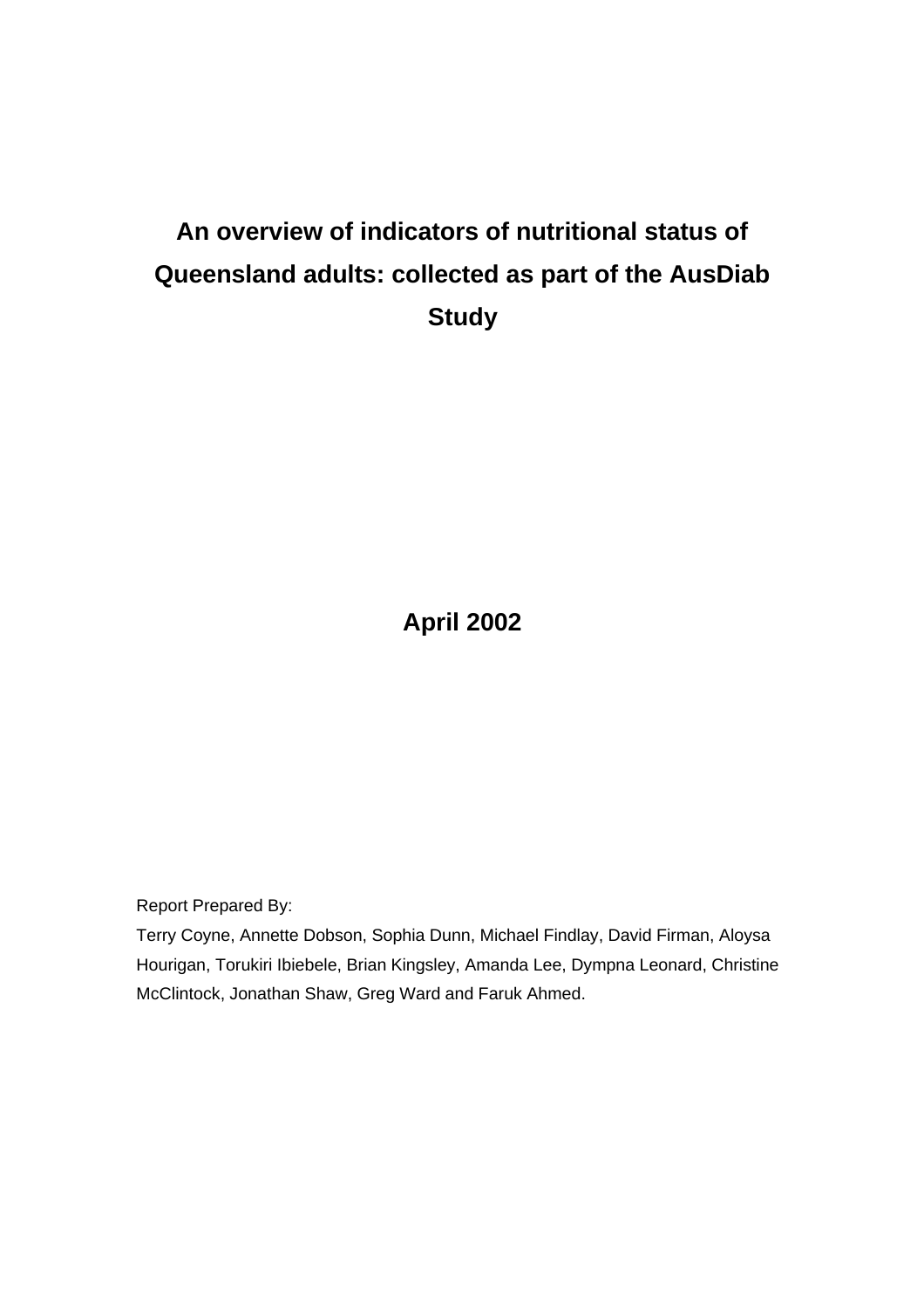#### Copyright

This work is copyright. It may be reproduced in whole or part, subject to the inclusion of an acknowledgement of the source and no commercial usage or sale.

#### ISBN: 0734529481

Suggested citation: Queensland Health, An overview of indicators of nutritional status of Queensland adults: collected as part of the AusDiab study (April 2002).

Further copies of this publication are available from: Manager, Epidemiology Services Unit Health Information Centre Queensland Health GPO Box 48 Brisbane QLD 4001 *Ph (07) 32341881*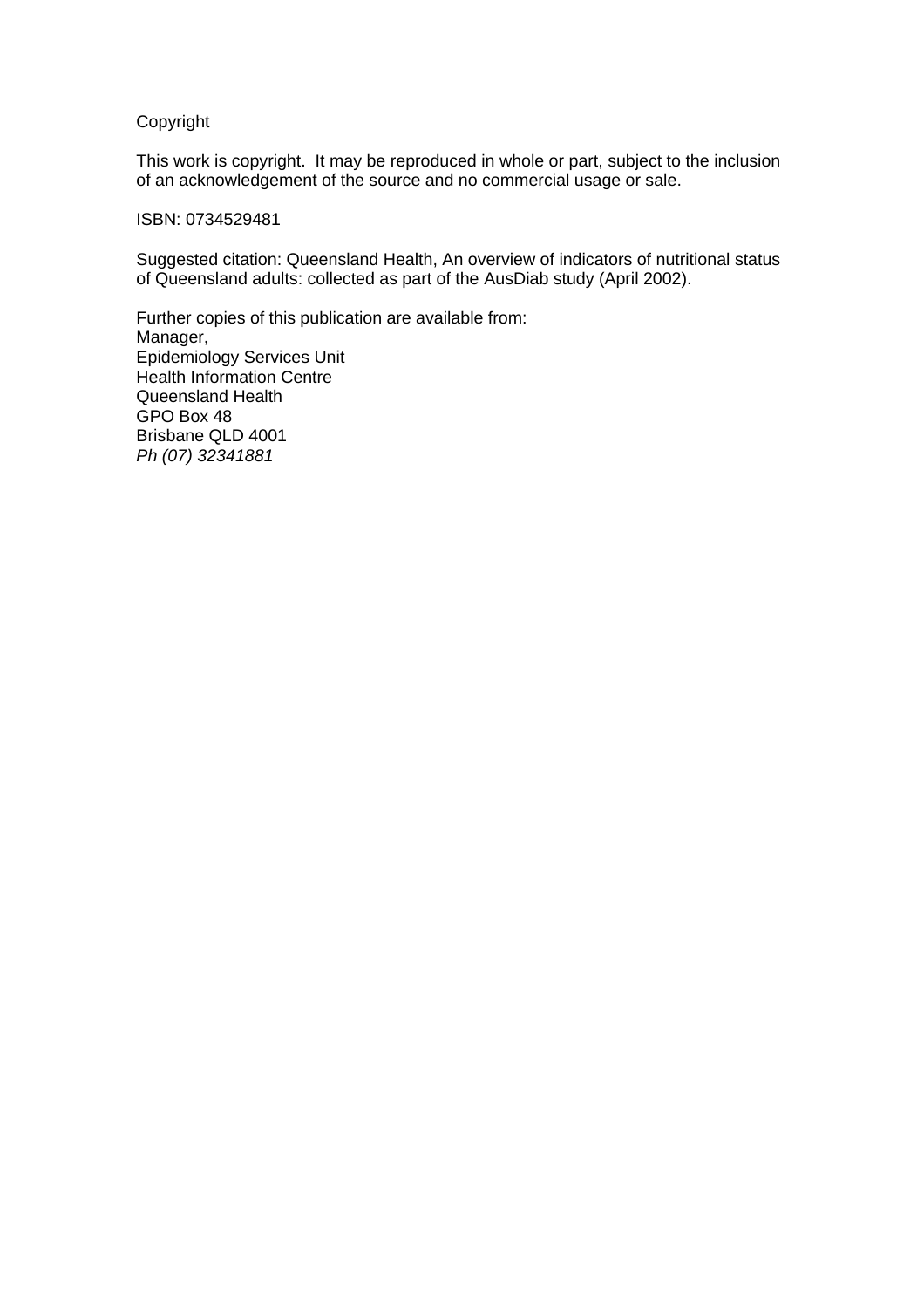## *Background*

This report provides an overview of data collected specifically in Queensland as part of a national study of diabetes prevalence and cardiovascular risk factors (The Australian Diabetes, Obesity and Lifestyle Study – AusDiab). Because Queensland Health was responsible for coordination and some staffing for the Queensland phase of the study, there was an opportunity to collect additional data.

The Epidemiology Services Unit and Public Health Services consulted with public health nutritionists and other health professionals in the state, nationally and internationally to determine which indicators might be of the highest priority, given limited funds. Nutritional status and vascular health indicators were considered the most valuable to collect, particularly in relation to diabetes status and cardiovascular risk factors. Those given highest priority were red cell folate, plasma homocysteine, serum carotenoids (α-carotene, β-carotene, β-cryptoxanthin, lutein/zeaxanthin and lycopene) and serum ferritin – in that order. Seven additional questions related to dietary intake were also included for comparison with other state studies, with the 1995 National Nutrition Survey and to validate against biomarkers (red cell folate and carotenoids).

**The main purpose of this report is to provide potential users with basic data to encourage and assist with further analysis**. **It should be recognised that the data reported here have been weighted by age and sex to the Queensland population, but none of the analyses have adjusted for covariates or confounding factors. This should be taken into consideration when reviewing these data. Therefore conclusions for policy and program development should not be drawn from these data without further analysis.**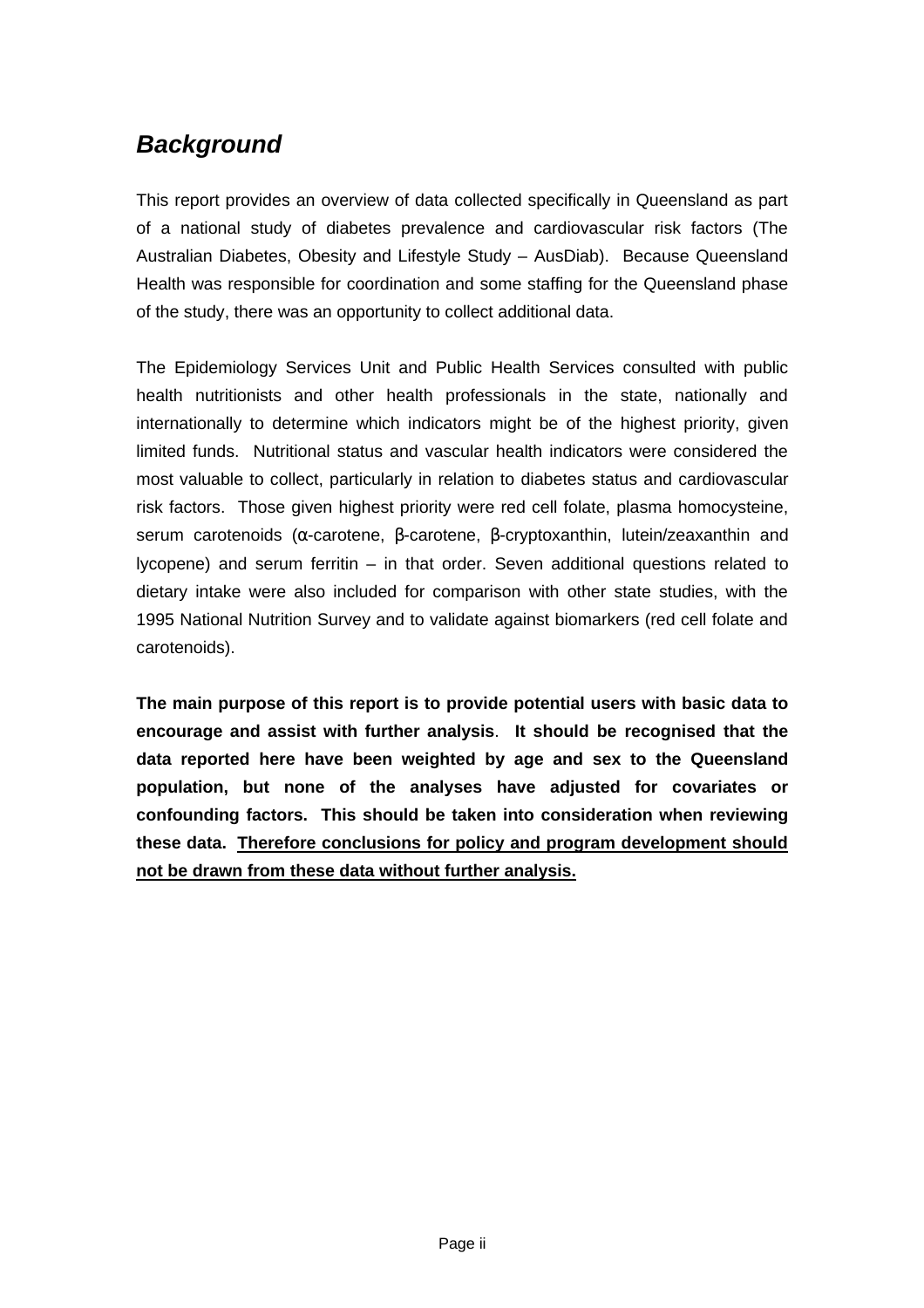## *Contents*

| 1.0 |     |       |                                                                               |  |  |
|-----|-----|-------|-------------------------------------------------------------------------------|--|--|
| 2.0 |     |       |                                                                               |  |  |
|     | 2.1 |       | The Australian Diabetes, Obesity and Lifestyle Study (AusDiab)                |  |  |
|     | 2.2 |       |                                                                               |  |  |
|     | 2.3 |       |                                                                               |  |  |
| 3.0 |     |       |                                                                               |  |  |
|     | 3.1 |       |                                                                               |  |  |
|     | 3.2 |       |                                                                               |  |  |
|     | 3.3 |       |                                                                               |  |  |
|     | 3.4 |       |                                                                               |  |  |
|     | 3.5 |       |                                                                               |  |  |
| 4.0 |     |       |                                                                               |  |  |
|     | 4.1 |       |                                                                               |  |  |
|     | 4.2 |       |                                                                               |  |  |
|     |     | 4.2.1 |                                                                               |  |  |
|     |     |       |                                                                               |  |  |
|     |     |       | 4.2.1.2 Prevalence of low red cell folate levels ------------------------- 14 |  |  |
|     |     | 4.2.2 | Discussion regarding interpretation of red cell folate findings ------ 18     |  |  |
|     | 4.3 |       |                                                                               |  |  |
|     |     | 4.3.1 |                                                                               |  |  |
|     |     |       | 4.3.1.1 Mean Plasma Homocysteine Levels---------------------------- 19        |  |  |
|     |     |       | 4.3.1.2 Prevalence of elevated plasma homocysteine levels ------- 22          |  |  |
|     |     | 4.3.2 | Discussion regarding interpretation of plasma homocysteine                    |  |  |
|     | 4.4 |       |                                                                               |  |  |
|     |     |       |                                                                               |  |  |
|     |     | 4.4.1 |                                                                               |  |  |
|     |     |       |                                                                               |  |  |
|     |     | 4.4.2 | Discussion regarding interpretation of serum carotenoid levels --- 36         |  |  |
|     | 4.5 |       |                                                                               |  |  |
|     |     |       |                                                                               |  |  |
|     |     |       |                                                                               |  |  |
|     |     |       | 4.5.1.2 Prevalence of low serum ferritin levels------------------------- 40   |  |  |
|     |     |       | 4.5.1.3 Prevalence of elevated serum ferritin levels------------------- 40    |  |  |
|     |     | 4.5.2 | Discussion regarding interpretation of serum ferritin findings ------ 44      |  |  |
|     | 4.6 |       |                                                                               |  |  |
|     |     | 4.6.1 | Findings of dietary intake short questions-------------------------------- 45 |  |  |
|     |     |       | 4.6.1.1 What type of milk do you usually consume? ----------------- 45        |  |  |
|     |     |       | 4.6.1.2 How often is the meat you eat trimmed of fat (either                  |  |  |
|     |     |       |                                                                               |  |  |
|     |     |       | 4.6.1.3 How many serves of vegetables do you usually eat each                 |  |  |
|     |     |       |                                                                               |  |  |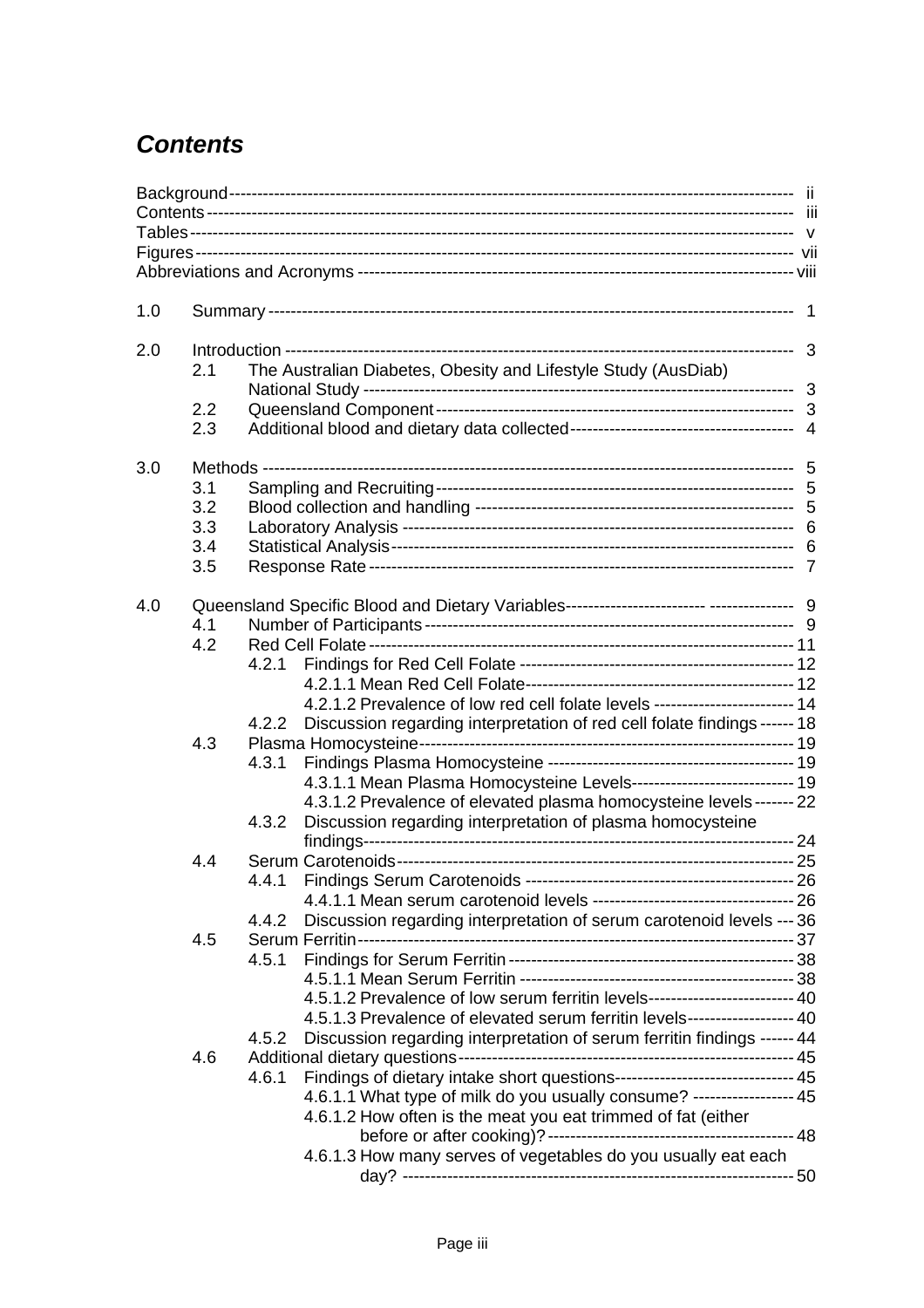|     | 4.6.1.4 How many serves of fruit do you usually eat each day? --- 52<br>4.6.1.5 How many days a week do you eat take-away or 'fast |
|-----|------------------------------------------------------------------------------------------------------------------------------------|
|     | 4.6.1.6 Did you take any vitamin or mineral supplement                                                                             |
|     | 4.6.1.7 When cooking, how often do you or the person who                                                                           |
| 5.0 |                                                                                                                                    |
| 6.0 | - 69                                                                                                                               |
| 7.0 |                                                                                                                                    |
| 8.0 |                                                                                                                                    |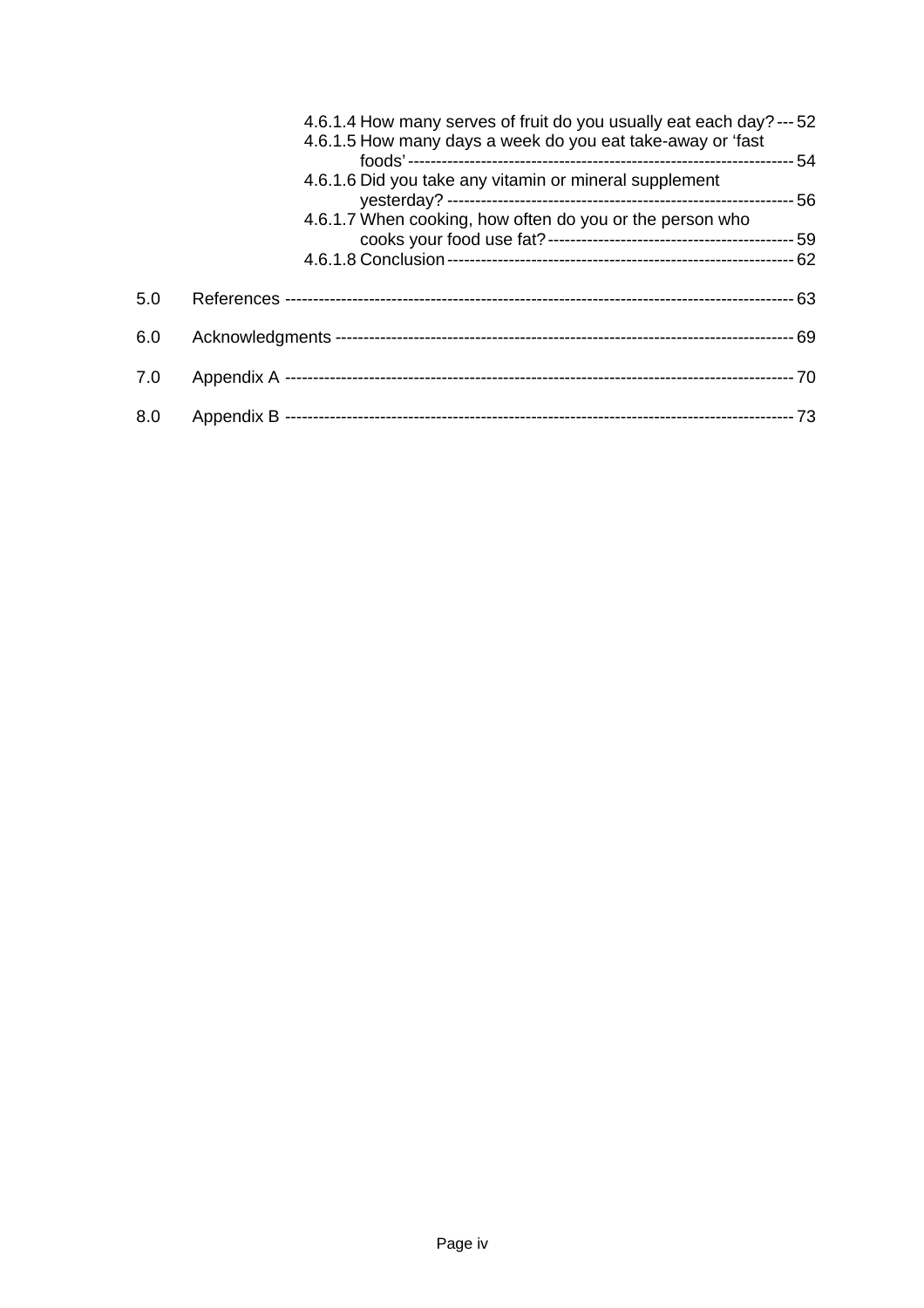## *Tables*

| Table 4.1 | Number of participants (and percentage) in the combined data set by<br>------ 10                                                                                                  |
|-----------|-----------------------------------------------------------------------------------------------------------------------------------------------------------------------------------|
|           | Table 4.2.1 Mean red cell folate (nmol/L) and Standard Error (SE) by sex and by<br>selected characteristics, (weighted to Queensland population)----------- 13                    |
|           | Table 4.2.2 Prevalence of red cell folate deficiency (<315mmol/L) by sex and by<br>selected characteristics, (weighted to Queensland population) ---------- 16                    |
|           | Table 4.2.3 Prevalence of marginal/borderline (low) red cell folate (<363mmol/L)<br>by sex and by selected characteristics, (weighted to Queensland                               |
|           | Table 4.3.1 Mean plasma homocysteine (umol/L) and Standard Error (SE) by sex<br>and by selected characteristics, (weighted to Queensland population)                              |
|           | Table 4.3.2 Prevalence of elevated plasma homocysteine levels (> 15µmol/L) by<br>sex and by selected characteristics, (weighted to Queensland                                     |
|           | Table 4.4.1 Mean serum $\alpha$ -carotene ( $\mu$ mol/L) and Standard Error (SE) by sex and<br>by selected characteristics, (weighted to Queensland population) ------ 27         |
|           | Table 4.4.2 Mean serum $\beta$ -carotene ( $\mu$ mol/L) and Standard Error (SE) by sex and<br>by selected characteristics, (weighted to Queensland population) ------ 29          |
|           | Table 4.4.3 Mean serum $\beta$ -cryptoxanthin ( $\mu$ mol/L) and Standard Error (SE) by sex<br>and by selected characteristics, (weighted to Queensland population)               |
|           | Table 4.4.4 Mean serum lutein/zeaxanthin (umol/L) and Standard error (SE) by<br>sex and by selected characteristics, (weighted to Queensland                                      |
|           | Table 4.4.5 Mean serum lycopene (umol/L) and Standard Error (SE) by sex and<br>by selected characteristics, (weighted to Queensland population) ------ 35                         |
|           | Table 4.5.1 Mean serum ferritin (µg/L) and Standard Error (SE) by sex and by<br>selected characteristics, (Weighted to Queensland population) --------- 39                        |
|           | Table 4.5.2 Prevalence of low serum ferritin $\langle 12 \mu g/L \rangle$ by sex and by selected<br>characteristics, (weighted to Queensland population) --------------------- 42 |
|           | Table 4.5.3 Prevalence of elevated serum ferritin (males >300µg/L; females>200<br>µg/L) by sex and by selected characteristics, (weighted to                                      |
|           | Table 4.6.1 Percent of persons who reported types of milk consumed* and<br>standard error (SE) by selected characteristics, (weighted to                                          |
|           | Table 4.6.3 Percent of persons who reported trimming of fat from meat by selected<br>characteristics (weighted to Queensland population) ---------------------- 48                |
|           | Table 4.6.5 Percent of persons who reported usually eating vegetables (in serves<br>per day) by selected characteristics (weighted by to Queensland                               |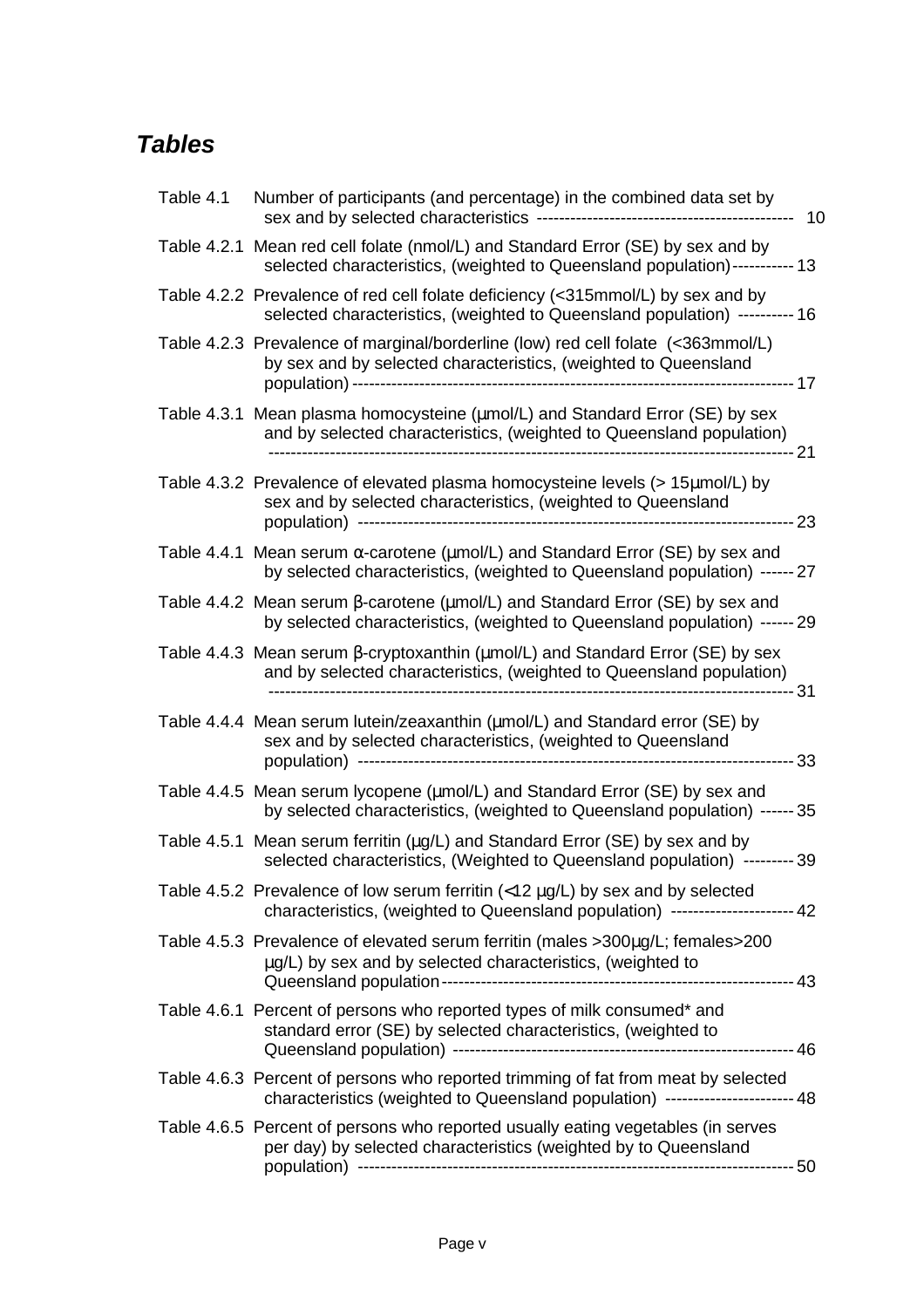| Table 4.6.7 Percent of persons reporting number of serves of fruits usually eaten<br>each day by selected characteristics, (weighted to Queensland                                                                          |  |
|-----------------------------------------------------------------------------------------------------------------------------------------------------------------------------------------------------------------------------|--|
| Table 4.6.9 Percent persons who reported eating take away food (number of times<br>per week) by selected characteristics (weighted to Queensland                                                                            |  |
| Table 4.6.11 Percent Multivitamin or mineral supplement use by selected<br>characteristics (weighted to Queensland population)------------------------ 56                                                                   |  |
| Table 4.6.13 Percent of persons who reported using Olive oil, by selected<br>characteristics (weighted to Queensland population ---------------------- 59                                                                   |  |
| Table 4.6.14 Percentage of persons who reported using Canola oil, by selected<br>characteristics (weighted by to Queensland population) ------------------ 59                                                               |  |
| Table 4.6.15 Percent of persons who reported using Vegetable oil, by selected<br>characteristics (weighted to Queensland population) --------------------------60                                                           |  |
| Table 4.6.16 Percent of persons who reported using Butter, by selected<br>characteristics (weighted to Queensland population) ---------------------- 60                                                                     |  |
| Table 4.6.17 Percent of persons who reported using Margarine, (weighted to                                                                                                                                                  |  |
| Table 4.6.18 Percent of persons who reported using Dairy blend, (weighted to                                                                                                                                                |  |
| Table 4.6.19 Percent of persons who reported using Lard or dripping, by selected<br>characteristics (weighted to Queensland population) ---------------------- 62                                                           |  |
| Table 4.6.2 Mean levels of nutritional indicators and Standard Error (SE) by type of<br>milk usually consumed (weighted to Queensland population) ----------- 73                                                            |  |
| Table 4.6.4 Mean levels of nutritional indicators and standard error (SE) by<br>frequency meat is trimmed of fat (either before or after cooking),<br>(weighted by age and sex to Queensland population - (Appendix A) - 73 |  |
| Table 4.6.6 Mean nutritional indicators by number of serves of vegetables usually<br>eaten per day (Weighted to Queensland population - (Appendix A) --- 74                                                                 |  |
| Table 4.6.8 Mean nutritional indicators Standard Error (SE) by number of serves of<br>fruit usually eaten each day (weighted to Queensland population) -                                                                    |  |
| Table 4.6.10 Mean nutritional indicators and Standard Error (SE) by number of<br>times per week take-away or fast food eaten (weighted to                                                                                   |  |
| Table 4.6.12 Mean nutritional indicators and Standard Error (SE) by vitamin or<br>mineral supplements use (weighted to Queensland population) -                                                                             |  |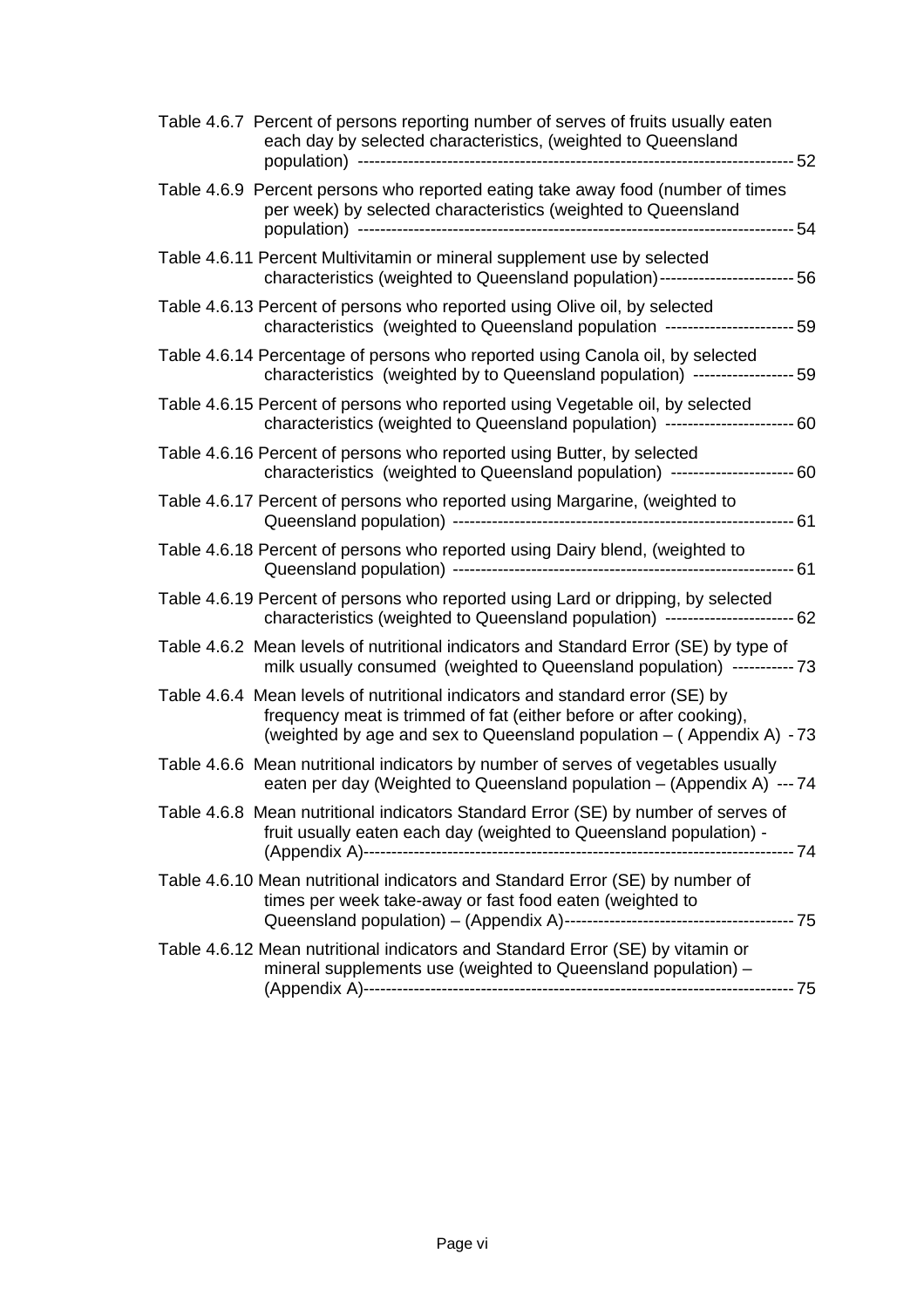## *Figures*

| Figure 2.1 Prevalence of diabetes and Impaired Glucose Metabolism in                        |  |
|---------------------------------------------------------------------------------------------|--|
| Figure 4.6.1 Mean Serum Carotenoids by type of milk usually consumed -------------- 47      |  |
| Figure 4.6.2 Mean Red Cell Folate by type of milk usually consumed-------------------- 47   |  |
| Figure 4.6.3 Mean Serum Ferritin by type of milk usually consumed --------------------- 47  |  |
| Figure 4.6.4 Mean Serum Carotenoids by frequency meat is trimmed of fat------------- 49     |  |
| Figure 4.6.5 Mean Red Cell Folate by frequency meat is trimmed of fat ----------------- 49  |  |
| Figure 4.6.6 Mean Serum Ferritin by frequency meat is trimmed of fat-------------------- 49 |  |
| Figure 4.6.7 Mean Carotenoids by number of serves of vegetables usually eaten               |  |
| Figure 4.6.8 Mean Red Cell Folate by number of serves of vegetables usually                 |  |
| Figure 4.6.9 Mean Plasma Homocysteine by number of serves of vegetables                     |  |
| Figure 4.6.10 Mean Carotenoids by number of serves of fruits usually eaten each             |  |
| Figure 4.6.11 Mean Red Cell Folate by number of serves of fruits usually eaten              |  |
| Figure 4.6.12 Mean Homocysteine by number of serves of fruit usually eaten each             |  |
| Figure 4.6.13 Mean Serum Carotenoids by number of times per week eat take-                  |  |
| Figure 4.6.14 Mean Red Cell Folate by number of times per week eat take-away or             |  |
| Figure 4.6.15 Mean Homocysteine by number of times per week eat take-away or                |  |
| Figure 4.6.16 Mean Serum Carotenoids by vitamin or mineral supplement use -------- 57       |  |
| Figure 4.6.17 Mean Red Cell Folate by vitamin or mineral supplement use ------------- 58    |  |
| Figure 4.6.18 Mean Serum Ferritin by vitamin or mineral supplement use --------------- 58   |  |
| Figure 4.6.19 Mean Serum Homocysteine by vitamin or mineral supplement use ----- 58         |  |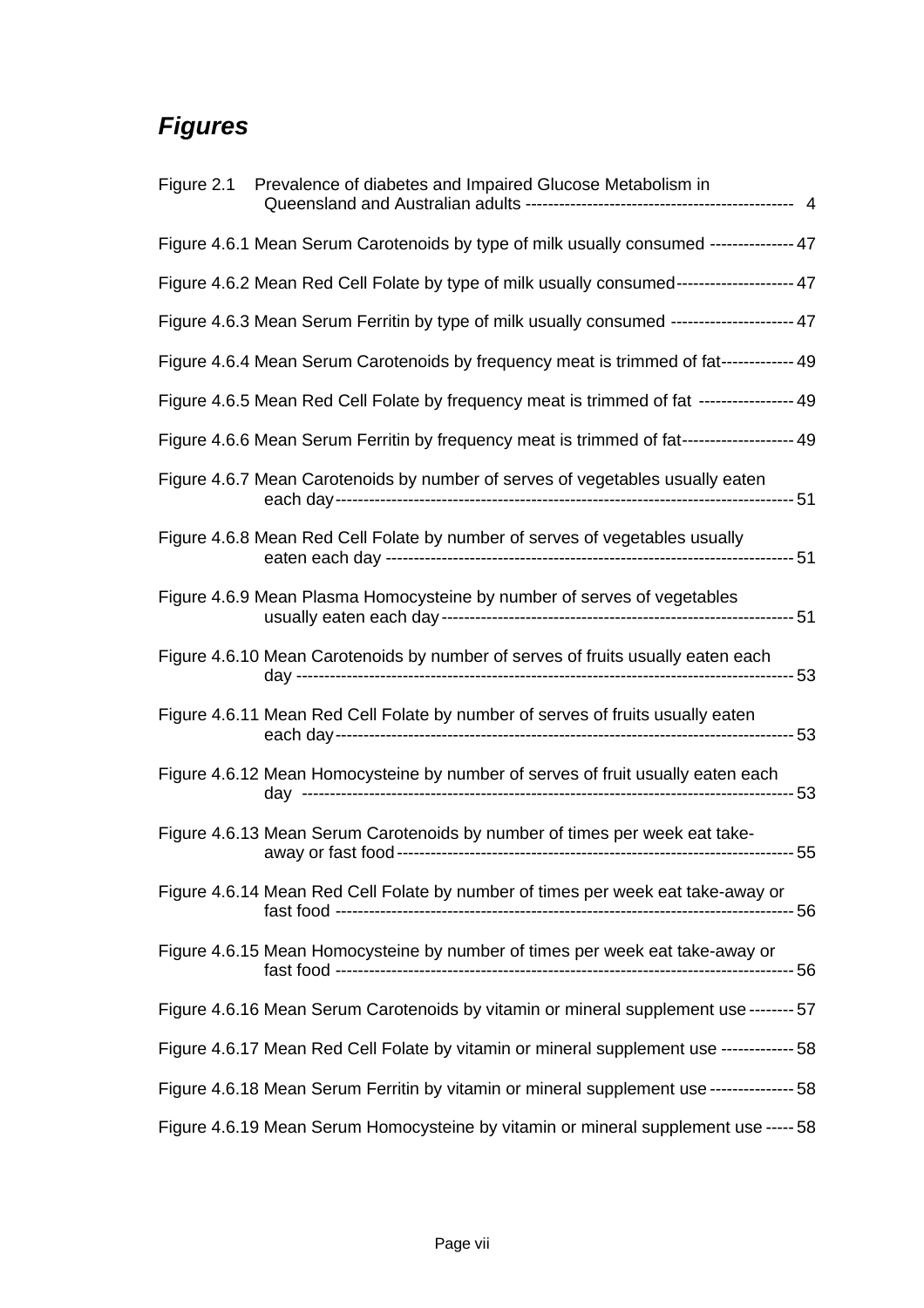## *Abbreviations and Acronyms*

| <b>ACS</b><br><b>AIHW</b><br>AMI                         | <b>Automated Chemiluminescence System</b><br>Australia Institute of Health and Welfare<br><b>Acute Myocardial Infarction</b> |
|----------------------------------------------------------|------------------------------------------------------------------------------------------------------------------------------|
|                                                          | AusDiab _______________________ Australian Diabetes, Obesity and Lifestyle Study                                             |
| <b>BMI</b>                                               | <b>Example 2014</b> Body Mass Index                                                                                          |
| <b>CD<sub>s</sub></b>                                    | <b>Census Collection Districts</b>                                                                                           |
| $\rm ^{o}C$                                              | degrees Centigrade                                                                                                           |
| <b>EDTA</b>                                              | <b>Ethylene Diamine Tetra Acetate</b> Christene Diamine Tetra Acetate                                                        |
| ESU                                                      | Epidemiological Services Unit                                                                                                |
| grams<br>gms                                             |                                                                                                                              |
| HBA1c _______________ Haemoglobin A1c                    |                                                                                                                              |
| <b>HDL</b><br><u> 1989 - Johann Barbara, martin eta </u> | <b>High Density Lipoprotein Cholesterol</b>                                                                                  |
| <b>HPLC</b>                                              | High Performance Liquid Chromatography                                                                                       |
| <b>IFG</b>                                               | <b>Impaired Fasting Glucose</b>                                                                                              |
| <b>IGM</b>                                               | <b>Impaired Glucose Metabolism</b>                                                                                           |
| <b>IGT</b>                                               | <b>Impaired Glucose Tolerance</b>                                                                                            |
| <b>LDL</b><br>______________________________             | Low Density Lipoprotein Cholesterol                                                                                          |
| $mmol/L$ _________________                               | millimol per Litre                                                                                                           |
| mls                                                      | millilitres                                                                                                                  |
|                                                          | NHMRC________________ National Health and Medical Research Council                                                           |
|                                                          | NHANES ______________ National Health and Nutrition Examination Survey                                                       |
| <b>NNS</b>                                               | <b>National Nutrition Survey</b>                                                                                             |
| <b>NTD</b>                                               | <b>Neural Tube Defect</b>                                                                                                    |
|                                                          | NIDDM ______________ Non Insulin Dependent Diabetes Mellitus                                                                 |
| nanomol<br>nmol                                          |                                                                                                                              |
| micromol<br><b>µmol</b>                                  |                                                                                                                              |
| $\mu$ g/L                                                | microgram per Litre                                                                                                          |
| less than<br>$\,<\,$                                     |                                                                                                                              |
| greater than<br>>                                        |                                                                                                                              |
| $\leq$                                                   | <b>EXAMPLE SET ASS</b> less than or equal to                                                                                 |
| $\geq$                                                   | greater than or equal to                                                                                                     |
| <b>QHPS</b>                                              | Queensland Health Pathologic Services per minute                                                                             |
| rpm                                                      | revolutions                                                                                                                  |
| <b>SE</b>                                                | <b>Standard Error</b>                                                                                                        |
| <b>SES</b>                                               | Socio economic status                                                                                                        |
| <b>TC</b>                                                | <b>Total Cholesterol</b>                                                                                                     |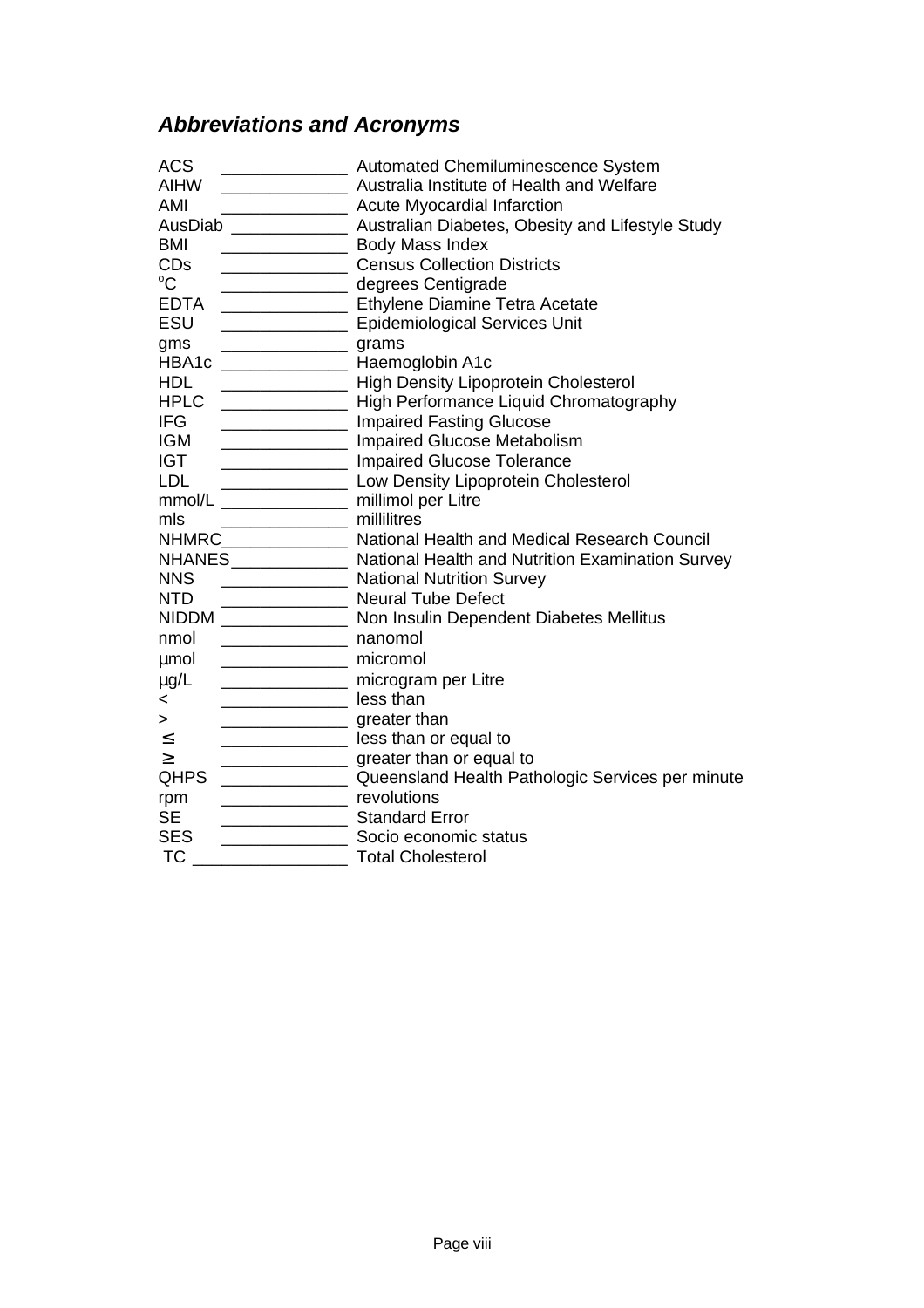## *1.0 Summary*

- ♦ Specific data related to nutritional status were collected as part of the national Australian Diabetes, Obesity and Lifestyle Study (AusDiab), which was conducted in Queensland between October and December 2000.
- ♦ Blood samples were collected from study participants and tested for red cell folate, plasma homocysteine, serum carotenoids, and serum ferritin.
- ♦ Additional dietary intake questions were administered which focused on consumption of vegetables, fruit, types of milk or fats used and vitamin/mineral supplement usage.
- ♦ Over 1600 adults aged 25 years or more were examined in six urban centres in Queensland: Cairns, Brisbane (Chapel Hill and Kedron), Toowoomba, Nambour and Currumbin. For this report, complete data are available for 1583 persons and data are weighted to match the age and sex distribution of the Queensland population.
- $\bullet$  The prevalence of diabetes for adults in Queensland (7%) was slightly below the national level (7.5%), but the prevalence of impaired glucose metabolism (17%) was slightly higher than the national level (16.3%).
- ♦ Unadjusted mean red cell folate was 626 nmol/L for males and 675 nmol/L for females. These values appear higher than those reported in the United States National Health and Nutrition Examination (NHANES) Survey III for white males (adjusted value: 512.8 nmol/L) and females (adjusted value: 532.6 nmol/L) aged 17 years and above.
- ♦ Approximately 4.9% of males and 4.5% of females had red cell folate values below 315 nmol/L (cut off point for red cell folate deficiency).
- ♦ Unadjusted mean plasma homocysteine was 10.6 μmol/L for males and 8.8 μmol/L for females. These values appear close to the levels reported in NHANES III for white adults aged 12 years and more (unadjusted values: 9.6 μmol/L for males and 8.1 μmol/L for females).
- ♦ Homocysteine levels increased with age and were higher in people with diabetes than people without diabetes.
- ♦ In general, women had higher levels of serum carotenoids than men (except for lycopene). Serum carotenoid levels increased with age, except for lycopene. Serum carotenoid levels were lower in people who smoke, who consume more than 60 alcoholic drinks/month, engage in no physical activity, are sedentary and are obese.
- ♦ Males in all age groups had consistently higher mean serum ferritin values than females (224 μmol/L for males and 89 μmol/L for females).
- ♦ Only 1.0% of males and 7.2% of females had serum ferritin levels considered indicative of low iron stores.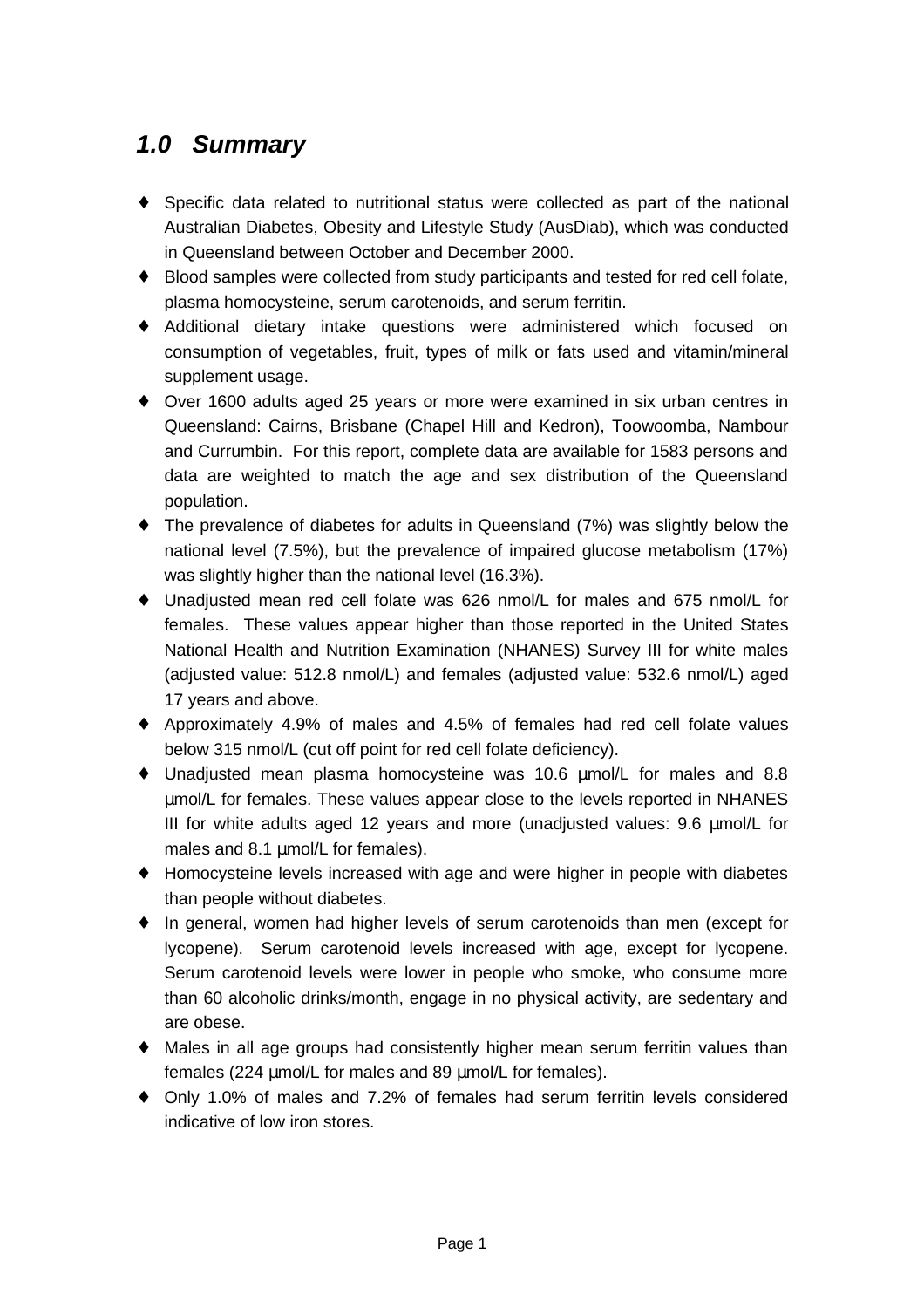- $\blacklozenge$  More males (52.0%) consumed whole or full cream milk than females (38%), while more females than males consumed low fat or skim milk (20% versus 13% respectively).
- ♦ More males than females reported never or rarely trimming fat from meat, eating three or fewer servings of vegetables a day, eating one serving or less of fruit, and eating take away food three times or more per week.
- ♦ Associations\* between blood levels of nutritional indicators and short dietary questions suggest that:
	- **n** mean red cell folate and serum carotenoids (except lycopene) increased with increasing number of serves of vegetables reported usually eaten each day;
	- mean red cell folate, and serum carotenoids (except lycopene) increased with increasing fruit intake;
	- **•** mean red cell folate and serum carotenoids (except lycopene) decreased with increasing number of times per week take away food was reported eaten, and
	- $\blacksquare$  mean  $\beta$ -carotene and red cell folate were highest in those participants who reported not eating meat compared with those who never trimmed fat from meat.

*\*These analyses have not taken account of possible confounding variables such as age, sex, cholesterol, alcohol consumption, smoking, vitamin supplement usage, etc.*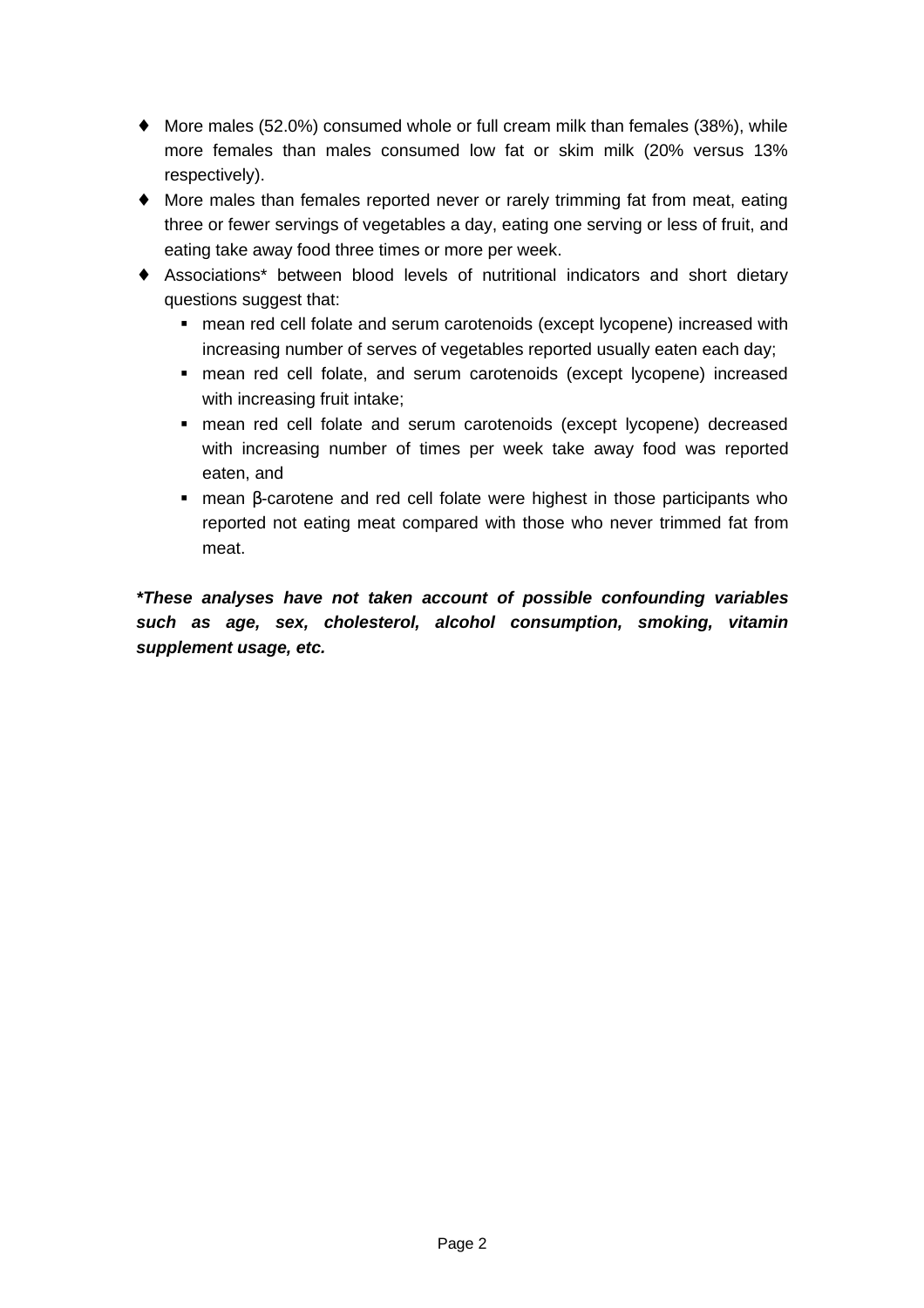## *2.0 Introduction*

### **2.1 The Australian Diabetes, Obesity and Lifestyle Study (AusDiab) National Study**

The Australian Diabetes, Obesity and Lifestyle Study (AusDiab)<sup>1</sup> was the first national study to determine the prevalence of diabetes and impaired glucose metabolism based on fasting blood glucose and two-hour post glucose load blood tests. The study was conducted in 1999 and 2000 among a sample of 11,247 adults aged 25 years and over, residing in 42 randomly selected urban and non-urban areas in the six states of Australia and the Northern Territory.

The overall prevalence of diabetes as reported by AusDiab<sup>1</sup> was 7.5% in the total population, 7.0% for females and 8.0% for males. A further 16.3% of the population had impaired glucose metabolism (IGM) [either impaired glucose tolerance (IGT) or impaired fasting glycaemia (IFG)], 15.3% for females and 17.3% for males. Thus, 22.3% of females and 25.0% of males were found to have some form of impaired glucose metabolism $^1$ .

Extensive information related to risk factors for diabetes and cardiovascular disease were also collected – family history, women's health, obesity, physical activity and dietary intake as well as other lifestyle factors such as tobacco and alcohol use.

## **2.2 Queensland Component**

Queensland was the last state in the country in which the AusDiab study was conducted. The study was carried out in six urban centres: Cairns, Brisbane (Kedron and Chapel Hill), Nambour, Toowoomba and Currumbin between October and mid December 2000. A total of 1634 adults aged 25 years and over participated in the study examinations.

The prevalence of diabetes and IGM reported for Queensland compared with the national figures is illustrated in Figure 2.1. Prevalence of diabetes in male (7.0%) and female (6.9%) Queenslanders appeared to be slightly below the national prevalence of diabetes (8.0% males; 7.0% females)<sup>2</sup>. Prevalence of IGM however, appeared to be higher for females in Queensland (18.0% versus 15.3%) and lower for male Queenslanders (16.1% versus 17.3%) compared with national figures<sup>2</sup>.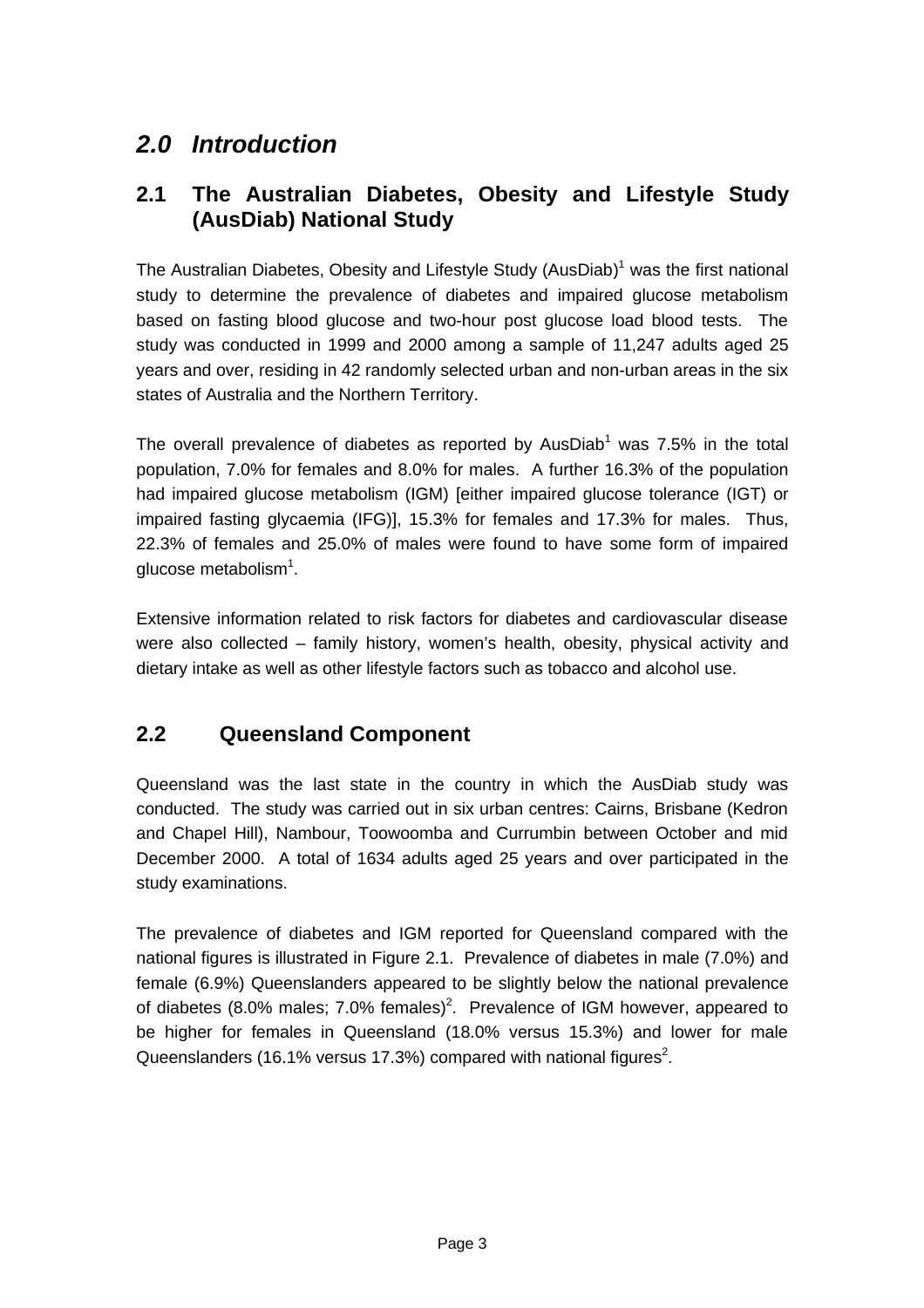



### **2.3 Additional blood and dietary data collected**

Because Queensland Health was involved with the coordination and some staffing for the AusDiab study, there was an opportunity to collect additional data. Extra blood samples were collected and tested for indicators of nutritional status (red cell folate, plasma homocysteine, serum carotenoids, and serum ferritin). Additional dietary intake questions focused on types of milk consumed, frequency meat was trimmed of fat, consumption of vegetables and fruit, frequency of eating fast foods, vitamin/mineral supplement use, and types of fats used in cooking.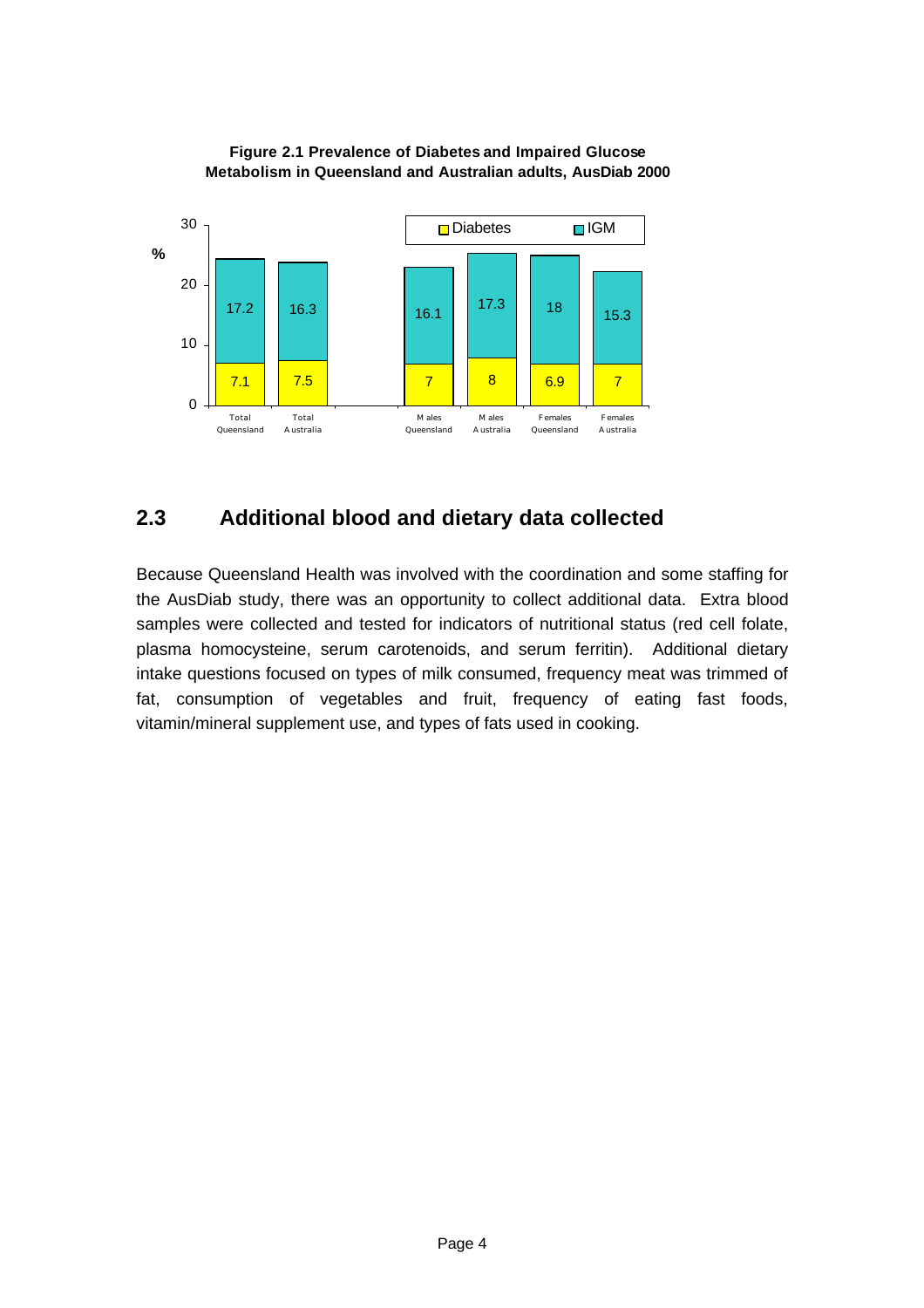## *3.0 Methods*

### **3.1 Sampling and Recruitment**

Sampling was planned at the national level. Sample collection was based on a stratified cluster method, with seven strata (six states and the Northern Territory) used and clusters formed through census collection districts (CDs). For each stratum, six CDs were randomly selected without replacement and with probability proportional to size. The criteria for selection were based on: a) the number of enumerated persons aged 25 years and over, b) percent of persons identified as Aboriginal or Torres Strait Islander and c) 'percentage rural' using the Australia Bureau of Statistics Urban/Locality definition of rurality. CDs were excluded from the sampling frame if the population did not contain at least 100 persons aged 25 years and over, were 100% Aboriginal or Torres Strait Islander or 100% rural.

Trained interviewers conducted house-to-house first contact interviews and eligible participants were invited to attend the physical examination component which was conducted at a study examination site within or close to the selected collection district. Full details of the survey methodology can be obtained from the report, *The Australia* Diabetes, Obesity and Lifestyle Study (AusDiab) – Methods and Response Rates<sup>3</sup>.

## **3.2 Blood collection and handling**

Participants arrived for the study examination having fasted for at least 12 hours. After the fasting blood sample was drawn, participants consumed a 75 gram glucose drink. Two hours after consuming the glucose load, blood was drawn for the glucose tolerance determination and additional blood was collected to test for the nutrition indicators: red cell folate, plasma homocysteine, serum carotenoids and serum ferritin.

A vacutainer system was used to collect a total of 16 mls of blood for the nutritional indicators. Approximately 4 mls were collected for each of the following: fluoride oxalate tube for blood glucose, a plain tube for serum for carotenoids and ferritin, a heparin tube for plasma for homocysteine and an EDTA tube for whole blood for red cell folate.

After the blood was collected, the heparin tube was immediately chilled (not frozen). The plain tube for serum was immediately wrapped in aluminium foil to protect it from light. The EDTA tube for folate was kept at 4°C.

The serum and the plasma tubes were then centrifuged at 3000 rpm for 10 minutes. Following this, the serum and plasma were processed for testing. The serum was pipetted into two tubes – an aliquot tube for carotenoid testing (minimum volume 1.0 ml), and an ACS tube for ferritin testing (minimum volume 0.5 ml). The plasma was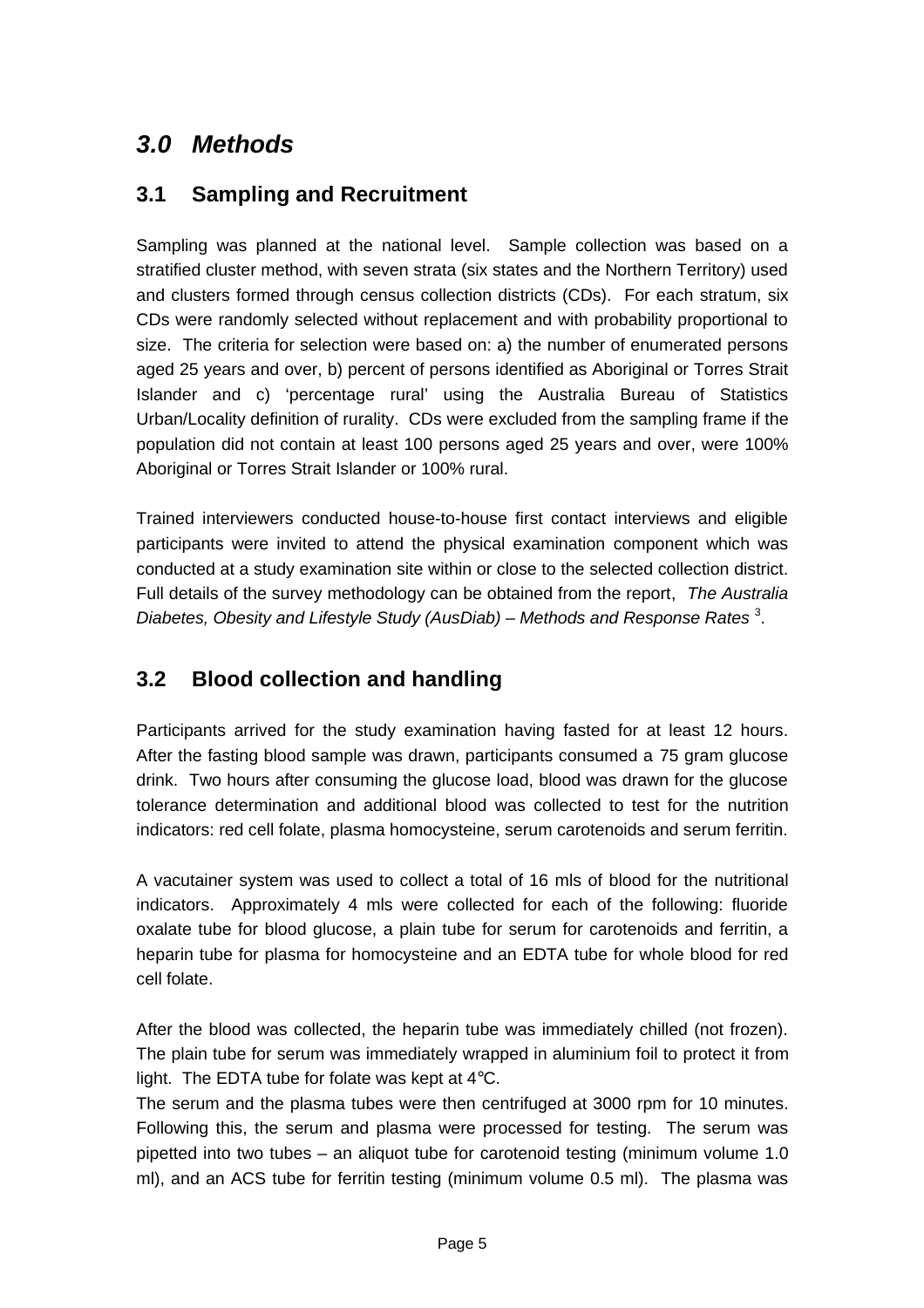pipetted into an aliquot tube for homocysteine testing (minimum volume 1.0 ml). These were then frozen and packed in dry ice and shipped to the Queensland Health Pathology Services (QHPS) laboratory at Princess Alexandra Hospital, in Brisbane. The EDTA tube containing whole blood for red cell folate was kept at 4°C and packaged with cold packs and shipped to the same laboratory. All shipments were received at the QHPS laboratory within 48 hours of collection.

## **3.3 Laboratory Analysis**

Ferritin and red cell folate were measured using the Bayer Advia Centuar automated immunoassay system (Bayer, Melbourne Australia). Chemiluminescent labels are used in this immunoassay system $4$ . The ferritin assay was a two-site immunometric assay and red cell folate was a competitive protein-binding assay. Homocysteine was measured by HPLC (high performance liquid chromatography) by the method of Araki and Sako<sup>5</sup> with mobile phase modifications as described by Ubbink et al<sup>6</sup>. Carotenoids were determined simultaneously according to the HPLC procedure of Talwar et al<sup>7</sup>.

Fasting and two hour glucose was measured enzymatically (glucose oxidase) on an Olympus AU600. Lipids (total cholesterol [TC], high density lipoprotein cholesterol [HDL] and triglycerides) were also measured enzymatically on an Olympus AU600. Low density lipoprotein cholesterol [LDL] was calculated from the Friedewald's formula[LDL=TC–HDL-(Triglyceride/5)]<sup>8</sup>. Glycated haemoglobin  $(HbA1_c)$  was measured on Bio-Rad variant system using boronate affinity HPLC.

## **3.4 Statistical Analysis**

The data used in this report came from the Epidemiology Services Unit (Health Information Centre, Queensland Health), and from the AusDiab Indexionary provided by the International Diabetes Institute. A data set was produced by combining data sets from biochemical results, general questionnaire, health knowledge, attitudes and practices questionnaire, diabetes questionnaire, general health and well-being questionnaire and additional dietary questionnaire. This report presents population means and standard error of means for red cell folate, plasma homocysteine, serum carotenoids and serum ferritin. It also presents prevalence of deficient and low levels of red cell folate, elevated levels of plasma homocysteine and low and elevated levels of serum ferritin.

Reported means for red cell folate, plasma homocysteine, serum carotenoids and serum ferritin were all weighted to the Queensland population distribution by age and sex. The population means and standard errors of means and prevalence of low or elevated levels of nutritional indicators were obtained after weighting by using means and frequencies procedures respectively using SAS software version 8.02. Criteria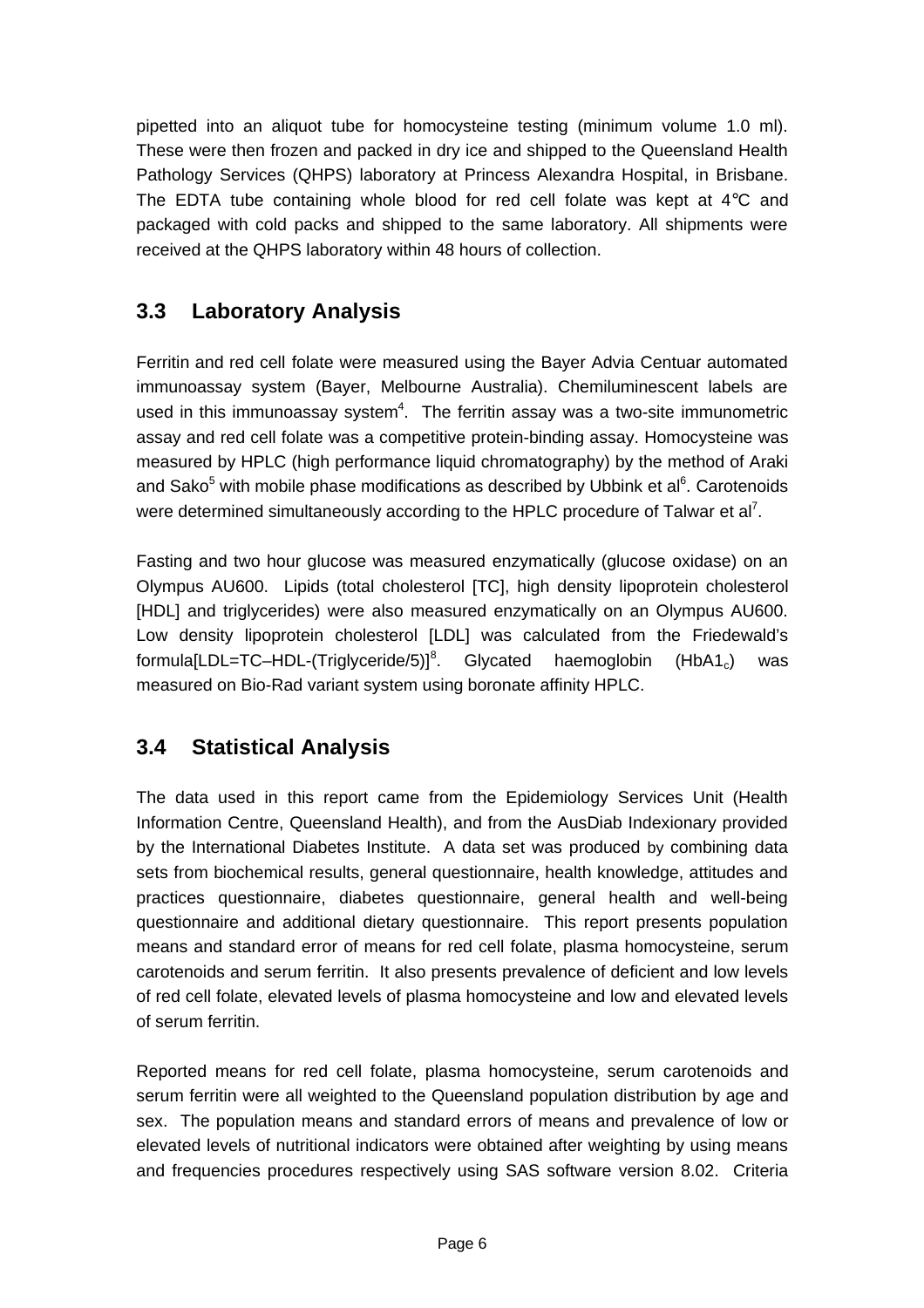used to define the categorical variables (selected demographic and risk factor characteristics) are presented in Appendix A.

Because the study design employed a stratified cluster sampling method and for the purpose of commentary, the following formula was used to compare differences in group means using weighted data.

Difference (diff) = 
$$
\overline{x}_1 - \overline{x}_2
$$
  
SE(diff) =  $\sqrt{\left[SE(\overline{x}_1)\right]^2 + \left[SE(\overline{x}_2)\right]^2}$ 

where:

 $x_1$  = mean of first variable;  $x_2$  = mean of second variable;  $\text{SE} = \text{standard error}$ ;  $\text{SE}^2 = \text{constant}$ standard error squared.

Comments on differences were made if difference was greater than 2SE(diff).

**No adjustments have been made for potentially confounding factors such as age, sex, education, cholesterol level, smoking status, physical activity, body mass index, alcohol intake or vitamin use; therefore, caution must be taken when interpreting these results.**

NOTE - for correct p-values and confidence intervals for prevalence data, the weighting variable "wtdrclin", along with the variable which defines the primary sampling unit (PSU) "cdcluste" and the variable "state" which defines the strata must be used in a statistical package that correctly handles complex survey designs. Two such packages are STATA and SUDAAN. SPSS does not adequately handle complex survey data. Although the prevalence will be correct when using SPSS and the weighting variable "wtdrclin", measures of error, such as p-values and confidence intervals will be an underestimate.

### **3.5 Response Rate**

The response rate for the AusDiab Study, in Queensland and elsewhere in Australia, was low (~30%). A low response rate in a population-based study challenges the external validity of the data analyses. A study of Queensland AusDiab response rate found that the age and sex distribution of AusDiab respondents differed significantly from Queensland age/sex profiles for the target age group (25-74 years). After adjusting for age and sex differences, however, the proportions of respondents with previously diagnosed and undiagnosed diabetes who attended for a physical examination, showed modest bias in opposite directions such that the total proportion of persons with diabetes was likely to be relatively unbiased.

People in the AusDiab sample had lower age-adjusted smoking rates than the general population, were recruited from Collection Districts with higher socio economic status (SES) scores than the Queensland average, and had body mass index scores a slightly above values measured in the 1995 National Nutrition Survey.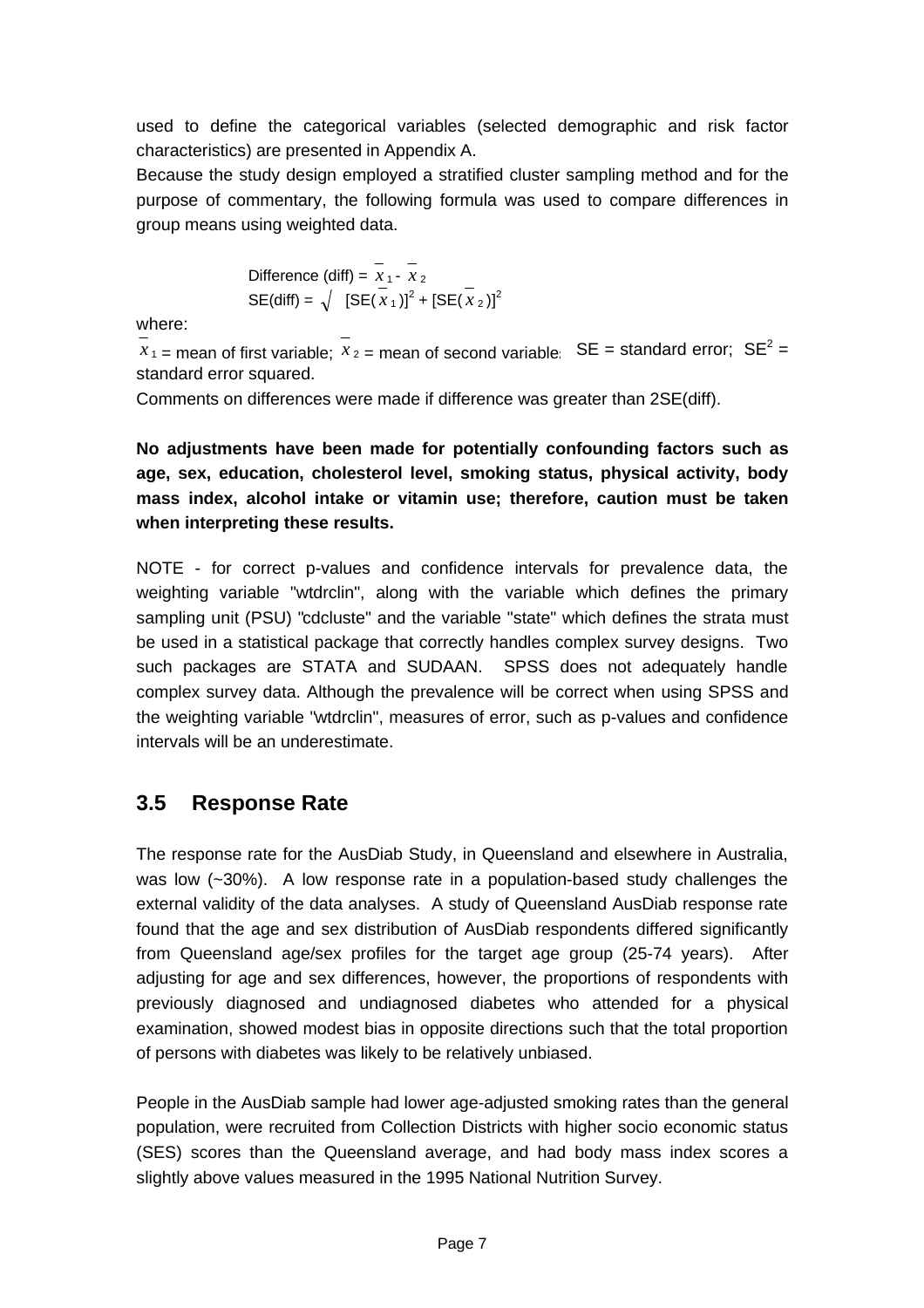The bias investigation carried out on the Queensland AusDiab data, focussing on diabetes prevalence, suggested that only a modest amount of bias is likely to have resulted from the relatively low response rate achieved. In particular, any bias present is unlikely to have a significant impact on associations found between nutrition indicators and lifestyle variables (after adjustments for age and sex have been made).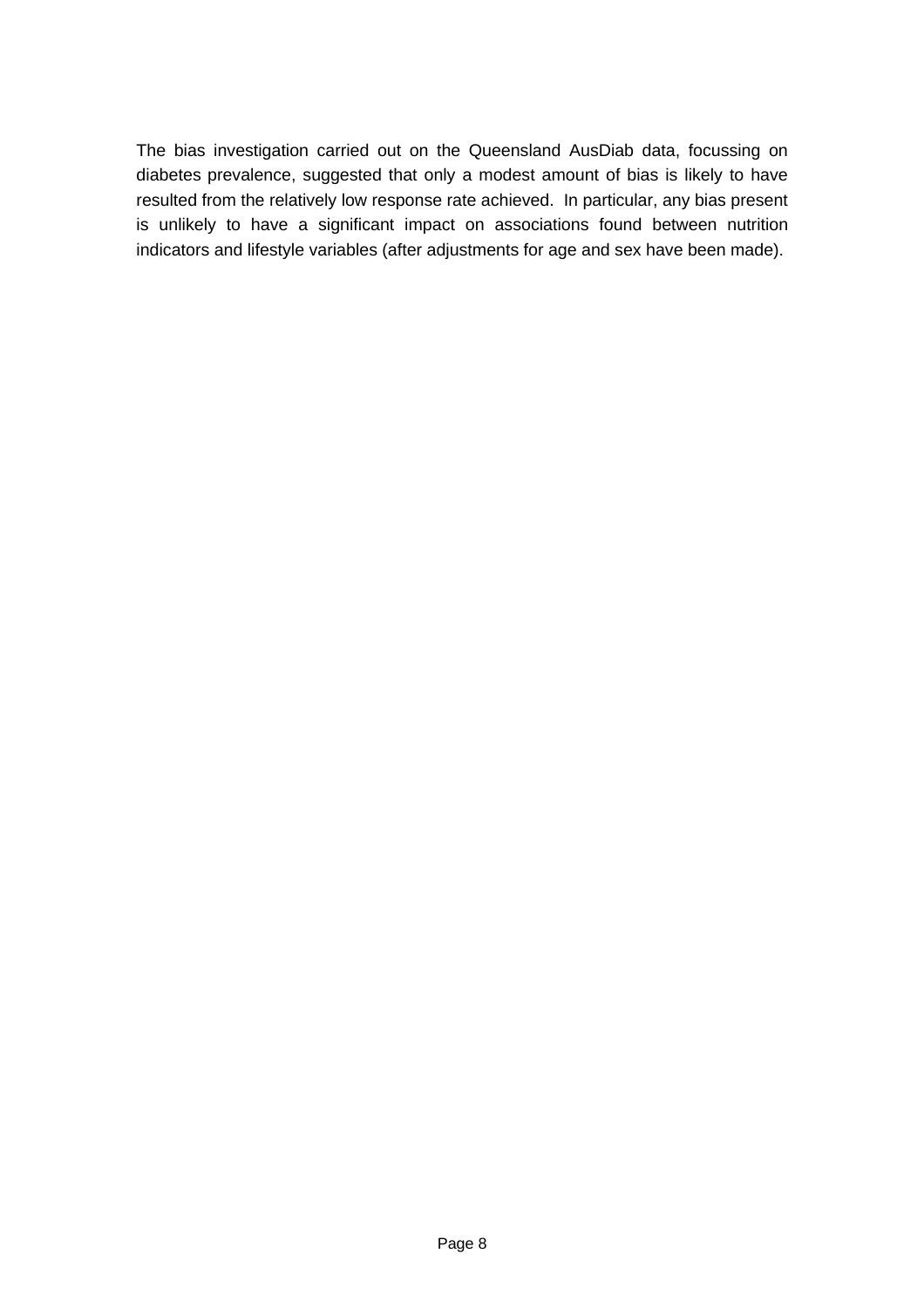## *4.0 Queensland – Specific Blood and Dietary Variables*

### **4.1 Number of Participants**

Table 4.1 provides the numbers of participants with complete data for the relevant data sets by sex and by selected demographic and risk factor characteristics. Complete data are available for the following datasets: diabetes status as determined by fasting blood glucose and/or oral glucose tolerance, blood variables including lipids and Queensland-specific blood indicators (red cell folate, plasma homocysteine, serum carotenoids and serum ferritin), selected demographic characteristics and Queensland-specific short dietary questions. It should be noted that for individual data sets these numbers will be larger; eg. diabetes status is available for 1634 participants, whereas Queensland specific blood data are available for 1604 adults. Thus the final numbers will depend on which data sets the researchers need to use. Haemoglobin data is not reported for this study but could be made available if needed. The definitions used to derive categories for selected demographic and risk factor characteristics are found in Appendix A.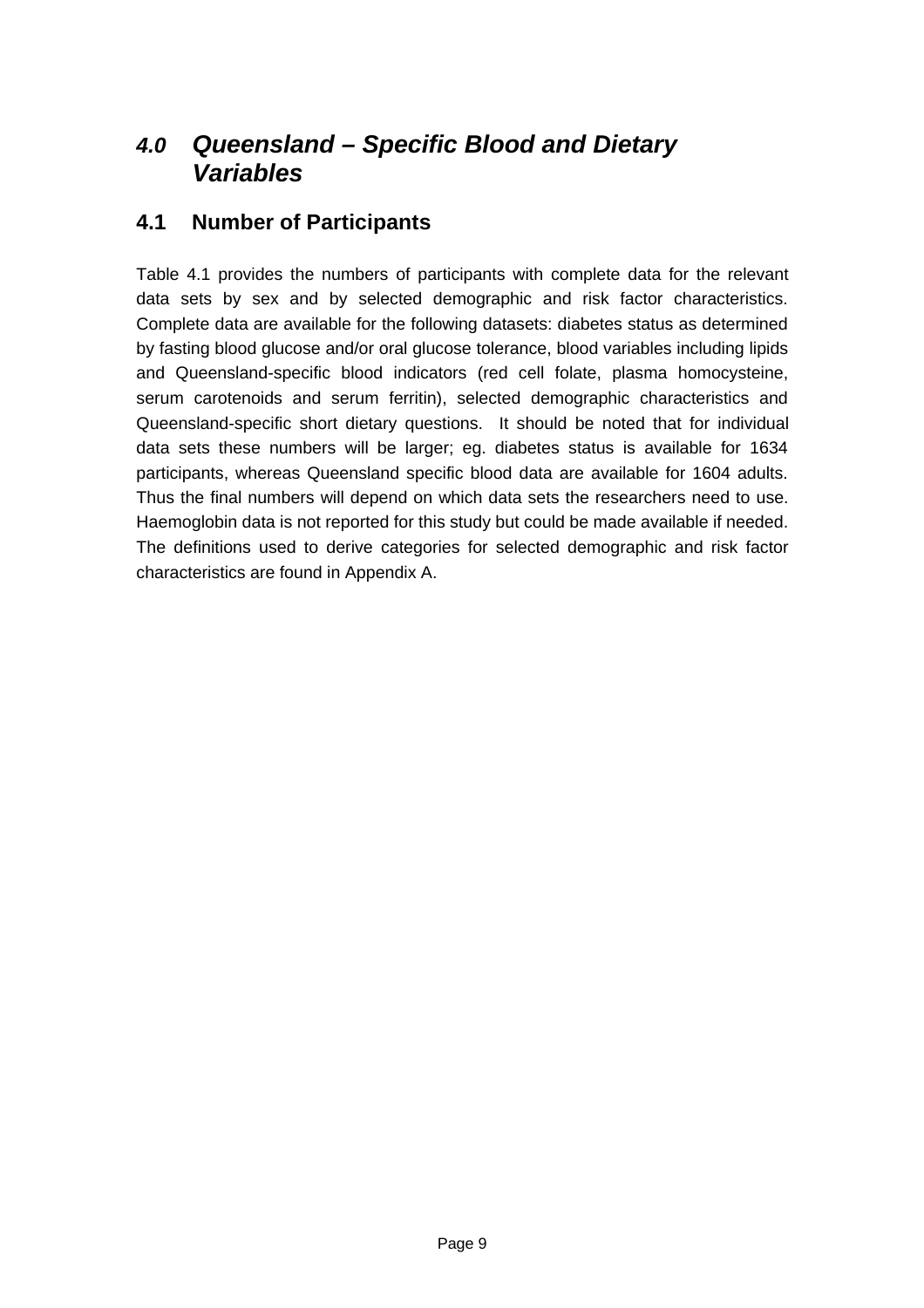|                                             |                                                 |           | <b>Males</b> | <b>Females</b> |      | <b>Total</b>     |
|---------------------------------------------|-------------------------------------------------|-----------|--------------|----------------|------|------------------|
| <b>Characteristics</b>                      | <b>Categories</b>                               | <b>No</b> | $\%$         | <b>No</b>      | $\%$ |                  |
|                                             | 25-34                                           | 86        | 46.5         | 99             | 53.5 | 185              |
|                                             | 35-44                                           | 128       | 39.4         | 197            | 60.6 | 325              |
|                                             | 45-54                                           | 164       | 42.2         | 225            | 57.8 | 389              |
| Age group (10yr)                            | 55-64                                           | 134       | 41.0         | 193            | 59.0 | 327              |
|                                             | 65-74                                           | 100       | 43.0         | 135            | 57.0 | 235              |
|                                             | $75+$                                           | 47        | 42.7         | 63             | 57.3 | 110              |
| All age groups                              | 325                                             | 659       | 41.9         | 912            | 58.1 | 1571             |
|                                             | Post-graduate<br>qualifications                 | 61        | 52.1         | 56             | 47.9 | 117              |
| Education                                   | Trade certificate,<br>bachelors degree,<br>etc. | 418       | 50.3         | 413            | 49.7 | 831              |
|                                             | Secondary school or<br>less                     | 177       | 28.6         | 442            | 71.4 | 619              |
|                                             | Never                                           | 329       | 36.8         | 565            | 63.2 | 894              |
| Smoking status                              | Former                                          | 234       | 51.4         | 221            | 48.6 | 455              |
|                                             | Current                                         | 90        | 43.9         | 115            | 56.1 | 205              |
|                                             | $< 5.5$ mmol/L                                  | 300       | 42.0         | 414            | 58.0 | $\overline{714}$ |
| Cholesterol ranges                          | $5.5 < 6.5$ mmol/L                              | 225       | 42.1         | 309            | 57.9 | 534              |
|                                             | $\geq 6.5$ mmol/L                               | 134       | 41.5         | 189            | 58.5 | 323              |
|                                             | Vigorous                                        | 117       | 53.9         | 100            | 46.1 | 217              |
| Physical activity -                         | Moderate                                        | 225       | 43.3         | 295            | 56.7 | 520              |
| intensity                                   | Light                                           | 206       | 39.6         | 314            | 60.4 | 520              |
|                                             | None                                            | 111       | 35.4         | 203            | 64.6 | 314              |
|                                             | Sufficient                                      | 366       | 47.3         | 407            | 52.7 | 773              |
| Physical activity -<br>beneficial to health | Insufficient but not<br>sedentary               | 182       | 37.6         | 302            | 62.4 | 484              |
|                                             | Sedentary                                       | 111       | 35.4         | 203            | 64.6 | 314              |
|                                             | Underweight                                     | 17        | 18.9         | 73             | 81.1 | 90               |
|                                             | Normal                                          | 196       | 36.2         | 346            | 63.8 | 542              |
| Body mass index                             | Overweight                                      | 304       | 53.7         | 262            | 46.3 | 566              |
|                                             | Obese                                           | 142       | 38.1         | 231            | 61.9 | 373              |
|                                             | None                                            | 112       | 32.0         | 238            | 68.0 | 350              |
| Alcohol intake                              | ≤60 drinks/month                                | 417       | 39.9         | 628            | 60.1 | 1045             |
|                                             | >60 drinks/month                                | 130       | 73.9         | 46             | 26.1 | 176              |
| Vitamin use during                          | Yes                                             | 158       | 32.9         | 322            | 67.1 | 480              |
| previous 24 hrs                             | No                                              | 468       | 46.4         | 540            | 53.6 | 1008             |
|                                             | Normal                                          | 469       | 42.0         | 647            | 58.0 | 1116             |
| Diabetes status                             | IFG or IGT                                      | 126       | 40.6         | 184            | 59.4 | 310              |
|                                             | <b>Diabetes Mellitus</b>                        | 60        | 47.6         | 66             | 52.4 | 126              |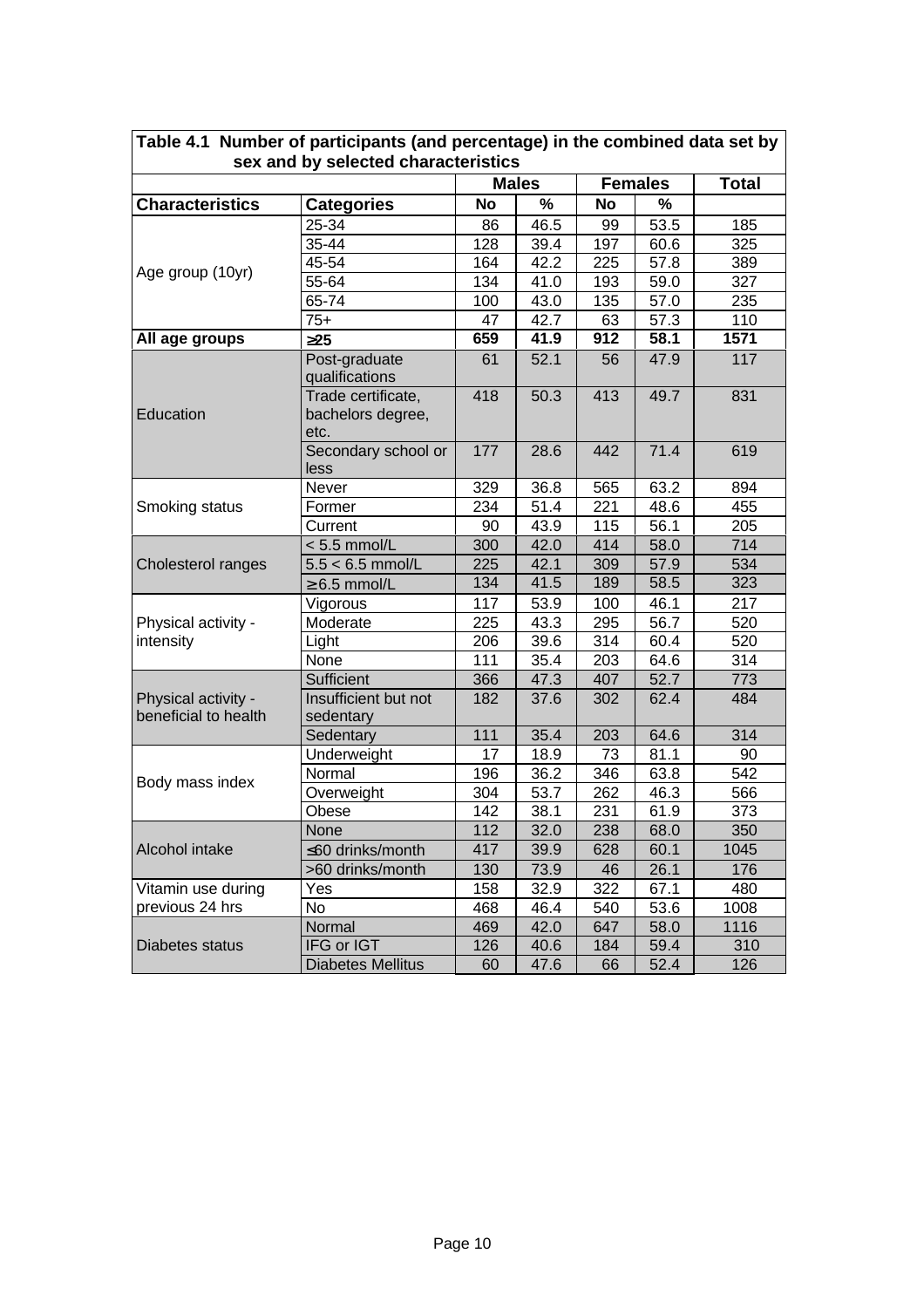## **4.2 Red Cell Folate**

Red cell folate was considered a high priority to be determined in Queensland adults for a number of reasons:

- ♦ There is a strong association between folate status and neural tube defects (NTDs). The 1995 rate of NTDs in Australia was 15.0/10,000 live births AIHW<sup>9</sup>. Supplements of folic acid have been shown to be effective in preventing occurrence of NTDs Lumley et al $^{10}$ .
- ♦ In Australia, it is estimated that 50% of neural tube defects could be prevented with daily intake of 400 µg of folic acid throughout the periconceptional period, NHMRC Expert Panel<sup>11</sup>.
- ♦ Low levels of serum folate are associated with high serum homocysteine levels. High homocysteine levels are highly correlated with high risk of arteriosclerotic vascular disease<sup>12</sup>. Increased dietary intake of folic acid has been shown to reduce homocysteine levels<sup>13</sup>.
- ♦ There are limited data in Australia on levels of red blood cell folate in women of childbearing age. There are no data on levels of red blood cell folate among older individuals<sup>14</sup>.
- ♦ Red cell folate was evaluated in Indigenous communities as part of the Well Persons Health Check<sup>15</sup>. The collection of red cell folate in the non-Indigenous community will allow for meaningful comparisons.
- $\bullet$  The NHMRC Expert Panel<sup>11</sup> recommended that blood folate levels should be measured in the 1995 National Nutrition Survey, but this did not eventuate.
- ♦ Plans for the Australian Health Measurement Survey have recommended red cell folate, and B12 levels be collected on all males and females 12 years of age and over in the 2004 survey $^{15}$ .
- ♦ Red cell folate concentrations are considered reliable measures of folate status; red cell folate reflects intake over the past three months whereas serum folate is reflective of recent intake<sup>74</sup>.
- ♦ High intake of vegetables and fruit, which are major sources of folate in the diet, is associated with low levels of cardiovascular disease $^{16}$  and cancer $^{17}$ .
- ♦ Approximately 79% of Queensland adults consume three or fewer servings of vegetables and 28% consume none or one serving of fruit per day<sup>18</sup>. The NHMRC recommends five servings of vegetables and two servings of fruit per day  $^{73}$ .
- $\bullet$  Folate may play an important role in cancer prevention<sup>19</sup>.
- ♦ Treatment with a combination of folic acid, vitamin B12, and vitamin B6 has been shown to significantly reduce homocysteine levels and decrease the rate of restenosis in patients with diagnosed coronary artery disease<sup>20</sup>.
- ♦ These data could also serve as a benchmark to evaluate the national policy of voluntary fortification of foods with folate.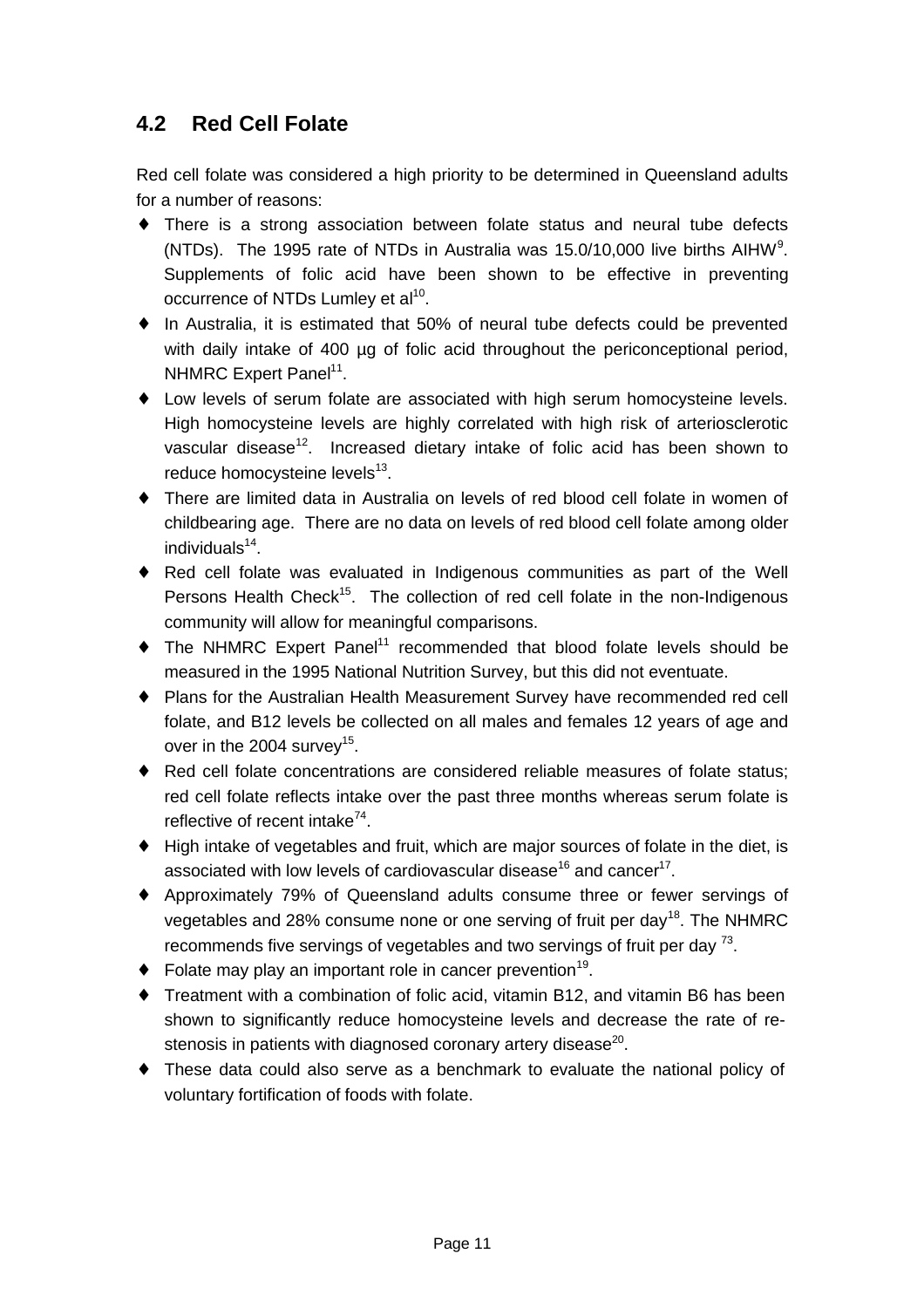### **4.2.1 Findings for red cell folate**

#### **4.2.1.1 Mean red cell folate**

Comparison of group means of red cell folate (Table 4.2.1 using the formula on page 7) shows that mean red cell folate levels were significantly lower among:

- ♦ males compared with females
- ♦ younger males (25-34 years old) compared with older males (45 to 54 years old and 65 to 74 years old)
- ♦ younger females (25-34 years old and 35-44 years old) compared with older females (55+ years)
- ♦ males and females categorised as *current* smokers compared with *never* smokers
- ♦ males categorised as *underweight* compared with those with *normal*, *overweight* or *obese* body mass index and
- ♦ males and females who did not use vitamin/mineral supplements compared with those who used vitamin/mineral supplements.

Mean red cell folate levels were significantly higher among males and females with diabetes mellitus compared with those with normal blood glucose.

There did not appear to be significant differences in mean red cell folate among males and females with regard to educational level, cholesterol level, physical activity status, alcohol consumption or body mass index for females only.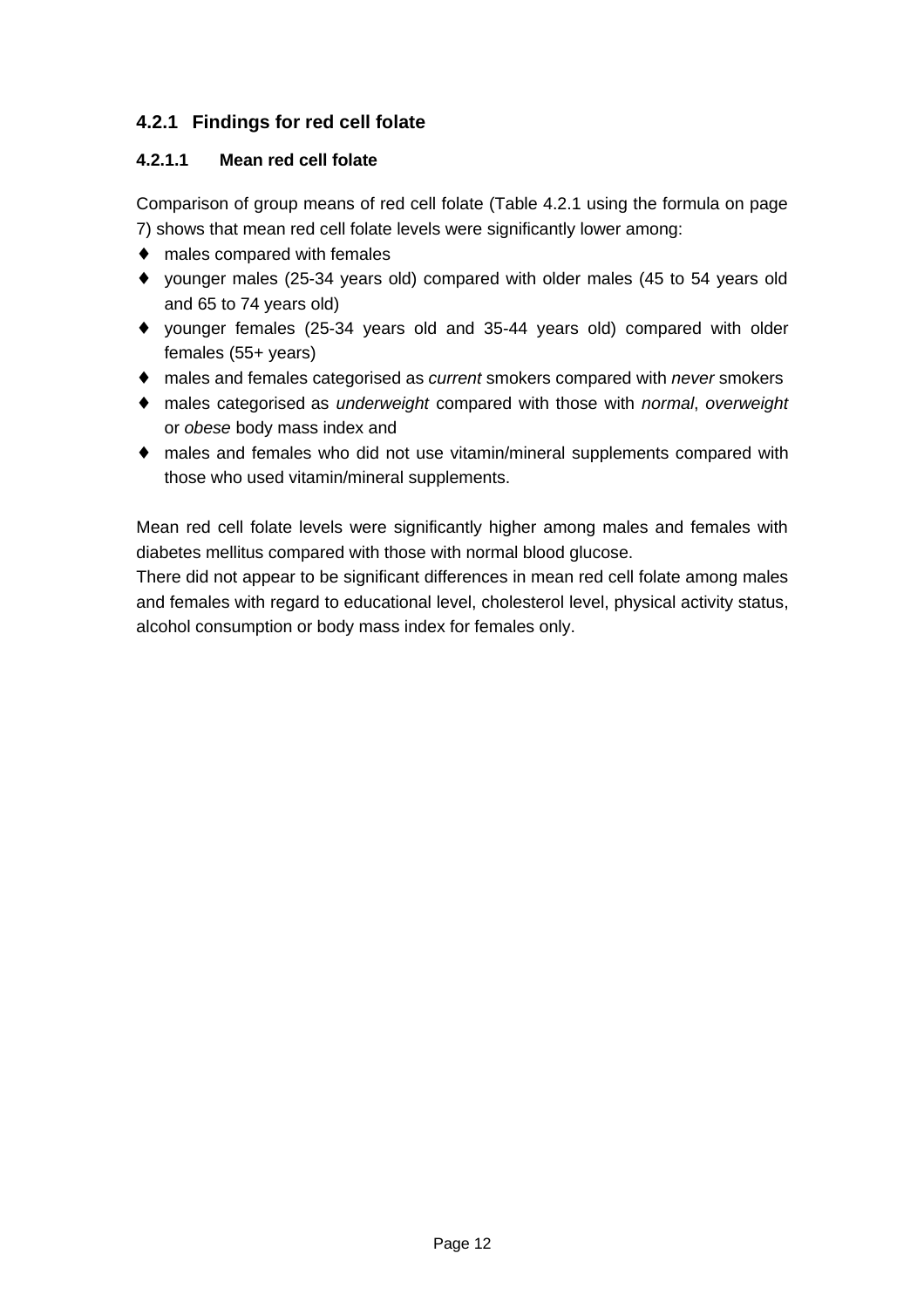| Table 4.2.1 Mean red cell folate (nmol/L) and Standard Error (SE) by sex and by<br>selected characteristics, (weighted to Queensland population) |                                             |             |                        |             |                |
|--------------------------------------------------------------------------------------------------------------------------------------------------|---------------------------------------------|-------------|------------------------|-------------|----------------|
|                                                                                                                                                  |                                             |             | <b>Red Cell Folate</b> |             |                |
|                                                                                                                                                  |                                             |             | <b>Males</b>           |             | <b>Females</b> |
| <b>Characteristics Categories</b>                                                                                                                |                                             | <b>Mean</b> | <b>SE</b>              | <b>Mean</b> | <b>SE</b>      |
|                                                                                                                                                  | 25-34                                       | 563         | 41                     | 640         | 19             |
|                                                                                                                                                  | 35-44                                       | 607         | 14                     | 635         | 15             |
|                                                                                                                                                  | $45 - 54$                                   | 675         | 8                      | 683         | 16             |
| Age group (10yr)                                                                                                                                 | 55-64                                       | 645         | 29                     | 720         | 23             |
|                                                                                                                                                  | 65-74                                       | 688         | 22                     | 697         | 27             |
|                                                                                                                                                  | $75+$                                       | 634         | 61                     | 779         | 37             |
| All age groups                                                                                                                                   | 325                                         | 626         | 11                     | 675         | 16             |
|                                                                                                                                                  | Post-graduate qualifications                | 658         | 31                     | 653         | 32             |
| Education                                                                                                                                        | Trade certificate, bachelors<br>degree, etc | 622         | 13                     | 675         | 23             |
|                                                                                                                                                  | Secondary school or less                    | 628         | 16                     | 678         | 16             |
|                                                                                                                                                  | Never                                       | 631         | 13                     | 687         | 14             |
| Smoking status                                                                                                                                   | Former                                      | 661         | 17                     | 694         | 12             |
|                                                                                                                                                  | Current                                     | 534         | 20                     | 587         | 29             |
|                                                                                                                                                  | $< 5.5$ mmol/L                              | 632         | $6\phantom{1}$         | 674         | 16             |
| Cholesterol                                                                                                                                      | 5.5 to $< 6.5$ mmol/L                       | 624         | 28                     | 668         | 29             |
| ranges                                                                                                                                           | $\geq$ 6.5 mmol/L                           | 617         | 27                     | 686         | 28             |
|                                                                                                                                                  | Vigorous                                    | 637         | 13                     | 688         | 27             |
| Physical activity                                                                                                                                | Moderate                                    | 603         | 19                     | 681         | 18             |
| intensity                                                                                                                                        | Light                                       | 635         | 16                     | 645         | 19             |
|                                                                                                                                                  | None                                        | 643         | 34                     | 704         | 26             |
|                                                                                                                                                  | <b>Sufficient</b>                           | 622         | 6                      | 668         | 19             |
| Physical activity<br>beneficial to health sedentary                                                                                              | Insufficient but not                        | 626         | 21                     | 666         | 23             |
|                                                                                                                                                  | Sedentary                                   | 643         | 34                     | 704         | 26             |
|                                                                                                                                                  | Underweight                                 | 499         | 23                     | 681         | 29             |
|                                                                                                                                                  | Normal                                      | 598         | 11                     | 691         | 19             |
| Body mass index                                                                                                                                  | Overweight                                  | 629         | 23                     | 633         | 24             |
|                                                                                                                                                  | Obese                                       | 681         | 15                     | 691         | 22             |
|                                                                                                                                                  | None                                        | 617         | 20                     | 667         | 18             |
| Alcohol intake                                                                                                                                   | ≤60 drinks/month                            | 627         | 15                     | 681         | 17             |
|                                                                                                                                                  | >60 drinks/month                            | 630         | 21                     | 623         | 47             |
| Vitamin use during                                                                                                                               | Yes                                         | 706         | 32                     | 777         | 20             |
| previous 24 hrs                                                                                                                                  | No                                          | 602         | 14                     | 626         | 11             |
|                                                                                                                                                  | Normal                                      | 603         | 11                     | 661         | 12             |
| <b>Diabetes status</b>                                                                                                                           | IFG or IGT                                  | 693         | 16                     | 681         | 28             |
|                                                                                                                                                  | <b>Diabetes Mellitus</b>                    | 737         | 45                     | 765         | 40             |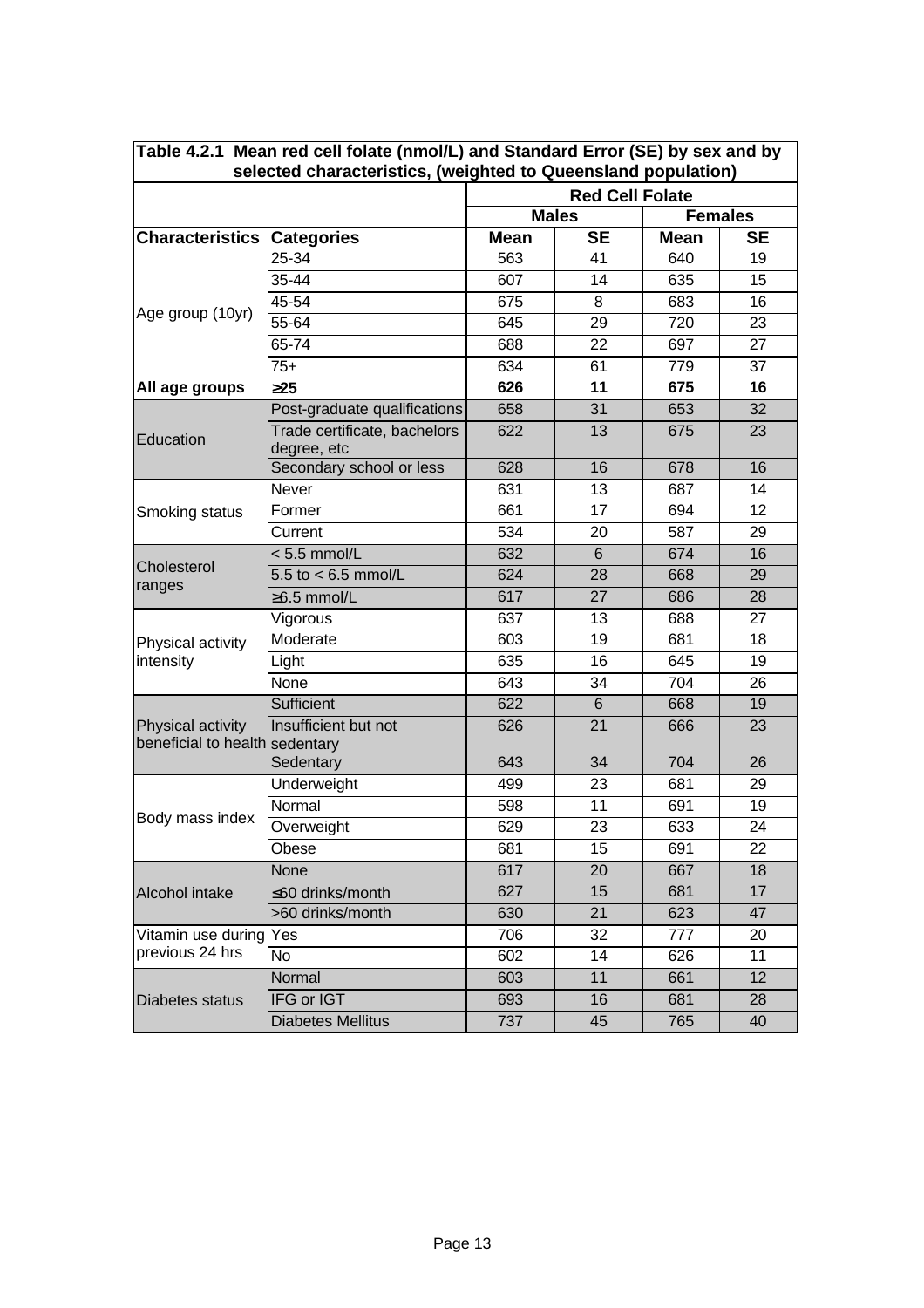#### **4.2.1.2 Prevalence of low red cell folate levels**

A review of the literature for prevalence of low red cell folate and red cell folate deficiency, revealed that different cut off points were employed by various researchers (as shown below):

| <b>Researchers</b>                    | <b>Cut off point</b>                |
|---------------------------------------|-------------------------------------|
| Ford and Bowman <sup>21</sup>         | $<$ 317 nmol/L<br>Folate deficiency |
| Ray JG et al <sup>22</sup>            | $<$ 215 nmol/L<br>Folate deficiency |
| Cafolla et $al23$                     | <340 nmol/L<br>Low red cell folate  |
| Machlin LJ <sup>24</sup>              | <315 nmol/L Folate deficiency       |
| Lakshmi et al <sup>25</sup>           | <315 nmol/L Folate deficiency       |
| Gibson $R^{26}$                       | <317 nmol/L Folate deficiency       |
|                                       | 317-363 nmol/L borderline/marginal  |
|                                       | folate levels                       |
| Cafolla et $al23$                     | Low folate<br>$<$ 340 nmol/L        |
| The Life Sciences Research Office (an | $<$ 140 ng/ml<br>Folate deficiency  |
| expert panel that examined the NHANES | $(<317$ nmol/L)                     |
| Il folate data <sup>27</sup>          |                                     |

In order to compare with other Queensland studies and with international studies, this study used two cut off points. A cut off point of <315 nmol/L to define folate deficiency (Table 4.2.2), and a cut off point of <363 nmol/L to define marginal, borderline or low red cell folate (Table 4.2.3). Table 4.2.2. indicates that the prevalence of red cell folate deficiency is 4.9% for males and 4.5% for females, while prevalence of marginal or low red cell folate is 8.3% for males and 7.2% for females (Table 4.2.3). The prevalence of red cell folate deficiency is low for Queensland compared to the prevalence of 7% reported in NHANES III for the white adult (>18 years) population in the United States<sup>21</sup> (cut off point of  $\langle 317 \rangle$  nmol/L defined red cell folate deficiency in NHANES III).

In general, those with significantly higher prevalence red cell folate deficiency and low folate levels were:

- ♦ younger females between ages 25 and 34 years and 35 to 44 years compared with older females over 75 years
- ♦ younger males (25-34 years) compared with older males between 65 and 74 years
- ♦ males with *trade certificate, bachelors degree* and *secondary school or less* qualifications compared with males with *post-graduate educational qualifications*
- ♦ females categorised as *current* smokers compared with *never* smokers and
- ♦ males *who did not* use vitamin and mineral supplements compared with those *who did* use vitamin supplements.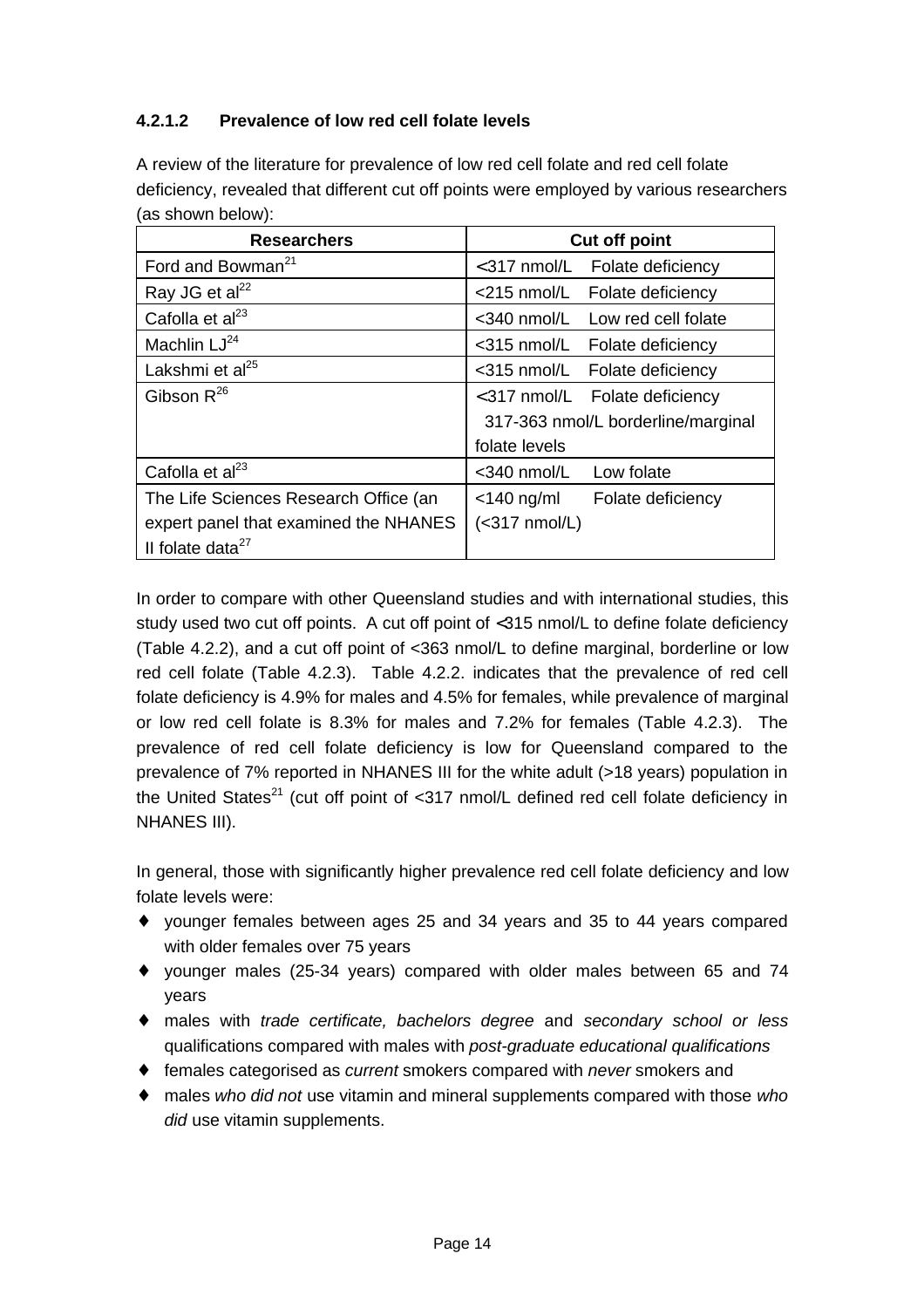Red cell folate deficiency and low red cell folate were significantly less prevalent among study participants with diabetes mellitus compared with those with normal blood glucose.

There appeared to be no statistical difference in prevalence of red cell folate deficiency with regard to:

- ♦ educational attainment (females only)
- ♦ smoking status (males only)
- ♦ cholesterol range (males and females)
- ♦ physical activity (intensity and beneficial to health) (males and females)
- ♦ body mass index (males and females)
- ♦ alcohol consumption (males and females) and
- ♦ vitamin use (females only).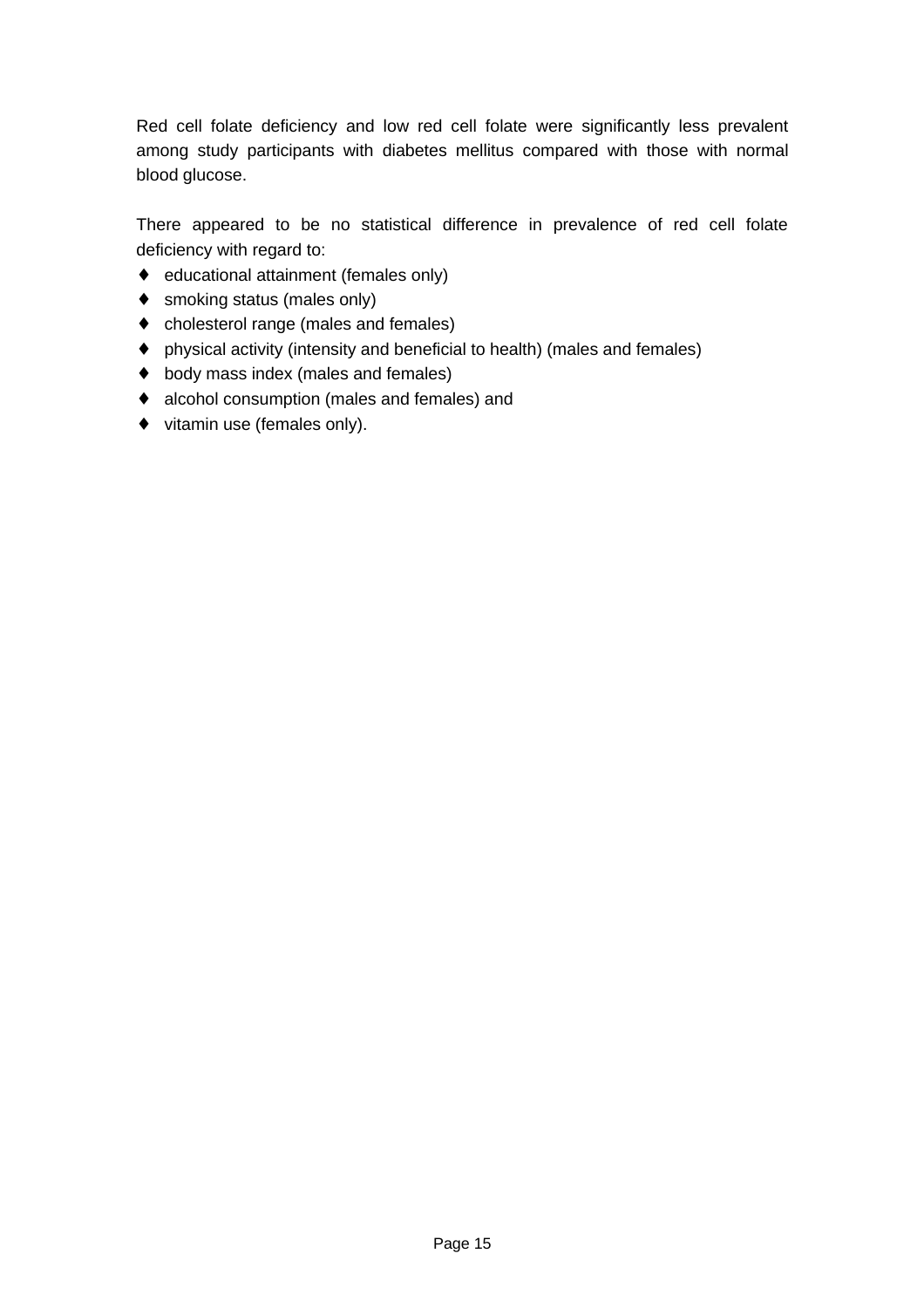| Table 4.2.2 Prevalence of red cell folate deficiency (<315 nmol/L) by sex and by<br>selected characteristics, (weighted to Queensland population) |                                                 |                                |                        |                  |           |  |
|---------------------------------------------------------------------------------------------------------------------------------------------------|-------------------------------------------------|--------------------------------|------------------------|------------------|-----------|--|
|                                                                                                                                                   |                                                 |                                | <b>Red Cell Folate</b> |                  |           |  |
|                                                                                                                                                   |                                                 | <b>Females</b><br><b>Males</b> |                        |                  |           |  |
| <b>Characteristics</b>                                                                                                                            | <b>Categories</b>                               | <b>Percent</b>                 | <b>SE</b>              | <b>Percent</b>   | <b>SE</b> |  |
|                                                                                                                                                   | 25-34                                           | 11.6                           | 4.9                    | 8.6              | 2.1       |  |
|                                                                                                                                                   | 35-44                                           | 1.5                            | 1.1                    | 5.3              | 1.6       |  |
|                                                                                                                                                   | 45-54                                           | 3.2                            | 2.5                    | 1.5              | 1.2       |  |
| Age group (10yr)                                                                                                                                  | 55-64                                           | 3.5                            | 1.9                    | $\overline{3.5}$ | 1.6       |  |
|                                                                                                                                                   | $65 - 74$                                       | 1.3                            | 1.3                    | 3.4              | 2.0       |  |
|                                                                                                                                                   | $75+$                                           | 6.8                            | 5.1                    | 0.0              | 0.0       |  |
| All age groups                                                                                                                                    | 325                                             | 4.9                            | $1.1$                  | 4.5              | $1.3$     |  |
|                                                                                                                                                   | Post-graduate<br>qualifications                 | 0.0                            | 0.0                    | 4.4              | 4.6       |  |
| Education                                                                                                                                         | Trade certificate,<br>bachelors degree,<br>etc. | 6.4                            | 1.8                    | 4.7              | 2.1       |  |
|                                                                                                                                                   | Secondary school or<br>less                     | 2.8                            | 1.0                    | 4.3              | 1.2       |  |
|                                                                                                                                                   | Never                                           | 4.6                            | 1.3                    | 2.8              | 0.9       |  |
| Smoking status                                                                                                                                    | Former                                          | 2.5                            | 0.5                    | 4.0              | 1.3       |  |
|                                                                                                                                                   | Current                                         | 10.4                           | 2.8                    | 12.4             | 2.1       |  |
|                                                                                                                                                   | $< 5.5$ mmol/L                                  | 3.8                            | 1.5                    | 4.7              | 1.3       |  |
| Cholesterol<br>ranges                                                                                                                             | $5.5$ to $< 6.5$ mmol/L                         | 7.4                            | 3.7                    | 5.1              | 1.9       |  |
|                                                                                                                                                   | ≥6.5 or more mmol/L                             | 3.2                            | 1.0                    | 2.9              | 1.8       |  |
|                                                                                                                                                   | Vigorous                                        | 2.3                            | 1.4                    | 3.0              | 2.9       |  |
| Physical activity                                                                                                                                 | Moderate                                        | 6.0                            | 1.7                    | 4.6              | 1.4       |  |
| intensity                                                                                                                                         | Light                                           | 4.7                            | 2.0                    | 4.6              | 2.1       |  |
|                                                                                                                                                   | None                                            | 6.0                            | 4.6                    | 5.0              | 2.2       |  |
|                                                                                                                                                   | Sufficient                                      | 4.7                            | 1.0                    | 5.1              | 1.8       |  |
| Physical activity<br>beneficial to health sedentary                                                                                               | Insufficient but not                            | 4.5                            | 1.7                    | 3.2              | 1.6       |  |
|                                                                                                                                                   | Sedentary                                       | 6.0                            | 4.6                    | 5.0              | 2.2       |  |
|                                                                                                                                                   | Underweight                                     | 11.3                           | 8.0                    | 3.5              | 2.8       |  |
|                                                                                                                                                   | Normal                                          | 4.2                            | 1.4                    | 4.8              | 2.2       |  |
| Body mass index                                                                                                                                   | Overweight                                      | 6.1                            | 2.8                    | 5.4              | 2.0       |  |
|                                                                                                                                                   | Obese                                           | 2.1                            | 1.0                    | 3.3              | 1.2       |  |
|                                                                                                                                                   | None                                            | 8.1                            | 2.4                    | 4.5              | 1.7       |  |
| Alcohol intake                                                                                                                                    | ≤60 drinks/month                                | 4.2                            | 2.1                    | 4.0              | 1.8       |  |
|                                                                                                                                                   | >60 drinks/month                                | 4.3                            | 2.4                    | 10.3             | 7.5       |  |
| Vitamin use during                                                                                                                                | Yes                                             | 0.0                            | 0.0                    | 1.8              | 1.2       |  |
| previous 24 hrs                                                                                                                                   | No                                              | 6.0                            | 1.6                    | 6.1              | 1.9       |  |
|                                                                                                                                                   | Normal                                          | 5.5                            | 1.3                    | 5.2              | 1.6       |  |
| Diabetes status                                                                                                                                   | IFG or IGT                                      | 3.0                            | 2.0                    | 3.0              | 1.9       |  |
|                                                                                                                                                   | <b>Diabetes Mellitus</b>                        | 1.7                            | 1.6                    | 0.0              | 0.0       |  |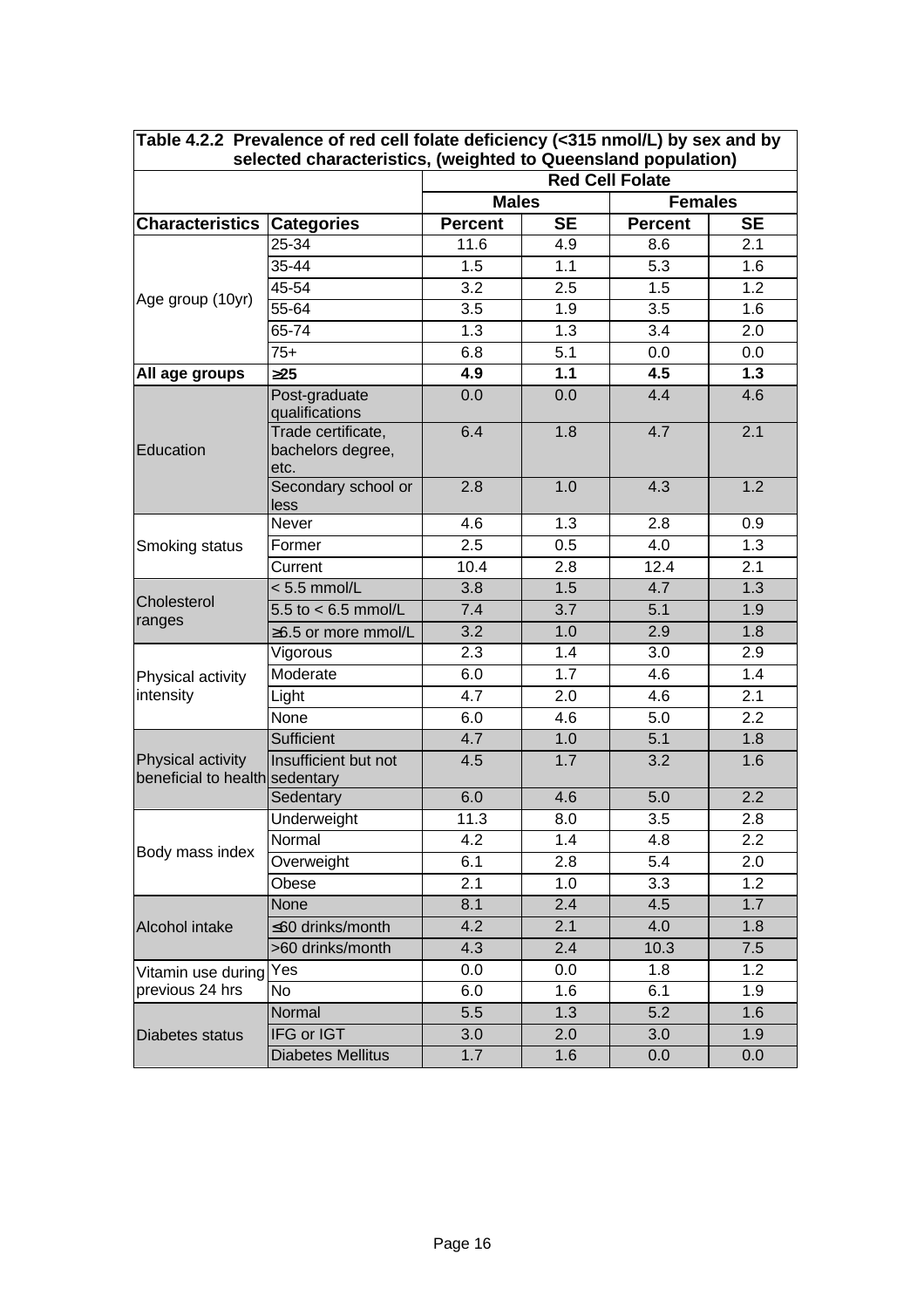| population)                               | Table 4.2.3 Prevalence of marginal/borderline (low) red cell folate (<363 nmol/L)<br>by sex and by selected characteristics, (weighted to Queensland |                  |                        |                |           |
|-------------------------------------------|------------------------------------------------------------------------------------------------------------------------------------------------------|------------------|------------------------|----------------|-----------|
|                                           |                                                                                                                                                      |                  | <b>Red Cell Folate</b> |                |           |
|                                           |                                                                                                                                                      | <b>Males</b>     |                        | <b>Females</b> |           |
| <b>Characteristics</b>                    | <b>Categories</b>                                                                                                                                    | <b>Percent</b>   | <b>SE</b>              | <b>Percent</b> | <b>SE</b> |
|                                           | 25-34                                                                                                                                                | 15.7             | 3.3                    | 9.9            | 2.7       |
|                                           | 35-44                                                                                                                                                | 3.3              | 2.1                    | 9.0            | 1.2       |
| Age group (10yr)                          | 45-54                                                                                                                                                | 6.9              | 2.7                    | 5.1            | 2.3       |
|                                           | 55-64                                                                                                                                                | 6.7              | 2.9                    | 5.5            | 2.9       |
|                                           | 65-74                                                                                                                                                | 3.8              | 2.2                    | 5.8            | 2.1       |
|                                           | $75+$                                                                                                                                                | 16.5             | 6.0                    | 2.9            | 3.1       |
| All age groups                            | 325                                                                                                                                                  | $\overline{8.3}$ | 1.1                    | 7.2            | 1.5       |
|                                           | Post-graduate<br>qualifications                                                                                                                      | 1.4              | 1.3                    | 6.6            | 6.9       |
| Education                                 | Trade certificate,<br>bachelors degree, etc.                                                                                                         | 10.6             | 1.7                    | 6.5            | 2.2       |
|                                           | Secondary school or<br>less                                                                                                                          | 5.1              | 2.0                    | 7.7            | 1.7       |
|                                           | Never                                                                                                                                                | 8.0              | 2.7                    | 5.1            | 1.1       |
| <b>Smoking Status</b>                     | Former                                                                                                                                               | 4.4              | 1.1                    | 6.9            | 1.8       |
|                                           | Current                                                                                                                                              | 16.3             | 3.8                    | 16.5           | 2.6       |
|                                           | $<$ 5.5mmol/L                                                                                                                                        | 7.5              | 1.6                    | 7.6            | 1.6       |
| Cholesterol ranges                        | 5.5 to<6.5mmol/L                                                                                                                                     | 10.6             | 3.0                    | 7.9            | 2.4       |
|                                           | $\geq 6.5$ mmol/L                                                                                                                                    | 6.5              | 2.0                    | 4.6            | 2.1       |
|                                           | Vigorous                                                                                                                                             | 6.3              | 3.7                    | 3.0            | 2.9       |
|                                           | Moderate                                                                                                                                             | 10.8             | 2.1                    | 8.2            | 2.2       |
| Physical activity<br>intensity            | Light                                                                                                                                                | 6.4              | 2.7                    | 7.3            | 2.7       |
|                                           | None                                                                                                                                                 | 9.3              | 4.9                    | 7.9            | 2.6       |
|                                           | Sufficient                                                                                                                                           | 8.4              | 1.6                    | 7.5            | 2.1       |
| Physical activity<br>beneficial to health | Insufficient but not<br>sedentary                                                                                                                    | 7.5              | 2.5                    | 6.2            | 1.7       |
|                                           | Sedentary                                                                                                                                            | 9.3              | 4.9                    | 7.9            | 2.6       |
|                                           | Underweight                                                                                                                                          | 23.2             | 9.8                    | 5.5            | 3.3       |
|                                           | Normal                                                                                                                                               | 9.9              | 3.2                    | 8.2            | 2.6       |
| Body mass index                           | Overweight                                                                                                                                           | 8.2              | 2.6                    | 8.2            | 3.8       |
|                                           | Obese                                                                                                                                                | 4.0              | 1.5                    | 4.8            | 1.5       |
|                                           | None                                                                                                                                                 | 13.5             | 2.9                    | 9.1            | 1.1       |
| Alcohol intake                            | ≤60 drinks/month                                                                                                                                     | 7.2              | 2.0                    | 6.0            | 1.7       |
|                                           | >60 drinks/month                                                                                                                                     | 7.9              | 2.6                    | 14.3           | 6.6       |
| Vitamin use during                        | Yes                                                                                                                                                  | 2.6              | 2.5                    | 3.3            | 1.3       |
| previous 24 hrs                           | No                                                                                                                                                   | 9.1              | 1.3                    | 9.6            | 2.6       |
|                                           | Normal                                                                                                                                               | 9.6              | 1.0                    | 7.9            | 2.0       |
| Diabetes status                           | IFG or IGT                                                                                                                                           | 4.3              | 2.1                    | 6.4            | 2.6       |
|                                           | <b>Diabetes Mellitus</b>                                                                                                                             | 2.8              | 2.6                    | 1.4            | 1.4       |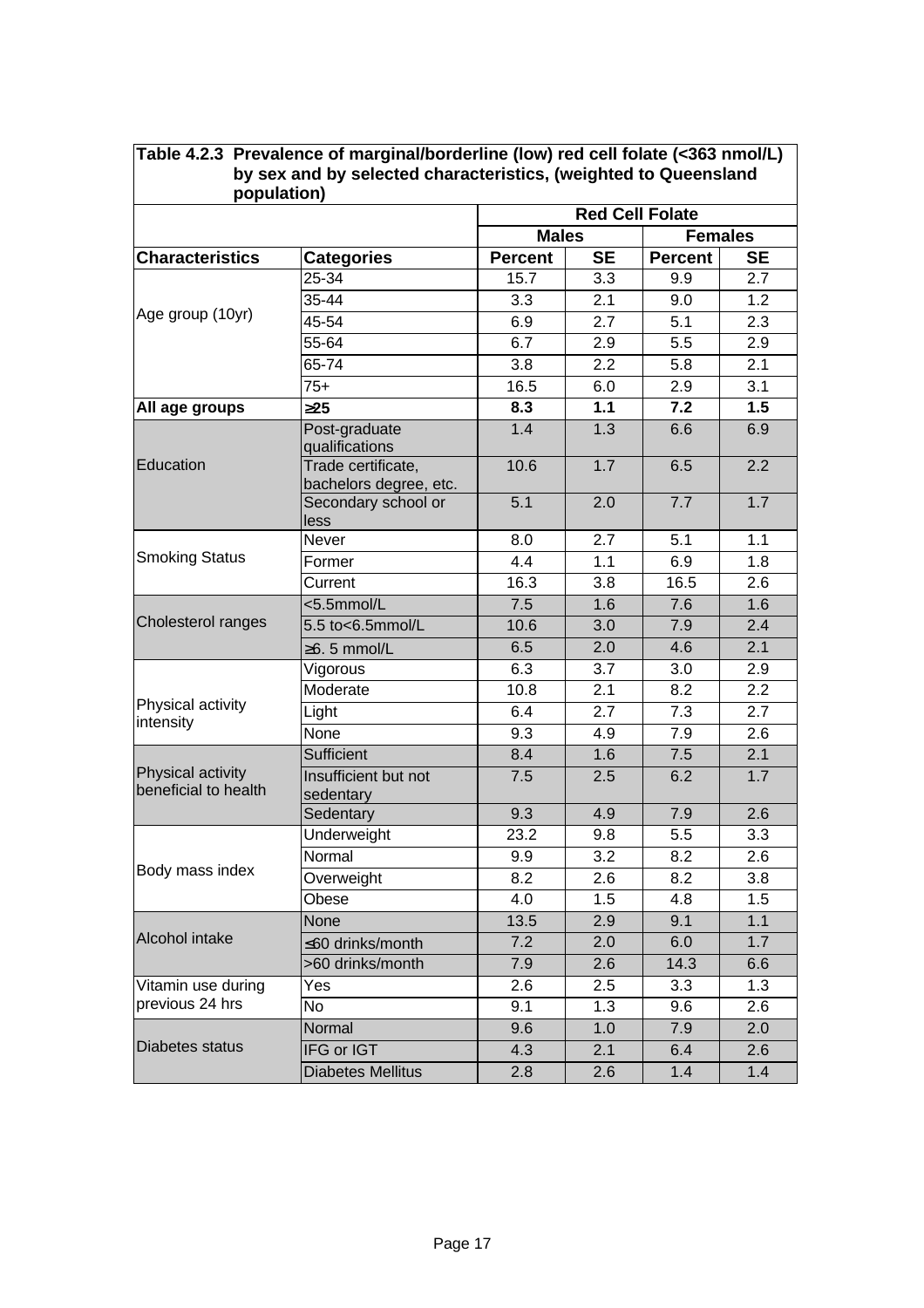### **4.2.2 Discussion regarding interpretation of red cell folate findings**

Other researchers have found associations between red cell folate levels and the various characteristics. Some of these associations are summarised below:

| <b>Selected characteristics</b> | Association with red cell folate                                                        |
|---------------------------------|-----------------------------------------------------------------------------------------|
| Gender                          | Females have a higher mean levels than males <sup>22,28,29</sup> .                      |
| Age                             | Folate concentrations increased with increasing age in<br>both genders <sup>21</sup>    |
|                                 | Mean levels higher in older women than younger<br>women <sup>30</sup>                   |
| <b>Educational level</b>        | No significant linear trends between adjusted red cell                                  |
|                                 | folate and educational attainment <sup>21</sup>                                         |
| Smoking status                  | Lower levels of folate among smokers compared with<br>non smokers <sup>23,28,31</sup>   |
| Cholesterol                     | Positive correlation between red cell folate and HDL                                    |
|                                 | cholesterol <sup>31</sup>                                                               |
|                                 | Higher levels of folate in subjects with lower total                                    |
|                                 | cholesterol levels <sup>29</sup>                                                        |
| Physical activity               | No change in red cell folate with exercise $^{21}$                                      |
| Body mass index                 | Lower concentrations in overweight subjects than                                        |
|                                 | subjects with normal BMI <sup>29</sup>                                                  |
| Alcohol consumption             | Folate deficiency associated with chronic alcoholism <sup>32</sup>                      |
| Vitamin use                     | Increased folate levels with vitamin supplementation and<br>fortification <sup>32</sup> |
| Diabetes status                 | Lower folate levels in those with diabetes compared to                                  |
|                                 | those without diabetes <sup>29</sup>                                                    |

Although no confounding factors were adjusted for, our findings were consistent with published data with regard to the association of red cell folate with gender, age, smoking status, diabetes status and vitamin use. Some inconsistencies, however, were observed between the Queensland data and published reports. For example, we observed:

- ♦ no significant association between red cell folate and alcohol use
- ♦ significantly higher prevalence of red cell folate deficiency and low red cell folate among males with *secondary school or less* and *trade certificate, bachelors degree* qualifications but not females with similar qualifications
- ♦ significantly lower levels of mean red blood cell folate in *underweight* males compared with males who were of *normal*, *overweight* or *obese* body weight and
- ♦ significantly higher prevalence of red cell folate deficiency and low red cell folate among males who *did not take* vitamin supplements compared to *those who did*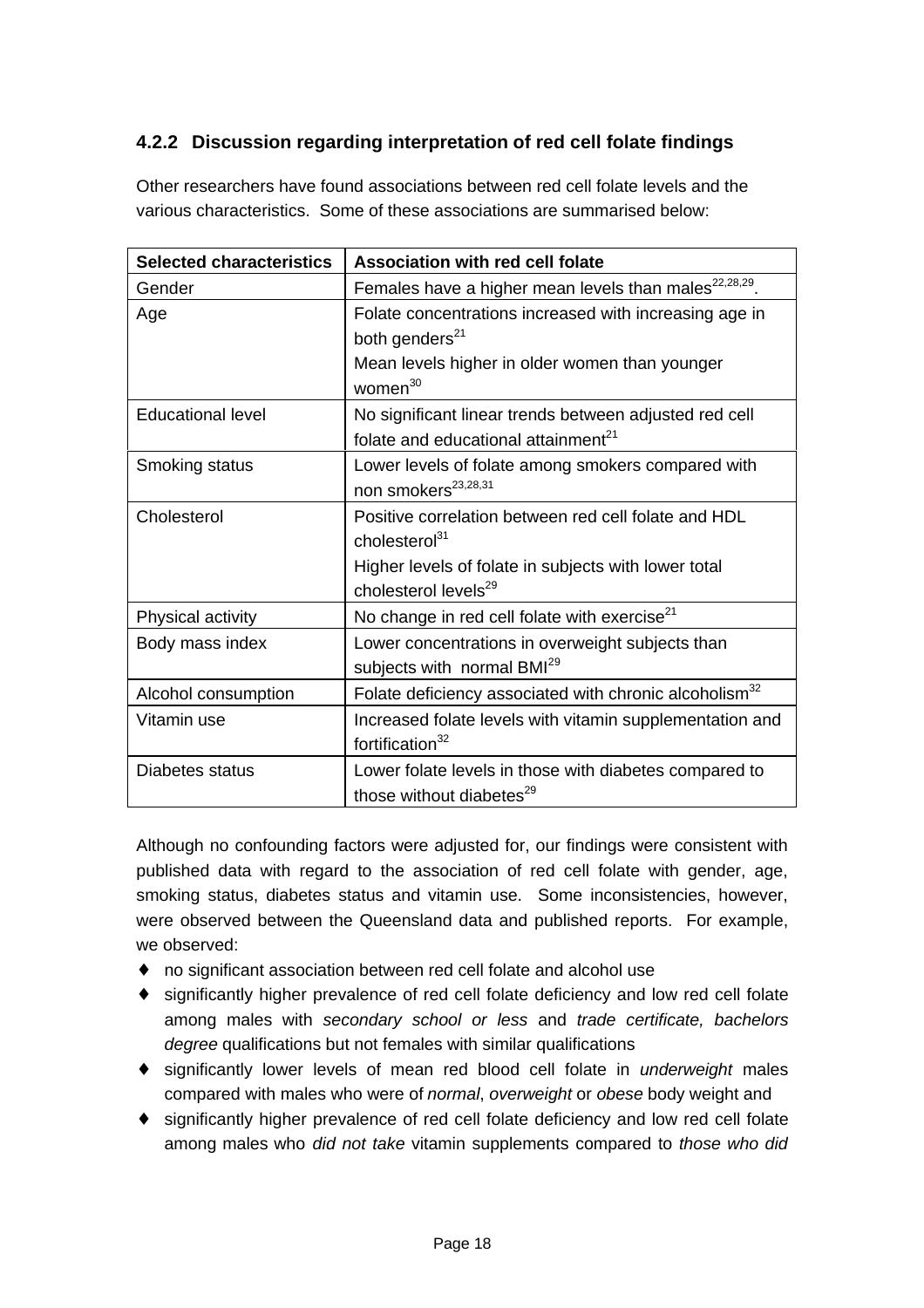*take* vitamin supplements (similar observation not statistically significant for females).

These inconsistencies with published literature could be due to associations of covariates of red cell folate that were not taken into account in our analyses such as age, smoking status, body mass index, cholesterol level, alcohol consumption, use of vitamin supplements, dietary folate intake, use of oral contraceptive and hormone replacement therapy (in females), diabetes status and use of other medications. Interpretation of results should be made with caution and these confounding factors should be taken into consideration when further statistical analyses and verification

### **4.3 Plasma homocysteine**

are undertaken.

Determination of homocysteine levels in the adult population of the Queensland AusDiab study was considered a high priority for the following reasons:

- ♦ Homocysteine is a strong independent risk factor for vascular diseases of coronary, cerebral and peripheral arteries<sup>13</sup>. An increase of 5  $\mu$ mol/L results in an estimated increase in relative risk of coronary heart disease of about 60% for men and 80% for women<sup>12</sup>.
- ♦ Cardiovascular disease is one of the leading causes of premature death in Australia.
- ♦ There are scant data on homocysteine levels in Australian adults although some small studies have been conducted in Melbourne<sup>33</sup>; the Hunter district of New South Wales<sup>34</sup>; Western Australia<sup>35</sup>; blood donors in Brisbane<sup>36</sup>; and Indigenous people in Brisbane<sup>37</sup>. There are no data, however, on population-based studies in Australia.
- ♦ Homocysteine is highly negatively correlated with serum folate, red cell folate and Vitamin B-12 $^{21}$ .
- ♦ Trials with high intake of folate, B-6 and B-12 are associated with low serum homocysteine levels<sup>13,38</sup>, and reduced rates of re-stenosis in persons with defined coronary artery disease $^{20}$ .

#### **4.3.1 Findings for Plasma Homocysteine**

#### **4.3.1.1 Mean plasma homocysteine levels**

Plasma homocysteine concentrations were significantly higher for the following groups of Queensland adult study participants (Table 4.3.1):

- ♦ males compared with females
- ♦ males and females over age 65 years compared with males and females less than 65 years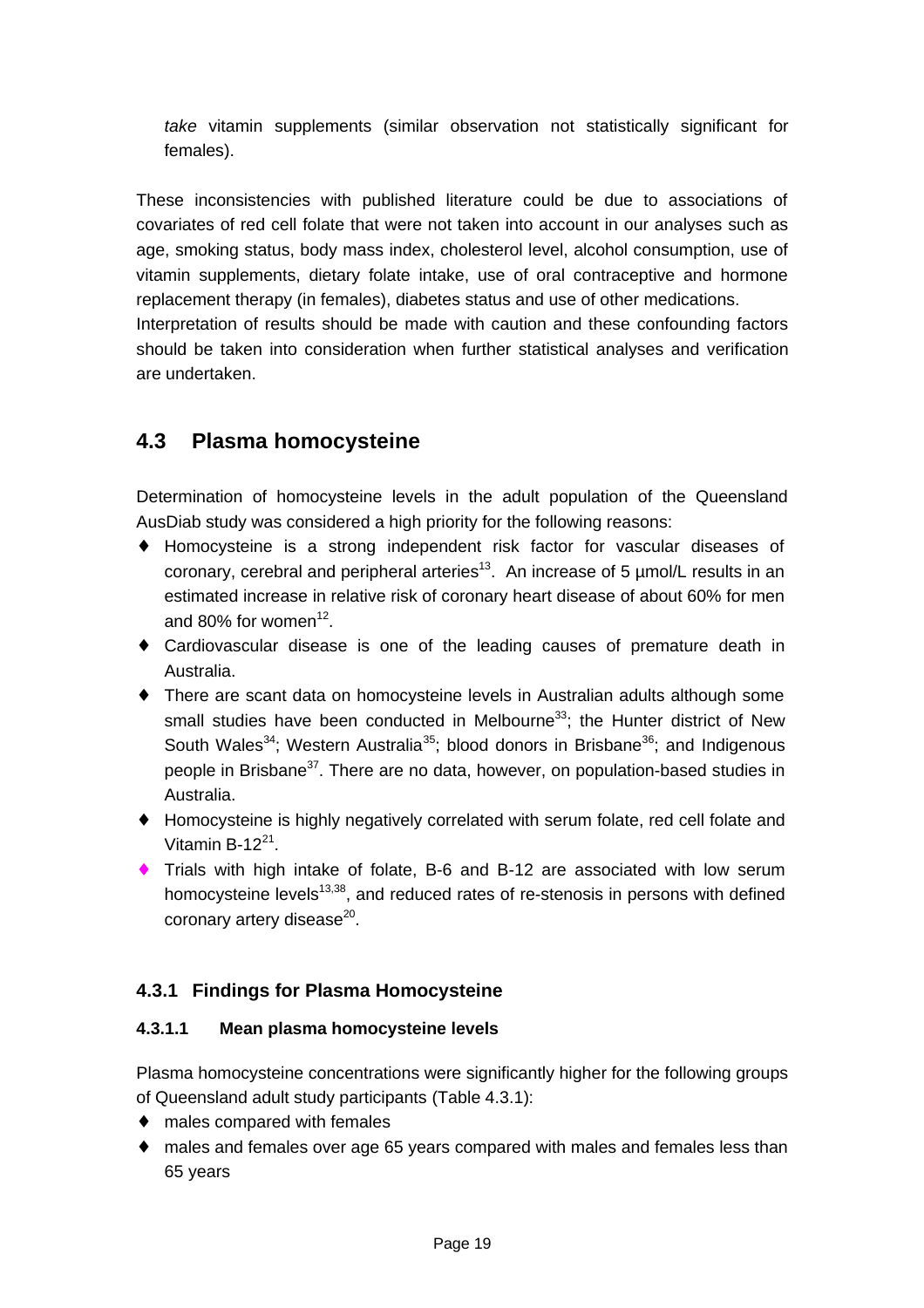- ♦ females with a *secondary or less* educational qualification compared with those with *trade certificate, bachelors degree* qualifications
- ♦ males with *secondary or less* educational qualification compared with those with a *post-graduate* qualification
- ♦ females with cholesterol levels ≥ *6.5 mmol/L* compared with those with cholesterol levels *<5.5 mmol/L*
- ♦ males engaged in *moderate* physical activity compared with those engaged in *vigorous* physical activity
- ♦ females with *normal*, *overweight* and *obese* body mass index categories compared with those with *underweight* body mass index
- ♦ females who *did not* use vitamin supplement compared with those who *did use* vitamin supplement and
- ♦ females with *impaired glucose tolerance* and *diabetes* compared with those with *normal* blood glucose.

Mean plasma homocysteine levels were observed to be significantly lower for the following categories of study participants (Table 4.3.1):

- ♦ males and females who consumed *<60 drinks/month* compared with those *did not* consume alcohol and
- ♦ males engaged in *insufficient* physical activity beneficial to health compared with those engaged in *sufficient* physical activity beneficial to health.

There did not appear to be significant differences in mean plasma homocysteine concentrations with regard to:

- ♦ smoking status (male and female)
- ♦ cholesterol concentration (males only)
- ♦ physical activity (females only)
- ♦ body mass index (males only)
- ♦ vitamin use (males only) and
- ♦ diabetes status (males only).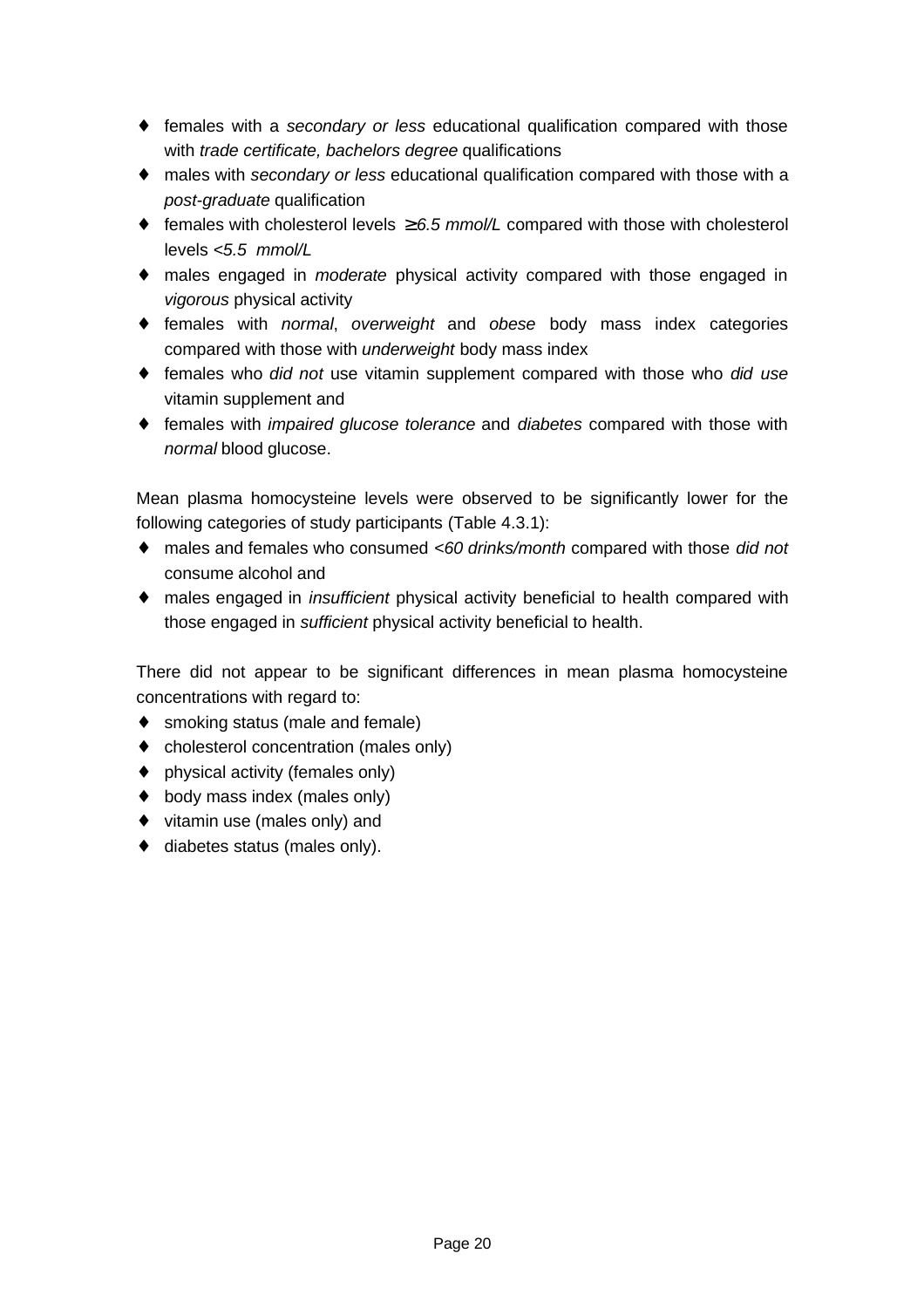|                                                     | population)                                  |                            |                  |                |                  |
|-----------------------------------------------------|----------------------------------------------|----------------------------|------------------|----------------|------------------|
|                                                     |                                              | <b>Plasma Homocysteine</b> |                  |                |                  |
|                                                     |                                              | <b>Males</b>               |                  | <b>Females</b> |                  |
| <b>Characteristics</b>                              | <b>Categories</b>                            | <b>Mean</b>                | <b>SE</b>        | <b>Mean</b>    | <b>SE</b>        |
| Age group (10yr)                                    | 25-34                                        | 9.9                        | 0.3              | 8.2            | 0.3              |
|                                                     | 35-44                                        | 10.2                       | 0.4              | 7.9            | 0.2              |
|                                                     | 45-54                                        | 10.4                       | 0.5              | 8.2            | 0.1              |
|                                                     | 55-64                                        | 10.5                       | 0.4              | 9.0            | 0.3              |
|                                                     | $65 - 74$                                    | $\overline{12.2}$          | 0.5              | 10.6           | 0.4              |
|                                                     | $75+$                                        | 14.2                       | 0.8              | 11.9           | 0.4              |
| All age groups                                      | 325                                          | 10.6                       | 0.1              | 8.8            | 0.2              |
| Education                                           | Post-graduate<br>qualifications              | 10.0                       | 0.3              | 8.7            | 0.9              |
|                                                     | Trade certificate,<br>bachelors degree, etc. | 10.6                       | 0.2              | 8.2            | 0.1              |
|                                                     | Secondary school or<br>less                  | 10.9                       | 0.2              | 9.5            | 0.3              |
|                                                     | Never                                        | 10.6                       | 0.3              | 8.8            | 0.3              |
| Smoking status                                      | Former                                       | 10.8                       | 0.3              | 8.3            | 0.3              |
|                                                     | Current                                      | 10.6                       | 0.2              | 9.4            | 0.8              |
|                                                     | $< 5.5$ mmol/L                               | 10.5                       | 0.2              | 8.4            | 0.3              |
| Cholesterol<br>ranges                               | 5.5 to $< 6.5$ mmol/L                        | 10.6                       | 0.1              | 9.0            | $\overline{0.2}$ |
|                                                     | $\geq$ 6.5 mmol/L                            | 11.0                       | 0.3              | 9.5            | 0.4              |
|                                                     | Vigorous                                     | 10.2                       | 0.3              | 9.1            | 1.1              |
| Physical activity                                   | Moderate                                     | 11.3                       | 0.3              | 8.4            | 0.2              |
| intensity                                           | Light                                        | 10.1                       | 0.2              | 8.6            | 0.2              |
|                                                     | None                                         | 11.0                       | 0.5              | 9.4            | 0.4              |
|                                                     | Sufficient                                   | 10.8                       | 0.1              | 8.7            | 0.4              |
| Physical activity<br>beneficial to health sedentary | Insufficient but not                         | 10.2                       | 0.2              | 8.4            | 0.2              |
|                                                     | Sedentary                                    | 10.9                       | 0.5              | 9.4            | 0.4              |
| Body mass index                                     | Underweight                                  | 12.6                       | 2.8              | 7.5            | 0.2              |
|                                                     | Normal                                       | 10.9                       | $\overline{0.3}$ | 8.5            | 0.2              |
|                                                     | Overweight                                   | 10.4                       | 0.2              | 9.0            | 0.4              |
|                                                     | Obese                                        | 10.5                       | 0.3              | 9.7            | 0.5              |
|                                                     | None                                         | 11.3                       | 0.3              | 9.5            | 0.3              |
| Alcohol intake                                      | ≤60 drinks/month                             | 10.4                       | 0.1              | 8.5            | 0.2              |
|                                                     | >60 drinks/month                             | 11.0                       | 0.5              | 9.0            | 0.4              |
| Vitamin use during                                  | Yes                                          | 10.2                       | 0.5              | 8.1            | 0.2              |
| previous 24 hrs                                     | No                                           | 10.7                       | 0.2              | 8.9            | 0.3              |
|                                                     | Normal                                       | 10.5                       | 0.1              | 8.5            | 0.1              |
| Diabetes status                                     | IFG or IGT                                   | 10.8                       | 0.3              | 9.8            | 0.6              |
|                                                     | <b>Diabetes Mellitus</b>                     | 12.3                       | 1.0              | 10.2           | 0.5              |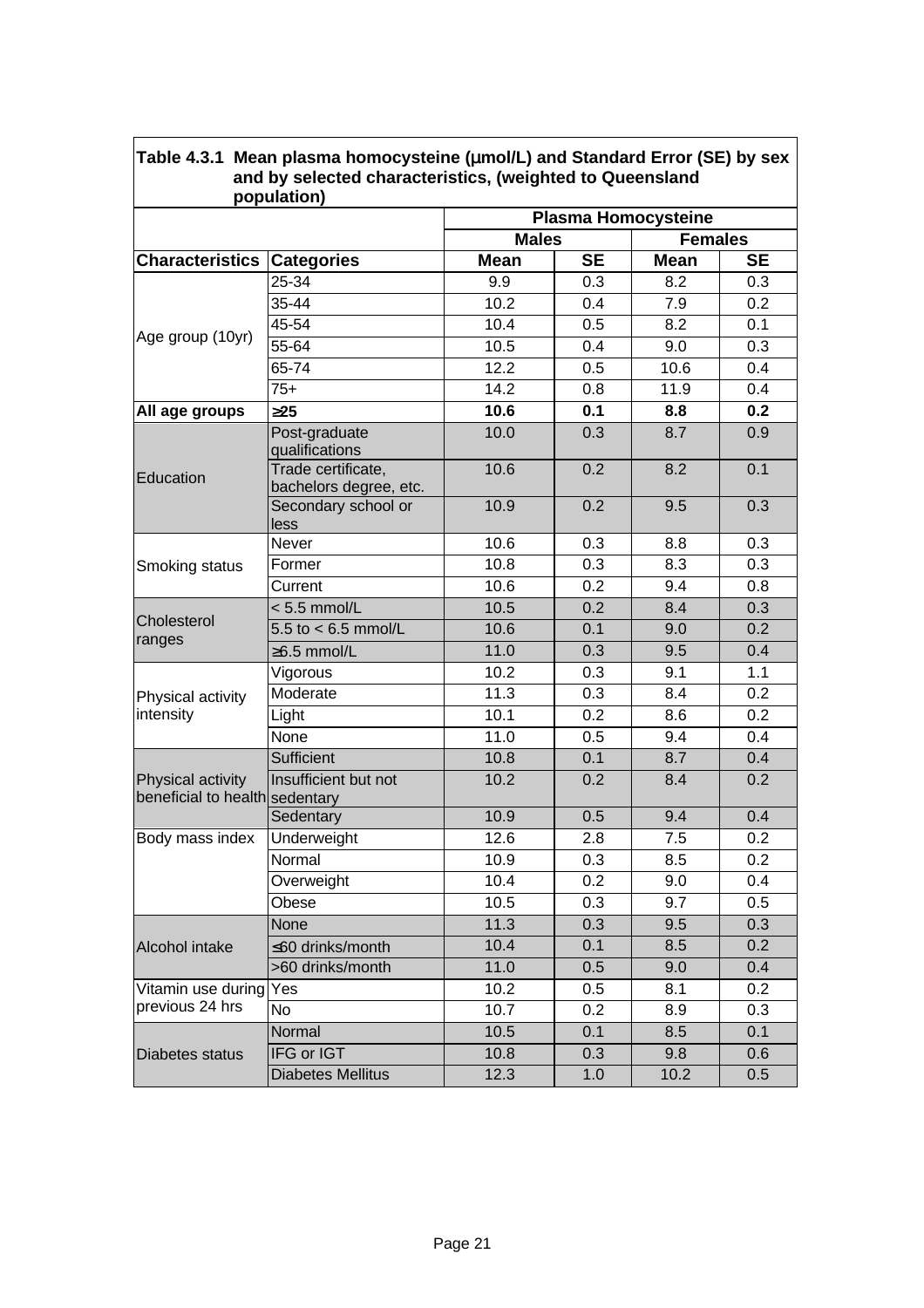#### **4.3.1.2 Prevalence of elevated plasma homocysteine levels**

Plasma homocysteine level >15 μmol/L has been associated with high risk of vascular disease in several studies<sup>37</sup>; this level has therefore been used in this report to define elevated homocysteine levels.

Across all categories of selected characteristics, males have significantly higher prevalence of elevated plasma homocysteine concentrations than females (Table 4.3.2). Significantly higher prevalence of elevated homocysteine concentrations were also observed among:

- ♦ males and females over 65 years compared with males and females below 64 years
- ♦ females with a *secondary school or less* educational qualification compared with those with a *trade certificate, bachelors degree* qualifications
- ♦ females with *sedentary* physical activity beneficial to health compared with those engaged in *sufficient* and *insufficient* physical activity
- ♦ males engaged in *moderate* physical activity compared with those engaged in *vigorous* physical activity and
- ♦ females who had *diabetes mellitus* compared with those with *normal* blood glucose level.

Significantly lower prevalence of elevated homocysteine concentrations were observed among:

- ♦ males who consumed ≤ *60 drinks/month* compared with those who *did not consume alcohol* and
- ♦ females who consumed ≤ *60 drinks* and >*60 drinks/month* compared with those who *did not* consume alcohol.

There appeared to be no significant differences in the prevalence of elevated plasma homocysteine levels associated with the following factors:

- ♦ educational status (males only)
- ♦ smoking status (males and females)
- ♦ cholesterol levels (males and females)
- $\bullet$  physical activity (females only)
- ♦ physical activity beneficial to health (males only)
- ♦ body mass index (males and females)
- ♦ vitamin use (males and females) and
- $\bullet$  diabetes status (males only).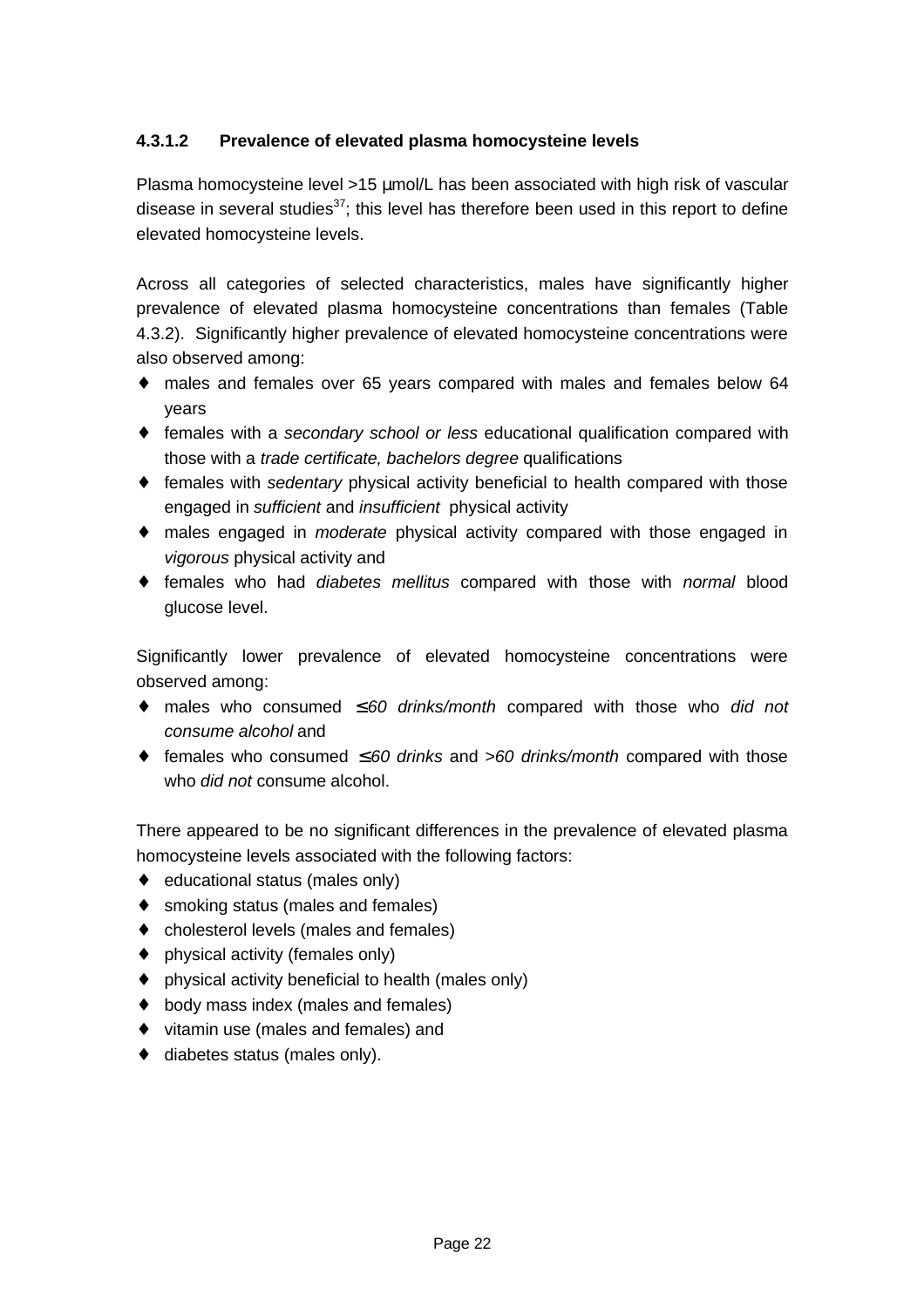| population)                                         |                                              |                           |                  |                |           |  |
|-----------------------------------------------------|----------------------------------------------|---------------------------|------------------|----------------|-----------|--|
|                                                     |                                              | Plasma Homocysteine level |                  |                |           |  |
|                                                     | <b>Males</b>                                 |                           |                  | <b>Females</b> |           |  |
| <b>Characteristic</b>                               | <b>Categories</b>                            | <b>Percent</b>            | <b>SE</b>        | <b>Percent</b> | <b>SE</b> |  |
|                                                     | 25-34                                        | 8.1                       | 1.7              | 2.3            | 1.5       |  |
|                                                     | 35-44                                        | 5.2                       | 1.3              | 1.9            | 1.1       |  |
|                                                     | 45-54                                        | $\overline{7.8}$          | $\overline{2.3}$ | 2.6            | 0.6       |  |
| Age group (10yr)                                    | 55-64                                        | 7.1                       | 2.5              | 2.3            | 1.1       |  |
|                                                     | 65-74                                        | 18.5                      | 4.3              | 10.5           | 2.8       |  |
|                                                     | $75+$                                        | 35.3                      | 3.6              | 23.4           | 1.8       |  |
| All age groups                                      | 325                                          | 9.7                       | 0.8              | 4.7            | 1.0       |  |
|                                                     | Post-graduate<br>qualifications              | 7.5                       | 2.7              | 3.6            | 3.8       |  |
| Education                                           | Trade certificate,<br>bachelors degree, etc. | 9.3                       | 1.2              | 3.1            | 0.9       |  |
|                                                     | Secondary school or less                     | 11.7                      | 1.1              | 6.7            | 1.4       |  |
|                                                     | <b>Never</b>                                 | 9.9                       | 1.6              | 5.1            | 1.1       |  |
| <b>Smoking Status</b>                               | Former                                       | 10.3                      | 1.7              | 4.5            | 1.3       |  |
|                                                     | Current                                      | 6.8                       | 2.1              | 3.8            | 2.1       |  |
|                                                     | $< 5.5$ mmol/L                               | 11.6                      | 2.5              | 4.7            | 1.6       |  |
| Cholesterol<br>ranges                               | $5.5$ to < 6.5 mmol/L                        | 7.7                       | 1.8              | 4.1            | 1.1       |  |
|                                                     | ≥6.5 mmol/L                                  | 8.4                       | 2.0              | 6.1            | 1.9       |  |
|                                                     | Vigorous                                     | 5.2                       | 2.0              | 4.7            | 2.8       |  |
| Physical activity                                   | Moderate                                     | 12.4                      | 1.6              | 3.2            | 1.2       |  |
| intensity                                           | Light                                        | 7.9                       | 1.4              | 3.0            | 0.7       |  |
|                                                     | None                                         | 13.4                      | 4.6              | 10.0           | 2.9       |  |
|                                                     | Sufficient                                   | 9.3                       | 0.8              | 3.2            | 1.8       |  |
| Physical activity<br>beneficial to health sedentary | Insufficient but not                         | 8.3                       | 1.6              | 3.7            | 0.9       |  |
|                                                     | Sedentary                                    | 13.5                      | 4.6              | 10.0           | 2.9       |  |
|                                                     | Underweight                                  | 7.9                       | 8.5              | 1.5            | 0.9       |  |
|                                                     | Normal                                       | 11.7                      | 2.6              | 4.6            | 1.2       |  |
| Body mass index                                     | Overweight                                   | 8.7                       | 0.7              | 4.6            | 1.3       |  |
|                                                     | Obese                                        | 9.2                       | 1.1              | 6.6            | 2.1       |  |
|                                                     | <b>None</b>                                  | 17.4                      | 3.2              | 10.1           | 1.1       |  |
| Alcohol intake                                      | ≤60 drinks/month                             | 8.2                       | 0.8              | 3.1            | 1.1       |  |
|                                                     | >60 drinks/month                             | 8.8                       | 3.9              | 0.7            | 0.6       |  |
| Vitamin use during                                  | Yes                                          | 7.7                       | 2.4              | 2.8            | 1.2       |  |
| previous 24 hrs                                     | <b>No</b>                                    | 9.6                       | 1.2              | 5.0            | 1.0       |  |
|                                                     | Normal                                       | 8.9                       | 0.5              | 3.4            | 0.9       |  |
| Diabetes status                                     | <b>IFG or IGT</b>                            | 10.8                      | 2.6              | 7.8            | 2.3       |  |
|                                                     | <b>Diabetes Mellitus</b>                     | 17.8                      | 5.5              | 9.1            | 2.5       |  |

## **Table 4.3.2 Prevalence of elevated Plasma Homocysteine levels (>15 mmol/L) by sex and by selected characteristics, (weighted to Queensland**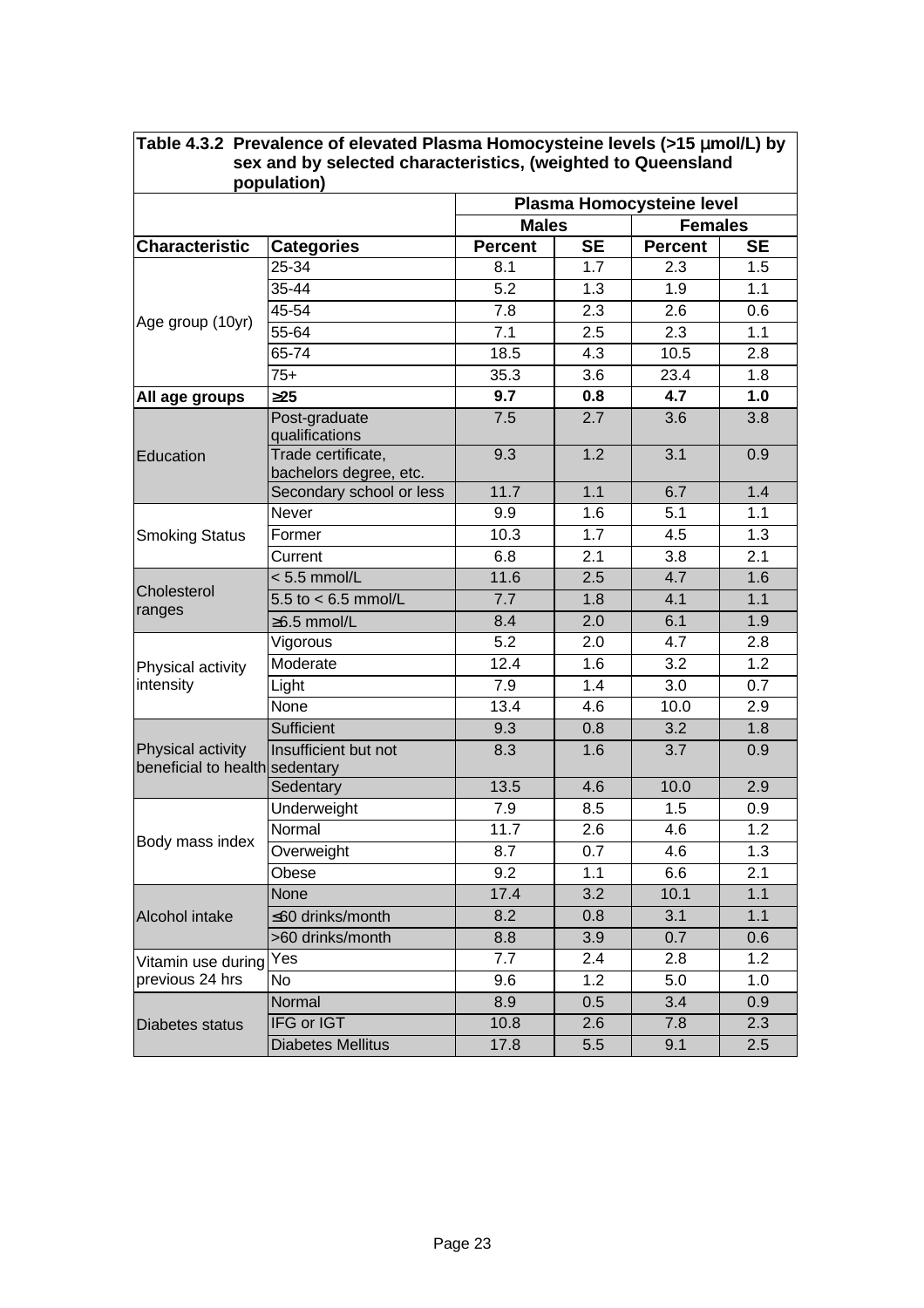#### **4.3.2 Discussion regarding interpretation of plasma homocysteine findings**

Other studies have found associations between plasma homocysteine and the selected characteristics which are summarised in the table below:

| <b>Selected characteristics</b> | Association with plasma homocysteine                                                                                                                                                                                                                                                                                                                                                                                                                                                                                                  |  |  |
|---------------------------------|---------------------------------------------------------------------------------------------------------------------------------------------------------------------------------------------------------------------------------------------------------------------------------------------------------------------------------------------------------------------------------------------------------------------------------------------------------------------------------------------------------------------------------------|--|--|
| Gender                          | Concentrations consistently higher in males than<br>females <sup>22,37,39,40</sup>                                                                                                                                                                                                                                                                                                                                                                                                                                                    |  |  |
| Age                             | Levels increase with age <sup>39,40,41,42</sup>                                                                                                                                                                                                                                                                                                                                                                                                                                                                                       |  |  |
| <b>Educational level</b>        | Subjects in highest quartile of plasma homocysteine had<br>less education <sup>42</sup>                                                                                                                                                                                                                                                                                                                                                                                                                                               |  |  |
| Smoking status                  | Cigarette smoking positively related to homocysteine<br>concentrations <sup>39,40,42</sup>                                                                                                                                                                                                                                                                                                                                                                                                                                            |  |  |
| Cholesterol                     | Inverse correlation between homocysteine and HDL<br>cholesterol <sup>31</sup> . Subjects in highest quartile of<br>homocysteine had higher mean cholesterol <sup>31,42</sup>                                                                                                                                                                                                                                                                                                                                                          |  |  |
| Physical activity               | Physical inactivity positively related to homocysteine<br>concentration <sup>39</sup>                                                                                                                                                                                                                                                                                                                                                                                                                                                 |  |  |
| Body mass index                 | Positive association observed between serum<br>homocysteine and obesity <sup>37</sup>                                                                                                                                                                                                                                                                                                                                                                                                                                                 |  |  |
| Alcohol consumption             | Homocysteine positively associated with alcohol intake <sup>40</sup><br>Chronic alcohol abuse associated with markedly elevated<br>homocysteine <sup>43</sup><br>Strong negative association between alcohol<br>consumption and homocysteine levels <sup>44</sup><br>Levels of homocysteine raised after consumption of red<br>wine and spirits as compared with water consumption, no<br>increase after beer consumption <sup>45</sup> The inverse<br>association was attributed to the folate content of beer<br>consumed in Wales. |  |  |
| Vitamin use                     | Lower concentrations in individuals who used vitamin<br>supplements on a daily basis than in non-vitamin<br>$users^{40,46}$                                                                                                                                                                                                                                                                                                                                                                                                           |  |  |
| Diabetes status                 | Direct relationship observed between serum<br>homocysteine and diabetes <sup>37</sup><br>Higher plasma homocysteine in patients with poorly<br>controlled diabetes compared with patients with well-<br>controlled diabetes <sup>47</sup>                                                                                                                                                                                                                                                                                             |  |  |

Although our analysis has not adjusted for possible confounding factors for homocysteine, our study has found some consistent findings with other published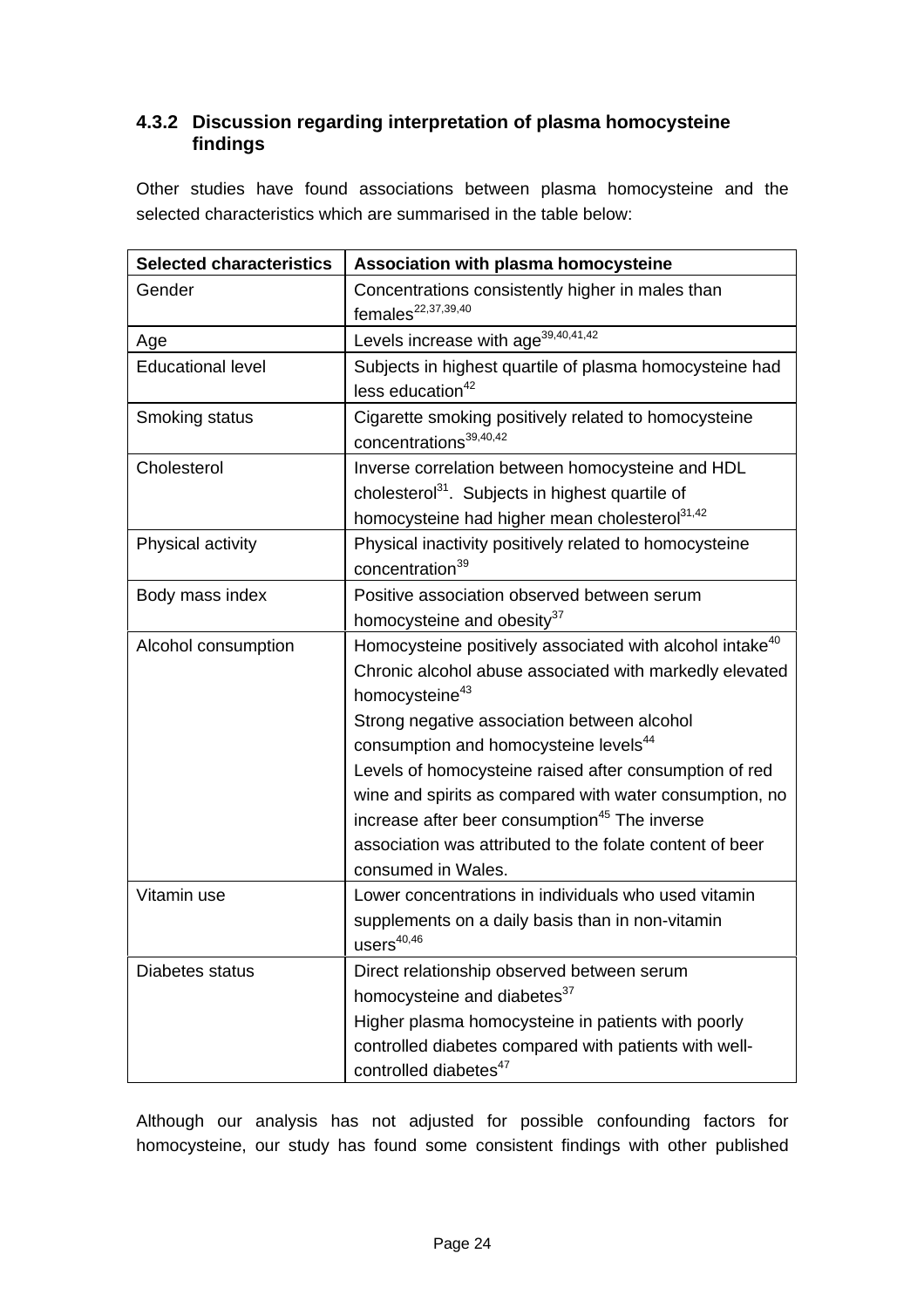reports with regard to homocysteine levels, gender, education, physical activity and diabetes status.

Confounding factors associated with plasma homocysteine as reported in the literature include smoking, caffeine intake, folate intake, vitamin B6 and B12, dietary folate intake, use of medication, renal function, body mass index and perhaps type of alcohol consumed.

In the present study, lower prevalence of homocysteine was observed among males and females who consumed alcohol compared with non-drinkers. This finding is inconsistent with the results of Jacques et  $al<sup>40</sup>$ , but consistent with the findings of Ubbink et al<sup>44</sup>, who reported an inverse association between alcohol consumption and homocysteine levels attributed to the folate content of beer in Wales. Therefore, do the subjects in this study consume more beer than other alcoholic beverages? Do low homocysteine levels observed in drinkers in this study, reflect the consumption of more beer than wine or spirits in this population? What is the folate content of Queensland beers? Other questions arising from the homocysteine data are about the gender specificity of some of the significant associations.

### **4.4 Serum Carotenoids**

Determination of serum carotenoid levels was included in this study because of several important issues:

- ♦ Several carotenoids, but especially β-carotene and lycopene, have been shown to be inversely related to blood glucose levels and diabetes status in a large US population-based study<sup>48</sup>.
- ♦ Lower levels of several carotenoids have been associated with reported angina pectoris in large US studies<sup>49</sup>.
- ♦ A number of carotenoids may be useful biomarkers of vegetable and fruit intake $^{\rm 50,51}$ .
- ♦ Increased consumption of vegetables and fruit (the major contributors of carotenoids in the diet) has been associated with decreased risk of several types of cancers<sup>52</sup>.
- ◆ Carotenoids may exert immunomodulatory functions<sup>17</sup>.
- $\bullet$  The risk of ischaemic heart disease is about 15% lower at the 90<sup>th</sup> percentile compared with the 10<sup>th</sup> percentile of fruit and vegetable intake<sup>16</sup>.
- ♦ 79% of adult Queenslanders consume three or fewer serving of vegetables per day and 28% consume none or one serving of fruit<sup>18.</sup> The NHMRC recommends five servings of vegetables and two servings of fruit per day<sup>73</sup>.
- ♦ Individual carotenoids can be analysed by a single method, which is considered reliable and provides levels of α-carotene, β-carotene, β-cryptoxanthin, lutein/zeaxanthin and lycopene<sup>53</sup>.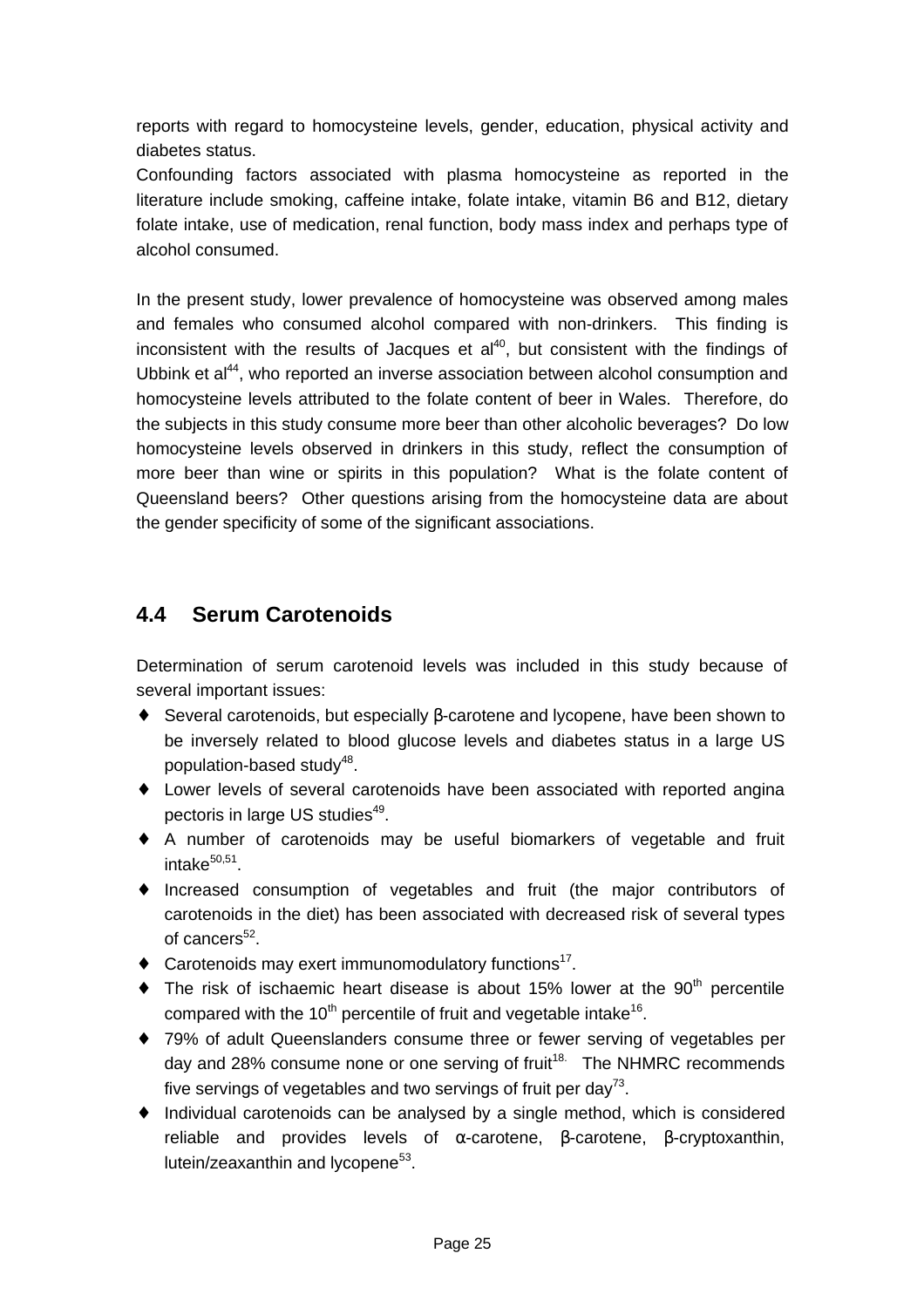### **4.4.1 Findings for serum carotenoids**

#### **4.4.1.1 Mean serum carotenoid levels**

Serum carotenoids, namely α-carotene, β-carotene, β-cryptoxanthin, lutein/zeaxanthin and lycopene, showed a fairly similar trend for most of the selected characteristics in the study population (Tables  $4.4.1 - 4.4.5$ ).

On average, females had higher mean serum α-carotene, β-carotene, β-cryptoxanthin and lutein/zeaxanthin levels than males, but not serum lycopene levels.

Significantly lower mean levels of **a***-carotene* (Table 4.4.1) were observed among:

- ♦ younger females (25-34 years old) compared with older females (75+ years old)
- ♦ males with a *secondary or less* education compared with males with *trade certificate and bachelors*, or*post-graduate* qualifications
- ♦ males who were categorised as *current* smokers compared with *never* smokers
- ♦ females who were categorised as *current* smokers compared with *former* and *never* smokers
- ♦ males and females categorised as *obese* compared with those with *normal* body mass index
- ♦ males who consumed *>60 drinks/month* compared with those who consumed ≤ *60 drinks/month*
- ♦ females who consumed *>60 drinks/month* compared with those who consumed ≤ *60 drinks/month* and those who *did not consume* alcohol and
- ♦ females who had *diabetes mellitus* compared with those with *normal* blood glucose levels.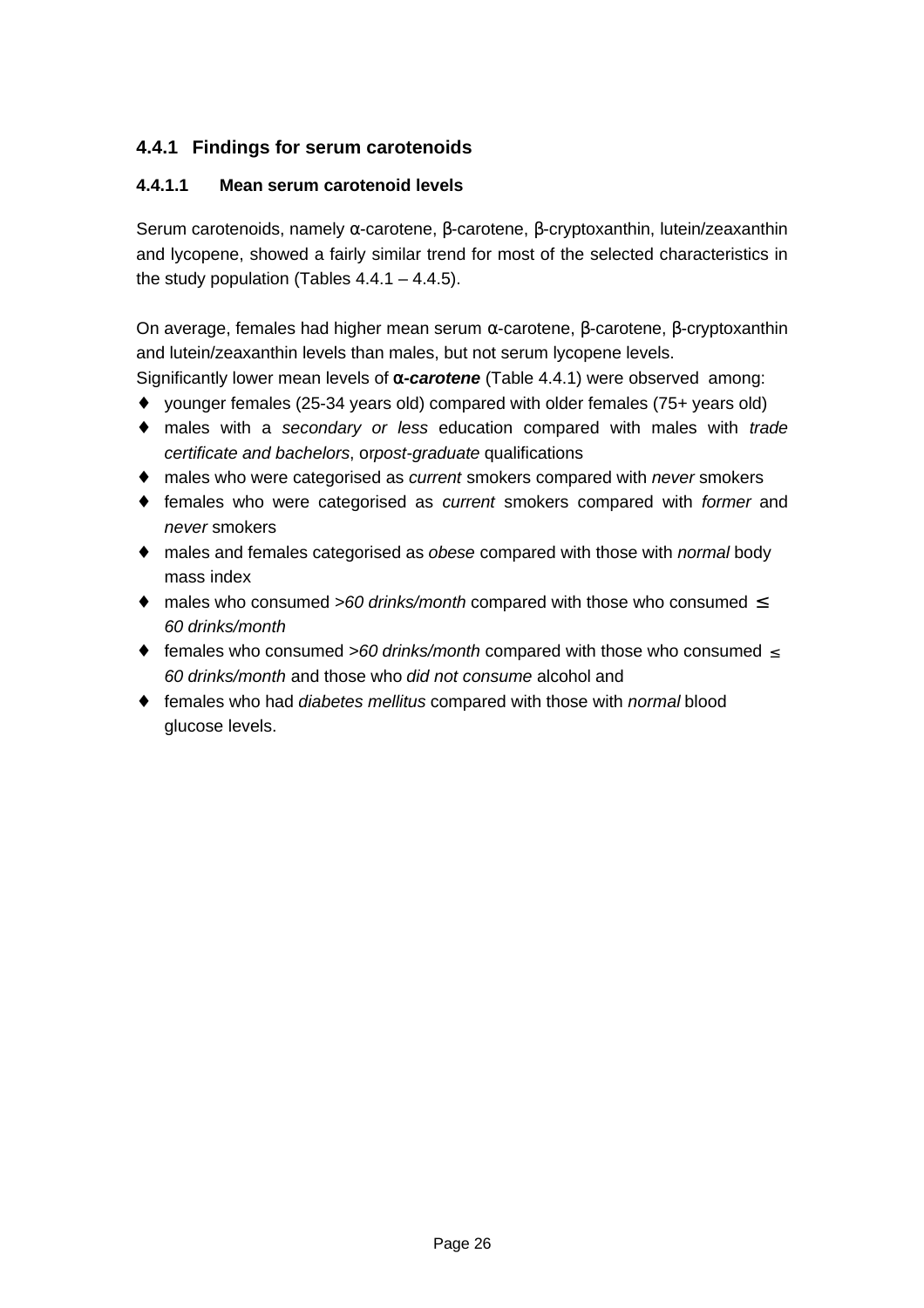|                                                     |                                              | by selected characteristics, (weighted to Queensland population)<br><b>Serum Alpha Carotene</b> |           |                |           |
|-----------------------------------------------------|----------------------------------------------|-------------------------------------------------------------------------------------------------|-----------|----------------|-----------|
|                                                     |                                              | <b>Males</b>                                                                                    |           | <b>Females</b> |           |
| <b>Characteristics</b>                              | <b>Categories</b>                            | <b>Mean</b>                                                                                     | <b>SE</b> | <b>Mean</b>    | <b>SE</b> |
|                                                     | 25-34                                        | 0.12                                                                                            | 0.02      | 0.16           | 0.02      |
|                                                     | 35-44                                        | 0.15                                                                                            | 0.03      | 0.21           | 0.04      |
|                                                     | 45-54                                        | 0.14                                                                                            | 0.01      | 0.21           | 0.03      |
| Age group (10yr)                                    | 55-64                                        | 0.16                                                                                            | 0.01      | 0.21           | 0.02      |
|                                                     | 65-74                                        | 0.18                                                                                            | 0.03      | 0.20           | 0.03      |
|                                                     | $75+$                                        | 0.18                                                                                            | 0.04      | 0.26           | 0.03      |
| All age groups                                      | 325                                          | 0.15                                                                                            | 0.02      | 0.20           | 0.03      |
| Education                                           | Post-graduate<br>qualifications              | 0.20                                                                                            | 0.01      | 0.16           | 0.02      |
|                                                     | Trade certificate,<br>bachelors degree, etc. | 0.14                                                                                            | 0.02      | 0.21           | 0.03      |
|                                                     | Secondary school or<br>less                  | 0.13                                                                                            | 0.03      | 0.20           | 0.03      |
|                                                     | Never                                        | 0.16                                                                                            | 0.01      | 0.21           | 0.03      |
| Smoking status                                      | Former                                       | 0.16                                                                                            | 0.02      | 0.22           | 0.03      |
|                                                     | Current                                      | 0.07                                                                                            | 0.01      | 0.11           | 0.01      |
| Cholesterol                                         | $< 5.5$ mmol/L                               | 0.14                                                                                            | 0.02      | 0.20           | 0.03      |
| ranges                                              | 5.5 to $< 6.5$ mmol/L                        | 0.15                                                                                            | 0.02      | 0.19           | 0.03      |
|                                                     | ≥6.5 mmol/L                                  | 0.16                                                                                            | 0.03      | 0.22           | 0.03      |
|                                                     | Vigorous                                     | 0.18                                                                                            | 0.04      | 0.20           | 0.02      |
| Physical activity                                   | Moderate                                     | 0.14                                                                                            | 0.03      | 0.22           | 0.03      |
| intensity                                           | Light                                        | 0.14                                                                                            | 0.01      | 0.19           | 0.03      |
|                                                     | None                                         | 0.12                                                                                            | 0.01      | 0.18           | 0.03      |
|                                                     | Sufficient                                   | 0.16                                                                                            | 0.02      | 0.21           | 0.03      |
| Physical activity<br>beneficial to health sedentary | Insufficient but not                         | 0.14                                                                                            | 0.02      | 0.20           | 0.03      |
|                                                     | Sedentary                                    | 0.12                                                                                            | 0.01      | 0.18           | 0.03      |
|                                                     | Underweight                                  | 0.22                                                                                            | 0.03      | 0.21           | 0.04      |
| Body mass index                                     | Normal                                       | 0.17                                                                                            | 0.03      | 0.24           | 0.03      |
|                                                     | Overweight                                   | 0.15                                                                                            | 0.01      | 0.20           | 0.03      |
|                                                     | Obese                                        | 0.10                                                                                            | 0.01      | 0.14           | 0.02      |
|                                                     | None                                         | 0.19                                                                                            | 0.04      | 0.22           | 0.04      |
| Alcohol intake                                      | ≤60 drinks/month                             | 0.15                                                                                            | 0.02      | 0.20           | 0.02      |
|                                                     | >60 drinks/month                             | 0.10                                                                                            | 0.02      | 0.11           | 0.03      |
| Vitamin use during                                  | Yes                                          | 0.15                                                                                            | 0.02      | 0.24           | 0.03      |
| previous 24 hrs                                     | No                                           | 0.14                                                                                            | 0.02      | 0.18           | 0.03      |
|                                                     | Normal                                       | 0.15                                                                                            | 0.02      | 0.21           | 0.03      |
| Diabetes status                                     | IFG or IGT                                   | 0.14                                                                                            | 0.01      | 0.20           | 0.04      |
|                                                     | <b>Diabetes Mellitus</b>                     | 0.13                                                                                            | 0.03      | 0.10           | 0.01      |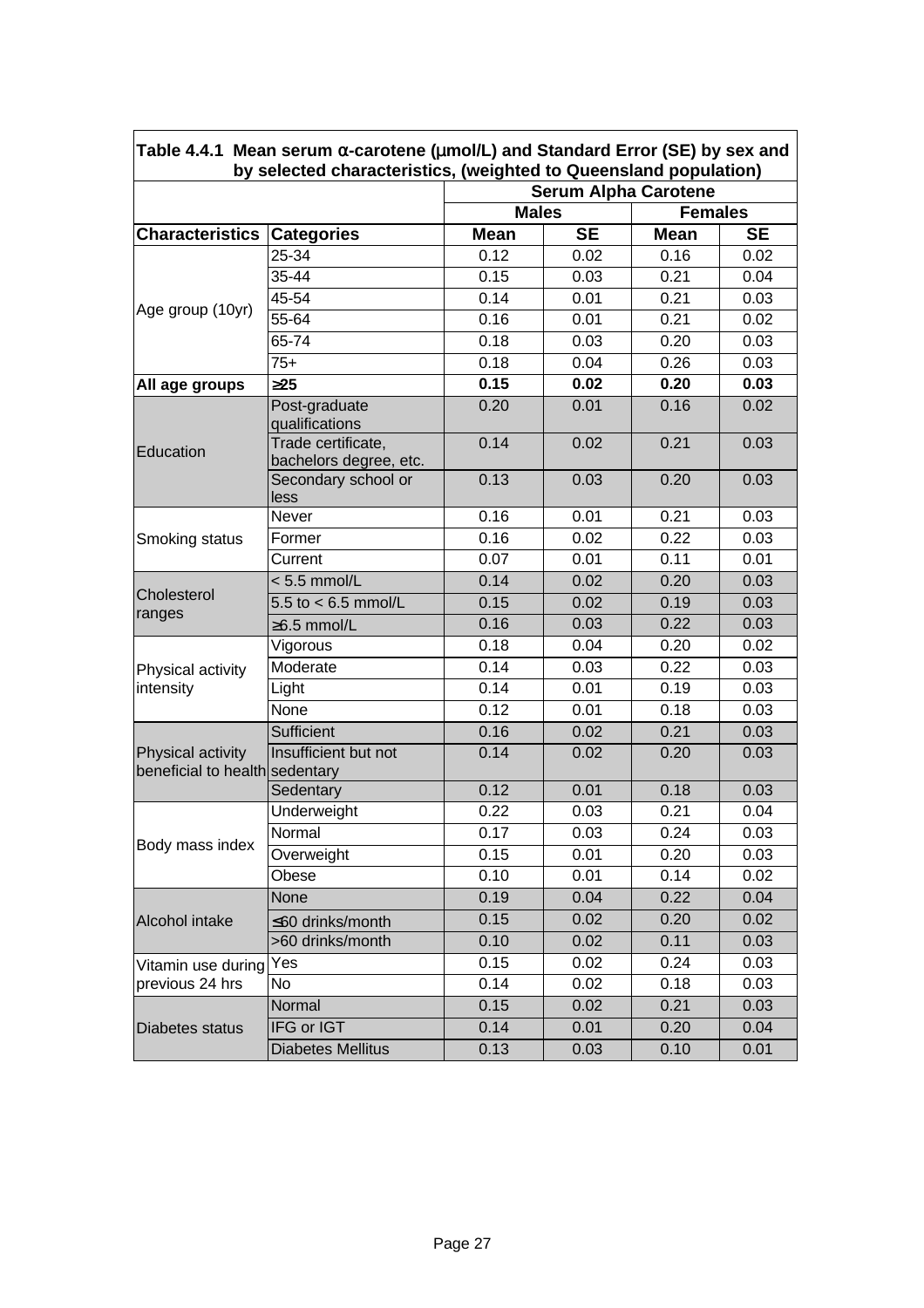Significantly lower mean levels of **b***-carotene* (Table 4.4.2) were observed among:

- ♦ younger males (25-44 years old) compared with older males (55+ years)
- ♦ younger females (25-34 years old) compared with older females (45+ years)
- ♦ males and females categorised as *current* smokers compared with those categorised as *former* and *never* smokers
- ♦ males categorised as *sedentary* compared with males who engaged in *sufficient* activity beneficial to health
- ♦ males and females categorised as *obese* compared with *overweight*, *normal* and *underweight* males and females
- ♦ males and females who consumed *>60 alcoholic drinks/month* compared with those who consumed ≤ *60 drinks per month* and *non-drinkers*
- ♦ females categorised as *vitamin users* compared with *non-users* and
- ♦ females with *diabetes mellitus* compared with those with *normal* blood glucose levels.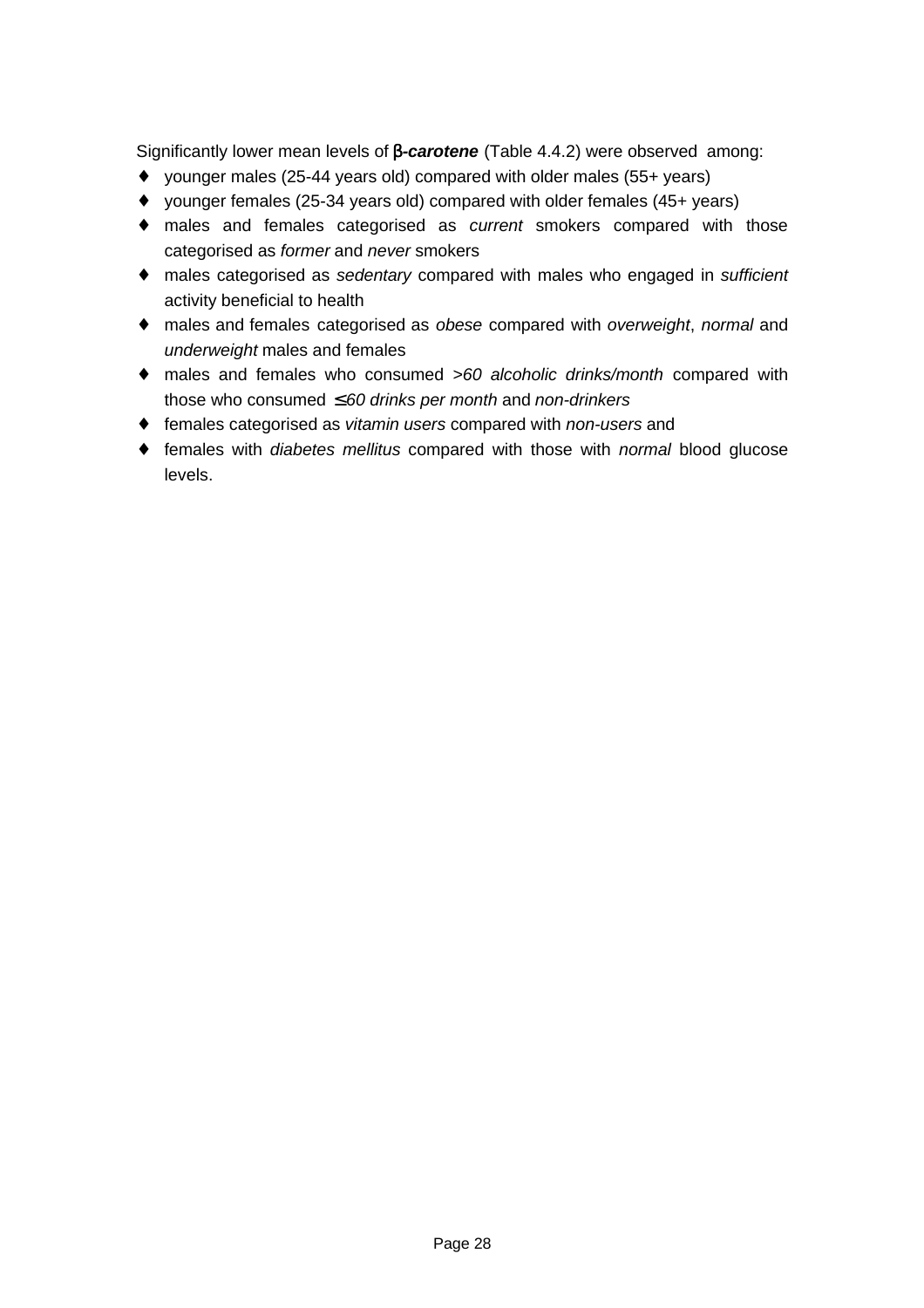| Table 4.4.2 Mean serum <b>b-</b> carotene ( <b>mmol/L</b> ) and Standard Error (SE) by sex by<br>selected characteristics, (weighted to Queensland population) |                                         |              |                            |             |           |  |  |  |
|----------------------------------------------------------------------------------------------------------------------------------------------------------------|-----------------------------------------|--------------|----------------------------|-------------|-----------|--|--|--|
|                                                                                                                                                                |                                         |              | <b>Serum Beta Carotene</b> |             |           |  |  |  |
|                                                                                                                                                                |                                         | <b>Males</b> | <b>Females</b>             |             |           |  |  |  |
| <b>Characteristics</b>                                                                                                                                         | <b>Categories</b>                       | <b>Mean</b>  | <b>SE</b>                  | <b>Mean</b> | <b>SE</b> |  |  |  |
|                                                                                                                                                                | 25-34                                   | 0.46         | 0.07                       | 0.59        | 0.06      |  |  |  |
|                                                                                                                                                                | 35-44                                   | 0.50         | 0.07                       | 0.75        | 0.11      |  |  |  |
|                                                                                                                                                                | $45 - 54$                               | 0.57         | 0.07                       | 0.84        | 0.08      |  |  |  |
| Age group (10yr)                                                                                                                                               | 55-64                                   | 0.68         | 0.03                       | 0.95        | 0.08      |  |  |  |
|                                                                                                                                                                | 65-74                                   | 0.76         | 0.09                       | 0.91        | 0.14      |  |  |  |
|                                                                                                                                                                | $75+$                                   | 0.79         | 0.07                       | 1.25        | 0.12      |  |  |  |
| All age groups                                                                                                                                                 | 325                                     | 0.57         | 0.06                       | 0.81        | 0.10      |  |  |  |
|                                                                                                                                                                | Post-graduate                           | 0.70         | 0.05                       | 0.73        | 0.09      |  |  |  |
|                                                                                                                                                                | qualifications                          |              |                            |             |           |  |  |  |
| Education                                                                                                                                                      | Trade certificate,<br>bachelors degree, | 0.57         | 0.05                       | 0.83        | 0.11      |  |  |  |
|                                                                                                                                                                | etc.                                    |              |                            |             |           |  |  |  |
|                                                                                                                                                                | Secondary school or<br>less             | 0.54         | 0.10                       | 0.80        | 0.09      |  |  |  |
|                                                                                                                                                                | Never                                   | 0.63         | 0.04                       | 0.85        | 0.09      |  |  |  |
| Smoking status                                                                                                                                                 | Former                                  | 0.60         | 0.07                       | 0.86        | 0.10      |  |  |  |
|                                                                                                                                                                | Current                                 | 0.33         | 0.07                       | 0.49        | 0.07      |  |  |  |
|                                                                                                                                                                | $< 5.5$ mmol/L                          | 0.53         | 0.04                       | 0.76        | 0.09      |  |  |  |
| Cholesterol                                                                                                                                                    | 5.5 to $< 6.5$ mmol/L                   | 0.59         | 0.08                       | 0.78        | 0.09      |  |  |  |
| ranges                                                                                                                                                         | ≥6.5 mmol/L                             | 0.63         | 0.10                       | 1.00        | 0.12      |  |  |  |
|                                                                                                                                                                | Vigorous                                | 0.65         | 0.11                       | 0.82        | 0.10      |  |  |  |
| Physical activity                                                                                                                                              | Moderate                                | 0.58         | 0.08                       | 0.87        | 0.09      |  |  |  |
| intensity                                                                                                                                                      | Light                                   | 0.57         | 0.06                       | 0.81        | 0.12      |  |  |  |
|                                                                                                                                                                | None                                    | 0.47         | 0.03                       | 0.71        | 0.08      |  |  |  |
|                                                                                                                                                                | Sufficient                              | 0.62         | 0.06                       | 0.87        | 0.10      |  |  |  |
| Physical activity<br>beneficial to health sedentary                                                                                                            | Insufficient but not                    | 0.52         | 0.07                       | 0.79        | 0.10      |  |  |  |
|                                                                                                                                                                | Sedentary                               | 0.47         | 0.03                       | 0.71        | 0.08      |  |  |  |
|                                                                                                                                                                | Underweight                             | 0.60         | 0.06                       | 0.90        | 0.14      |  |  |  |
|                                                                                                                                                                | Normal                                  | 0.66         | 0.07                       | 0.98        | 0.11      |  |  |  |
| Body mass index                                                                                                                                                | Overweight                              | 0.58         | 0.06                       | 0.76        | 0.09      |  |  |  |
|                                                                                                                                                                | Obese                                   | 0.40         | 0.06                       | 0.54        | 0.06      |  |  |  |
|                                                                                                                                                                | None                                    | 0.72         | 0.12                       | 0.80        | 0.12      |  |  |  |
| Alcohol intake                                                                                                                                                 | ≤60 drinks/month                        | 0.59         | 0.05                       | 0.84        | 0.09      |  |  |  |
|                                                                                                                                                                | >60 drinks/month                        | 0.39         | 0.07                       | 0.46        | 0.10      |  |  |  |
| Vitamin use during                                                                                                                                             | Yes                                     | 0.68         | 0.08                       | 1.05        | 0.11      |  |  |  |
| previous 24 hrs                                                                                                                                                | No                                      | 0.54         | 0.06                       | 0.69        | 0.09      |  |  |  |
|                                                                                                                                                                | Normal                                  | 0.58         | 0.06                       | 0.85        | 0.10      |  |  |  |
| Diabetes status                                                                                                                                                | IFG or IGT                              | 0.57         | 0.06                       | 0.79        | 0.17      |  |  |  |
|                                                                                                                                                                | <b>Diabetes Mellitus</b>                | 0.52         | 0.14                       | 0.49        | 0.04      |  |  |  |

 $\overline{\phantom{a}}$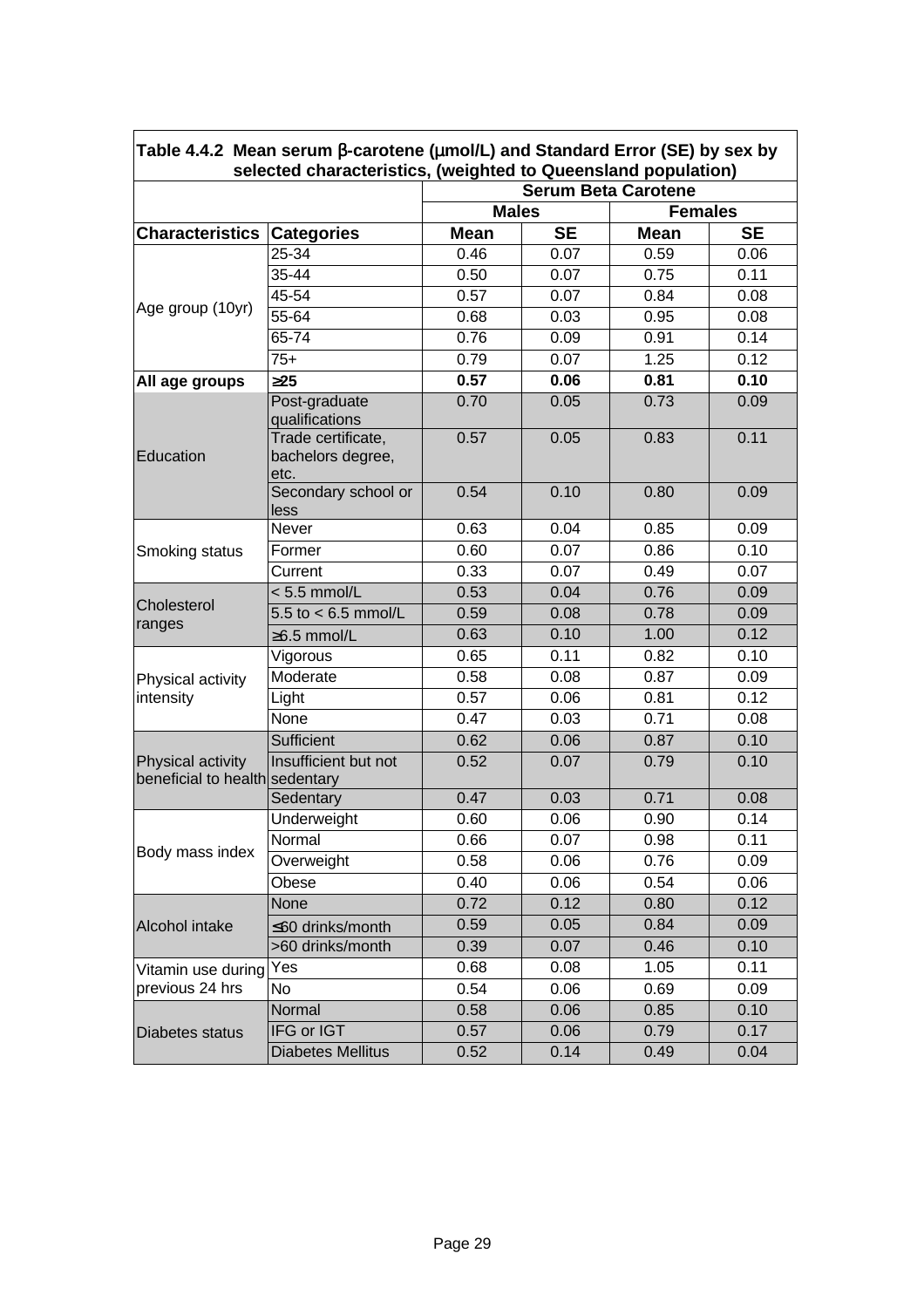Significantly lower mean levels of **b***-cryptoxanthin* (Table 4.4.3) were observed among:

- ♦ younger males (25-34 years old) compared with older males (55+ years)
- ♦ younger females (25-34 years old) compared with older females (45+ years)
- ♦ males with a *trade certificate and bachelors degree* or *secondary or less* educational qualifications compared with *post-graduate* education qualification
- ♦ males and females categorised as *current* smokers compared with *former* and *never* smokers
- ♦ females with cholesterol level *<5.5 mmol/L* compared with those with cholesterol level between *5.5 to <6.5 mmol/L* and ≥ *6.5 mmol/L* levels
- ♦ females categorised as *obese* compared with *overweight* and *normal* females and
- ♦ males and females who consumed *>60 alcoholic drinks/month* compared with those who consumed ≤ *60 alcoholic drinks/month* and *non*-drinkers.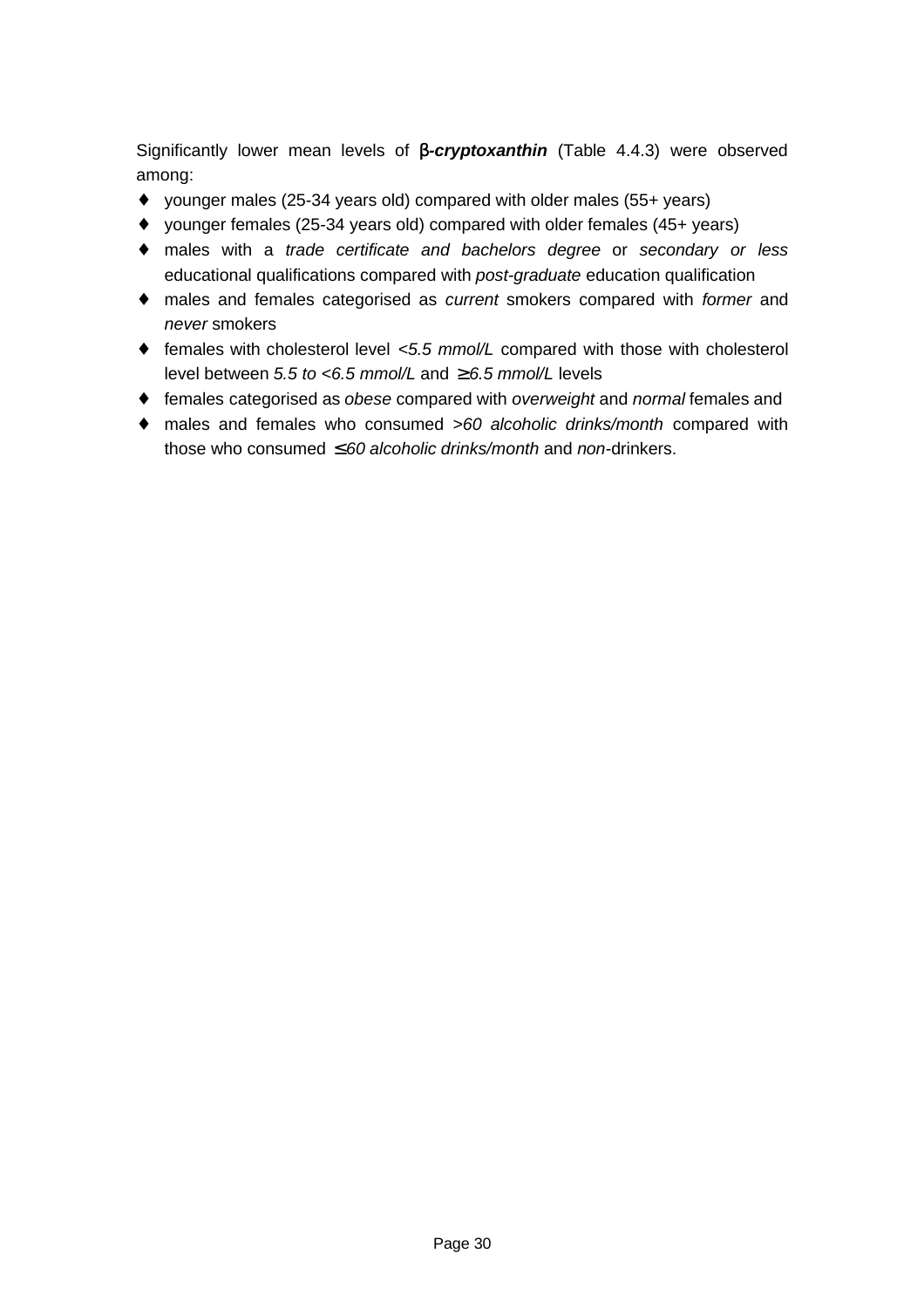|                                                     |                                              |             | Serum <b>b-Cryptoxanthin</b> |             |                |
|-----------------------------------------------------|----------------------------------------------|-------------|------------------------------|-------------|----------------|
|                                                     |                                              |             | <b>Males</b>                 |             | <b>Females</b> |
| <b>Characteristics Categories</b>                   |                                              | <b>Mean</b> | <b>SE</b>                    | <b>Mean</b> | <b>SE</b>      |
|                                                     | 25-34                                        | 0.18        | 0.02                         | 0.20        | 0.02           |
|                                                     | 35-44                                        | 0.24        | 0.04                         | 0.23        | 0.02           |
|                                                     | 45-54                                        | 0.24        | 0.02                         | 0.30        | 0.01           |
| Age group (10yr)                                    | 55-64                                        | 0.34        | 0.04                         | 0.41        | 0.03           |
|                                                     | 65-74                                        | 0.31        | 0.03                         | 0.43        | 0.06           |
|                                                     | $75+$                                        | 0.34        | 0.07                         | 0.60        | 0.06           |
| All age groups                                      | 325                                          | 0.25        | 0.02                         | 0.31        | 0.03           |
|                                                     | Post-graduate qualifications                 | 0.36        | 0.03                         | 0.27        | 0.02           |
| Education                                           | Trade certificate, bachelors<br>degree, etc. | 0.24        | 0.02                         | 0.31        | 0.05           |
|                                                     | Secondary school or less                     | 0.25        | 0.04                         | 0.32        | 0.02           |
|                                                     | Never                                        | 0.27        | 0.02                         | 0.35        | 0.04           |
| Smoking status                                      | Former                                       | 0.28        | 0.03                         | 0.31        | 0.02           |
|                                                     | Current                                      | 0.14        | 0.01                         | 0.16        | 0.01           |
|                                                     | $< 5.5$ mmol/L                               | 0.23        | 0.02                         | 0.27        | 0.03           |
| Cholesterol                                         | 5.5 to $< 6.5$ mmol/L                        | 0.30        | 0.03                         | 0.32        | 0.03           |
| ranges                                              | $\geq$ 6.5 mmol/L                            | 0.25        | 0.03                         | 0.42        | 0.04           |
|                                                     | Vigorous                                     | 0.30        | 0.06                         | 0.35        | 0.04           |
| Physical activity                                   | Moderate                                     | 0.23        | 0.03                         | 0.31        | 0.04           |
| intensity                                           | Light                                        | 0.25        | 0.01                         | 0.31        | 0.04           |
|                                                     | None                                         | 0.23        | 0.03                         | 0.28        | 0.02           |
|                                                     | Sufficient                                   | 0.27        | 0.03                         | 0.33        | 0.04           |
| Physical activity<br>beneficial to health sedentary | Insufficient but not                         | 0.24        | 0.02                         | 0.30        | 0.04           |
|                                                     | Sedentary                                    | 0.22        | 0.02                         | 0.28        | 0.02           |
|                                                     | Underweight                                  | 0.21        | 0.05                         | 0.35        | 0.10           |
|                                                     | Normal                                       | 0.27        | 0.03                         | 0.37        | 0.03           |
| Body mass index                                     | Overweight                                   | 0.26        | 0.03                         | 0.31        | 0.03           |
|                                                     | Obese                                        | 0.21        | 0.02                         | 0.20        | 0.02           |
|                                                     | None                                         | 0.29        | 0.04                         | 0.32        | 0.02           |
| Alcohol intake                                      | ≤60 drinks/month                             | 0.27        | 0.03                         | 0.32        | 0.04           |
|                                                     | >60 drinks/month                             | 0.18        | 0.03                         | 0.17        | 0.03           |
| Vitamin use during                                  | Yes                                          | 0.24        | 0.03                         | 0.37        | 0.04           |
| previous 24 hrs                                     | <b>No</b>                                    | 0.26        | 0.03                         | 0.28        | 0.03           |
|                                                     | Normal                                       | 0.25        | 0.02                         | 0.31        | 0.03           |
| Diabetes status                                     | IFG or IGT                                   | 0.26        | 0.03                         | 0.33        | 0.07           |
|                                                     | <b>Diabetes Mellitus</b>                     | 0.27        | 0.04                         | 0.29        | 0.02           |

## **Table 4.4.3 Mean serum b-cryptoxanthin (mmol/L) and Standard Error (SE) by sex and by selected characteristics, (weighted to Queensland**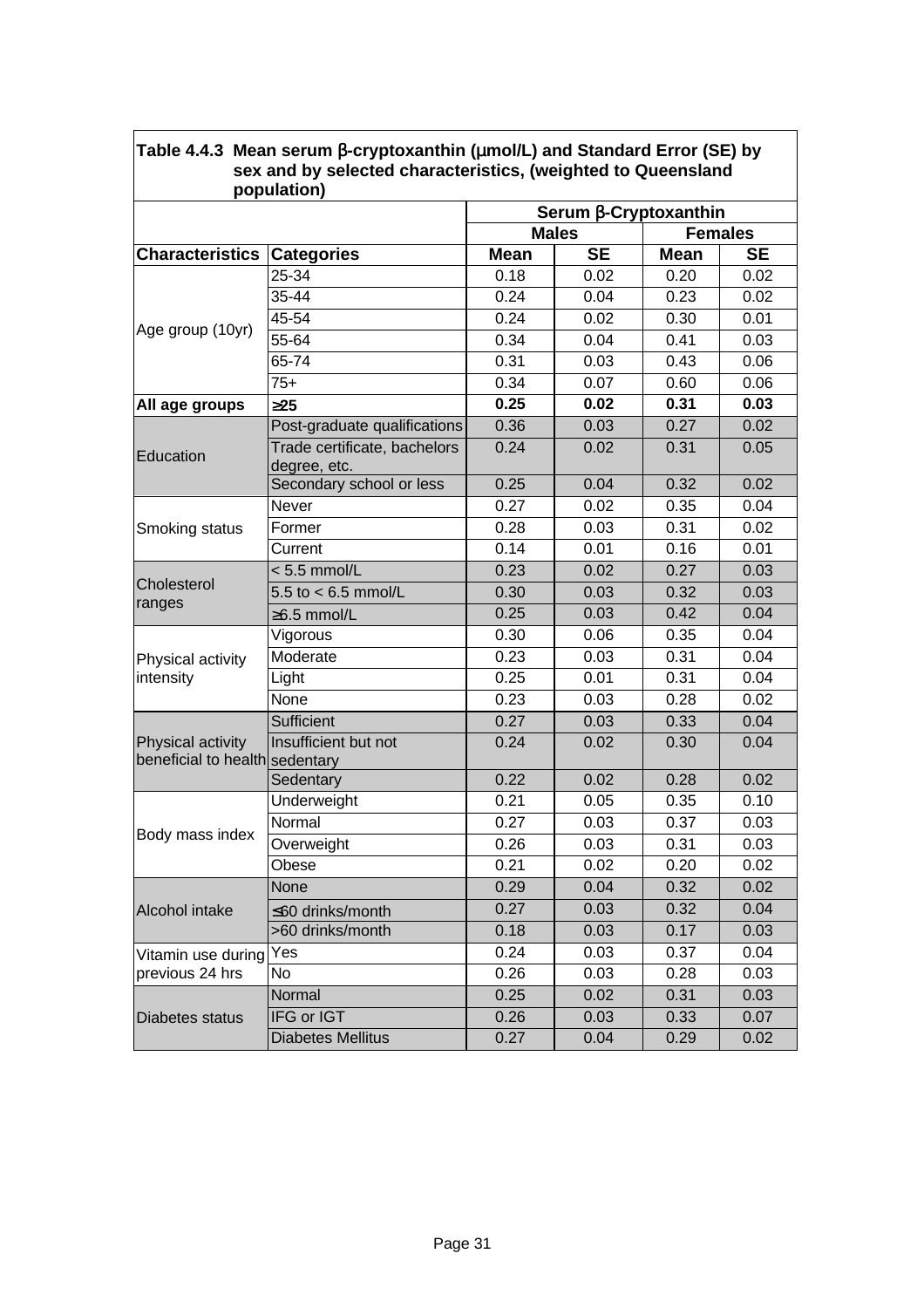Significantly lower mean levels of *lutein/zeaxanthin* (Table 4.4.4) were observed among:

- ♦ younger males (25-34 years old) compared with older males (55-74 years old)
- ♦ younger females (25-34 years old) compared with older females (55-75+ years old)
- ♦ males and females categorised as *current* smokers compared with *former* and *never* smokers
- ♦ males and females with cholesterol level *<5.5 mmol/L* compared with those with cholesterol level between *5.5 to <6.5 mmol/L* and ≥*6.5 mmol/L* levels
- ♦ females categorised as *obese* compared with females with *normal* and *underweight* body mass index and
- ♦ females who consumed *>60 alcoholic drinks/month* compared with those who consumed ≤ *60 alcoholic drinks/month* and *non*-drinkers.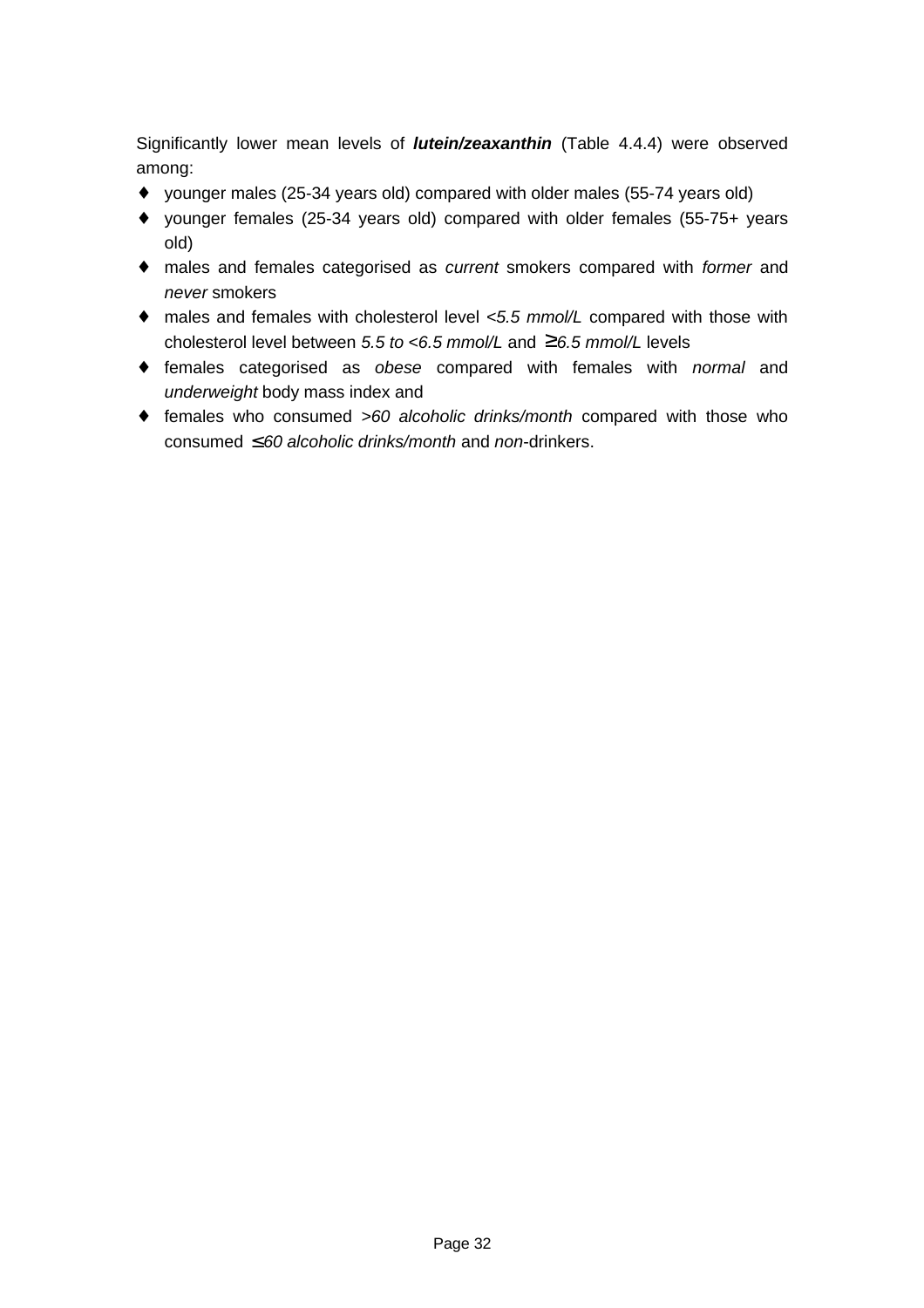|                                                     | sex and by selected characteristics, (weighted to Queensland<br>population) |                                |              |                |           |  |
|-----------------------------------------------------|-----------------------------------------------------------------------------|--------------------------------|--------------|----------------|-----------|--|
|                                                     |                                                                             | <b>Serum Lutein/Zeaxanthin</b> |              |                |           |  |
|                                                     |                                                                             |                                | <b>Males</b> | <b>Females</b> |           |  |
| <b>Characteristics</b>                              | <b>Categories</b>                                                           | <b>Mean</b>                    | <b>SE</b>    | <b>Mean</b>    | <b>SE</b> |  |
|                                                     | 25-34                                                                       | 0.35                           | 0.03         | 0.39           | 0.02      |  |
|                                                     | 35-44                                                                       | 0.39                           | 0.04         | 0.42           | 0.02      |  |
| Age group (10yr)                                    | 45-54                                                                       | 0.44                           | 0.03         | 0.46           | 0.03      |  |
|                                                     | 55-64                                                                       | 0.50                           | 0.05         | 0.54           | 0.02      |  |
|                                                     | 65-74                                                                       | 0.55                           | 0.03         | 0.55           | 0.02      |  |
|                                                     | $75+$                                                                       | 0.46                           | 0.05         | 0.63           | 0.03      |  |
| All age groups                                      | 325                                                                         | 0.43                           | 0.03         | 0.47           | 0.02      |  |
|                                                     | Post-graduate<br>qualifications                                             | 0.45                           | 0.05         | 0.40           | 0.04      |  |
| Education                                           | Trade certificate,<br>bachelors degree, etc.                                | 0.42                           | 0.04         | 0.46           | 0.02      |  |
|                                                     | Secondary school or less                                                    | 0.45                           | 0.02         | 0.49           | 0.02      |  |
|                                                     | Never                                                                       | 0.45                           | 0.03         | 0.50           | 0.03      |  |
| Smoking status                                      | Former                                                                      | 0.44                           | 0.03         | 0.45           | 0.02      |  |
|                                                     | Current                                                                     | 0.34                           | 0.03         | 0.36           | 0.03      |  |
| Cholesterol<br>ranges                               | $< 5.5$ mmol/L                                                              | 0.37                           | 0.03         | 0.41           | 0.02      |  |
|                                                     | 5.5 to $< 6.5$ mmol/L                                                       | 0.47                           | 0.03         | 0.51           | 0.02      |  |
|                                                     | $\geq$ 6.5 mmol/L                                                           | 0.51                           | 0.03         | 0.57           | 0.03      |  |
|                                                     | Vigorous                                                                    | 0.43                           | 0.03         | 0.45           | 0.03      |  |
| Physical activity                                   | Moderate                                                                    | 0.43                           | 0.04         | 0.47           | 0.02      |  |
| intensity                                           | Light                                                                       | 0.45                           | 0.03         | 0.47           | 0.03      |  |
|                                                     | None                                                                        | 0.38                           | 0.03         | 0.47           | 0.02      |  |
|                                                     | Sufficient                                                                  | 0.43                           | 0.04         | 0.47           | 0.03      |  |
| Physical activity<br>beneficial to health sedentary | Insufficient but not                                                        | 0.44                           | 0.03         | 0.45           | 0.03      |  |
|                                                     | Sedentary                                                                   | 0.38                           | 0.03         | 0.47           | 0.02      |  |
|                                                     | Underweight                                                                 | 0.37                           | 0.05         | 0.53           | 0.06      |  |
| Body mass index                                     | Normal                                                                      | 0.44                           | 0.03         | 0.49           | 0.02      |  |
|                                                     | Overweight                                                                  | 0.43                           | 0.04         | 0.47           | 0.03      |  |
|                                                     | Obese                                                                       | 0.41                           | 0.03         | 0.40           | 0.03      |  |
|                                                     | None                                                                        | 0.40                           | 0.03         | 0.50           | 0.03      |  |
| Alcohol intake                                      | ≤60 drinks/month                                                            | 0.44                           | 0.03         | 0.46           | 0.03      |  |
|                                                     | >60 drinks/month                                                            | 0.40                           | 0.04         | 0.36           | 0.04      |  |
| Vitamin use during                                  | Yes                                                                         | 0.43                           | 0.04         | 0.52           | 0.03      |  |
| previous 24 hrs                                     | No                                                                          | 0.43                           | 0.03         | 0.45           | 0.02      |  |
|                                                     | Normal                                                                      | 0.42                           | 0.03         | 0.47           | 0.02      |  |
| <b>Diabetes status</b>                              | IFG or IGT                                                                  | 0.45                           | 0.02         | 0.47           | 0.04      |  |
|                                                     | <b>Diabetes Mellitus</b>                                                    | 0.42                           | 0.03         | 0.42           | 0.02      |  |

# **Table 4.4.4 Mean serum lutein/zeaxanthin (mmol/L) and Standard error (SE) by**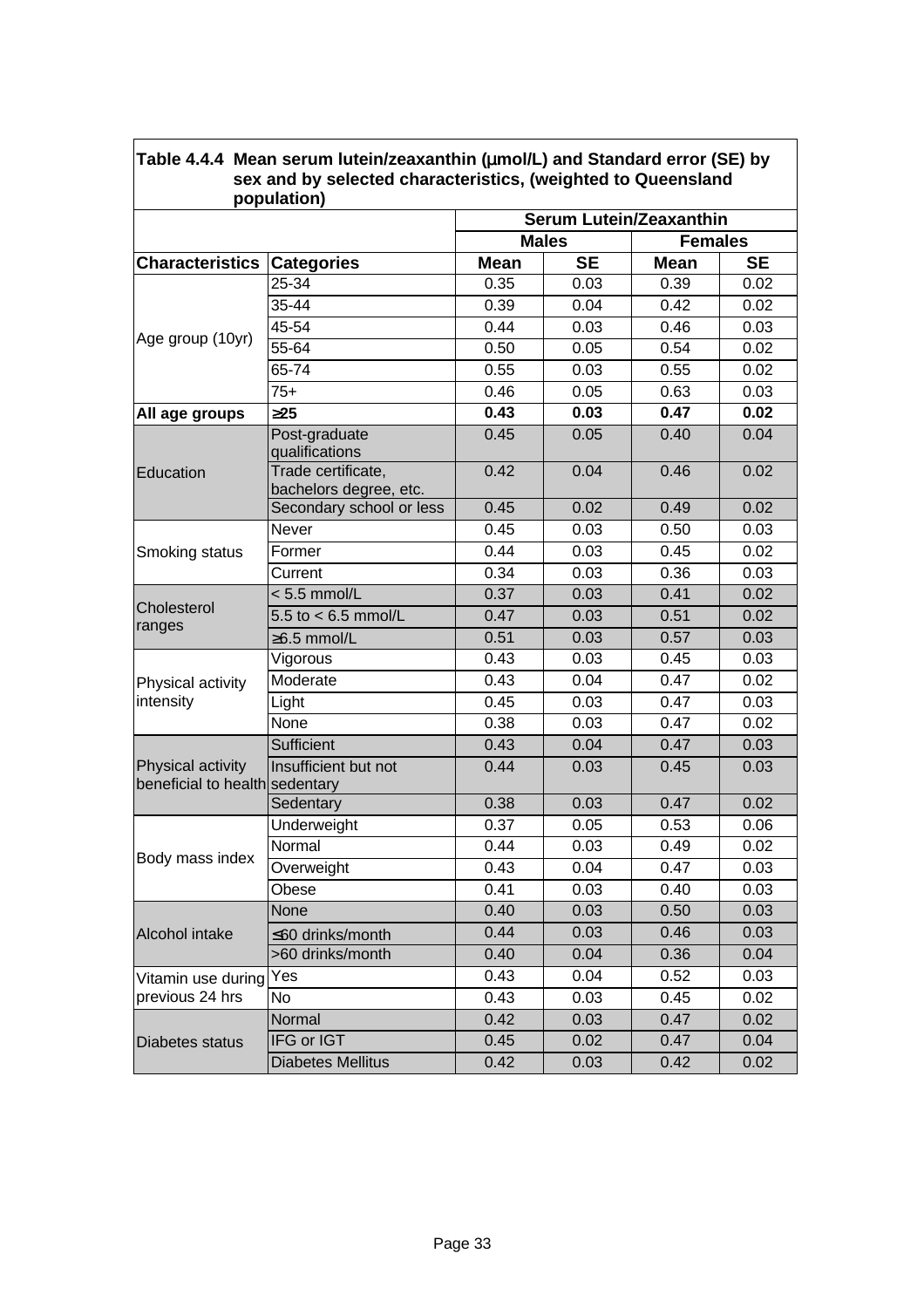Significantly lower mean concentrations of *lycopene* (Table 4.4.5) were observed among:

- ♦ older males (45-75+ years old) compared with younger males (25-44 years old)
- ♦ older females (55-75+ years old) compared with younger females (25-44 years old)
- ♦ females with a *secondary or less* educational qualification compared with those with *trade certificate and bachelors degree qualification*
- ♦ males who were categorised as *former* smokers compared with *never* smokers
- ♦ females with *none* and *light* physical activity compared with those with *vigorous* physical activity
- ♦ females with *sedentary* physical activity beneficial to health compared with those with *sufficient* physical activity beneficial to health
- ♦ males and females categorised as *obese* compared with those with *overweight* and *normal* body mass index
- ♦ males and females categorised as *non*-drinkers compared with those who consumed ≤ *60 drinks/month* and
- ♦ males and females with *diabetes mellitus* and *IFG/IGT* compared with those with *normal* blood glucose levels.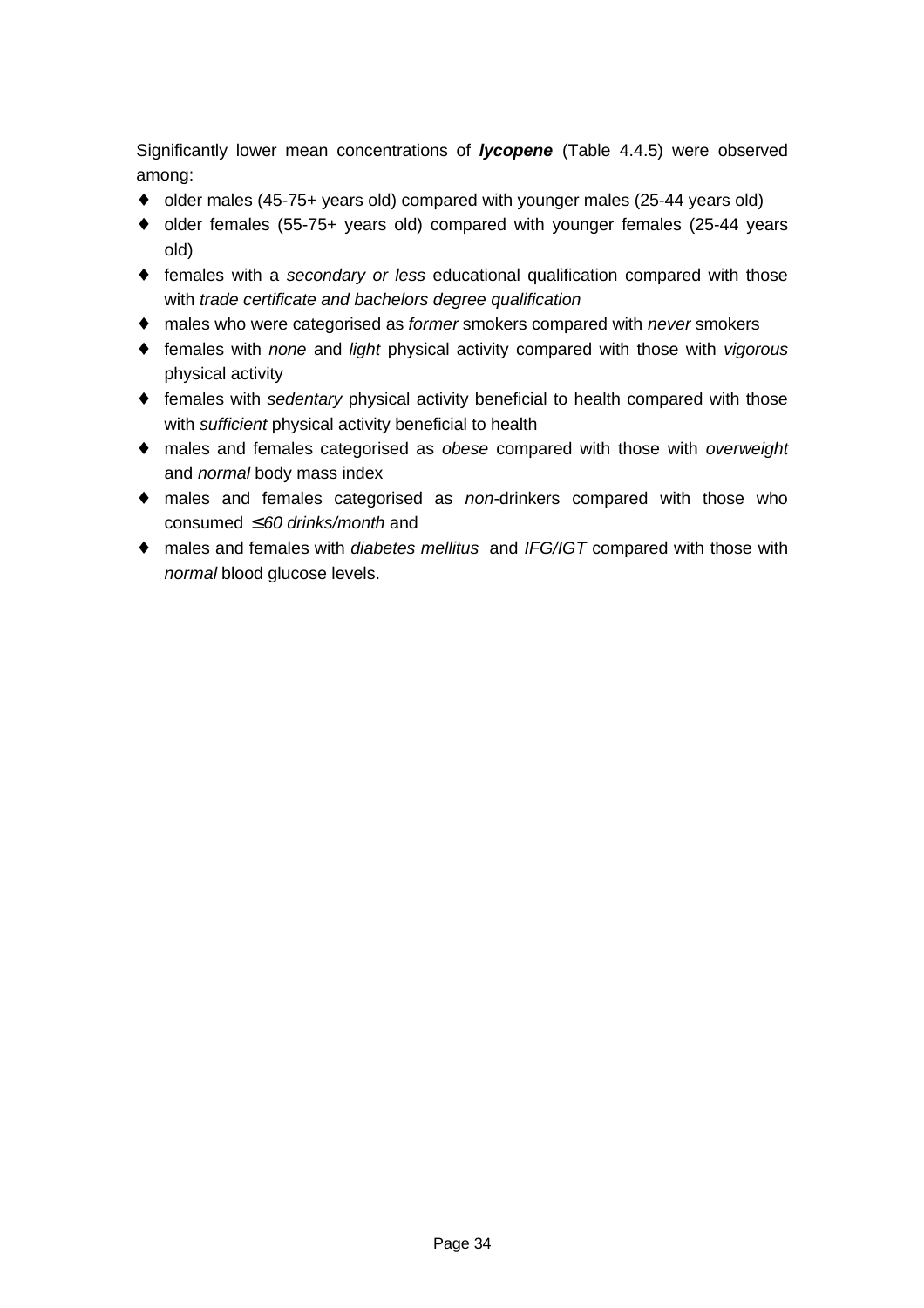|                                                     | by selected characteristics, (weighted to Queensland population) |              | Serum Lycopene (mmol/L) |             |                |
|-----------------------------------------------------|------------------------------------------------------------------|--------------|-------------------------|-------------|----------------|
|                                                     |                                                                  | <b>Males</b> |                         |             | <b>Females</b> |
| <b>Characteristics</b>                              | <b>Categories</b>                                                | <b>Mean</b>  | <b>SE</b>               | <b>Mean</b> | <b>SE</b>      |
|                                                     | 25-34                                                            | 0.71         | 0.05                    | 0.60        | 0.03           |
|                                                     | 35-44                                                            | 0.64         | 0.07                    | 0.63        | 0.05           |
| Age group (10yr)                                    | 45-54                                                            | 0.55         | 0.04                    | 0.53        | 0.03           |
|                                                     | 55-64                                                            | 0.52         | 0.02                    | 0.50        | 0.03           |
|                                                     | 65-74                                                            | 0.44         | 0.03                    | 0.41        | 0.06           |
|                                                     | $75+$                                                            | 0.27         | 0.02                    | 0.36        | 0.01           |
| All age groups                                      | 325                                                              | 0.58         | 0.03                    | 0.54        | 0.02           |
|                                                     | Post-graduate<br>qualifications                                  | 0.66         | 0.10                    | 0.57        | 0.04           |
| Education                                           | Trade certificate,<br>bachelors degree, etc.                     | 0.59         | 0.02                    | 0.58        | 0.03           |
|                                                     | Secondary school or less                                         | 0.52         | 0.04                    | 0.49        | 0.03           |
|                                                     | Never                                                            | 0.63         | 0.03                    | 0.54        | 0.03           |
| Smoking status                                      | Former                                                           | 0.53         | 0.02                    | 0.57        | 0.02           |
|                                                     | Current                                                          | 0.54         | 0.08                    | 0.48        | 0.05           |
| Cholesterol                                         | $< 5.5$ mmol/L                                                   | 0.55         | 0.02                    | 0.52        | 0.02           |
| ranges                                              | 5.5 to $< 6.5$ mmol/L                                            | 0.60         | 0.05                    | 0.55        | 0.02           |
|                                                     | $\geq$ 6.5 mmol/L                                                | 0.63         | 0.04                    | 0.57        | 0.04           |
|                                                     | Vigorous                                                         | 0.64         | 0.04                    | 0.62        | 0.03           |
| Physical activity                                   | Moderate                                                         | 0.57         | 0.04                    | 0.56        | 0.04           |
| intensity                                           | Light                                                            | 0.56         | 0.03                    | 0.51        | 0.02           |
|                                                     | None                                                             | 0.56         | 0.04                    | 0.49        | 0.02           |
|                                                     | Sufficient                                                       | 0.60         | 0.03                    | 0.57        | 0.02           |
| Physical activity<br>beneficial to health sedentary | Insufficient but not                                             | 0.55         | 0.05                    | 0.53        | 0.02           |
|                                                     | Sedentary                                                        | 0.55         | 0.04                    | 0.49        | 0.02           |
|                                                     | Underweight                                                      | 0.52         | 0.11                    | 0.53        | 0.02           |
| Body mass index                                     | Normal                                                           | 0.62         | 0.04                    | 0.57        | 0.03           |
|                                                     | Overweight                                                       | 0.60         | 0.02                    | 0.56        | 0.03           |
|                                                     | Obese                                                            | 0.48         | 0.03                    | 0.48        | 0.01           |
|                                                     | None                                                             | 0.48         | 0.06                    | 0.47        | 0.02           |
| Alcohol intake                                      | ≤60 drinks/month                                                 | 0.61         | 0.03                    | 0.57        | 0.02           |
|                                                     | >60 drinks/month                                                 | 0.54         | 0.07                    | 0.48        | 0.08           |
| Vitamin use during                                  | Yes                                                              | 0.55         | 0.05                    | 0.56        | 0.03           |
| previous 24 hrs                                     | No                                                               | 0.60         | 0.03                    | 0.53        | 0.02           |
|                                                     | Normal                                                           | 0.62         | 0.03                    | 0.58        | 0.03           |
| Diabetes status                                     | IFG or IGT                                                       | 0.49         | 0.05                    | 0.46        | 0.03           |
|                                                     | <b>Diabetes Mellitus</b>                                         | 0.39         | 0.04                    | 0.34        | 0.04           |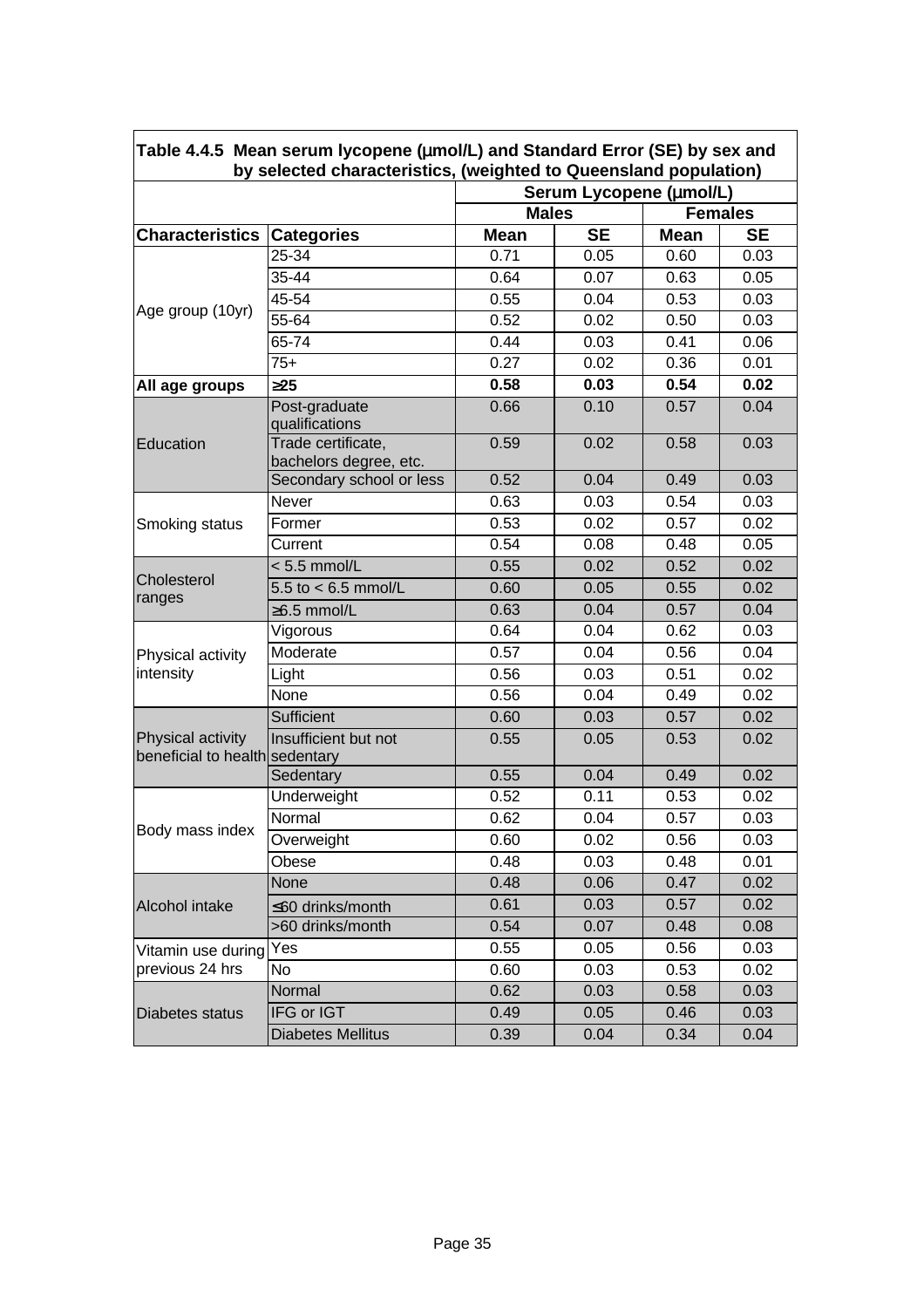#### **4.4.2 Discussion regarding interpretation of serum carotenoids findings**

The following associations between serum carotenoids and selected characteristics have been reported in the literature:

| <b>Selected characteristics</b> | <b>Association with serum carotenoids</b>                                                         |
|---------------------------------|---------------------------------------------------------------------------------------------------|
| Gender                          | Higher concentrations in women (except for lycopene)<br>than men $54,55$                          |
| Age                             | Higher concentrations associated with older age groups<br>(except lycopene) <sup>55,56</sup>      |
| <b>Educational level</b>        | Small positive correlations between carotenoids and<br>educational level <sup>49</sup>            |
| Smoking status                  | Plasma levels of $\alpha$ -carotene, $\beta$ -carotene, lutein,                                   |
|                                 | zeaxanthin and $\beta$ -cryptoxanthin lower in smokers than in<br>non smokers <sup>55,57,58</sup> |
|                                 | The relation between smoking and lycopene not                                                     |
|                                 | consistent; serum lycopene not significantly lower in                                             |
|                                 | smokers than non smokers <sup>55</sup>                                                            |
|                                 | African American female smokers show lower serum                                                  |
|                                 | lycopene concentration than non-smokers <sup>59</sup>                                             |
| Cholesterol                     | Lower serum concentrations of the major carotenoids                                               |
|                                 | generally associated with lower total cholesterol <sup>55</sup>                                   |
| Physical activity               | Higher levels in vigorously active study participants                                             |
|                                 | compared with sedentary participants <sup>49</sup>                                                |
| Body mass index                 | Body mass index negatively associated with serum                                                  |
|                                 | lycopene <sup>56</sup>                                                                            |
|                                 | Serum β-carotene levels negatively associated with both                                           |
|                                 | general and central adiposity <sup>60</sup>                                                       |
| Alcohol consumption             | Lower serum levels of $\alpha$ -carotene, $\beta$ -carotene, $\beta$ -                            |
|                                 | cryptoxanthin, lutein and zeaxanthin, generally                                                   |
|                                 | associated with greater alcohol consumption <sup>55</sup>                                         |
| Vitamin use                     | Higher levels in vitamin users than non vitamin users <sup>48</sup>                               |
| Diabetes status                 | Compared with persons with normal glucose tolerance,                                              |
|                                 | mean concentrations of $\beta$ -carotene, lycopene, $\beta$ -                                     |
|                                 | cryptoxanthin lower in persons with diabetes <sup>48</sup>                                        |

The results of this Queensland study were consistent with published data in the following areas:

- ♦ lower serum carotenoid concentrations in younger participants (except lycopene)
- ♦ lower serum carotenoid concentrations in current smokers (except lycopene)
- ♦ lower serum carotenoid concentrations in obese participants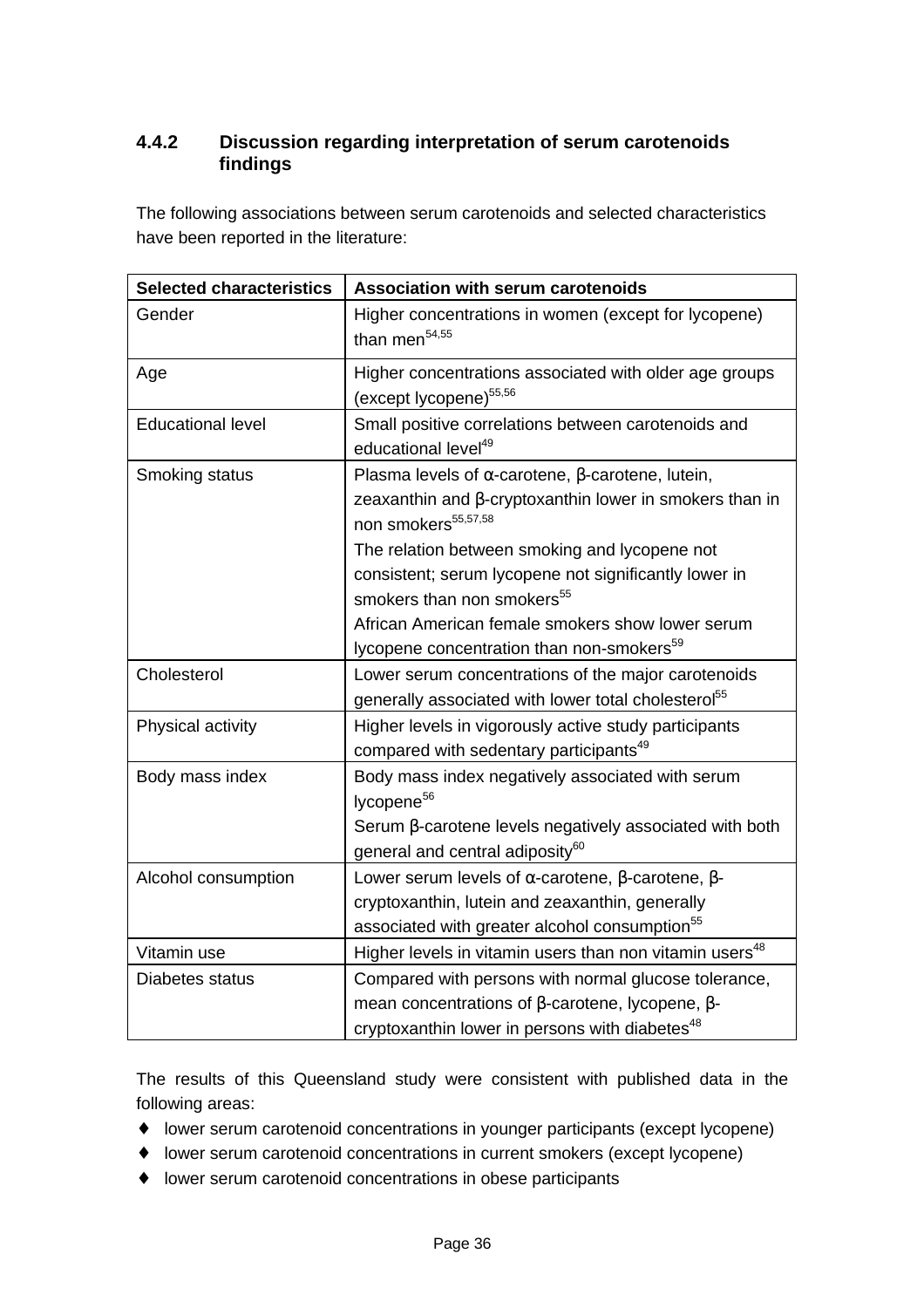- ♦ lower serum carotenoid concentrations associated with greater consumption of alcohol (except lycopene)
- $\bullet$  lower serum concentrations of  $\alpha$ -,  $\beta$ -carotenoids (females only) and lycopene in subjects with diabetes compared with subjects with normal blood glucose and
- ♦ lower concentrations of β-cryptoxanthin, lutein/zeaxanthin and lycopene among subjects with cholesterol concentration <5.5 mmol/L.

Prevalence of deficient or low levels of serum carotenoids were not estimated because no recommended cut off levels are available in the literature.

## **4.5 Serum Ferritin**

Serum ferritin determinations were included in the blood analysis because of several concerns:

- $\bullet$  Low serum ferritin has been associated with iron deficiency anaemia<sup>61</sup>.
- ♦ In a prospective study of risk factors on the incidence of acute myocardial infarction (AMI) among Finnish men, a 2.2 times greater risk of AMI was observed among men with elevated serum ferritin $^{62}$ .
- ♦ Elevated serum ferritin concentrations has been associated with increased risk of myocardial infarction in an elderly population<sup>63</sup>.
- ♦ Iron deficiency and iron overload have pathologic consequences. Low iron stores affect erythropoeisis, and iron overload is associated with heart disease  $62,63$  and haemochromatosis <sup>64</sup>.
- ♦ Iron present in the body, beyond what is immediately needed for functional purposes is stored as soluble protein complex ferritin or haemosiderin.
- ♦ Elevated serum ferritin has also been associated with haemochromatosis, (a genetic disorder resulting in excess accumulation of iron in the organs of the body $^{64}$ .
- ♦ Although serum ferritin is a sensitive indicator of depleted iron stores, it has been reported to be within normal limits in iron deficiency states during times of acute infection and inflammation. Serum transferrin receptor level is an equally good indicator of iron status, and is not affected by infection or inflammation, but the test is expensive and not routinely available for use in Australia<sup>65</sup>.
- ♦ Serum ferritin assay is the only method which can provide a semi-quantitative indication of the levels of storage iron but its application is limited by methodological and biological variation<sup>66</sup>.
- ♦ There are few data related to iron stores among the adult Australian population.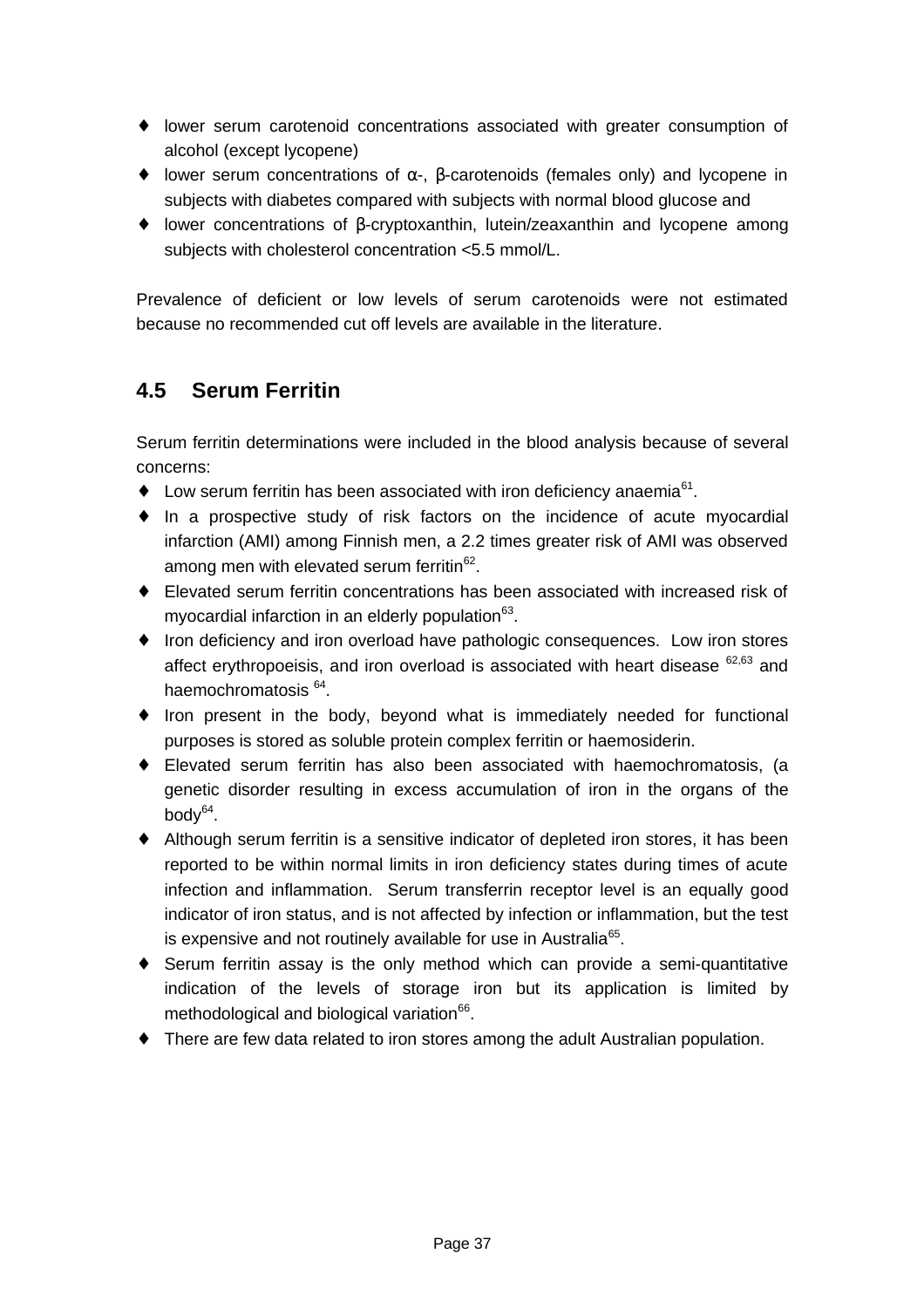#### **4.5.1 Findings for serum ferritin**

#### **4.5.1.1 Mean serum ferritin**

Across all categories of selected characteristics, serum ferritin was significantly more than twice as high for men than for women (Table 4.5.1).

In addition, mean serum ferritin concentrations were observed to be significantly higher for the following categories of participans:

- ♦ males aged 45 to 64 years compared with those aged 25 to 34 years
- ♦ females aged 45 and older compared with those aged 25 to 34 years
- ♦ males with a *secondary school or less* educational qualification compared with those with *post-graduate* qualifications
- ♦ males with ≥ *6.5 mmol/L* cholesterol level compared with those with *<5.5 mmol/L* cholesterol level
- ♦ females with cholesterol range *5.5 to <6.5 mmol/L*, and ≥ *6.5 mmol/L* compared with those with *<5.5 mmol/L* cholesterol levels
- ♦ males engaged in *none*, *light*, or *moderate* physical activity compared with those engaged in *vigorous* physical activity
- ♦ females engaged in *none*, and *light*, physical activity compared with those engaged in *vigorous* physical activity
- ♦ males in *sedentary* physical activity beneficial to health category compared with those in *sufficient* physical activity beneficial to health
- ♦ males and females categorised as *overweigh*t, and *obese* compared with those categorised as *underweight*
- ♦ males who consumed *>60 drinks/month* compared with those who *did not* consume alcohol and
- ♦ females who are categorised as having *IFG/IGT* and *diabetes mellitus* compared with those with *normal* blood glucose levels.

There appeared to be no significant differences in mean serum ferritin with regard to:

- ♦ educational status (females only)
- ♦ smoking (males and females)
- ♦ physical activity beneficial to health (females only)
- ♦ alcohol consumption (females only)
- ♦ vitamin use (males and females only) and
- ♦ diabetes status (males only).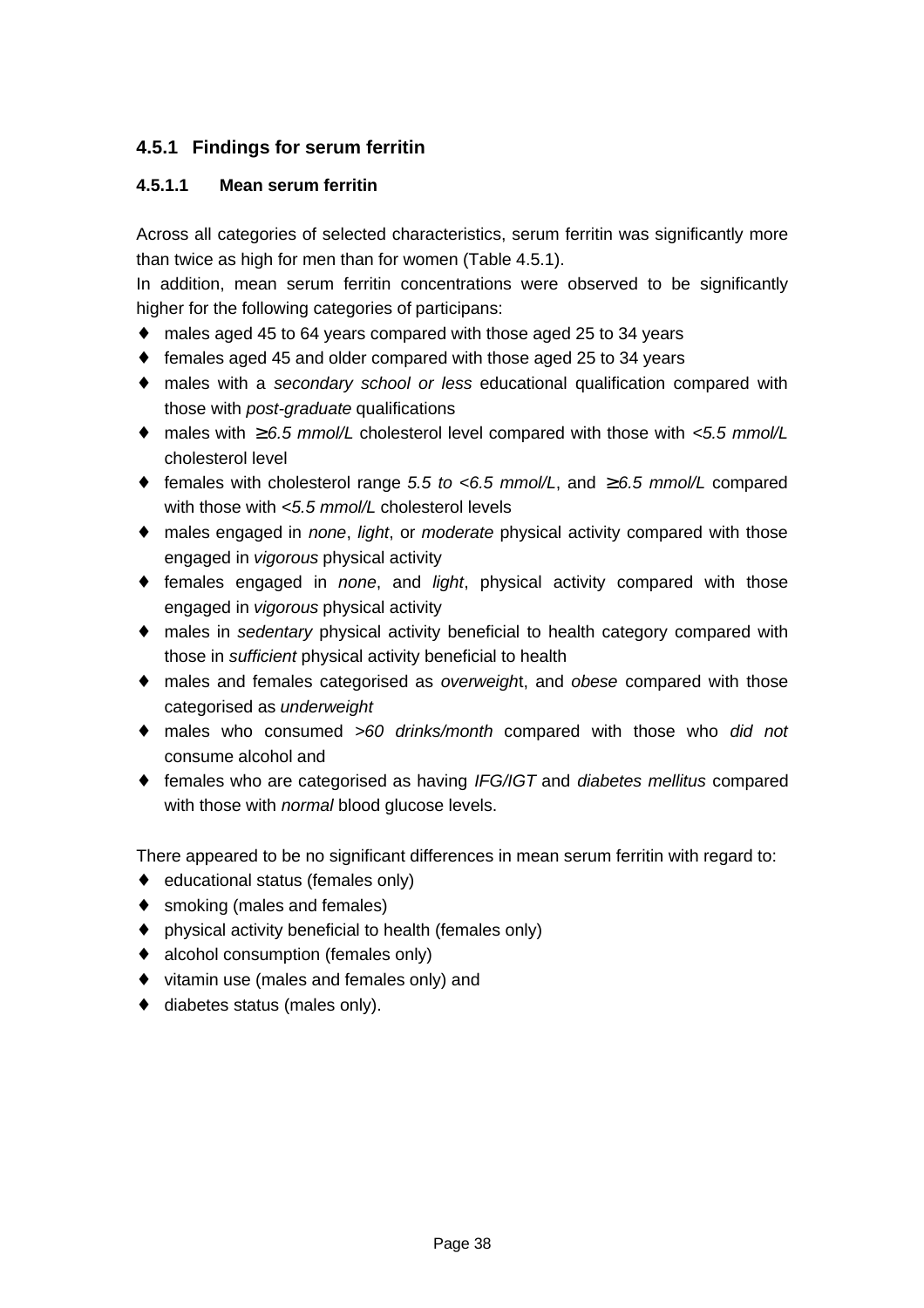| Table 4.5.1 Mean serum ferritin $(mg/L)$ and Standard Error (SE) by sex and by<br>selected characteristics, (weighted to Queensland population) |                                              |                                |           |             |           |  |  |  |
|-------------------------------------------------------------------------------------------------------------------------------------------------|----------------------------------------------|--------------------------------|-----------|-------------|-----------|--|--|--|
|                                                                                                                                                 | <b>Serum Ferritin</b>                        |                                |           |             |           |  |  |  |
|                                                                                                                                                 |                                              | <b>Females</b><br><b>Males</b> |           |             |           |  |  |  |
| <b>Characteristics</b>                                                                                                                          | <b>Categories</b>                            | <b>Mean</b>                    | <b>SE</b> | <b>Mean</b> | <b>SE</b> |  |  |  |
|                                                                                                                                                 | 25-34                                        | 171.0                          | 10.5      | 52.6        | 2.4       |  |  |  |
|                                                                                                                                                 | 35-44                                        | 210.2                          | 19.5      | 61.1        | 4.2       |  |  |  |
| Age group (10yr)                                                                                                                                | 45-54                                        | 278.8                          | 22.0      | 82.9        | 9.7       |  |  |  |
|                                                                                                                                                 | 55-64                                        | 274.8                          | 6.1       | 138.1       | 5.4       |  |  |  |
|                                                                                                                                                 | 65-74                                        | 214.5                          | 21.2      | 152.8       | 12.2      |  |  |  |
|                                                                                                                                                 | $75+$                                        | 204.4                          | 31.0      | 120.2       | 4.2       |  |  |  |
| All age groups                                                                                                                                  | 325                                          | 224.3                          | 8.3       | 88.9        | 4.5       |  |  |  |
|                                                                                                                                                 | Post-graduate<br>qualifications              | 188.0                          | 18.0      | 77.8        | 20.1      |  |  |  |
| Education                                                                                                                                       | Trade certificate,<br>bachelors degree, etc. | 224.3                          | 11.2      | 77.7        | 5.3       |  |  |  |
|                                                                                                                                                 | Secondary school or less                     | 237.3                          | 6.8       | 102.2       | 3.5       |  |  |  |
|                                                                                                                                                 | Never                                        | 218.9                          | 13.9      | 91.2        | 8.8       |  |  |  |
| Smoking status                                                                                                                                  | Former                                       | 248.6                          | 9.8       | 89.0        | 5.2       |  |  |  |
|                                                                                                                                                 | Current                                      | 197.1                          | 17.4      | 78.8        | 3.6       |  |  |  |
|                                                                                                                                                 | $< 5.5$ mmol/L                               | 206.9                          | 5.3       | 75.1        | 3.6       |  |  |  |
| Cholesterol                                                                                                                                     | 5.5 to $< 6.5$ mmol/L                        | 223.2                          | 15.4      | 90.0        | 2.7       |  |  |  |
| ranges                                                                                                                                          | $\geq 6.5$ mmol/L                            | 270.4                          | 23.3      | 127.5       | 8.3       |  |  |  |
|                                                                                                                                                 | Vigorous                                     | 183.6                          | 13.6      | 69.3        | 9.0       |  |  |  |
| Physical activity                                                                                                                               | Moderate                                     | 223.8                          | 10.2      | 81.9        | 4.7       |  |  |  |
|                                                                                                                                                 | Light                                        | 233.1                          | 11.5      | 97.3        | 4.8       |  |  |  |
|                                                                                                                                                 | None                                         | 260.1                          | 15.0      | 97.9        | 8.6       |  |  |  |
|                                                                                                                                                 | Sufficient                                   | 214.7                          | 5.0       | 82.9        | 4.8       |  |  |  |
| Physical activity<br>beneficial to health sedentary                                                                                             | Insufficient but not                         | 222.3                          | 13.4      | 91.6        | 5.1       |  |  |  |
|                                                                                                                                                 | Sedentary                                    | 260.7                          | 14.2      | 97.9        | 8.6       |  |  |  |
|                                                                                                                                                 | Underweight                                  | 135.1                          | 37.6      | 64.2        | 5.6       |  |  |  |
| Body mass index                                                                                                                                 | Normal                                       | 196.5                          | 13.4      | 77.4        | 6.1       |  |  |  |
|                                                                                                                                                 | Overweight                                   | 217.4                          | 16.4      | 101.0       | 9.6       |  |  |  |
|                                                                                                                                                 | Obese                                        | 294.9                          | 11.7      | 106.4       | 7.3       |  |  |  |
|                                                                                                                                                 | None                                         | 194.5                          | 16.9      | 91.4        | 6.8       |  |  |  |
| Alcohol intake                                                                                                                                  | ≤60 drinks/month                             | 225.7                          | 10.6      | 86.0        | 5.4       |  |  |  |
|                                                                                                                                                 | >60 drinks/month                             | 243.8                          | 6.1       | 117.3       | 17.9      |  |  |  |
| Vitamin use during                                                                                                                              | Yes                                          | 209.2                          | 21.7      | 93.9        | 4.8       |  |  |  |
| previous 24 hrs                                                                                                                                 | No                                           | 227.2                          | 9.1       | 83.6        | 4.1       |  |  |  |
|                                                                                                                                                 | Normal                                       | 218.7                          | 11.4      | 77.2        | 3.0       |  |  |  |
| Diabetes status                                                                                                                                 | IFG or IGT                                   | 247.0                          | 21.7      | 119.1       | 14.0      |  |  |  |
|                                                                                                                                                 | <b>Diabetes Mellitus</b>                     | 243.4                          | 13.8      | 154.0       | 29.6      |  |  |  |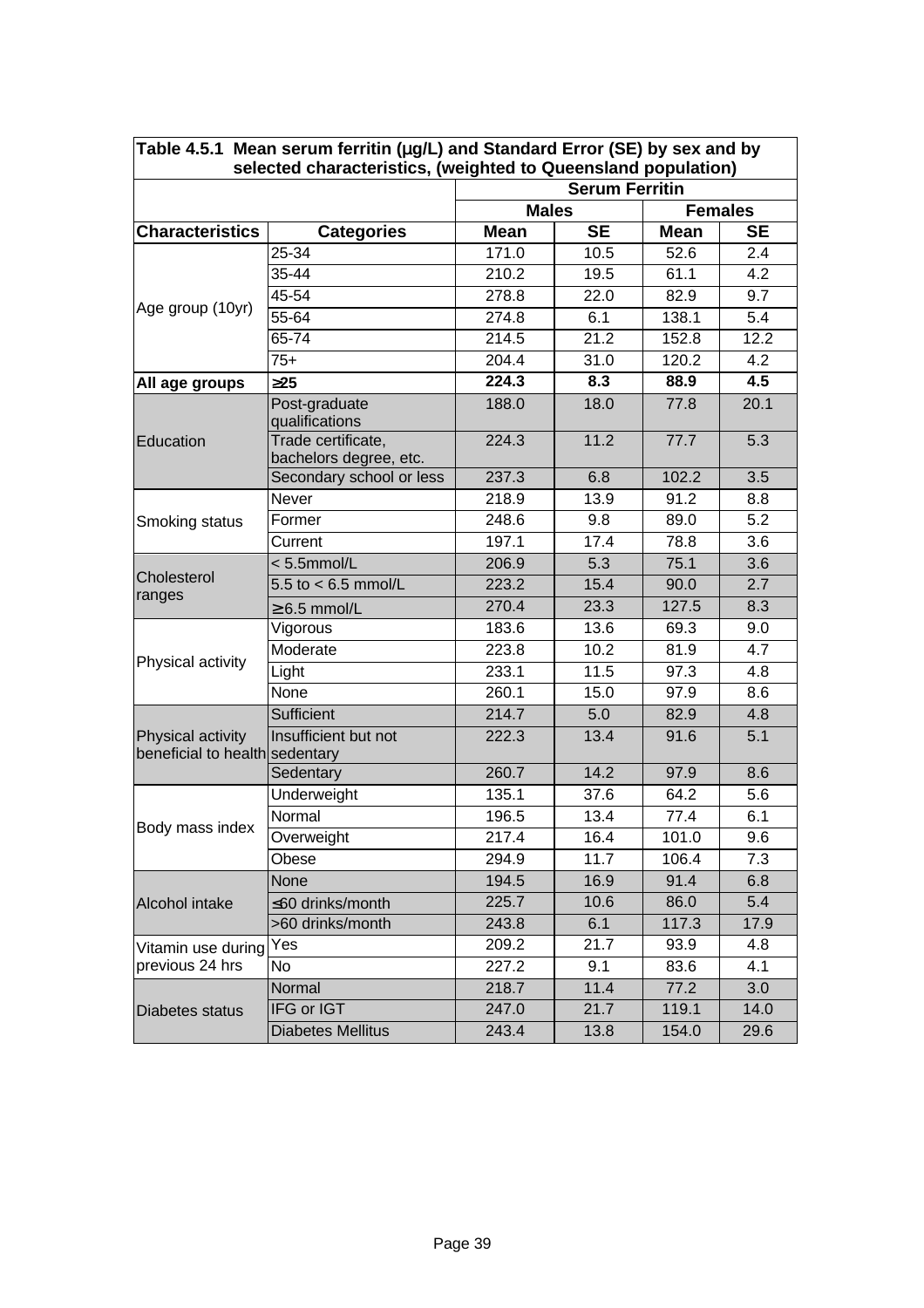#### **4.5.1.2 Prevalence of low serum ferritin levels**

For this study, a cut off point of serum ferritin <12 μg/L was used as an indication of low iron stores (without anaemia)<sup>61</sup>.

Across all categories of selected characteristics, more women (7.2%) were observed to have low serum ferritin than men (0.3%) (Table 4.5.2). Because of the low prevalence of low serum ferritin in males in this study, findings on prevalence of low serum ferritin have been presented for female participants only. A significantly higher prevalence of low serum ferritin was observed among:

- ♦ females aged 35 to 54 years compared with those aged 54 to 74 years
- ♦ females with *post-graduate* education compared with those *with trade certificate bachelors degree* or *secondary school or less* educational qualifications
- ♦ females who *never* smoked compared with *current* and *former* smokers
- ♦ females who engaged in *vigorous* physical activity compared with those with *light* physical activity and
- ♦ females with *normal* blood glucose compared with those with *IFG/IGT* and *diabetes mellitus*.

There were no significant differences in the prevalence of low serum ferritin among females according to body mass index, alcohol consumption or vitamin use.

#### **4.5.1.3 Prevalence of elevated serum ferritin levels**

Klipstein-Grobusch et al  $^{67}$  used a cut off point of  $>200$  ug/L for elevated serum ferritin for men and women, while Ford and Cogswell<sup>68</sup>, defined elevated levels of serum ferritin as >300 μg/L for men and >150 μg/L for women. For the present study, elevated serum ferritin was defined as >300 μg/L for males, and >200 μg/L for females (Table 4.5.3).

A significantly higher prevalence of elevated serum ferritin, was observed among the following categories of Queensland study participants:

- ♦ older males (45-64years and 75+ years) compared with younger males (25-34 years)
- ♦ older females (35+ years) compared with younger females (25-34 years)
- ♦ males categorised as *never* and *former* smokers compared with *current* smokers
- ♦ females categorised as *current* smokers compared with *never* smokers
- ♦ females with a *post-graduate* educational qualification compared with those with *trade certificate and bachelors degree* qualifications
- $\bullet$  females with cholesterol level  $≥ 6.5$  mmol/L compared with females with  $≤ 5.5$ *mmol/L* and *5.5 to < 6.5 mmol/L* cholesterol levels
- ♦ females categorised as *underweight* and *normal* compared with those who were *overweight* and *obese* and
- ♦ females with *IFG or IGT* compared with those with *diabetes*.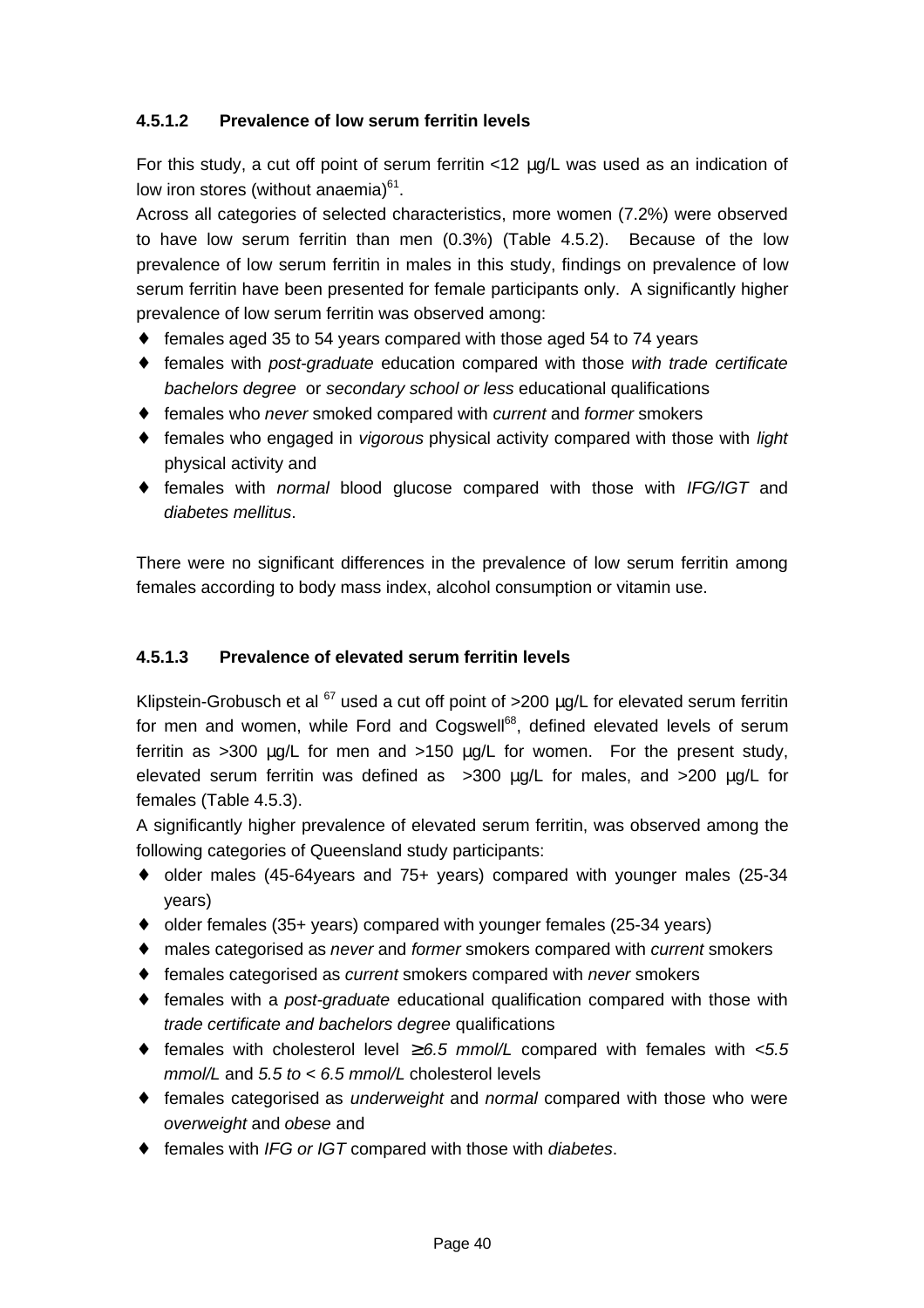There appeared to be no significant differences in elevated serum ferritin for:

- ♦ education (males only)
- ♦ cholesterol level (males only)
- ♦ physical activity (males and females)
- ♦ body mass index (males only)
- ♦ alcohol intake (males and females)
- ♦ vitamin use (males and females) and
- ♦ diabetes status (males only).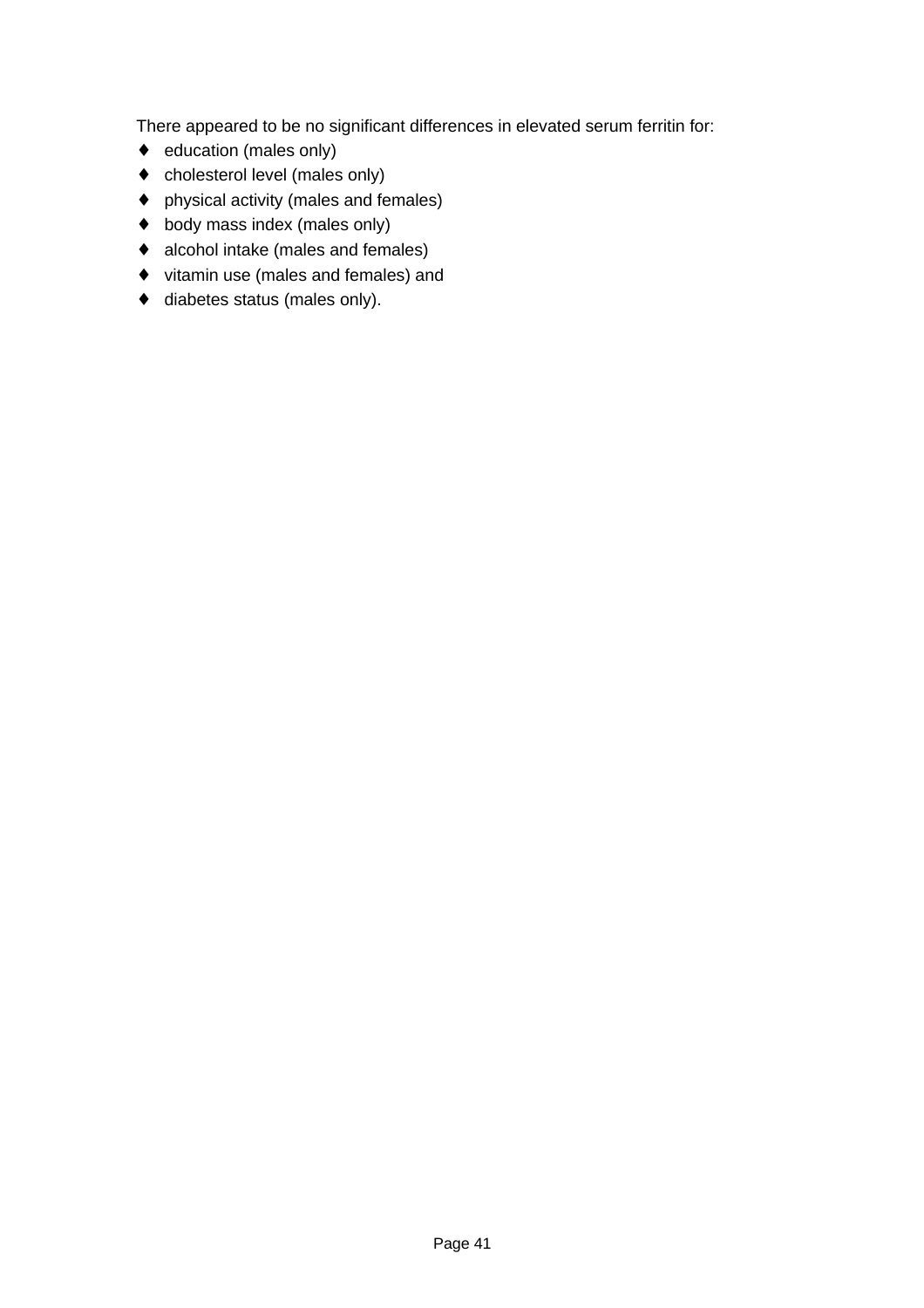|                                           | Table 4.5.2 Prevalence of low serum ferritin ( $<$ 12 mg/L) by sex and by selected<br>characteristics, (weighted to Queensland population) |                                |                              |                |           |  |
|-------------------------------------------|--------------------------------------------------------------------------------------------------------------------------------------------|--------------------------------|------------------------------|----------------|-----------|--|
|                                           |                                                                                                                                            | <b>Serum Ferritin</b>          |                              |                |           |  |
|                                           |                                                                                                                                            | <b>Males</b><br><b>Females</b> |                              |                |           |  |
| <b>Characteristics Categories</b>         |                                                                                                                                            | <b>Percent</b>                 | <b>SE</b>                    | <b>Percent</b> | <b>SE</b> |  |
| Age group (10yr)                          | 25-34                                                                                                                                      |                                |                              | 11.3           | 5.4       |  |
|                                           | 35-44                                                                                                                                      |                                |                              | 9.4            | 0.9       |  |
|                                           | 45-54                                                                                                                                      | 0.4                            | 0.5                          | 8.4            | 2.0       |  |
|                                           | 55-64                                                                                                                                      | 1.2                            | 1.1                          | 1.6            | 0.7       |  |
|                                           | 65-74                                                                                                                                      | ٠                              | $\qquad \qquad \blacksquare$ | 1.9            | 1.1       |  |
|                                           | $75+$                                                                                                                                      | $\overline{\phantom{0}}$       |                              | 2.9            | 3.1       |  |
| All age groups                            | 325                                                                                                                                        | 0.3                            | 0.2                          | 7.3            | 1.2       |  |
| Education                                 | Post graduate<br>qualification                                                                                                             |                                |                              | 19.0           | 3.3       |  |
|                                           | Trade certificate,<br>bachelors degree, etc.                                                                                               | 0.2                            | 0.2                          | 7.4            | 1.2       |  |
|                                           | Secondary school or less                                                                                                                   | 0.6                            | 0.7                          | 5.4            | 1.7       |  |
| Smoking status                            | Never                                                                                                                                      |                                |                              | 9.4            | 1.3       |  |
|                                           | Former                                                                                                                                     | 0.8                            | 0.5                          | 4.6            | 1.3       |  |
|                                           | Current                                                                                                                                    |                                |                              | 3.0            | 1.9       |  |
| Cholesterol                               | $< 5.5$ mmol/L                                                                                                                             | $\blacksquare$                 |                              | 7.7            | 1.5       |  |
| ranges                                    | 5.5 to $< 6.5$ mmol/L                                                                                                                      | 0.5                            | 0.5                          | 8.5            | 1.1       |  |
|                                           | $\geq 6.5$ mmol/L                                                                                                                          | 0.4                            | 0.4                          | 3.7            | 2.1       |  |
| Physical activity                         | Vigorous                                                                                                                                   | 1.0                            | 1.0                          | 12.6           | 3.4       |  |
|                                           | Moderate                                                                                                                                   |                                |                              | 9.0            | 2.6       |  |
|                                           | Light                                                                                                                                      |                                |                              | 4.1            | 2.0       |  |
|                                           | None                                                                                                                                       | 0.5                            | 0.5                          | 6.5            | 1.6       |  |
| Physical activity                         | Sufficient                                                                                                                                 | 0.3                            | 0.3                          | 9.2            | 1.9       |  |
| beneficial to health Insufficient but not | sedentary                                                                                                                                  |                                |                              | 5.0            | 1.7       |  |
|                                           | Sedentary                                                                                                                                  | 0.5                            | 0.5                          | 6.5            | 1.6       |  |
| Body mass index                           | Underweight                                                                                                                                |                                |                              | 8.3            | 4.5       |  |
|                                           | Normal                                                                                                                                     |                                |                              | 9.9            | 1.6       |  |
|                                           | Overweight                                                                                                                                 | 0.6                            | 0.4                          | 4.7            | 1.3       |  |
|                                           | Obese                                                                                                                                      |                                |                              | 5.2            | 1.2       |  |
| Alcohol intake                            | None                                                                                                                                       | $\overline{\phantom{a}}$       | $\overline{\phantom{a}}$     | 6.5            | 1.6       |  |
|                                           | ≤60 drinks/month                                                                                                                           | 0.4                            | 0.3                          | 7.2            | 1.4       |  |
|                                           | >60 drinks/month                                                                                                                           |                                |                              | 12.4           | 8.6       |  |
| Vitamin use during                        | Yes                                                                                                                                        | 1.3                            | 1.0                          | 8.5            | 1.4       |  |
| previous. 24 hrs                          | <b>No</b>                                                                                                                                  |                                |                              | 6.8            | 1.5       |  |
| <b>Diabetes Status</b>                    | Normal                                                                                                                                     | 0.4                            | 0.2                          | 8.4            | 1.2       |  |
|                                           | IFG or IGT                                                                                                                                 |                                |                              | 2.6            | 0.9       |  |
|                                           | <b>Diabetes Mellitus</b>                                                                                                                   |                                |                              |                |           |  |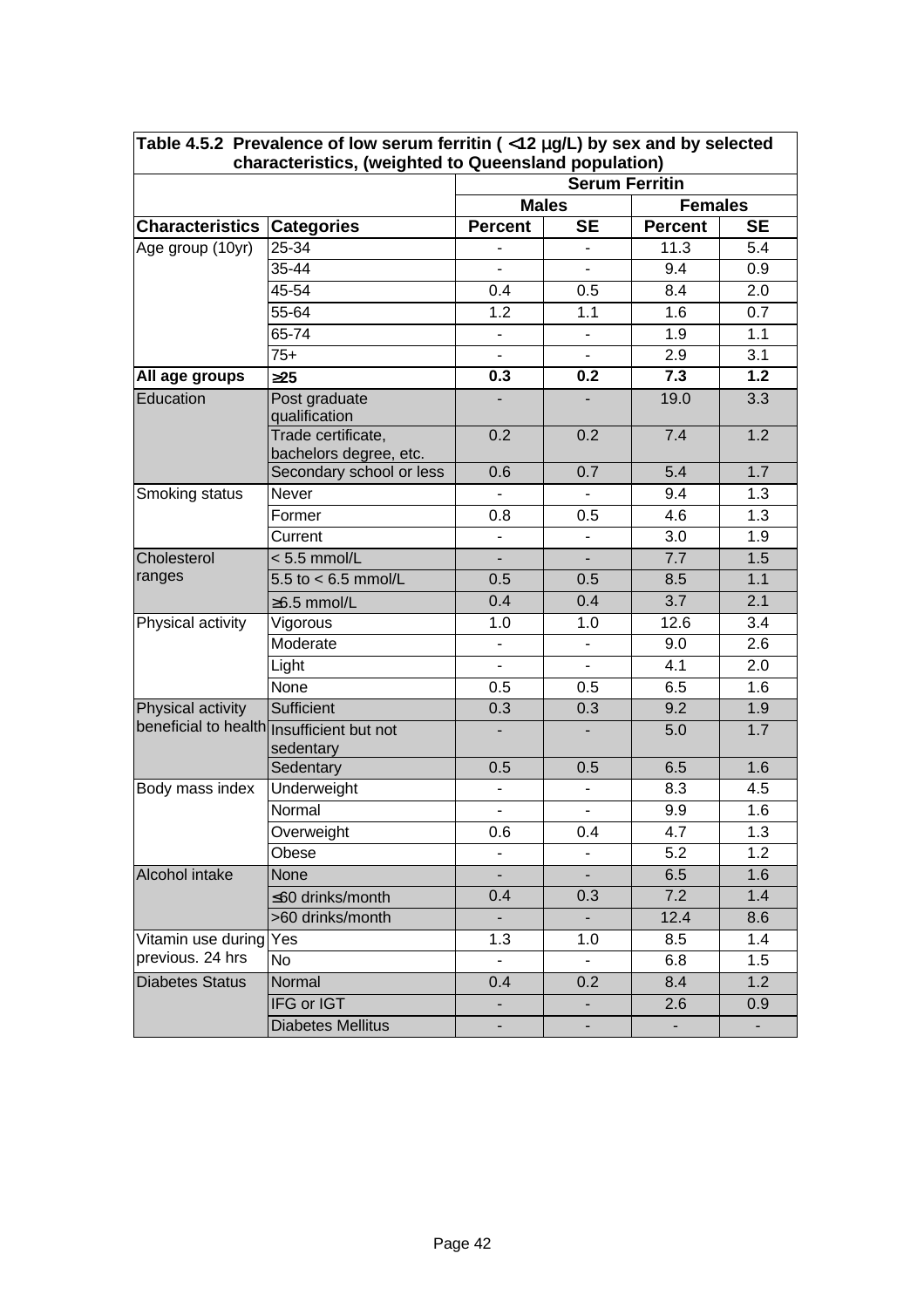|                                   | 200mg/L) by sex and by selected characteristics, (weighted to<br><b>Queensland population)</b> |                |                       |                |           |
|-----------------------------------|------------------------------------------------------------------------------------------------|----------------|-----------------------|----------------|-----------|
|                                   |                                                                                                |                | <b>Serum Ferritin</b> |                |           |
|                                   |                                                                                                | <b>Males</b>   |                       | <b>Females</b> |           |
| <b>Characteristics Categories</b> |                                                                                                | <b>Percent</b> | <b>SE</b>             | <b>Percent</b> | <b>SE</b> |
| Age group (10yr)                  | 25-34                                                                                          | 16.3           | 4.7                   | 0.7            | 0.7       |
|                                   | 35-44                                                                                          | 28.9           | 6.3                   | 3.2            | 1.8       |
|                                   | 45-54                                                                                          | 40.6           | 5.5                   | 9.2            | 2.7       |
|                                   | 55-64                                                                                          | 47.5           | 4.7                   | 18.4           | 1.1       |
|                                   | 65-74                                                                                          | 29.6           | 5.1                   | 22.3           | 3.2       |
|                                   | $75+$                                                                                          | 48.6           | 6.7                   | 15.1           | 2.3       |
| All age groups                    |                                                                                                | 32.5           | 3.1                   | 9.0            | 0.5       |
| Education                         | Post-graduate<br>qualifications                                                                | 24.7           | 8.7                   | 7.4            | 3.1       |
|                                   | Trade certificate,<br>bachelors degree, etc.                                                   | 32.5           | 4.2                   | 5.9            | 0.8       |
|                                   | Secondary school or less                                                                       | 35.3           | 2.6                   | 12.4           | 1.0       |
| Smoking status                    | <b>Never</b>                                                                                   | 33.4           | 4.3                   | 10.1           | 1.2       |
|                                   | Former                                                                                         | 36.3           | 4.2                   | 8.8            | 1.2       |
|                                   | Current                                                                                        | 23.6           | 3.8                   | 5.1            | 1.8       |
| Cholesterol                       | $< 5.5$ mmol/L                                                                                 | 32.1           | 4.1                   | 6.5            | 0.8       |
| ranges                            | 5.5 to $<$ 6.5mmol/L                                                                           | 26.0           | 2.9                   | 8.7            | 1.6       |
|                                   | ≥6.5mmol/L                                                                                     | 43.4           | 6.6                   | 16.8           | 1.9       |
| Physical activity                 | Vigorous                                                                                       | 32.2           | 7.2                   | 6.1            | 2.4       |
|                                   | Moderate                                                                                       | 34.8           | 3.7                   | 8.7            | 1.6       |
|                                   | Light                                                                                          | 32.8           | 3.8                   | 9.8            | 1.6       |
|                                   | None                                                                                           | 28.8           | 5.4                   | 9.8            | 1.8       |
| Physical activity                 | Sufficient                                                                                     | 33.4           | 2.0                   | 8.6            | 0.9       |
| beneficial to<br>health           | Insufficient but not<br>sedentary                                                              | 33.5           | 5.7                   | 9.0            | 0.8       |
|                                   | Sedentary                                                                                      | 28.9           | 5.3                   | 9.8            | 1.8       |
| Body mass index                   | Underweight                                                                                    | 32.9           | 23.7                  | 2.0            | 0.8       |
|                                   | Normal                                                                                         | 30.6           | 3.3                   | 6.6            | 1.7       |
|                                   | Overweight                                                                                     | 28.4           | 6.5                   | 11.3           | 2.6       |
|                                   | Obese                                                                                          | 43.5           | 6.6                   | 13.6           | 2.1       |
| Alcohol intake                    | <b>None</b>                                                                                    | 29.7           | 7.6                   | 9.3            | 1.7       |
|                                   | ≤60 drinks/month                                                                               | 32.6           | 3.8                   | 8.3            | 0.7       |
|                                   | >60 drinks/month                                                                               | 33.9           | 2.1                   | 17.6           | 6.0       |
| Vitamin use                       | Yes                                                                                            | 39.4           | 2.7                   | 9.2            | 1.9       |
| during previous<br>24 hrs         | No                                                                                             | 29.2           | 3.6                   | 8.6            | 1.0       |
| <b>Diabetes Status</b>            | Normal                                                                                         | 29.4           | 4.5                   | 6.1            | 0.9       |
|                                   | IFG or IGT                                                                                     | 42.3           | 8.5                   | 18.3           | 4.6       |
|                                   | <b>Diabetes Mellitus</b>                                                                       | 48.1           | 4.2                   | 20.7           | 7.5       |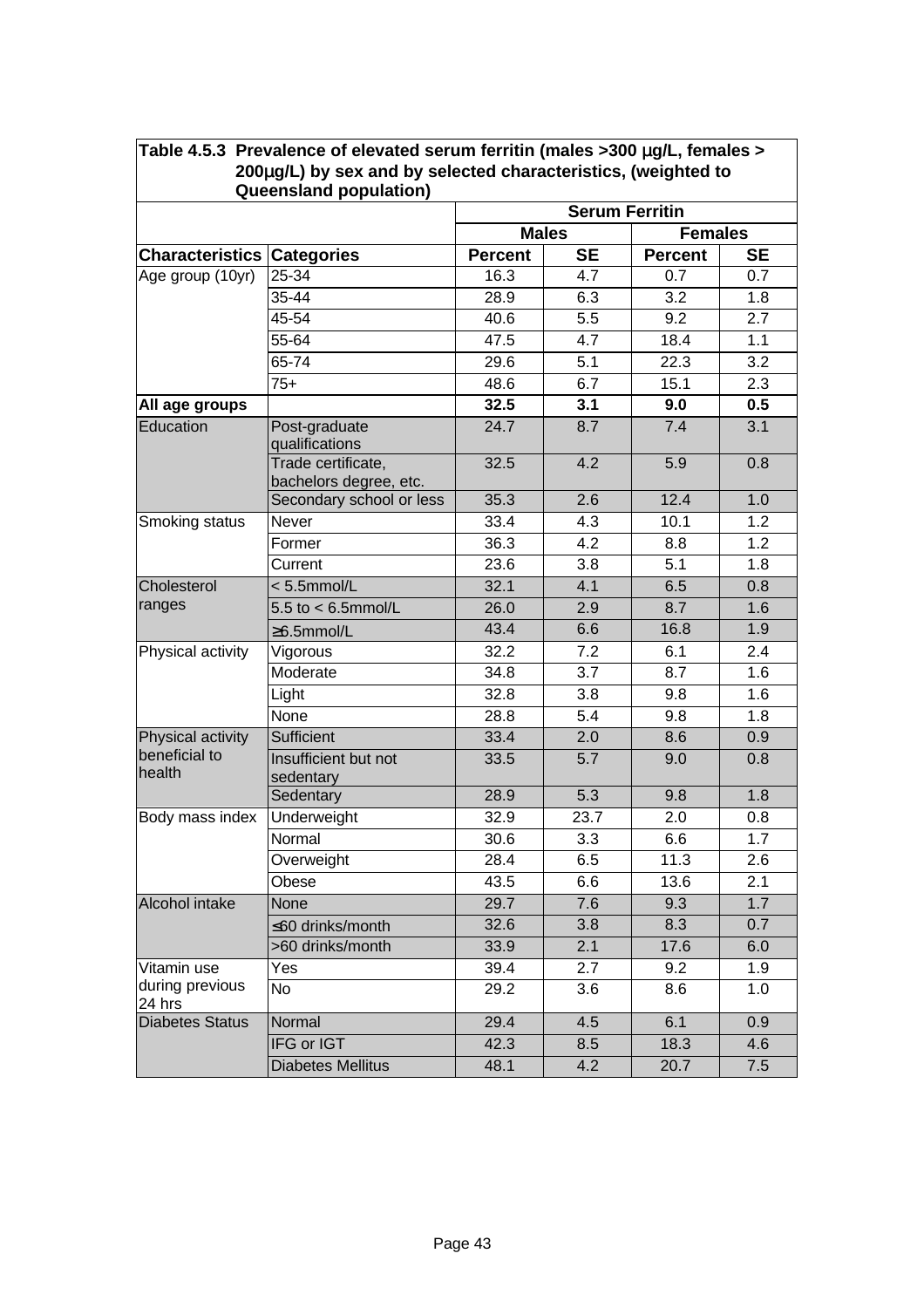### **4.5.2 Discussion regarding interpretation of serum ferritin findings**

| A review of the literature showed the following associations between serum ferritin |
|-------------------------------------------------------------------------------------|
| and selected characteristics.                                                       |

| <b>Selected characteristics</b> | <b>Association with serum ferritin</b>                                                                    |
|---------------------------------|-----------------------------------------------------------------------------------------------------------|
| Gender                          | Concentrations higher in males than females <sup>66</sup>                                                 |
| Age                             | Concentrations increase with age <sup>68</sup>                                                            |
| <b>Educational level</b>        | Education inversely related to serum ferritin                                                             |
|                                 | concentration among females but not males <sup>68</sup>                                                   |
| Smoking status                  | Current and former smoking associated with elevated<br>serum ferritin <sup>68</sup>                       |
| Cholesterol                     | Concentrations increase with increased cholesterol<br>concentration <sup>68</sup>                         |
| Physical activity               | Decreased levels in women who participated in vigorous                                                    |
|                                 | physical activity compared with the sedentary <sup>69</sup>                                               |
| Body mass index                 | Concentrations increase with increasing body mass<br>index <sup>66,68,70</sup>                            |
| Alcohol consumption             | Concentrations increase with increased alcohol<br>consumption <sup>63,66,68</sup>                         |
| Vitamin use                     | Iron supplements had a significant positive influence on                                                  |
|                                 | iron status in pre-menopausal women and in non blood                                                      |
|                                 | donors but no effect in post-menopausal women or in                                                       |
|                                 | blood donors <sup>71</sup>                                                                                |
| Diabetes status                 | Mean levels of serum ferritin, a pro-oxidant were higher                                                  |
|                                 | in people with NIDDM than those without diabetes <sup>68</sup>                                            |
|                                 | Concentration of blood glucose increased with increasing<br>concentration of serum ferritin <sup>72</sup> |
|                                 |                                                                                                           |

The data from these studies and the present study indicate that confounding factors which need to be addressed with regard to analysis of serum ferritin include, age, education level, smoking status, serum cholesterol, physical activity, body mass index, alcohol intake and diabetes status.

Other possible covariates which would need to be considered include, infection/inflammation, blood donation, chronic diseases, use of aspirin, liver disease and other malignant disease.

The results of the current study raise several interesting questions: Why is serum ferritin concentration level influenced significantly by educational status in males and not females? Why is low serum ferritin concentration more prevalent among persons with normal glucose levels than those with diabetes? Could those with diabetes be taking more vitamin/mineral supplements than those without diabetes? Why is serum ferritin influenced by alcohol intake in males but not females? (Perhaps men who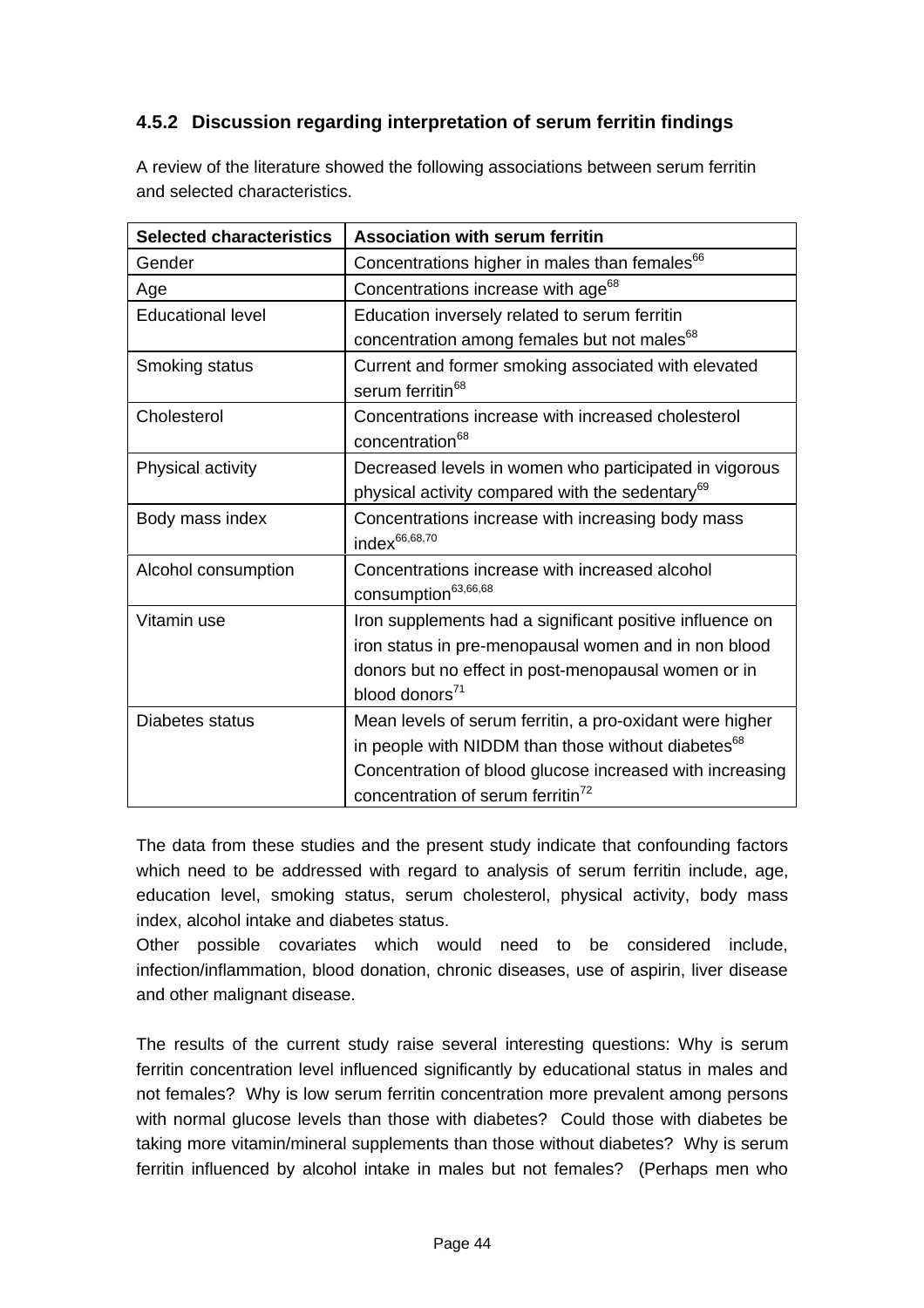consume alcohol have liver disease which may result in elevated serum ferritin?) Further analysis is required to investigate these findings.

## **4.6 Additional dietary questions**

Several additional questions related to dietary intake were added to the Queensland AusDiab study.

- ♦ Two questions regarding intake of vegetables and fruit were included for comparability with the 1995 National Nutrition Survey and the Well Persons Health Check. Responses to these short questions could then be validated against red cell folate and serum carotenoid levels and if strong associations are found, the questionnaire could be an extremely valuable indicator of folate and carotenoid status in future health and nutrition surveys.
- ♦ Three questions were asked regarding type of milk consumed, trimming fat from meat and types of oils or fats used in cooking. These questions could be compared with risk factors such as obesity and lipid levels. These questions were also included in the 1995 National Nutrition Survey.
- One question related to frequency of consumption of take-away or fast foods was included. This question was not included in the 1995 National Nutrition Survey
- ♦ One question regarding intake of vitamin/mineral supplements was included as an indication of supplement use in the population and to assist with the interpretation of results on blood levels of folate and carotenoids. This question was also included in the 1995 National Nutrition Survey.
- ♦ As with the nutritional biomarkers, the formula on page 7 was used to compare differences in group means.

#### **4.6.1 Findings of dietary intake short questions**

The response to the short dietary questions were tabulated against the nutritional biomarkers (red cell folate, plasma homocysteine, serum carotenoids and serum ferritin) and three selected characteristics namely sex, age group and cholesterol categories. Responses to short questionnaires were tabulated against physical activity characteristics.

#### **4.6.1.1. What type of milk do you usually consume? (ONE type of milk only.)**

More males consumed whole or full cream milk than females while more females consumed low fat or skim milk (Table 4.6.1). More younger males (25 to 34 year olds and 35 to 44 year olds) consumed whole milk, while more older males and females used low fat and skim milk.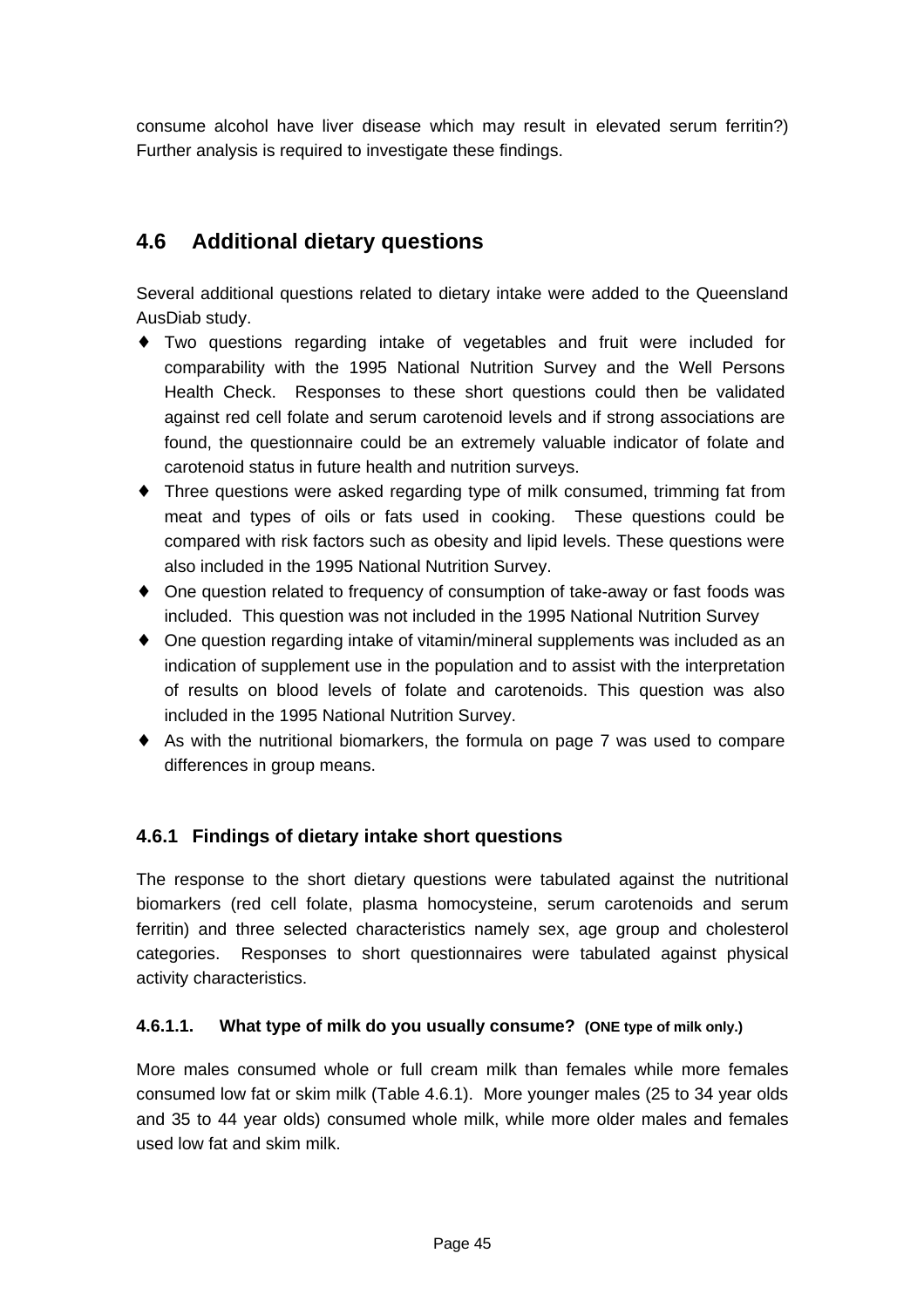Slightly more people in the higher cholesterol category reported consuming whole milk than those in the lowest cholesterol category. Slightly more people in the lowest cholesterol category consumed skim than the highest cholesterol category.

|                        |                      |                                                              |           |                  |           | error (SE) by selected characteristics, (weighted to Queensland population) |           |                     |           |         |           |
|------------------------|----------------------|--------------------------------------------------------------|-----------|------------------|-----------|-----------------------------------------------------------------------------|-----------|---------------------|-----------|---------|-----------|
|                        |                      |                                                              |           |                  |           | <b>Type of milk consumed</b>                                                |           |                     |           |         |           |
| <b>Characteristics</b> |                      | Whole or full<br>Low or<br>cream milk<br>reduced fat<br>milk |           | <b>Skim Milk</b> |           | <b>Soy Milk</b>                                                             |           | Don't drink<br>milk |           |         |           |
|                        | Categorie            | <b>Percent</b>                                               | <b>SE</b> | <b>Percent</b>   | <b>SE</b> | <b>Percent</b>                                                              | <b>SE</b> | <b>Percent</b>      | <b>SE</b> | Percent | <b>SE</b> |
|                        | s                    |                                                              |           |                  |           |                                                                             |           |                     |           |         |           |
| Sex                    | Male                 | 53.0                                                         | 6.1       | 25.3             | 4.1       | 12.9                                                                        | 2.7       | 5.3                 | 1.0       | 3.5     | 0.9       |
|                        | Female               | 38.0                                                         | 3.8       | 31.2             | 3.3       | 19.7                                                                        | 1.2       | 6.7                 | 0.9       | 4.4     | 0.7       |
| Age group              | 25-34                | 57.7                                                         | 4.1       | 20.7             | 2.8       | 10.7                                                                        | 3.1       | 7.5                 | 2.0       | 3.4     | 1.0       |
| (10yr)                 | 35-44                | 55.4                                                         | 5.9       | 24.5             | 6.0       | 14.8                                                                        | 2.2       | 3.2                 | 1.0       | 2.1     | 0.8       |
|                        | 45-54                | 37.1                                                         | 4.8       | 34.2             | 3.9       | 17.6                                                                        | 3.2       | 6.2                 | 1.6       | 5.0     | 0.9       |
|                        | 55-64                | 30.1                                                         | 2.2       | 33.4             | 2.7       | 25.2                                                                        | 3.1       | 7.2                 | 1.8       | 4.1     | 1.1       |
|                        | 65-74                | 35.5                                                         | 5.0       | 33.5             | 5.8       | 18.7                                                                        | 1.5       | 7.2                 | 1.6       | 5.0     | 1.5       |
|                        | $75+$                | 39.3                                                         | 5.7       | 31.1             | 5.4       | 15.9                                                                        | 3.0       | 6.0                 | 3.5       | 7.7     | 2.9       |
|                        | All ages             | 45.5                                                         | 4.9       | 28.3             | 3.5       | 16.3                                                                        | 1.8       | 6.0                 | 0.6       | 3.9     | 0.4       |
| Cholesterol<br>ranges  | < 5.5<br>mmol/L      | 45.9                                                         | 5.0       | 27.4             | 2.8       | 17.9                                                                        | 3.0       | 5.9                 | 1.0       | 2.9     | 0.5       |
|                        | 5.5 < 6.5<br>mmol/L  | 43.6                                                         | 6.6       | 29.1             | 4.4       | 16.5                                                                        | 1.6       | 5.9                 | 1.6       | 4.8     | 1.2       |
|                        | $\geq 6.5$<br>mmol/L | 47.4                                                         | 3.9       | 29.2             | 4.8       | 11.6                                                                        | 1.0       | 6.4                 | 1.0       | 5.4     | 2.5       |

#### **Table 4.6.1 Percent of persons who reported type of milk consumed\* and standard error (SE) by selected characteristics, (weighted to Queensland population)**

\* Respondents were instructed to indicate ONE choice only

Mean blood levels of nutritional indicators and responses to types of milk consumed are shown in Figure 4.6.1, 4.6.2, 4.6.3 and Table 4.6.2 (in Appendix B). Figure 4.6.1 shows that:

- ♦ α-carotene and β-cryptoxanthin levels were significantly higher for those who consumed soy milk compared to those who consumed whole milk
- ♦ β-carotene and lutein/zeaxanthin levels were significantly higher among those who consumed soy milk compared to those who consumed whole milk and skim milk and
- ♦ no significant difference in lycopene level was observed among soy milk drinkers compared with those who consumed whole milk, low fat milk or skim milk.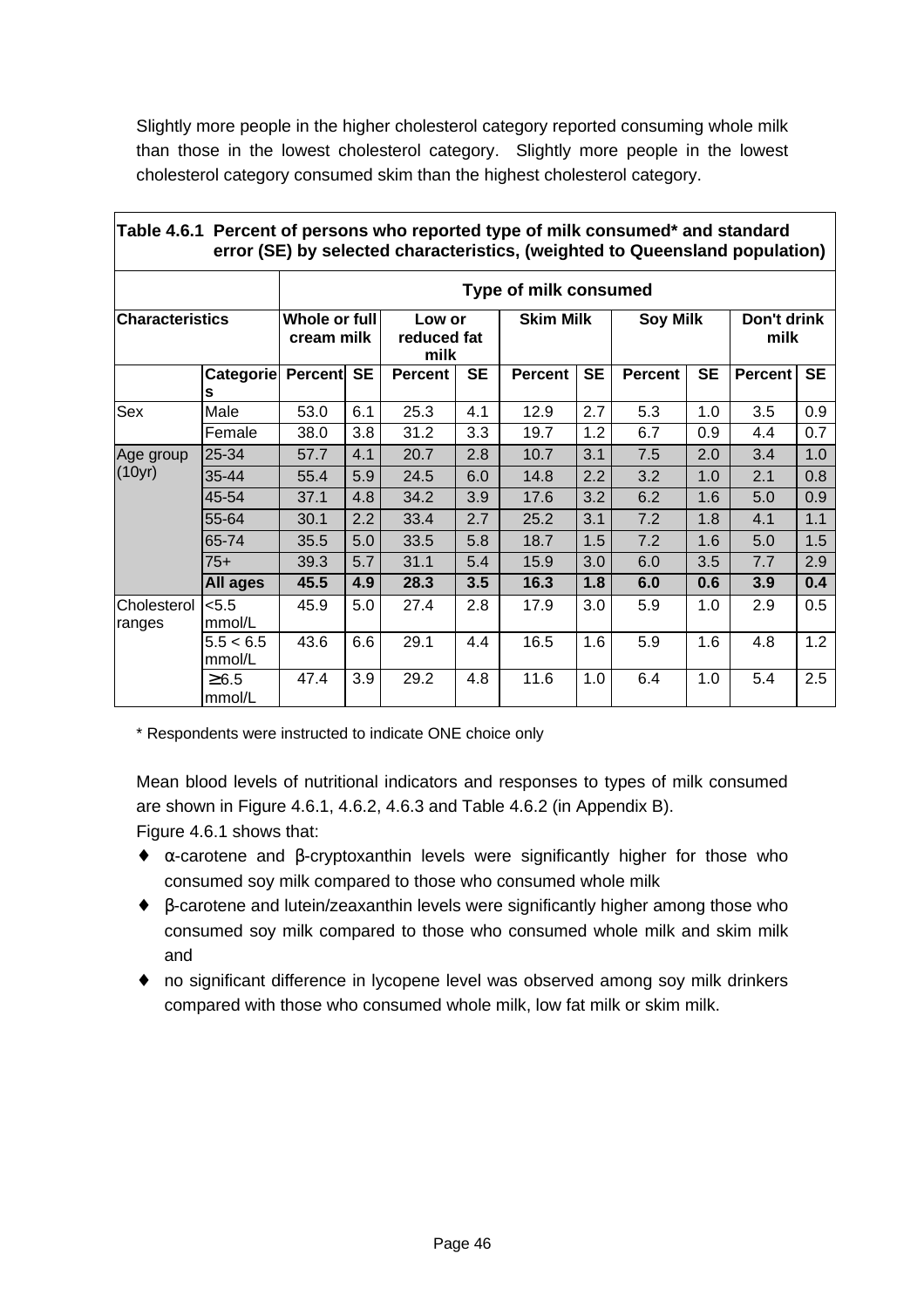

#### **Figure 4.6.1 Mean Serum Carotenoids by type of milk usually consumed**

Figure 4.6.2, Figure 4.6.3 (and Table 4.6.2 in Appendix B) show that:

- ♦ red cell folate level was significantly higher in those who consumed soy milk compared with those who consumed whole milk and reduced fat milk;
- ♦ serum ferritin level was significantly lower in those who consumed soy milk compared with those who consumed whole milk and reduced fat milk and
- ♦ no significant difference in homocysteine level was observed among those who consumed soy milk compared with those who reported using whole milk, low fat milk or skim milk (not shown).



**Figure 4.6.3 Mean Serum Ferritin by type of milk usually consumed**

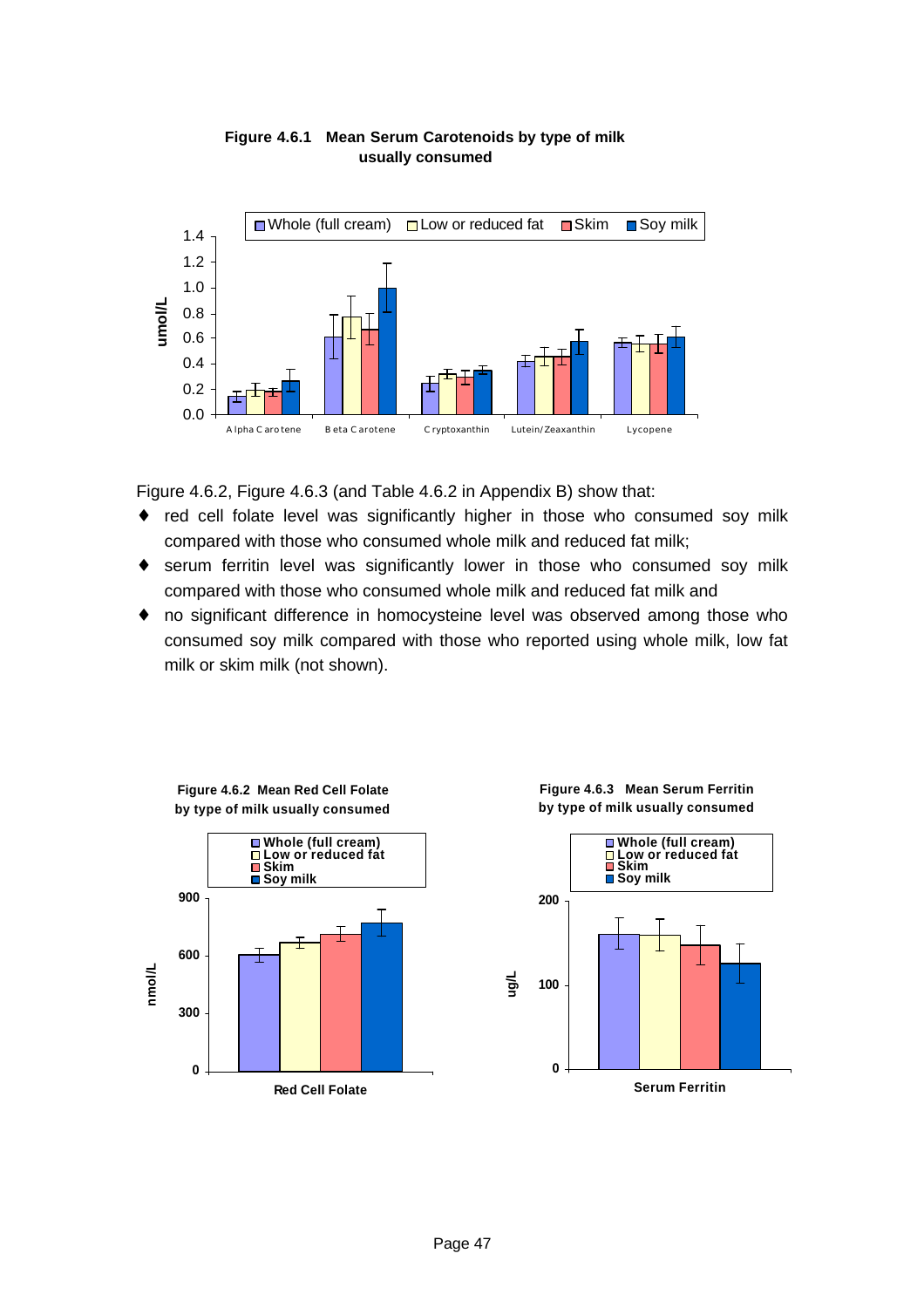#### **4.6.1.2 How often is the meat you eat trimmed of fat (either before or after cooking) (Never/rarely, Sometimes, Usually, Don't eat meat)**

Table 4.6.3 indicates that more of those who reported *never/rarely* trimming fat off meat (before or after cooking) were males than females. More younger participants (25-34years olds) did not report trimming fat off their meats than older participants (75+ year olds) and more participants who have elevated cholesterol levels did not trim fat off their meat compared with those in the *<5.5mmol/L cholesterol* category. In general, more than 60% of the study participants reported *usually* trimming fat off meat.

|                        | Table 4.6.3 Percent of persons who reported trimming of fat from meat by selected<br>characteristics (weighted to Queensland population) |                |           |                                             |           |                |           |                |           |  |
|------------------------|------------------------------------------------------------------------------------------------------------------------------------------|----------------|-----------|---------------------------------------------|-----------|----------------|-----------|----------------|-----------|--|
|                        |                                                                                                                                          |                |           | Frequency with which meat is trimmed of fat |           |                |           |                |           |  |
| <b>Characteristics</b> |                                                                                                                                          | Never/rarely   |           | <b>Sometimes</b>                            |           | <b>Usually</b> |           | Don't eat meat |           |  |
|                        | <b>Categories</b>                                                                                                                        | <b>Percent</b> | <b>SE</b> | <b>Percent</b>                              | <b>SE</b> | <b>Percent</b> | <b>SE</b> | <b>Percent</b> | <b>SE</b> |  |
|                        | Male                                                                                                                                     | 10.7           | 2.6       | 20.6                                        | 1.7       | 67.3           | 2.7       | 1.4            | 0.4       |  |
| Sex                    | Female                                                                                                                                   | 5.2            | 1.2       | 13.8                                        | 2.3       | 77.8           | 2.7       | 3.2            | 0.5       |  |
|                        | 25-34                                                                                                                                    | 12.3           | 1.8       | 21.4                                        | 2.4       | 64.6           | 2.7       | 1.7            | 1.2       |  |
|                        | 35-44                                                                                                                                    | 7.9            | 3.2       | 16.6                                        | 1.9       | 72.4           | 3.0       | 3.1            | 1.0       |  |
|                        | 45-54                                                                                                                                    | 8.4            | 2.7       | 16.1                                        | 1.7       | 73.2           | 3.4       | 2.3            | 0.4       |  |
| Age group<br>(10yr)    | 55-64                                                                                                                                    | 4.5            | 0.8       | 14.4                                        | 3.8       | 79.0           | 3.6       | 2.0            | 0.9       |  |
|                        | 65-74                                                                                                                                    | 3.4            | 1.5       | 14.7                                        | 3.1       | 79.7           | 3.3       | 2.2            | 1.3       |  |
|                        | $75+$                                                                                                                                    | 4.4            | 0.8       | 16.7                                        | 2.6       | 75.9           | 3.1       | 3.1            | 1.6       |  |
|                        | All ages                                                                                                                                 | 7.9            | 1.9       | 17.2                                        | 1.8       | 72.6           | 2.6       | 2.4            | 0.4       |  |
|                        | < 5.5<br>mmol/L                                                                                                                          | 7.6            | 1.6       | 16.9                                        | 1.7       | 72.9           | 1.8       | 2.6            | 0.6       |  |
| Cholesterol<br>ranges  | 5.5 < 6.5<br>mmol/L                                                                                                                      | 6.9            | 3.0       | 17.1                                        | 3.4       | 74.5           | 5.3       | 1.5            | 0.6       |  |
|                        | $≥6.5$<br>mmol/L                                                                                                                         | 10.3           | 1.6       | 17.9                                        | 2.6       | 68.8           | 2.2       | 3.0            | 1.3       |  |

**Table 4.6.3 Percent of persons who reported trimming of fat from meat by selected**

Figures 4.6.4, 4.6.5, 4.6.6 and Table 4.6.4 (in Appendix B) provide the mean blood nutritional indicators by responses to the question regarding trimming fat from meat. Figures 4.6.4 indicates:

- ♦ β-carotene level was significantly higher among those who reported *don't eat meat* compared with those who *never*, *sometimes* or *usually* trim fat off meat
- ♦ β-cryptoxanthin level was significantly higher among those who *don't eat meat* compared with those who *never* or *sometimes* trim fat off the meat and
- $\bullet$  no significant difference in serum  $\alpha$ -carotene, lutein/zeaxanthin, and lycopene was observed among those who *don't eat meat* compared with those who *never, sometimes*, or *usually*, trim fat off their meat before or after cooking.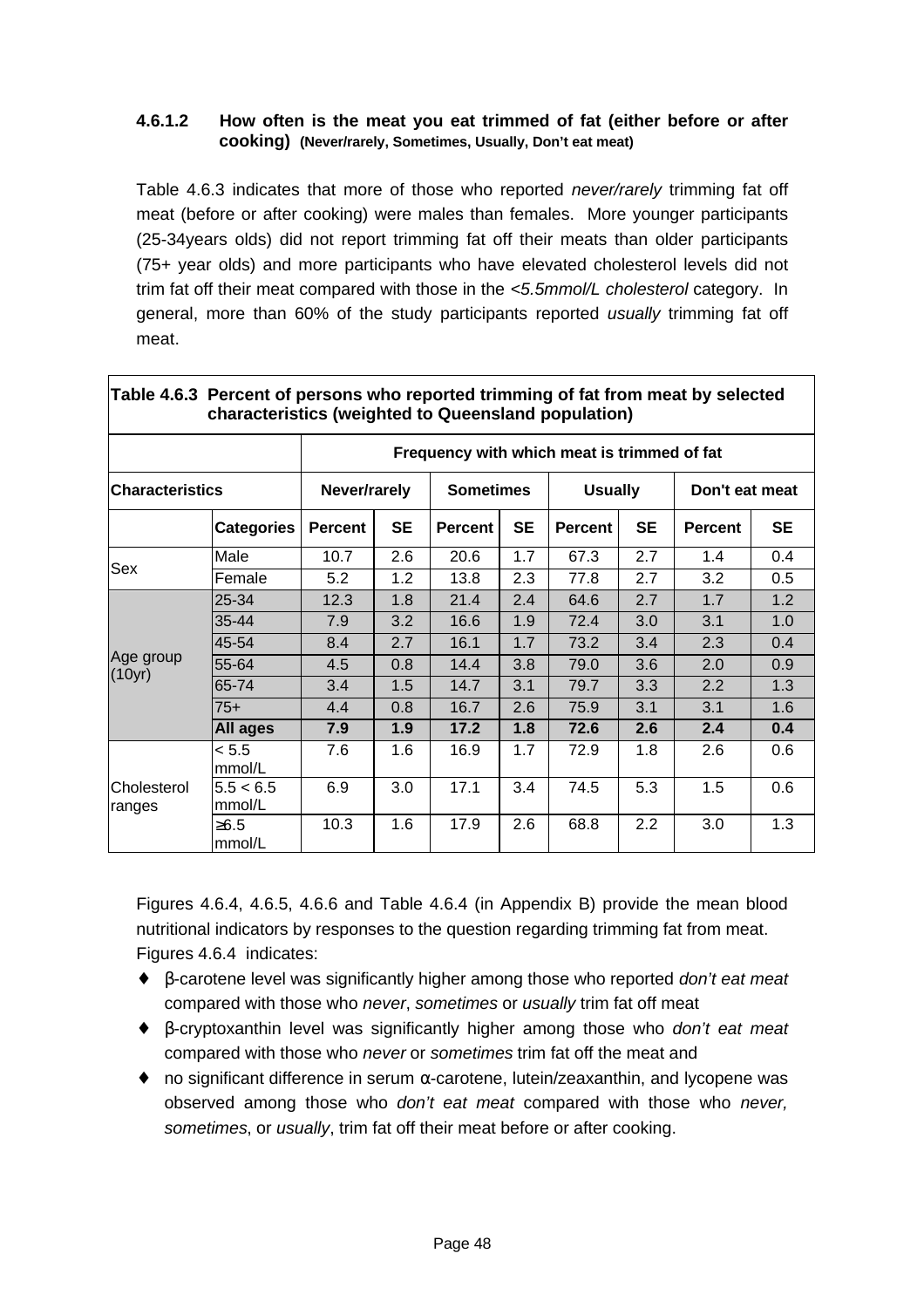

#### **Figure 4.6.4 Mean Serum Carotenoids by frequency meat is trimmed of fat**

Figures 4.6.5 and 4.6.6 indicate that:

.

- ♦ red cell folate level was significantly higher among those who reported *don't eat meat* compared with those who reported *never*, or *sometimes* trim fat off meat
- ♦ serum ferritin level was significantly lower among those who reported *don't eat meat* compared with those who reported *never*, *sometimes* or *usually* trim fat off the meat and
- ♦ no significant difference in plasma homocysteine level was observed among those who *don't eat meat* compared with those who reported *never*, *sometimes* or *usually* trim fat off the meat (not shown)





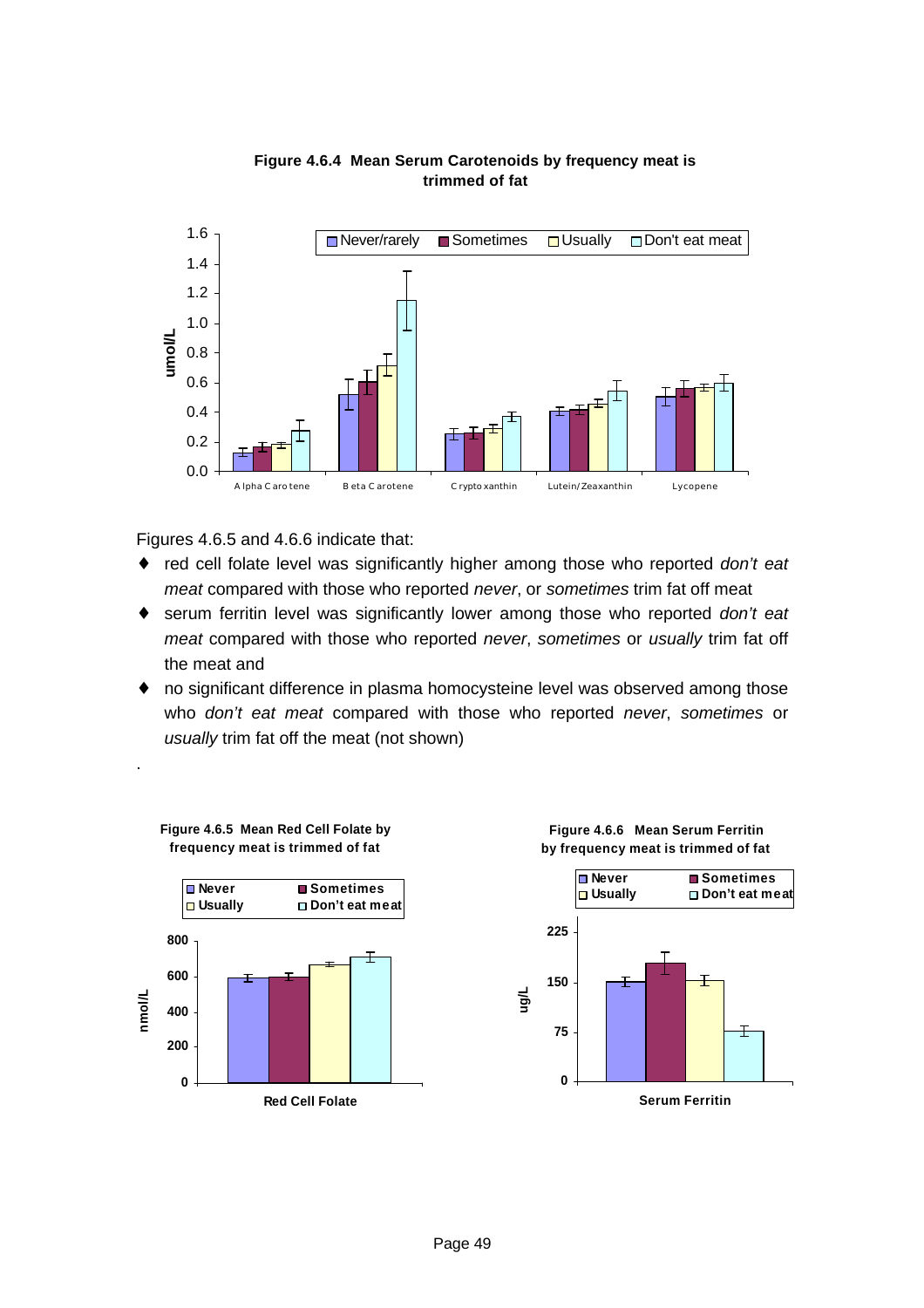#### **4.6.1.3 How many serves of vegetables do you usually eat each day? Include fresh, frozen or tinned vegetables. (a 'serve' = ½ cup cooked vegetables or 1 cup of salad vegetables)**

Table 4.6.5 shows that on average, only 20.1% of males reported eating *4 to 5 serves* or more of vegetables each day, while 34.8% of females reported eating *4 to 5 serves* or more of vegetables each day.

More older people (45 year olds and older) tend to eat *4 to 5 serves* or more of vegetables each day than younger people (25-34 year olds). The findings in this survey are similar to that reported in the Omnibus Survey  $2001^{18}$  for intake of vegetables. In this study, approximately 72% (all ages) of respondents reported eating 3 servings of vegetables or less.

|                        | <u>rabic 4.0.5 Fercent or persons wild reported usually eating vegetables (iii serves</u><br>population) |                    |           | per day) by selected characteristics (weighted to Queensland |           |                             |           |                     |           |                         |     |
|------------------------|----------------------------------------------------------------------------------------------------------|--------------------|-----------|--------------------------------------------------------------|-----------|-----------------------------|-----------|---------------------|-----------|-------------------------|-----|
|                        |                                                                                                          |                    |           | Number of serves of vegetables usually eaten                 |           |                             |           |                     |           |                         |     |
| <b>Characteristics</b> |                                                                                                          | 1 serve or<br>less |           |                                                              |           | 2 to 3 serves 4 to 5 serves |           | 6 serves or<br>more |           | Don't eat<br>vegetables |     |
|                        | <b>Categories</b>                                                                                        | <b>Percent</b>     | <b>SE</b> | <b>Percent</b>                                               | <b>SE</b> | Percent                     | <b>SE</b> | Percent             | <b>SE</b> | <b>Percent</b>          | SE  |
| <b>Sex</b>             | Male                                                                                                     | 20.6               | 1.8       | 58.7                                                         | 1.9       | 19.1                        | 0.9       | 1.0                 | 0.4       | 0.6                     | 0.4 |
|                        | Female                                                                                                   | 12.6               | 1.7       | 52.6                                                         | 2.7       | 30.7                        | 2.6       | 4.1                 | 0.5       |                         |     |
| Age group              | 25-34                                                                                                    | 19.8               | 3.7       | 63.7                                                         | 4.4       | 15.0                        | 5.4       | 1.1                 | 0.7       | 0.5                     | 0.5 |
| (10yr)                 | 35-44                                                                                                    | 17.4               | 3.2       | 54.8                                                         | 3.5       | 25.2                        | 3.1       | 2.0                 | 0.8       | 0.5                     | 0.5 |
|                        | 45-54                                                                                                    | 16.5               | 2.2       | 52.9                                                         | 1.5       | 27.0                        | 2.5       | 3.6                 | 0.9       | ÷.                      |     |
|                        | 55-64                                                                                                    | 12.3               | 1.2       | 51.4                                                         | 1.8       | 32.1                        | 1.9       | 4.2                 | 0.7       | ÷                       |     |
|                        | 65-74                                                                                                    | 11.9               | 0.6       | 54.6                                                         | 3.2       | 30.6                        | 3.1       | 2.5                 | 0.6       | 0.4                     | 0.4 |
|                        | $75+$                                                                                                    | 18.7               | 6.1       | 47.3                                                         | 4.4       | 30.1                        | 3.7       | 3.8                 | 1.0       | ÷.                      |     |
|                        | <b>All ages</b>                                                                                          | 16.6               | 1.7       | 55.6                                                         | 1.6       | 25.0                        | 1.7       | 2.6                 | 0.3       | 0.3                     | 0.2 |
| Cholester<br>ol ranges | < 5.5<br>mmol/L                                                                                          | 16.4               | 1.9       | 56.4                                                         | 1.6       | 24.4                        | 2.5       | 2.6                 | 0.6       | 0.2                     | 0.2 |
|                        | $5.5 \text{ to } < 6.5$<br>mmol/L                                                                        | 17.4               | 2.4       | 55.0                                                         | 2.2       | 25.4                        | 2.0       | 2.0                 | 0.4       | 0.2                     | 0.2 |
|                        | $\geq 6.5$<br>mmol/L                                                                                     | 15.7               | 1.8       | 54.6                                                         | 1.7       | 25.7                        | 1.5       | 3.4                 | 1.0       | 0.6                     | 0.6 |

| Table 4.6.5 Percent of persons who reported usually eating vegetables (in serves |
|----------------------------------------------------------------------------------|
| per day) by selected characteristics (weighted to Queensland                     |
| population)                                                                      |

Figure 4.6.7 and Table 4.6.6 (Appendix B) indicate that:

- ♦ in general, all of the carotenoids (except lycopene) increased in level with reported increase in the number of serves of vegetables usually consumed
- ♦ α-carotene, β-carotene, β-cryptoxanthin and lutein/zeaxanthin concentrations were significantly lower in those who reported *don't eat vegetables* compared with those who reported eating *2 to 3 serves, 4 to 5 serves* and *6 serves or more* of vegetables each day and
- ♦ there was no significant difference in serum lycopene concentration between those who reported *don't eat vegetables* and those who reported eating vegetables (i.e. *1 serve or less* to *2 to 6 serves or more*).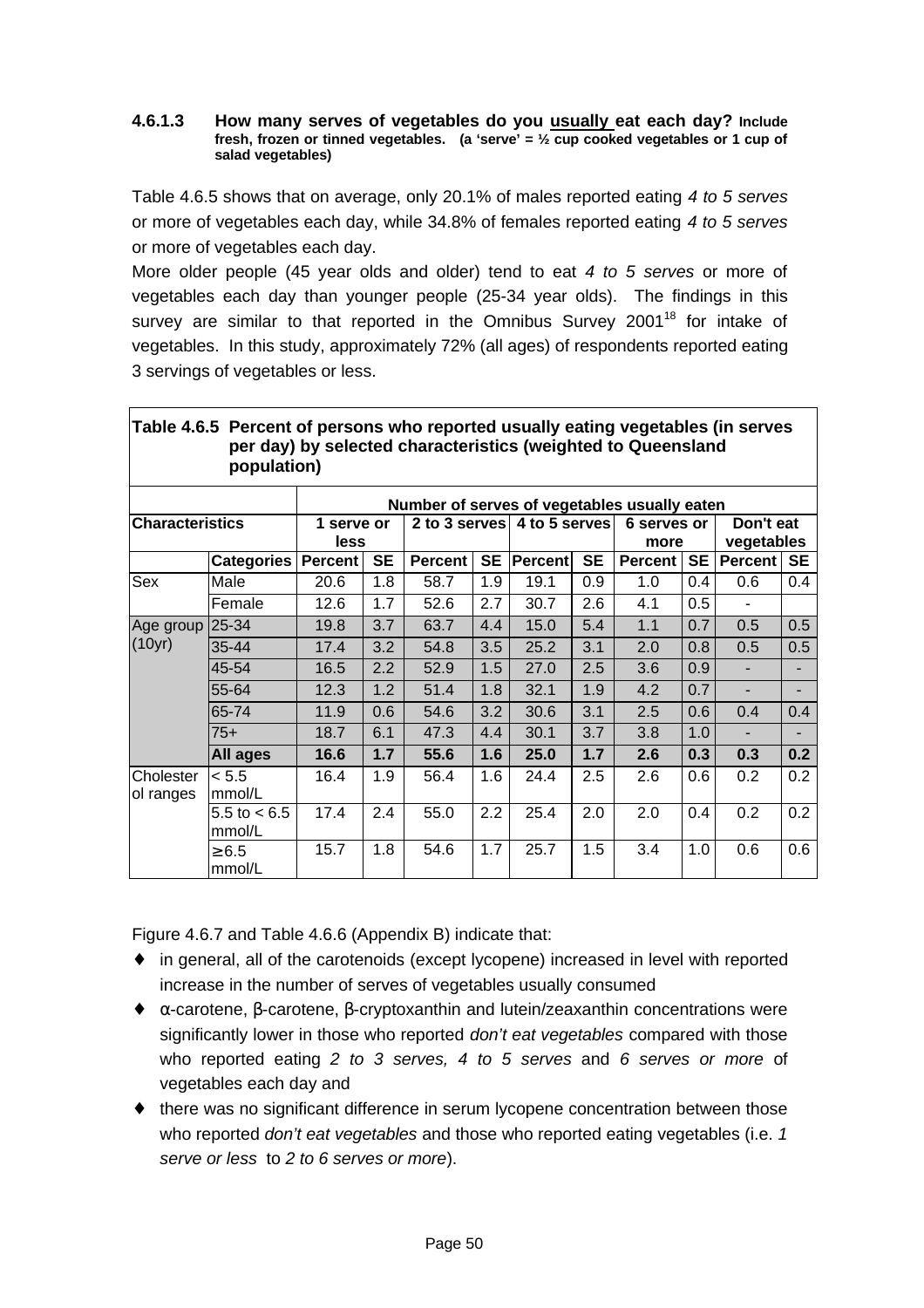

#### **Figure 4.6.7 Mean Carotenoids by number of serves of vegetables usually eaten each day**

Figures 4.6.8 and 4.6.9 (and Table 4.6.6 in Appendix B) show that:

- ♦ red cell folate levels were significantly lower among those who reported *don't eat vegetables* and those who reported *eat 1 or less serve of vegetables* compared with those who reported eating *6 serves of vegetables or more* each day
- ♦ serum homocysteine levels were significantly higher among those who reported *don't eat vegetables* compared with those who reported eating vegetables (i.e. *1 serve or less, 2 to 3 serves, 4 to 5 serves and 6 or more serves)* each day and
- ♦ serum ferritin levels were not significantly different between those who reported *don't eat vegetables* and those who eat vegetables (ie *1 serve or less, and 2 to 6 serves or more*) (not shown).



**Figure 4.6.8 Mean Red Cell Folate by** 



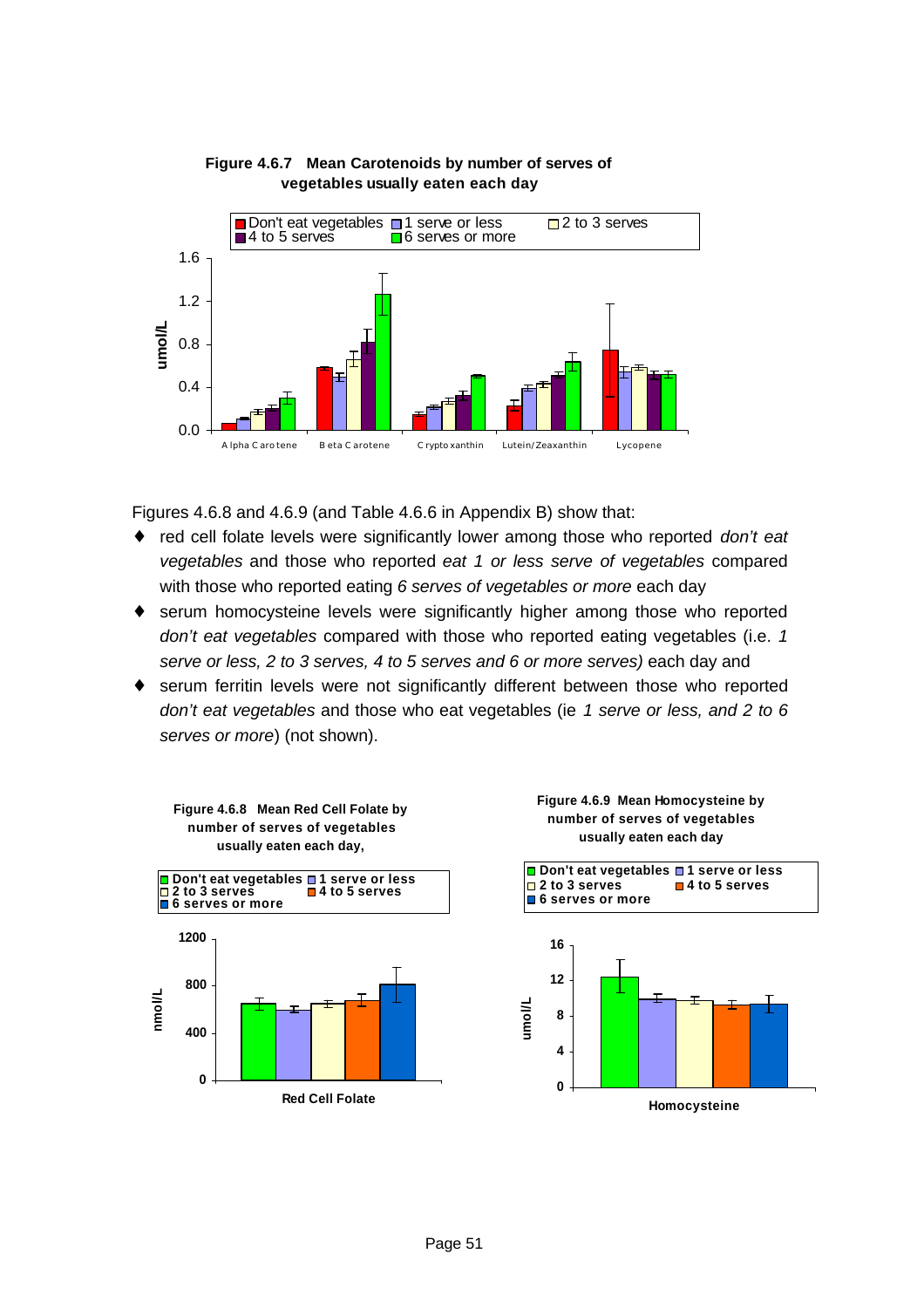#### **4.6.1.4 How many serves of fruit do you usually eat each day? Include fresh, frozen and tinned vegetables. (a 'serve' = 1 medium piece or 2 small pieces of fruit or 1 cup of diced pieces.)**

More males reported eating less than one serve of fruit each day than females (Table 4.6.7). More younger participants (25 to 34 year olds and 35 to 44 year olds) reported eating less than 1 serve of fruit each day than older participants (65 to 75+ year olds). In general, between 39-56% of the study participants eat *2 to 3 serves* of fruits each day. Approximately 40% of study participants (all ages) reported eating less than the NHMRC recommended 2 serves of fruits each day<sup>73</sup>.

|                        |                                   |                           |           |                |           |                |           | <u>enaraetonotrooj (morginoa to Gaoonoiana popaiation)</u> |           |                    |           |
|------------------------|-----------------------------------|---------------------------|-----------|----------------|-----------|----------------|-----------|------------------------------------------------------------|-----------|--------------------|-----------|
|                        |                                   |                           |           |                |           |                |           | Number of fruits eaten each day                            |           |                    |           |
| <b>Characteristics</b> |                                   | 1 serve or<br><b>less</b> |           | 2 to 3 serves  |           | 4 to 5 serves  |           | 6 serves or<br>more                                        |           | Don't eat<br>fruit |           |
|                        | <b>Categories</b>                 | <b>Percent</b>            | <b>SE</b> | <b>Percent</b> | <b>SE</b> | <b>Percent</b> | <b>SE</b> | <b>Percent</b>                                             | <b>SE</b> | <b>Percent</b>     | <b>SE</b> |
| Sex                    | Male                              | 45.9                      | 3.8       | 41.5           | 3.0       | 9.5            | 2.1       | 1.5                                                        | 0.4       | 1.6                | 0.5       |
|                        | Female                            | 35.1                      | 3.8       | 50.6           | 2.7       | 10.7           | 2.0       | 1.7                                                        | 0.4       | 1.9                | 0.9       |
| Age group              | 25-34                             | 50.2                      | 2.9       | 39.9           | 2.1       | 5.7            | 2.0       | 1.9                                                        | 0.7       | 2.3                | 1.1       |
| (10yr)                 | 35-44                             | 47.9                      | 5.4       | 39.4           | 5.8       | 9.6            | 1.9       | 1.2                                                        | 1.1       | 1.8                | 0.6       |
|                        | 45-54                             | 38.4                      | 2.9       | 49.2           | 2.5       | 10.5           | 1.9       | 0.4                                                        | 0.3       | 1.5                | 0.8       |
|                        | 55-64                             | 31.3                      | 2.9       | 52.1           | 2.6       | 12.6           | 2.4       | 2.4                                                        | 0.8       | 1.5                | 0.8       |
|                        | 65-74                             | 26.1                      | 4.6       | 55.5           | 3.3       | 13.6           | 2.6       | 2.8                                                        | 0.6       | 1.9                | 1.6       |
|                        | $75+$                             | 25.9                      | 5.3       | 55.5           | 4.7       | 16.5           | 3.0       | 2.1                                                        | 1.0       |                    |           |
|                        | All ages                          | 40.4                      | 3.5       | 46.1           | 2.8       | 10.1           | 1.8       | 1.6                                                        | 0.3       | 1.7                | 0.7       |
| Cholesterol            | $< 5.5$ mmol/L                    | 39.3                      | 3.2       | 48.2           | 2.9       | 9.2            | 1.5       | 1.4                                                        | 0.3       | 1.8                | 0.6       |
| ranges                 | $5.5 \text{ to } < 6.5$<br>mmol/L | 41.1                      | 5.7       | 44.1           | 5.1       | 11.3           | 2.1       | 1.7                                                        | 0.4       | 1.8                | 0.7       |
|                        | $\geq 6.5$ mmol/L                 | 42.4                      | 4.4       | 43.7           | 4.5       | 10.6           | 2.7       | 2.0                                                        | 0.9       | 1.3                | 1.0       |

#### **Table 4.6.7 Percent of persons reporting number of serves of fruits usually eaten each day by selected characteristics, (weighted to Queensland population)**

Figures 4.6.10, 4.6.11 and 4.6.12 (and Table 4.6.8 in Appendix B) show mean serum carotenoids, red cell folate and homocysteine levels by reported number of serving of fruit eaten each day.

Figure 4.6.10 shows that:

- ♦ all of the carotenoids (except lycopene) increased by increase in reported number of serves of fruit usually consumed
- $\bullet$   $\alpha$ -carotene and β-cryptoxanthin levels were significantly lower among those who reported *don't eat fruit* compared with those who reported eating *1 serve or less*, *2 to 3 serves*, *4 to 5 serves*, and *6 serves or more* of fruit each day
- ♦ β-carotene and lutein/zeaxanthin levels were significantly lower for those who reported *don't eat fruit* compared with those who reported eating *2 to 3 serves*, *4 to 5 serves, and 6 serves or more* of fruit each day and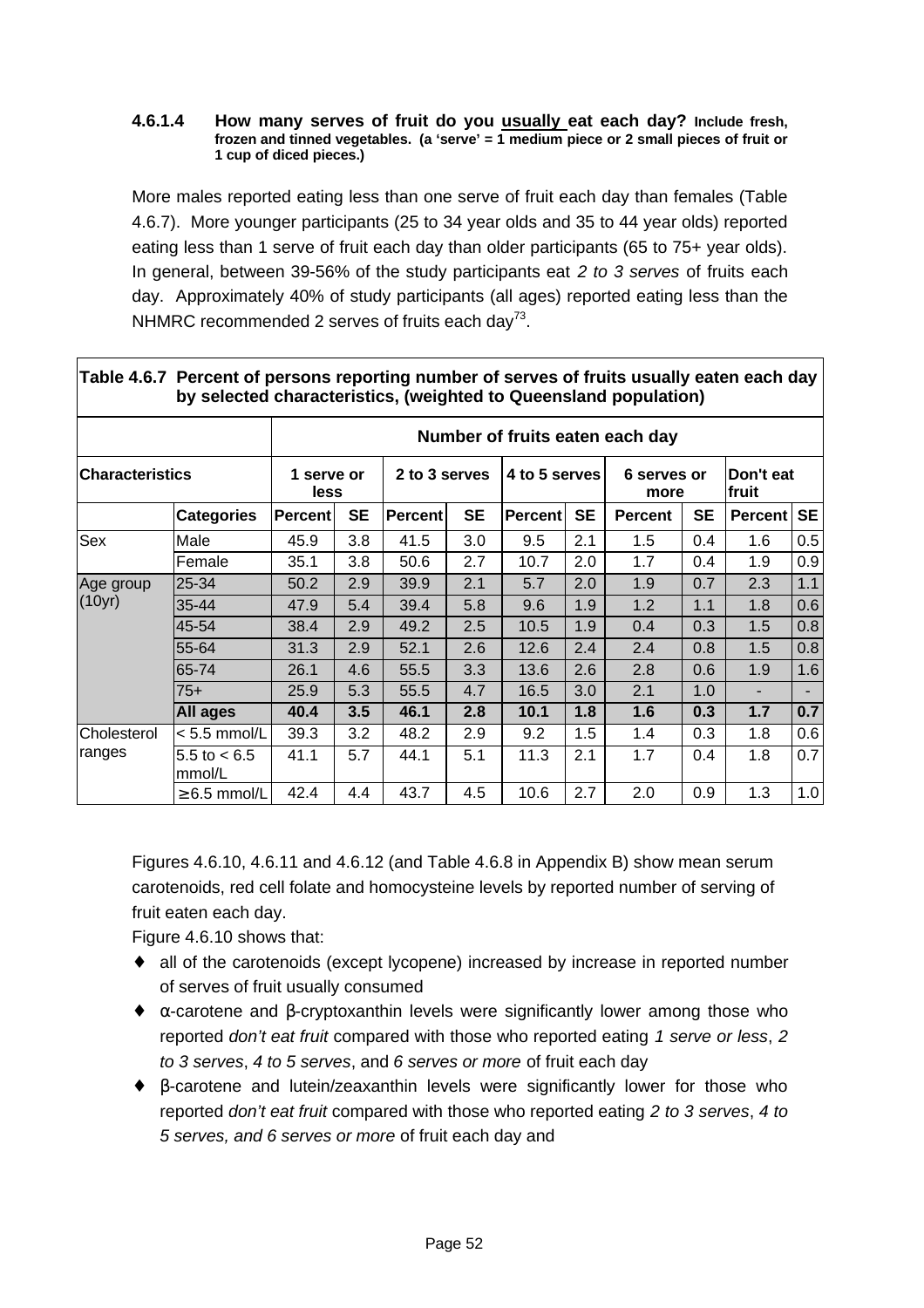serum lycopene concentration showed no significant difference between those who reported *don't eat fruit* and those who reported eating *1 serve or less, 2 to 3 serves, 4 to 5 serves, and 6 serves or more* of fruit each day.



**Figure 4.6.10 Mean Carotenoids by number of serves of fruit usually eaten each day**

Figures 4.6.11 and 4.6.12 show that:

- ♦ red cell folate was significantly lower for those who reported eating *1 serve of fruit or less* or *don't eat fruit* compared with those who reported eating *6 serves or more* of fruit and
- ♦ plasma homocysteine and serum ferritin concentrations were not significantly different for those who *don't eat fruit* compared with those who reported eating *1 serve or less, 2 to 3 serves, 4 to 5 serves, and 6 serves or more* of fruit each day (not shown for serum ferritin).

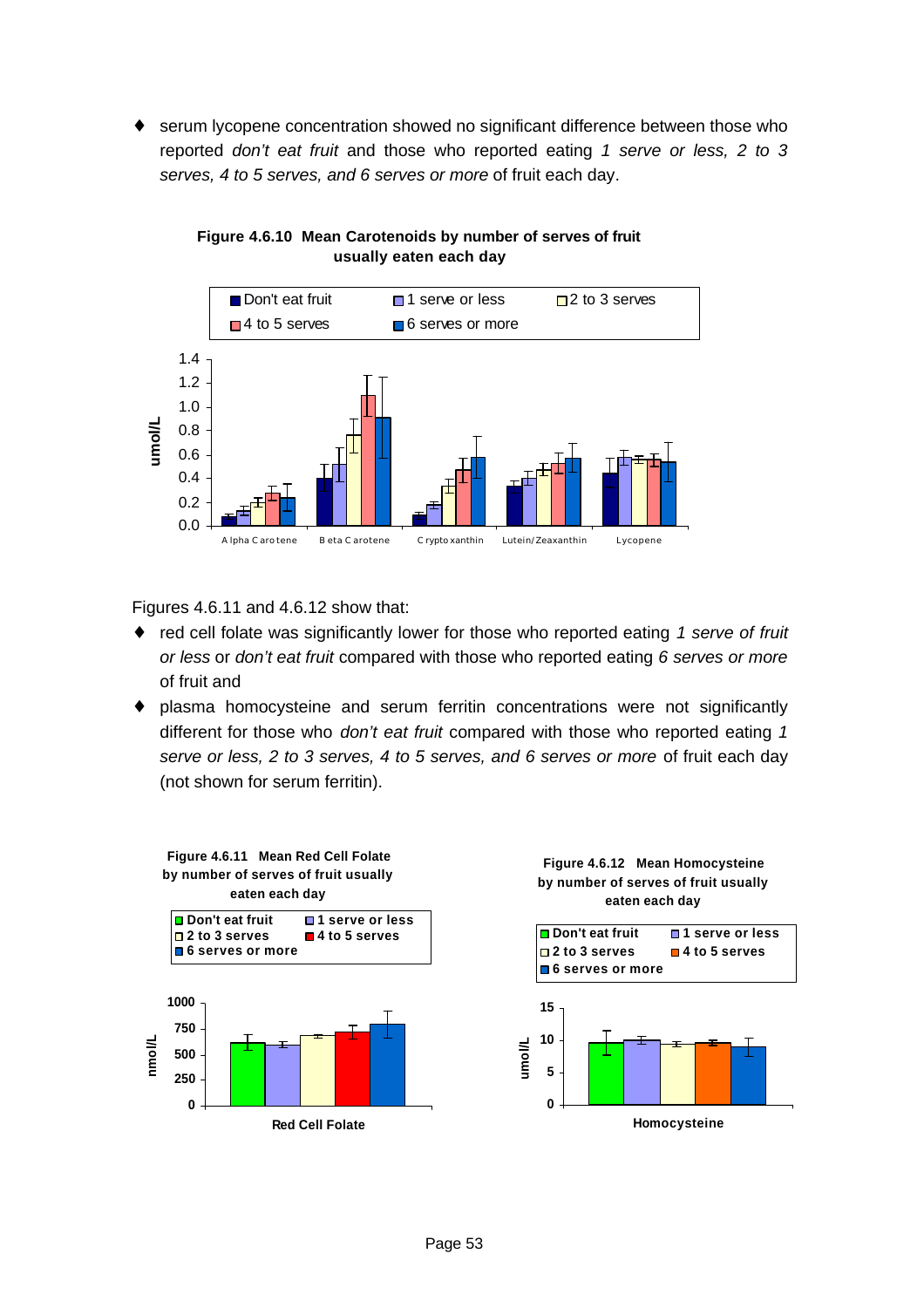#### **4.6.1.5 How many days a week do you eat take-away or 'fast foods' (such as fish and chips, hamburgers, fried chicken, pizza, sausage rolls, meat pies)?**

Table 4.6.9 shows that that more males reported eating take away food three or more times per week than females. More young participants (25 to 34 year olds) than older participants (55-64 years old and 65-74 years old) reported eating take away food three or more times per week. In general, up to 37% of the study participants (all ages) report eating take away foods *1 to 2 times* or *3 or more* times per week.

|                        | $\sim$ . The state into the state of the state and the state $\sim$<br>times per week) by selected characteristics (weighted to Queensland<br>population) |                                |           |                                                  |           |                          |           |         |                        |
|------------------------|-----------------------------------------------------------------------------------------------------------------------------------------------------------|--------------------------------|-----------|--------------------------------------------------|-----------|--------------------------|-----------|---------|------------------------|
|                        |                                                                                                                                                           |                                |           | Number of times per week take away food is eaten |           |                          |           |         |                        |
| <b>Characteristics</b> |                                                                                                                                                           | 3 or more<br>times per<br>week |           | 1 to 2 times<br>per week                         |           | Less than<br>once a week |           |         | Never eat take<br>away |
|                        | <b>Categories</b>                                                                                                                                         | <b>Percent</b>                 | <b>SE</b> | <b>Percent</b>                                   | <b>SE</b> | <b>Percent</b>           | <b>SE</b> | Percent | <b>SE</b>              |
| Sex                    | Male                                                                                                                                                      | 10.8                           | 1.2       | 35.2                                             | 3.3       | 43.9                     | 3.5       | 10.1    | 1.5                    |
|                        | Female                                                                                                                                                    | 2.5                            | 0.5       | 26.3                                             | 4.0       | 56.5                     | 4.5       | 14.7    | 2.5                    |
| Age group              | 25-34                                                                                                                                                     | 13.3                           | 2.1       | 44.3                                             | 1.3       | 40.9                     | 2.5       | 1.6     | 0.6                    |
| (10yr)                 | 35-44                                                                                                                                                     | 6.9                            | 1.5       | 38.8                                             | 3.9       | 49.0                     | 5.3       | 5.4     | 2.1                    |
|                        | 45-54                                                                                                                                                     | 6.9                            | 0.9       | 28.4                                             | 2.7       | 54.5                     | 3.0       | 10.2    | 1.6                    |
|                        | 55-64                                                                                                                                                     | 1.7                            | 1.0       | 21.8                                             | 5.4       | 62.8                     | 3.6       | 13.7    | 3.8                    |
|                        | 65-74                                                                                                                                                     | 0.4                            | 0.4       | 12.7                                             | 2.7       | 54.4                     | 5.0       | 32.5    | 3.6                    |
|                        | $75+$                                                                                                                                                     | 0.9                            | 0.9       | 6.5                                              | 2.0       | 42.5                     | 1.8       | 50.1    | 2.3                    |
|                        | <b>All ages</b>                                                                                                                                           | 6.6                            | 0.8       | 30.7                                             | 3.0       | 50.3                     | 3.0       | 12.4    | 1.8                    |
| Cholesterol            | $< 5.5$ mmol/L                                                                                                                                            | 5.8                            | 1.0       | 33.6                                             | 2.3       | 48.8                     | 2.8       | 11.8    | 1.8                    |
| ranges                 | 5.5 < 6.5<br>mmol/L                                                                                                                                       | 7.7                            | 1.0       | 29.9                                             | 5.0       | 49.9                     | 4.4       | 12.5    | 1.9                    |
|                        | $\geq 6.5$ mmol/L                                                                                                                                         | $7.0\,$                        | 1.4       | 24.0                                             | 1.7       | 55.0                     | 2.6       | 14.0    | 2.5                    |
| <b>Diabetes</b>        | Normal                                                                                                                                                    | 7.5                            | 0.8       | 34.1                                             | 3.3       | 49.4                     | 3.8       | 9.0     | 1.4                    |
| <b>Status</b>          | IFG or IGT                                                                                                                                                | 3.9                            | 1.6       | 20.9                                             | 2.4       | 53.4                     | 3.3       | 21.8    | 4.4                    |
|                        | <b>Diabetes</b><br><b>Mellitus</b>                                                                                                                        | 3.0                            | 1.7       | 18.1                                             | 4.1       | 50.4                     | 4.0       | 28.5    | 4.0                    |

## **Table 4.6.9 Percent persons who reported eating take away food (number of**

Figures 4.6.13, 4.6.14 and 4.6.15 (and Table 4.6.10 in Appendix B) show mean serum carotenoid, red cell folate and homocysteine levels by reported number of times per week eating take away food was reported.

Figure 4.6.13 shows that:

- ♦ in general, all of the carotenoids (except lycopene) increased with decreased reported eating of take away food
- ♦ α-carotene level was significantly higher among those who reported *never eat take away* food compared with those who reported eating take away *3 or more times* per week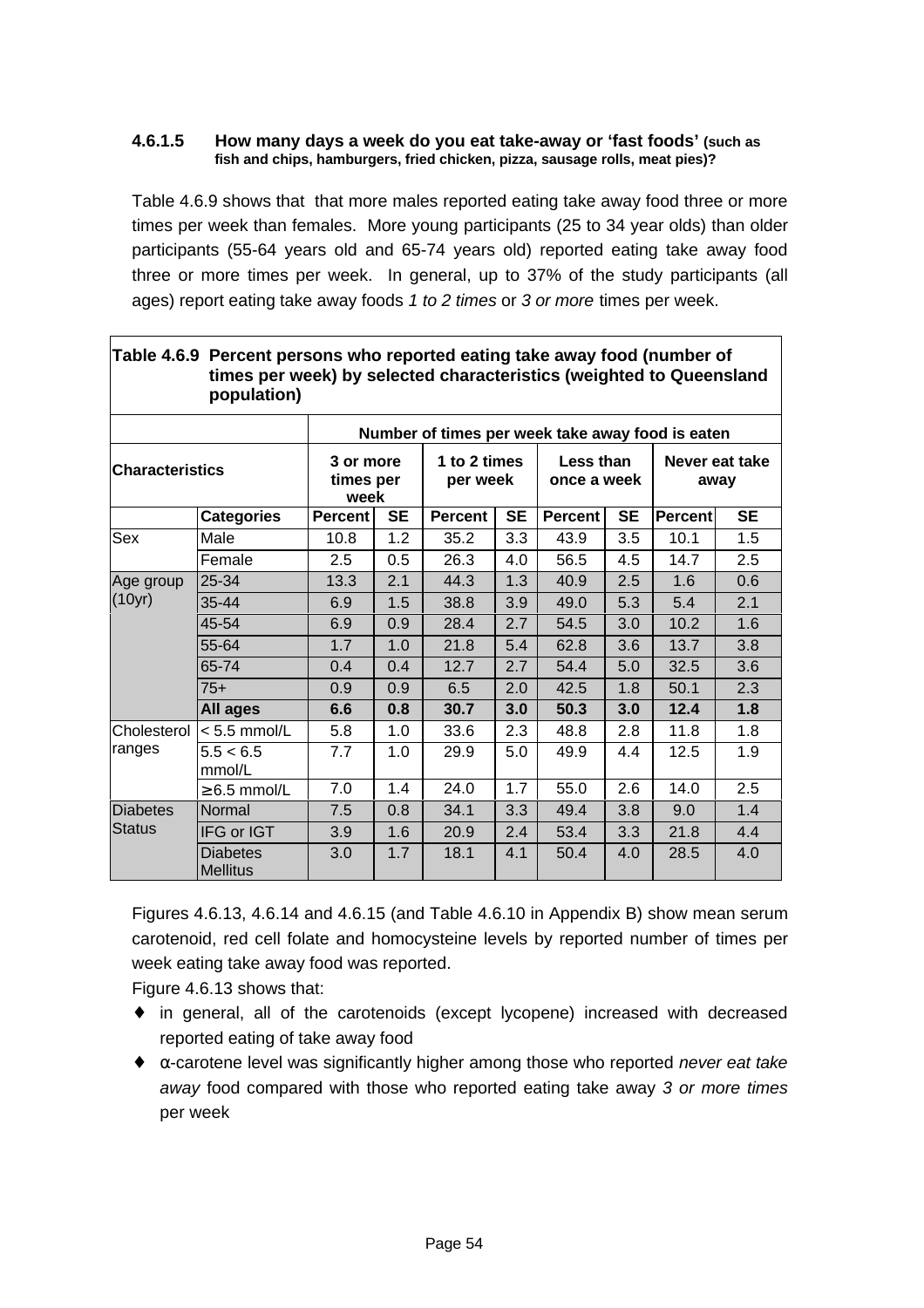- ♦ β-carotene and β-cryptoxanthin levels were significantly higher among those who reported *never eat take away* compared with those who reported eating take away food *3 or more times* or *1 to 2 times* per week
- ♦ lutein/zeaxanthin level was significantly higher among those who reported *never eat take away* compared with those who reported eating take away food *3 or more times, 1 to 2 times, or less than once* per week and
- ♦ in contrast, lycopene level was significantly lower among those who reported *never* eating take away food compared with those who reported eating take away foods *3 or more times, 1 to 2 times,* or *less than once* per week.



**Figure 4.6.13 Mean Serum Carotenoids by number of times per week eat take-away or fast food**

Figures 4.6.14 and Figure 4.6.15 show that:

- ♦ red cell folate was significantly higher among those who reported *never eat take away* compared with those who reported eating take away *3 or more times* or *1 to 2 times* per week
- ♦ plasma homocysteine was significantly higher among those who reported *never* eat take away food, compared with those who eat take away *less than once* per week and
- ♦ no significant difference was observed in serum ferritin concentration among those who reported *never* eat take away compared with those who reported eating take away food *3 or more* times, *1 to 2* times or *less than once* per week (not shown).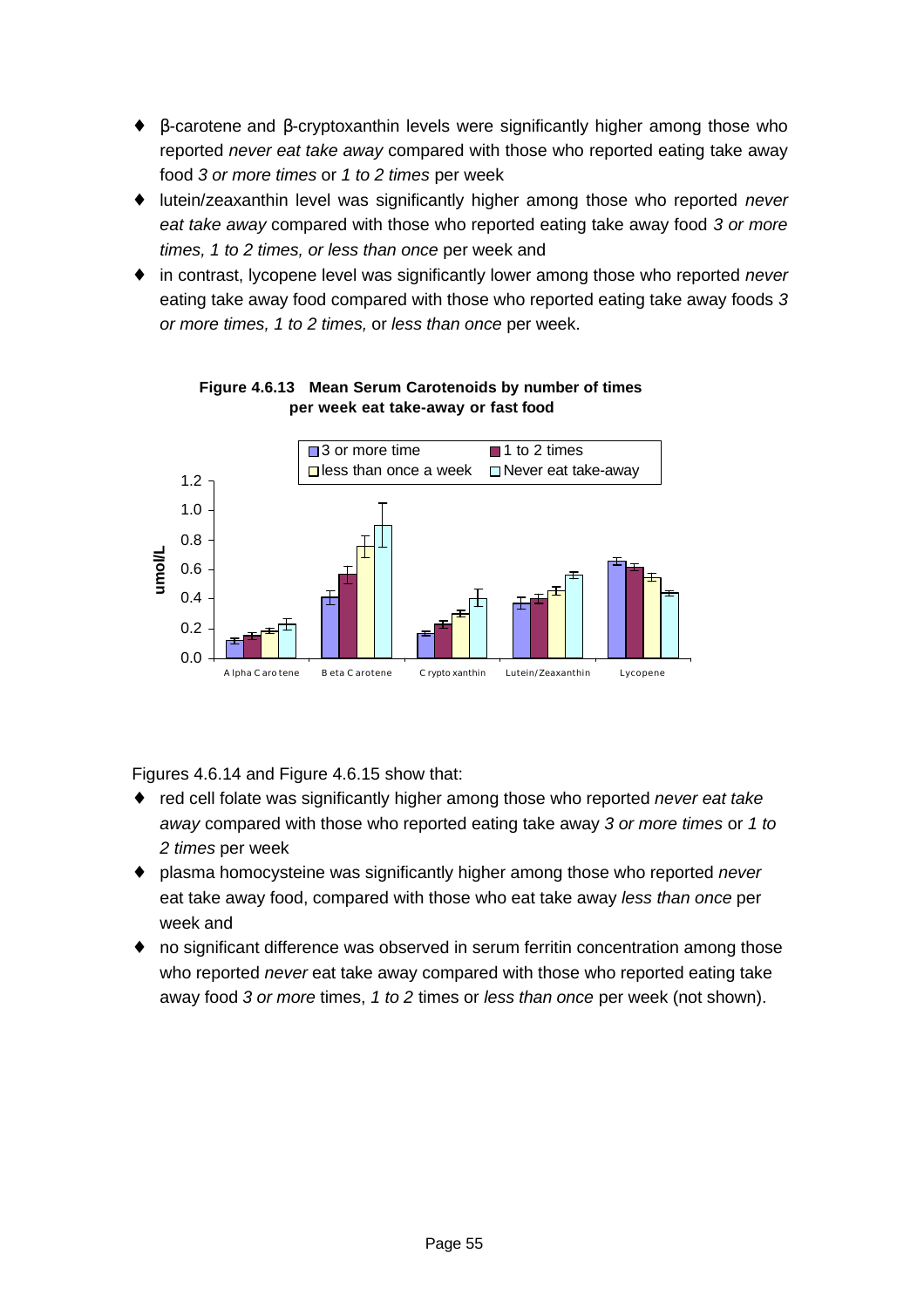

#### **4.6.1.6 Did you take any vitamin or mineral supplement yesterday? Multivitamin, Multivitamin with Iron, Vitamin A, Vitamin B, Vitamin C, Vitamin E, b-Carotene, Calcium, Folic Acid/Folate, Iron, Zinc, Don't take supplements**

Approximately 24.2% males and 34.5% females reported taking multivitamin or other vitamins on the previous day (Table 4.6.11). More younger people did not use multivitamin or other vitamin supplements than older people. On the day prior to the examination, approximately 70% of the study participants (all ages) reported using no vitamins/mineral supplements.

|                                 | characteristics (weighted to Queensland population) |      |                |      |                       |      |            |
|---------------------------------|-----------------------------------------------------|------|----------------|------|-----------------------|------|------------|
|                                 |                                                     |      | Multivitamin * |      | <b>Other vitamins</b> |      | No vitamin |
| <b>Characteristics</b>          | <b>Categories</b>                                   | ℅    | SE             | %    | SE                    | ℅    | <b>SE</b>  |
| <b>Sex</b>                      | Male                                                | 8.1  | 0.8            | 15.9 | 2.1                   | 76.0 | 2.6        |
|                                 | Female                                              | 10.4 | 1.1            | 24.2 | 2.0                   | 65.4 | 2.9        |
| Age group (10yr)                | 25-34                                               | 10.0 | 2.7            | 11.0 | 4.5                   | 78.9 | 7.0        |
|                                 | 35-44                                               | 9.0  | 1.1            | 16.9 | 1.4                   | 74.1 | 1.3        |
|                                 | 45-54                                               | 8.5  | 1.5            | 22.7 | 2.2                   | 68.8 | 2.1        |
|                                 | 55-64                                               | 11.1 | 2.1            | 29.6 | 2.4                   | 59.3 | 3.7        |
|                                 | 65-74                                               | 7.2  | 1.5            | 25.6 | 2.2                   | 67.2 | 2.8        |
|                                 | $75+$                                               | 9.6  | 2.1            | 28.1 | 2.5                   | 62.3 | 3.2        |
|                                 | All ages                                            | 9.2  | 0.8            | 20.1 | 1.8                   | 70.7 | 2.3        |
| Cholesterol ranges < 5.5 mmol/L |                                                     | 11.0 | 1.1            | 17.7 | 2.1                   | 71.3 | 2.6        |
|                                 | $5.5 <$ than 6.5<br>mmol/L                          | 8.3  | 1.1            | 22.4 | 1.6                   | 69.4 | 2.3        |
|                                 | $\geq 6.5$ mmol/L                                   | 6.0  | 1.2            | 22.6 | 3.0                   | 71.4 | 3.9        |

#### **Table 4.6.11 Percent Multivitamin or mineral supplement\* use by selected characteristics (weighted to Queensland population)**

\* includes both respondents who indicated 'MULTIVITAMIN' and those who indicated 'MULTIVITAMIN WITH IRON'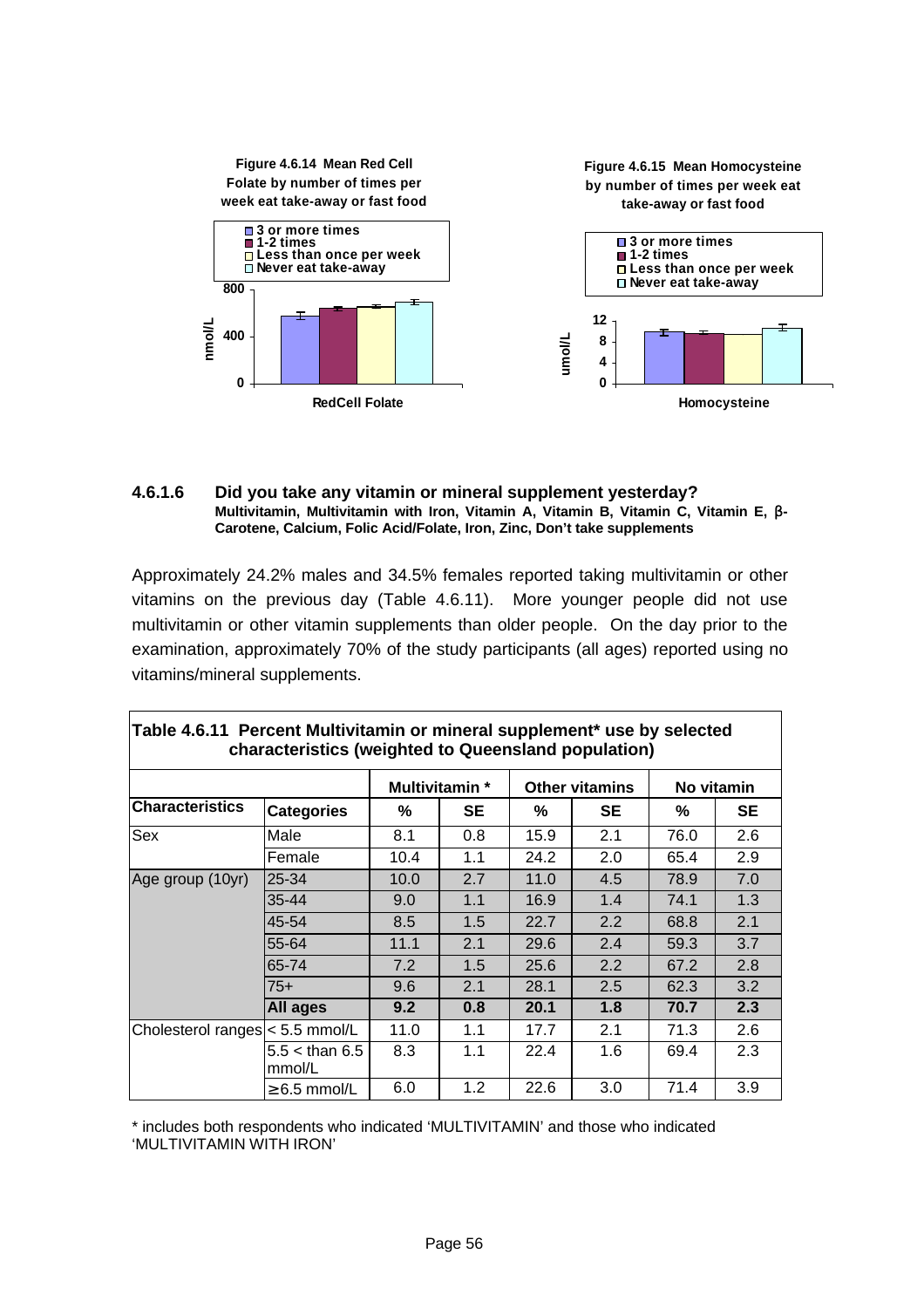Figures 4.6.16, 4.6.17, 4.6.18 and 4.6.19 (and Table 4.6.12 in Appendix B) show nutritional indicator levels by the reported use of multi vitamin supplements on the day prior to the examination.

Figure 4.6.16 shows that:

- ♦ α-carotene and β-carotene levels were significantly higher for those who reported taking *multivitamins* and *other vitamins* compared with those who reported taking no vitamin and
- ♦ no significant difference in serum β-cryptoxanthin, lutein/zeaxanthin and lycopene levels were observed among those who reported taking *multivitamin* and *other vitamins* compared with those who reported taking no vitamin supplements.



**Figure 4.6.16 Mean Serum Carotenoids by vitamin or mineral supplement use**

Figures 4.6.17, 4.6.18, and 4.6.19 showed that:

- red cell folate levels were significantly higher among those who reported using *multivitamin* and *other vitamins* compared with those who *did not use* vitamin supplements
- ♦ serum ferritin was not significantly different among *multivitamin* and *other vitamin* users compared with those who *did not use* vitamin supplements and
- ♦ plasma homocysteine was significantly lower among those who reported using multivitamin supplements compared with those who did not report using multivitamin supplements.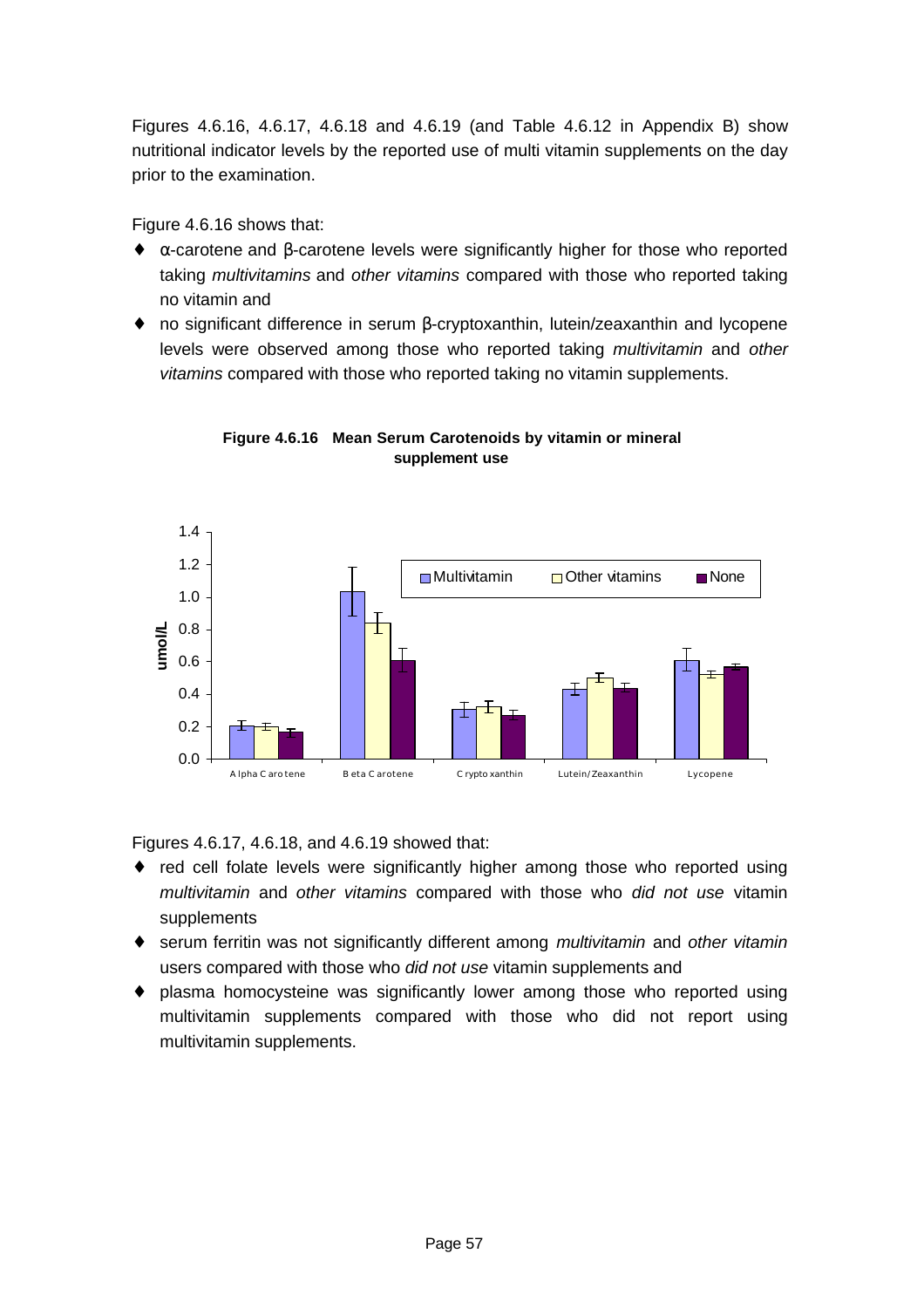





**Figure 4.6.19 Mean Homocysteine by vitamin or mineral supplement use**

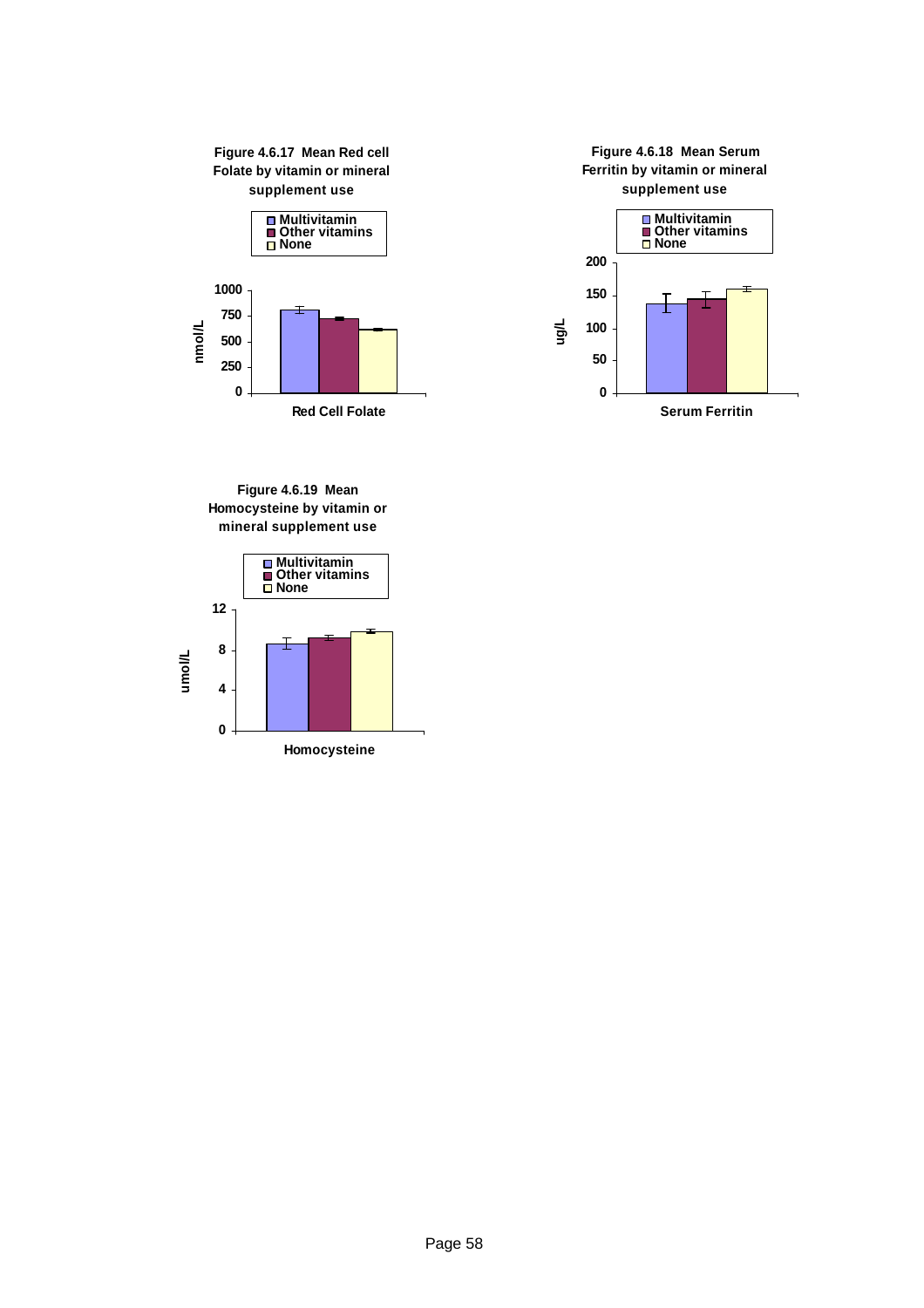#### **4.6.1.7 When cooking, how often do you or the person who cooks your food, use the following? (Choose any of the following which apply to you)**

Tables 4.6.13 to 4.6.19 show frequency with which different types of oil were reported as used for cooking. More study participants reported "*usually*" using olive oil and canola oil than other oils or fats. Few adults reported using animal fats such as lard or dripping in cooking.

|                        | characteristics (weighted to Queensland population) |                                    |              |                  |           |                |           |     |            |      |            |  |  |  |
|------------------------|-----------------------------------------------------|------------------------------------|--------------|------------------|-----------|----------------|-----------|-----|------------|------|------------|--|--|--|
|                        |                                                     | <b>Frequency Olive oil is used</b> |              |                  |           |                |           |     |            |      |            |  |  |  |
| <b>Characteristics</b> | <b>Categories</b>                                   |                                    | <b>Never</b> | <b>Sometimes</b> |           | <b>Usually</b> |           |     | Don't know |      | Not stated |  |  |  |
|                        |                                                     | $\%$                               | <b>SE</b>    | %                | <b>SE</b> | %              | <b>SE</b> | %   | <b>SE</b>  | ℅    | <b>SE</b>  |  |  |  |
| Sex                    | Male                                                | 18.4                               | 2.8          | 28.5             | 1.8       | 46.3           | 3.0       | 2.6 | 0.8        | 4.2  | 1.9        |  |  |  |
|                        | Female                                              | 15.0                               | 3.0          | 29.1             | 2.4       | 50.4           | 2.8       | 0.1 | 0.1        | 5.4  | 2.2        |  |  |  |
| Age group (10yr)       | 25-34                                               | 13.8                               | 2.4          | 34.0             | 5.2       | 47.4           | 3.1       | 2.0 | 1.3        | 2.9  | 1.1        |  |  |  |
|                        | $35 - 44$                                           | 14.8                               | 3.5          | 31.4             | 0.8       | 52.0           | 4.1       | 1.2 | 0.6        | 0.8  | 0.4        |  |  |  |
|                        | 45-54                                               | 17.7                               | 4.7          | 24.2             | 1.4       | 54.3           | 5.7       | 0.8 | 0.4        | 3.0  | 1.5        |  |  |  |
|                        | 55-64                                               | 14.4                               | 4.0          | 27.7             | 4.0       | 51.2           | 3.2       | 0.5 | 0.4        | 6.3  | 2.9        |  |  |  |
|                        | 65-74                                               | 18.7                               | 3.0          | 28.2             | 4.6       | 41.2           | 3.3       | 1.2 | 0.8        | 10.8 | 3.3        |  |  |  |
|                        | $75+$                                               | 33.3                               | 9.0          | 17.6             | 3.0       | 25.5           | 6.0       | 4.1 | 3.0        | 19.5 | 6.4        |  |  |  |
|                        | All ages                                            | 16.7                               | 2.7          | 28.8             | 2.0       | 48.4           | 2.7       | 1.4 | 0.4        | 4.8  | 1.9        |  |  |  |
| Cholesterol            | $< 5.5$ mmol/L                                      | 15.5                               | 2.8          | 30.4             | 2.9       | 49.7           | 2.7       | 0.7 | 0.3        | 3.7  | 1.4        |  |  |  |
| ranges                 | 5.5 to $< 6.5$<br>mmol/L                            | 19.6                               | 2.4          | 27.5             | 1.9       | 45.2           | 2.8       | 2.2 | 1.2        | 5.5  | 2.2        |  |  |  |
|                        | ≥6.5 mmol/L                                         | 14.8                               | 3.2          | 26.7             | 0.9       | 50.2           | 4.4       | 1.8 | 0.9        | 6.5  | 2.4        |  |  |  |

#### **Table 4.6.13 Percent of persons who reported using Olive oil, by selected characteristics (weighted to Queensland population)**

**Table 4.6.14 Percentage of persons who reported using Canola oil, by selected characteristics (weighted to Queensland population)**

|                        |                          | <b>Frequency Canola Oil is used</b> |              |                  |           |      |                |     |            |                   |           |  |  |  |
|------------------------|--------------------------|-------------------------------------|--------------|------------------|-----------|------|----------------|-----|------------|-------------------|-----------|--|--|--|
| <b>Characteristics</b> | <b>Categories</b>        |                                     | <b>Never</b> | <b>Sometimes</b> |           |      | <b>Usually</b> |     | Don't know | <b>Not stated</b> |           |  |  |  |
|                        |                          | %                                   | <b>SE</b>    | %                | <b>SE</b> | %    | <b>SE</b>      | %   | <b>SE</b>  | %                 | <b>SE</b> |  |  |  |
| <b>Sex</b>             | Male                     | 33.9                                | 4.5          | 36.1             | 1.2       | 19.7 | 2.2            | 1.8 | 0.8        | 8.4               | 2.3       |  |  |  |
|                        | Female                   | 37.4                                | 3.2          | 30.6             | 3.2       | 20.0 | 1.3            | 1.0 | 0.4        | 11.0              | 3.6       |  |  |  |
| Age group (10yr)       | 25-34                    | 35.5                                | 4.3          | 42.4             | 3.8       | 15.7 | 2.7            | 0.7 | 0.7        | 5.6               | 1.6       |  |  |  |
|                        | 35-44                    | 44.0                                | 4.2          | 32.9             | 2.0       | 17.5 | 2.2            | 1.2 | 0.5        | 4.5               | 1.5       |  |  |  |
|                        | 45-54                    | 34.4                                | 4.7          | 31.9             | 2.8       | 21.5 | 2.4            | 1.2 | 0.4        | 10.9              | 3.2       |  |  |  |
|                        | 55-64                    | 30.0                                | 5.5          | 30.7             | 1.7       | 21.6 | 2.9            | 2.3 | 1.2        | 15.3              | 5.6       |  |  |  |
|                        | 65-74                    | 30.6                                | 3.8          | 28.4             | 4.0       | 22.5 | 2.8            | 1.5 | 1.2        | 17.0              | 5.4       |  |  |  |
|                        | $75+$                    | 29.3                                | 9.8          | 19.1             | 4.1       | 31.0 | 5.3            | 3.2 | 0.8        | 17.3              | 2.3       |  |  |  |
|                        | <b>All ages</b>          | 35.7                                | 3.7          | 33.4             | 2.0       | 19.8 | 1.5            | 1.4 | 0.3        | 9.8               | 2.9       |  |  |  |
| Cholesterol            | $< 5.5$ mmol/L           | 38.3                                | 3.9          | 32.3             | 2.8       | 19.7 | 2.6            | 1.3 | 0.5        | 8.4               | 2.7       |  |  |  |
| ranges                 | 5.5 to $< 6.5$<br>mmol/L | 32.9                                | 3.4          | 34.6             | 1.2       | 21.7 | 1.0            | 1.0 | 0.4        | 9.8               | 3.1       |  |  |  |
|                        | $\geq$ 6.5 mmol/L        | 33.1                                | 5.5          | 34.0             | 2.8       | 17.2 | 2.5            | 2.3 | 0.8        | 13.4              | 3.7       |  |  |  |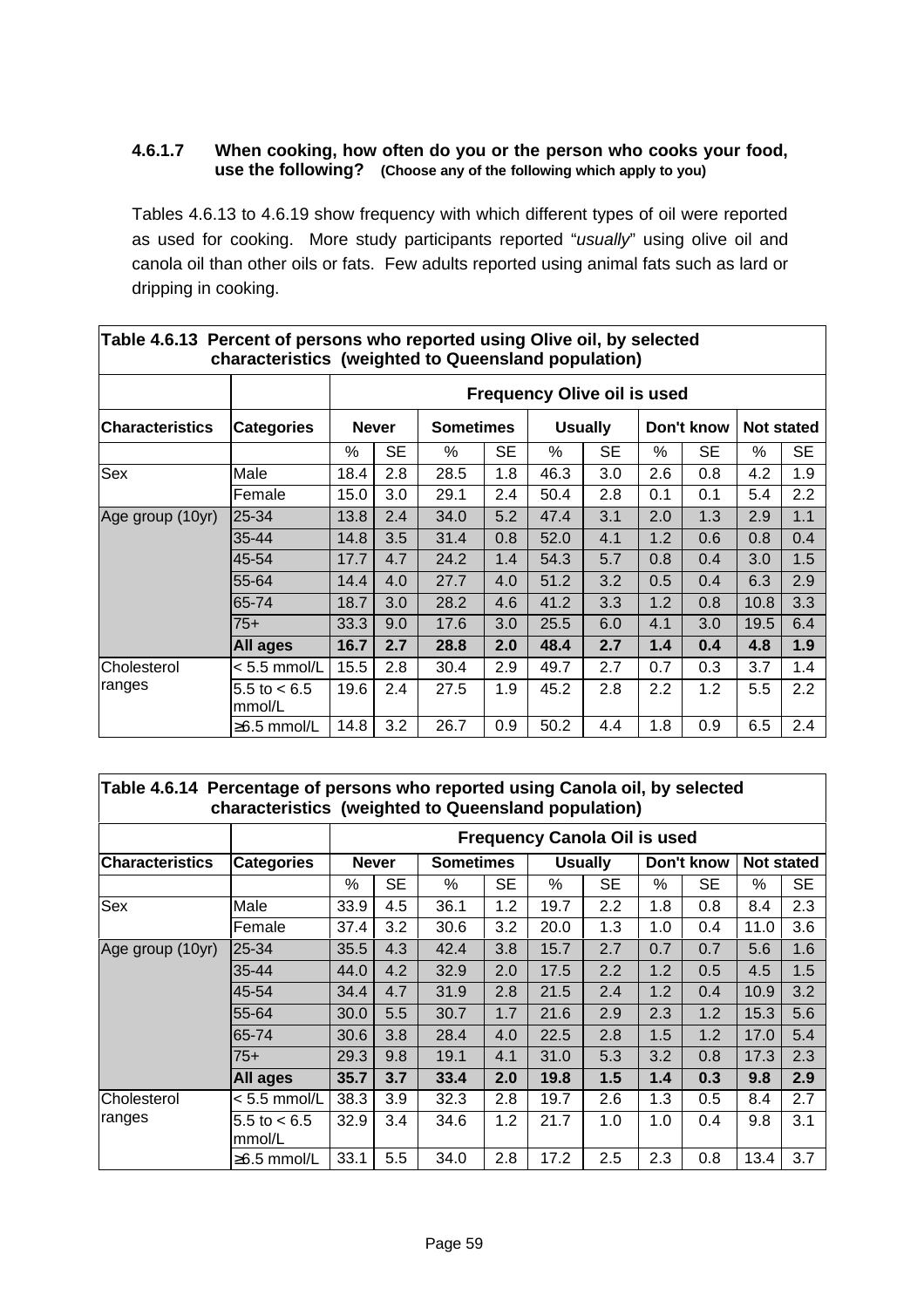|                        | characteristics (weighted to Queensland population) |                                 |           |                  |           |                |           |                       |           |      |           |  |  |  |
|------------------------|-----------------------------------------------------|---------------------------------|-----------|------------------|-----------|----------------|-----------|-----------------------|-----------|------|-----------|--|--|--|
|                        |                                                     | Frequency Vegetable oil is used |           |                  |           |                |           |                       |           |      |           |  |  |  |
| <b>Characteristics</b> | <b>Categories</b>                                   | <b>Never</b>                    |           | <b>Sometimes</b> |           | <b>Usually</b> |           | Don't know Not stated |           |      |           |  |  |  |
|                        |                                                     | ℅                               | <b>SE</b> | %                | <b>SE</b> | %              | <b>SE</b> | %                     | <b>SE</b> | %    | <b>SE</b> |  |  |  |
| Sex                    | Male                                                | 38.4                            | 4.0       | 35.3             | 2.4       | 13.5           | 1.8       | 2.3                   | 0.5       | 10.5 | 3.0       |  |  |  |
|                        | Female                                              | 47.0                            | 5.7       | 30.5             | 2.9       | 8.0            | 1.2       | 0.6                   | 0.4       | 14.0 | 4.3       |  |  |  |
| Age group (10yr)       | 25-34                                               | 44.5                            | 7.9       | 39.4             | 4.0       | 7.2            | 3.7       | 1.5                   | 0.8       | 7.4  | 2.1       |  |  |  |
|                        | $35 - 44$                                           | 46.0                            | 3.4       | 37.1             | 2.2       | 11.9           | 1.9       | 1.3                   | 0.7       | 3.6  | 1.4       |  |  |  |
|                        | 45-54                                               | 40.7                            | 3.9       | 35.1             | 4.1       | 10.8           | 1.8       | 1.1                   | 0.7       | 12.3 | 3.0       |  |  |  |
|                        | 55-64                                               | 37.2                            | 6.7       | 28.5             | 4.4       | 12.7           | 3.4       | 0.9                   | 0.9       | 20.7 | 6.0       |  |  |  |
|                        | 65-74                                               | 41.1                            | 7.4       | 20.7             | 4.0       | 11.9           | 1.9       | 1.7                   | 0.9       | 24.5 | 7.2       |  |  |  |
|                        | $75+$                                               | 44.9                            | 4.3       | 15.5             | 1.7       | 12.7           | 2.8       | 3.0                   | 1.9       | 24.0 | 6.2       |  |  |  |
|                        | <b>All ages</b>                                     | 42.7                            | 4.6       | 32.9             | 2.1       | 10.7           | 1.4       | 1.4                   | 0.2       | 12.3 | 3.6       |  |  |  |
| Cholesterol            | $< 5.5$ mmol/L                                      | 44.2                            | 4.3       | 34.8             | 2.2       | 9.4            | 2.0       | 1.5                   | 0.4       | 10.1 | 2.4       |  |  |  |
| ranges                 | 5.5 to $< 6.5$<br>mmol/L                            | 39.6                            | 5.3       | 32.6             | 2.1       | 14.0           | 3.2       | 1.3                   | 0.5       | 12.5 | 4.0       |  |  |  |
|                        | $\geq 6.5$ mmol/L                                   | 44.0                            | 6.5       | 28.1             | 2.7       | 8.7            | 1.2       | 1.4                   | 0.8       | 17.8 | 6.2       |  |  |  |

| Table 4.6.15 Percent of persons who reported using Vegetable oil, by selected |
|-------------------------------------------------------------------------------|
| characteristics (weighted to Queensland population)                           |

| Table 4.6.16 Percent of persons who reported using Butter, by selected characteristics | (weighted to Queensland population) |                                 |              |                  |           |      |                |            |           |                   |           |  |  |  |  |
|----------------------------------------------------------------------------------------|-------------------------------------|---------------------------------|--------------|------------------|-----------|------|----------------|------------|-----------|-------------------|-----------|--|--|--|--|
|                                                                                        |                                     | <b>Frequency Butter is used</b> |              |                  |           |      |                |            |           |                   |           |  |  |  |  |
| <b>ICharacteristics</b>                                                                | <b>Categories</b>                   |                                 | <b>Never</b> | <b>Sometimes</b> |           |      | <b>Usually</b> | Don't know |           | <b>Not stated</b> |           |  |  |  |  |
|                                                                                        |                                     | %                               | <b>SE</b>    | %                | <b>SE</b> | $\%$ | <b>SE</b>      | %          | <b>SE</b> | $\%$              | <b>SE</b> |  |  |  |  |
| Sex                                                                                    | Male                                | 44.6                            | 4.0          | 39.7             | 2.8       | 4.3  | 1.0            | 1.0        | 0.4       | 10.4              | 3.5       |  |  |  |  |
|                                                                                        | lFemale                             | 42.9                            | 4.4          | 40.0             | 1.9       | 4.9  | 1.0            | 0.4        | 0.4       | 11.8              | 3.5       |  |  |  |  |
| Age group (10yr)                                                                       | 25-34                               | 41.0                            | 4.0          | 47.3             | 2.8       | 4.2  | 1.7            | 0.7        | 0.7       | 6.8               | 1.3       |  |  |  |  |
|                                                                                        | $35 - 44$                           | 45.8                            | 4.1          | 45.6             | 2.6       | 4.8  | 1.1            | 0.8        | 0.6       | 3.0               | 1.1       |  |  |  |  |
|                                                                                        | 45-54                               | 45.9                            | 5.6          | 37.3             | 4.0       | 5.1  | 1.4            |            | -         | 11.7              | 3.5       |  |  |  |  |
|                                                                                        | 55-64                               | 40.7                            | 5.1          | 34.9             | 3.1       | 5.4  | 0.8            | 0.9        | 0.9       | 18.1              | 5.3       |  |  |  |  |
|                                                                                        | 65-74                               | 43.2                            | 5.9          | 31.7             | 4.7       | 3.7  | 1.1            | 1.0        | 0.7       | 20.4              | 5.6       |  |  |  |  |
|                                                                                        | $75+$                               | 46.6                            | 7.0          | 22.2             | 5.3       | 4.6  | 2.7            | 1.0        | 1.1       | 25.6              | 8.1       |  |  |  |  |
|                                                                                        | All ages                            | 43.7                            | 4.2          | 39.8             | 2.3       | 4.6  | 1.0            | 0.7        | 0.4       | 11.1              | 3.5       |  |  |  |  |
| Cholesterol                                                                            | <5.5mmol/L                          | 44.9                            | 3.7          | 40.5             | 1.3       | 4.3  | 0.8            | 0.6        | 0.4       | 9.7               | 3.0       |  |  |  |  |
| ranges                                                                                 | 5.5 to $< 6.5$<br>mmol/L            | 42.7                            | 4.9          | 39.9             | 3.1       | 5.3  | 1.6            | 0.6        | 0.4       | 11.5              | 3.3       |  |  |  |  |
|                                                                                        | $\geq 6.5$ mmol/L                   | 42.1                            | 5.5          | 38.0             | 3.9       | 4.4  | 1.1            | 1.0        | 0.6       | 14.5              | 4.7       |  |  |  |  |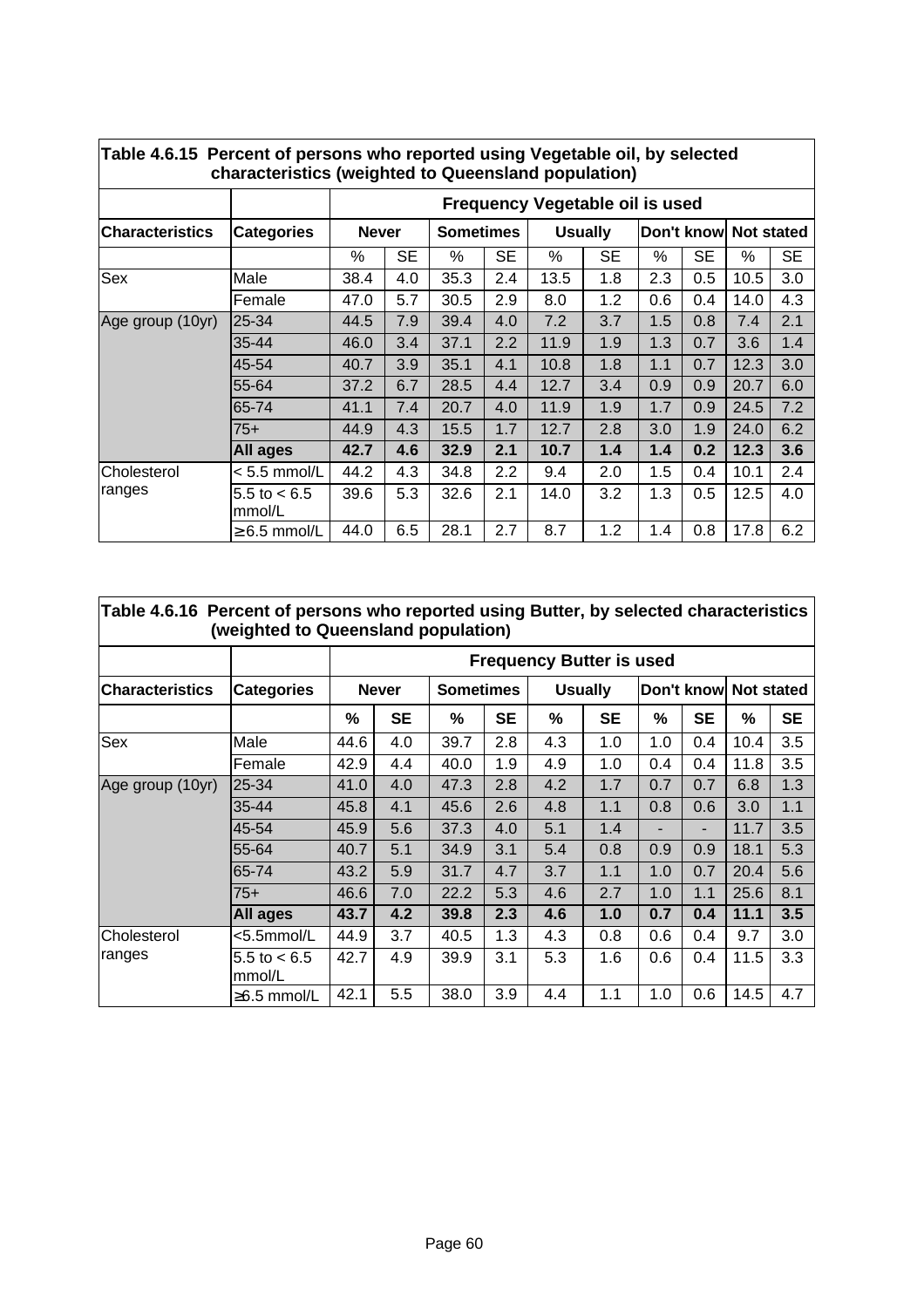|                        | <b>Queensland population)</b> |                                    |              |      |                  |      |                |     |                       |      |           |  |  |  |
|------------------------|-------------------------------|------------------------------------|--------------|------|------------------|------|----------------|-----|-----------------------|------|-----------|--|--|--|
|                        |                               | <b>Frequency Margarine is used</b> |              |      |                  |      |                |     |                       |      |           |  |  |  |
| <b>Characteristics</b> | <b>Categories</b>             |                                    | <b>Never</b> |      | <b>Sometimes</b> |      | <b>Usually</b> |     | Don't know Not stated |      |           |  |  |  |
|                        |                               | %                                  | <b>SE</b>    | %    | <b>SE</b>        | $\%$ | <b>SE</b>      | %   | <b>SE</b>             | %    | <b>SE</b> |  |  |  |
| Sex                    | Male                          | 42.0                               | 2.0          | 37.0 | 2.7              | 9.6  | 1.3            | 0.9 | 0.3                   | 10.5 | 3.4       |  |  |  |
|                        | Female                        | 46.2                               | 3.2          | 32.2 | 2.5              | 9.5  | 1.5            | 0.0 | 0.0                   | 12.1 | 3.9       |  |  |  |
| Age group (10yr)       | 25-34                         | 46.0                               | 3.6          | 38.0 | 3.1              | 8.7  | 2.4            |     |                       | 7.3  | 1.9       |  |  |  |
|                        | 35-44                         | 49.0                               | 2.5          | 40.0 | 3.2              | 5.9  | 1.1            | 0.8 | 0.6                   | 4.2  | 1.9       |  |  |  |
|                        | 45-54                         | 45.2                               | 4.3          | 33.0 | 2.7              | 9.7  | 1.7            |     |                       | 12.0 | 3.6       |  |  |  |
|                        | 55-64                         | 37.3                               | 4.7          | 31.8 | 5.8              | 12.0 | 2.1            | 1.3 | 0.9                   | 17.5 | 6.3       |  |  |  |
|                        | 65-74                         | 38.7                               | 5.8          | 27.6 | 4.2              | 12.1 | 1.7            | 0.4 | 0.4                   | 21.1 | 6.2       |  |  |  |
|                        | $75+$                         | 38.0                               | 4.0          | 24.1 | 8.1              | 16.7 | 5.9            | 1.0 | 1.1                   | 20.2 | 5.8       |  |  |  |
|                        | <b>All ages</b>               | 44.1                               | 2.4          | 34.6 | 2.3              | 9.6  | 0.7            | 0.5 | 0.1                   | 11.3 | 3.5       |  |  |  |
| Cholesterol            | $< 5.5$ mmol/L                | 46.9                               | 1.9          | 34.5 | 1.8              | 8.5  | 0.9            | 0.3 | 0.2                   | 9.8  | 2.6       |  |  |  |
| ranges                 | 5.5 < 6.5<br>mmol/L           | 41.9                               | 3.1          | 36.0 | 3.0              | 11.1 | 1.0            | 0.7 | 0.4                   | 10.3 | 3.4       |  |  |  |
|                        | $\geq$ 6.5 mmol/L             | 40.1                               | 2.7          | 32.3 | 4.4              | 10.0 | 1.9            | 0.6 | 0.6                   | 17.0 | 6.1       |  |  |  |

## **Table 4.6.17 Percent of persons who reported using Margarine, (weighted to**

#### **Table 4.6.18 Percent of persons who reported using Dairy blend, (weighted to Queensland population)**

|                        |                          |      |              |      | <b>Frequency Dairy blend is used</b> |     |                |     |                       |      |           |
|------------------------|--------------------------|------|--------------|------|--------------------------------------|-----|----------------|-----|-----------------------|------|-----------|
| <b>Characteristics</b> | <b>Categories</b>        |      | <b>Never</b> |      | <b>Sometimes</b>                     |     | <b>Usually</b> |     | Don't know Not stated |      |           |
|                        |                          | ℅    | <b>SE</b>    | %    | <b>SE</b>                            | %   | <b>SE</b>      | %   | <b>SE</b>             | %    | <b>SE</b> |
| Sex                    | Male                     | 74.3 | 4.3          | 9.9  | 2.3                                  | 1.8 | 0.4            | 2.6 | 0.8                   | 11.4 | 3.6       |
|                        | Female                   | 70.4 | 5.7          | 11.9 | 1.6                                  | 2.4 | 0.6            | 0.4 | 0.2                   | 14.9 | 5.0       |
| Age group (10yr)       | 25-34                    | 76.1 | 4.4          | 13.7 | 2.9                                  | 0.5 | 0.4            | 0.9 | 0.6                   | 8.8  | 2.6       |
|                        | $35 - 44$                | 81.0 | 5.0          | 10.7 | 3.9                                  | 3.8 | 0.8            | 0.8 | 0.6                   | 3.6  | 1.7       |
|                        | 45-54                    | 72.4 | 4.4          | 10.9 | 3.6                                  | 1.8 | 0.7            | 1.1 | 0.5                   | 13.8 | 4.0       |
|                        | 55-64                    | 64.3 | 3.8          | 9.6  | 2.6                                  | 2.7 | 0.8            | 2.4 | 1.1                   | 21.0 | 6.8       |
|                        | 65-74                    | 60.0 | 7.5          | 10.7 | 1.9                                  | 3.0 | 1.3            | 2.3 | 1.3                   | 24.0 | 7.0       |
|                        | $75+$                    | 63.5 | 7.9          | 3.3  | 1.3                                  | 0.4 | 0.4            | 3.9 | 1.4                   | 28.9 | 8.8       |
|                        | <b>All ages</b>          | 72.3 | 5.0          | 10.9 | 1.7                                  | 2.1 | 0.4            | 1.5 | 0.5                   | 13.2 | 4.2       |
| Cholesterol            | $< 5.5$ mmol/L           | 75.5 | 4.1          | 10.5 | 1.7                                  | 1.8 | 0.6            | 1.1 | 0.5                   | 11.0 | 3.1       |
| ranges                 | 5.5 to $< 6.5$<br>mmol/L | 70.6 | 4.7          | 11.4 | 2.4                                  | 2.8 | 0.9            | 1.8 | 0.9                   | 13.4 | 4.5       |
|                        | $\geq$ 6.5 mmol/L        | 66.6 | 7.9          | 11.0 | 2.6                                  | 1.8 | 0.6            | 1.9 | 1.0                   | 18.7 | 6.5       |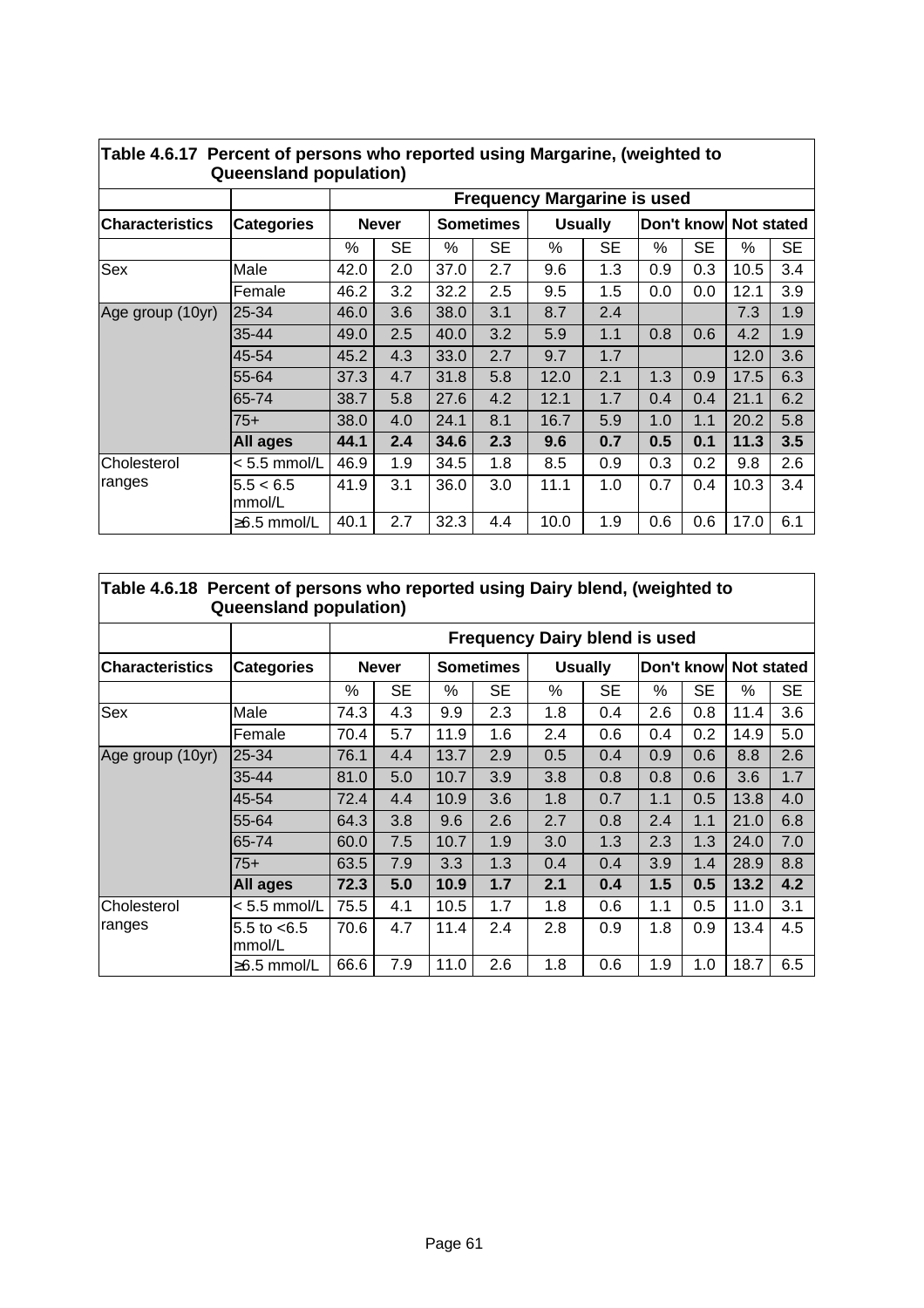| characteristics (weighted to Queensland population) |                          |                                    |     |                  |     |                |     |                       |           |      |     |
|-----------------------------------------------------|--------------------------|------------------------------------|-----|------------------|-----|----------------|-----|-----------------------|-----------|------|-----|
|                                                     | <b>Categories</b>        | Frequency of Lard or dripping used |     |                  |     |                |     |                       |           |      |     |
| <b>ICharacteristics</b>                             |                          | <b>Never</b>                       |     | <b>Sometimes</b> |     | <b>Usually</b> |     | Don't know Not stated |           |      |     |
|                                                     |                          | ℅                                  | SE  | %                | SE  | ℅              | SE  | %                     | <b>SE</b> | %    | SE. |
| Sex                                                 | Male                     | 82.8                               | 3.2 | 4.8              | 1.2 | 0.2            | 0.2 | 0.8                   | 0.3       | 11.4 | 3.6 |
|                                                     | Female                   | 81.2                               | 5.2 | 2.6              | 0.8 | 0.9            | 0.5 | 0.0                   | 0.0       | 15.3 | 5.3 |
| Age group (10yr)                                    | 25-34                    | 85.0                               | 2.4 | 5.0              | 1.2 | 1.1            | 0.7 | 0.5                   | 0.4       | 8.4  | 2.5 |
|                                                     | 35-44                    | 93.1                               | 2.9 | 2.3              | 0.9 | 0.3            | 0.3 | 0.5                   | 0.4       | 3.8  | 1.7 |
|                                                     | 45-54                    | 78.5                               | 4.6 | 6.0              | 0.6 | 1.0            | 0.7 |                       |           | 14.5 | 4.1 |
|                                                     | 55-64                    | 77.1                               | 6.1 | 1.9              | 1.1 |                | ٠   | 0.5                   | 0.5       | 20.6 | 6.8 |
|                                                     | 65-74                    | 71.8                               | 6.0 | 3.0              | 1.8 | ۰              | ٠   | 0.6                   | 0.6       | 24.6 | 7.3 |
|                                                     | $75+$                    | 68.2                               | 9.1 | 0.6              | 0.7 |                | ۰   | 1.0                   | 1.1       | 30.3 | 9.7 |
|                                                     | <b>All ages</b>          | 82.0                               | 4.0 | 3.6              | 0.4 | 0.6            | 0.3 | 0.4                   | 0.2       | 13.4 | 4.3 |
| Cholesterol<br>ranges                               | $< 5.5$ mmol/L           | 84.9                               | 3.1 | 2.8              | 0.7 | 0.5            | 0.3 | 0.3                   | 0.2       | 11.6 | 3.5 |
|                                                     | 5.5 to $< 6.5$<br>mmol/L | 81.4                               | 4.1 | 4.7              | 1.0 | 0.8            | 0.6 | 0.2                   | 0.2       | 13.0 | 4.4 |
|                                                     | $\geq$ 6.5 mmol/L        | 75.2                               | 6.0 | 4.2              | 1.0 | 0.3            | 0.4 | 1.3                   | 0.9       | 19.0 | 6.6 |

**Table 5.6.19 Percent of persons who reported using Lard or dripping, by selected**

No significant differences in cholesterol levels were observed between groups of participants who reported using different types of fats.

#### **4.6.1.8 Conclusion**

The present report provides an overview of data related to nutritional status indictors collected as part of a population-based diabetes and cardiovascular disease risk factor study (AusDiab). These data provide opportunities to explore a wide range of relationships between biochemical, anthropometric and dietary/nutrient intake variables and diabetes status and cardiovascular disease risk factors. The data were collected from over 1600 adults in urban centres in Queensland and although there was a disappointingly low response rate in the study (30%), the data were carefully collected and of research quality. Thus, determination of associations between these nutritional status indicators and risk factors for diabetes and cardiovascular disease will be of value to medical practitioners, nutritionists, and public health policy makers.

Interested researchers are encouraged and invited to access these data sets and further explore such relationships and publish results in peer-reviewed journals.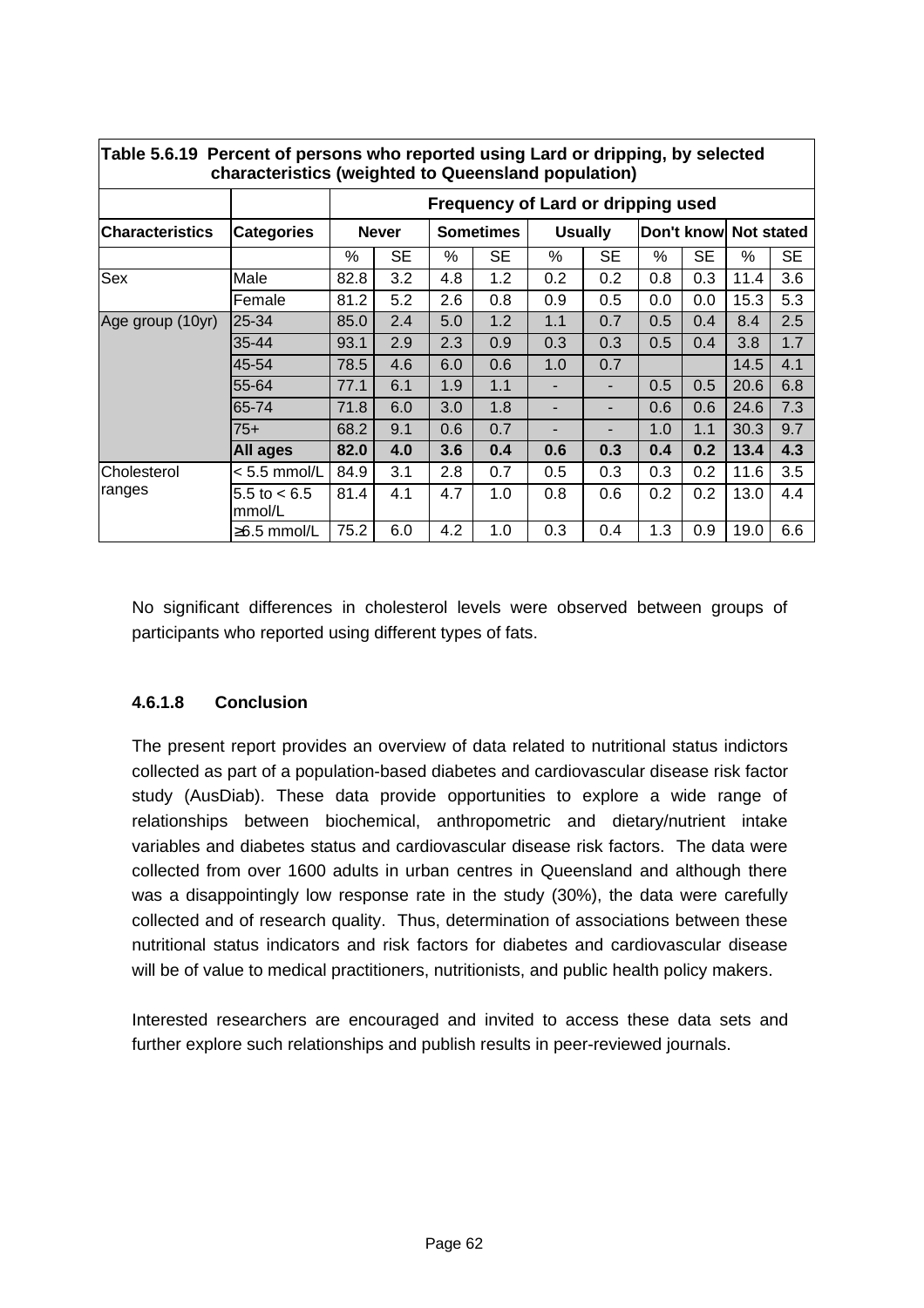## *5.0 References*

- 1. Dunstan D, Zimmet P, Welbourn T, Sicree R, Armstrong T, et al. The accelerating epidemic. Australian Diabetes, Obesity and Lifestyle Report. International Diabetes Institute. Melbourne 2000.
- 2. Dunstan D, Cameron A, deCourten M, Coyne T, D'Emden M, et al. The Australian Diabetes, Obesity and Lifestyle Study (AusDiab). Data Report: Queensland. International Diabetes Institute. Melbourne 2001.
- 3. Dunstan DW, Zimmet PZ, Welbourne TA, Cameron AJ, Shaw JE, et al. The Australian Diabetes, Obesity and Lifestyle Study (AusDiab). Methods and Response Rates: Diabetes Research and Clinical Practice 2002. (in press).
- 4. Taylor L, Bulk reagent Random-Access analyser: ADVIA Centaur Nature Publishing Group (Macmillan) London 2001 Chapter 35 pp359-362.
- 5. Araki A, Sako Y. Determinants of free and total homocysteine in human plasma by high-performance liquid chromatography with flourescence. *J Chromatogr* 1987;422:43-52.
- 6. Ubbink JB, Hayward-Vermaak WJ, Bissbort S. Rapid high-performance liquid chromatography assay for total homocysteine levels in human serum. *J Chromatogr* 1991;565:441-446.
- 7. Talwar D, Ha TK, Cooney J, Brownlee C, O'Reilly DS. A routine method for the simultaneous measurement of retinol, alpha-tocopherol and five carotenoids in human plasma by reverse phase HPLC. *Clin Chim Acta* 1998;270(2):85-100.
- 8. Friedewald WT, Levi RI. Estimation of low density lipoprotein cholesterol concentration without use of the preparative ultracentrifuge. *Clin Chem* 1972;18:499-512.
- 9. Australian Institute of Health and Welfare. Australian Health:The sixth biennial report of the Australian Institute of Health and Welfare. AIHW Canberra, 1998.
- 10. Lumley J, Watson L, Watson M, Bower C. Periconceptional supplementation with folate and/or multivitamins for preventing neural tube defects. (Cochrane Review). In: The Cochrane Library, Issue 4, 1999. (Oxford: Update Software.)
- 11. National Health and Medical Research Council (NHMRC). Folate fortification. Report of the expert panel on folate fortification. Endorsed at the 117th session of the NHMRC: Sydney, 1-2 June 1994. Australian Government Publishing Service 1995.
- 12. Boushey CJ, Beresford SAA, Omenn GS, Molusky AJ. A quantitative assessment of plasma homocysteine as a risk factor for vascular disease. *JAMA* 1995;274:1049-1057.
- 13. Chait A, Manilow MR, Nevi DN, Morris CD, Eastgard RL, et al. Increased dietary micronutrients decrease serum homocysteine concentrations in patients at high risk of cardiovascular disease. *Am J Clin Nutr* 1999;70:881-887.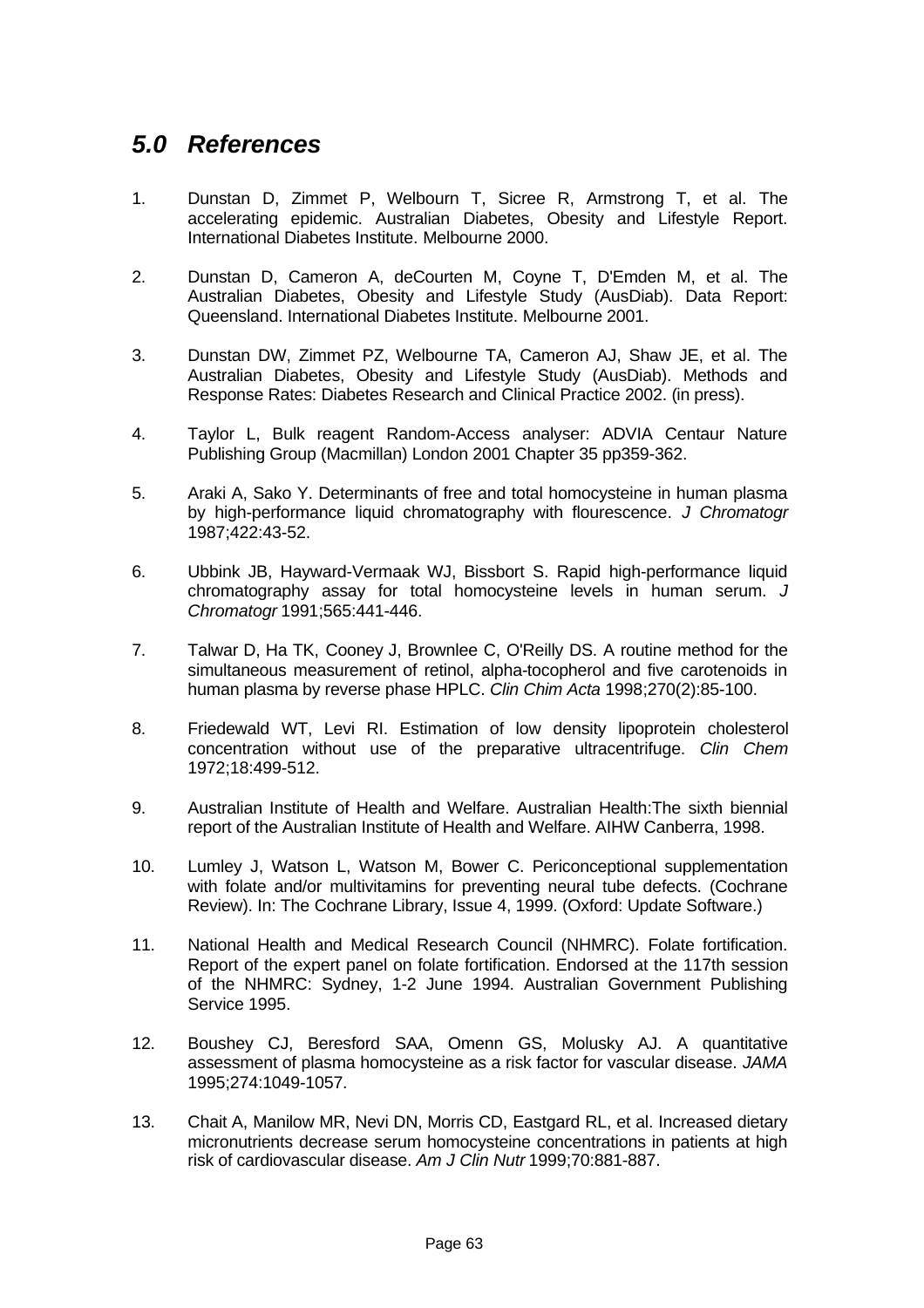- 14. Abraham B, Webb K. Interim evaluation of the effects of folate fortification. Australian Food and Nutrition Monitoring Unit. 2000.
- 15. Tropical Public Health Unit Network. Well Person's Health Check. (personal communication).
- 16. Law MR, Morris JK. By how much does fruit and vegetable consumption reduce the risk of ischaemic heart disease? *Eur J Clin Nutr* 1998;52(8):549-556.
- 17. van-Poppel G. Carotenoid and cancer: An update with emphasis on human intervention studies. *Eur J Cancer* 1993;29A:1335-1344.
- 18. Queensland Government Queensland Health Omnibus 2001 Survey. Questionnaire and Primary Results. Epidemiology Services Unit, Health Information Center, Queensland Health 2001.
- 19. Kim YI. Folate and cancer prevention: A new medical application of folate beyond hyperhomocysteinemia and neural tube defects. *Nutr Rev* 1999;57:314- 321.
- 20. Schnyder G, Roffi M, Pin R, Flammer Y, Lange H, et al. Decreased rate of coronary restenosis after lowering of plasma homocysteine levels. *NEJM* 2001;345(22):1593-1600.
- 21. Ford ES, Bowman BA. Serum and red blood cell folate concentrations, race and education: findings from the Third National Health and Nutrition Examination Survey. *Am J Clin Nutr* 1999;69:476-481.
- 22. Ray JG, Cole DE, Boss SC. An Ontario-wide study of vitamin B12, serum folate, and red cell folate levels in relation to plasma homocysteine: is a preventable public health issue on the rise? *Clin Biochem* 2000;33(5):337-343.
- 23. Cafolla A, Dragoni F, Girelli G, Tosti ME, Constante A, et al. Folate status in Italian blood donors: relation to gender and smoking. *Haematologica* 2000;85(7):694-698.
- 24. Machlin LJ. Handbook of Vitamins: Nutritional, Biochemical, and Clinical Aspects. Nutley, New Jersey: Department of Vitamins and Clinical Nutrition. Hoffman-LaRoche. Inc 1984.
- 25. Lakshmi VA, Maniprabha C, Krishna TP. Plasma homocysteine level in relation to folate and vitamin B6 in apparently normal men. *APJCN* 2001;10(3):194-196.
- 26. Gibson R. Nutritional Assessment: A Laboratory Manual. New York Oxford University Press 1993.
- 27. Centers for Disease Control and Prevention/National Center for Health. Vital and Health Statistics Blood Folate and Vitamin B12: United States, 1988-1994. U.S. Department for Health and Human Resources. Series 11, No 234. December 1998.
- 28. Wright JD, Bialostosky K, Gunter EW, Carroll MD, Najjar MF. Blood folate and vitamin B12: United States, 1988-94. In: Vital and Health Statistics from the Centers for Disease Control and Prevention/National Center for Health Statistics. Series 11,No. 234. December 1998.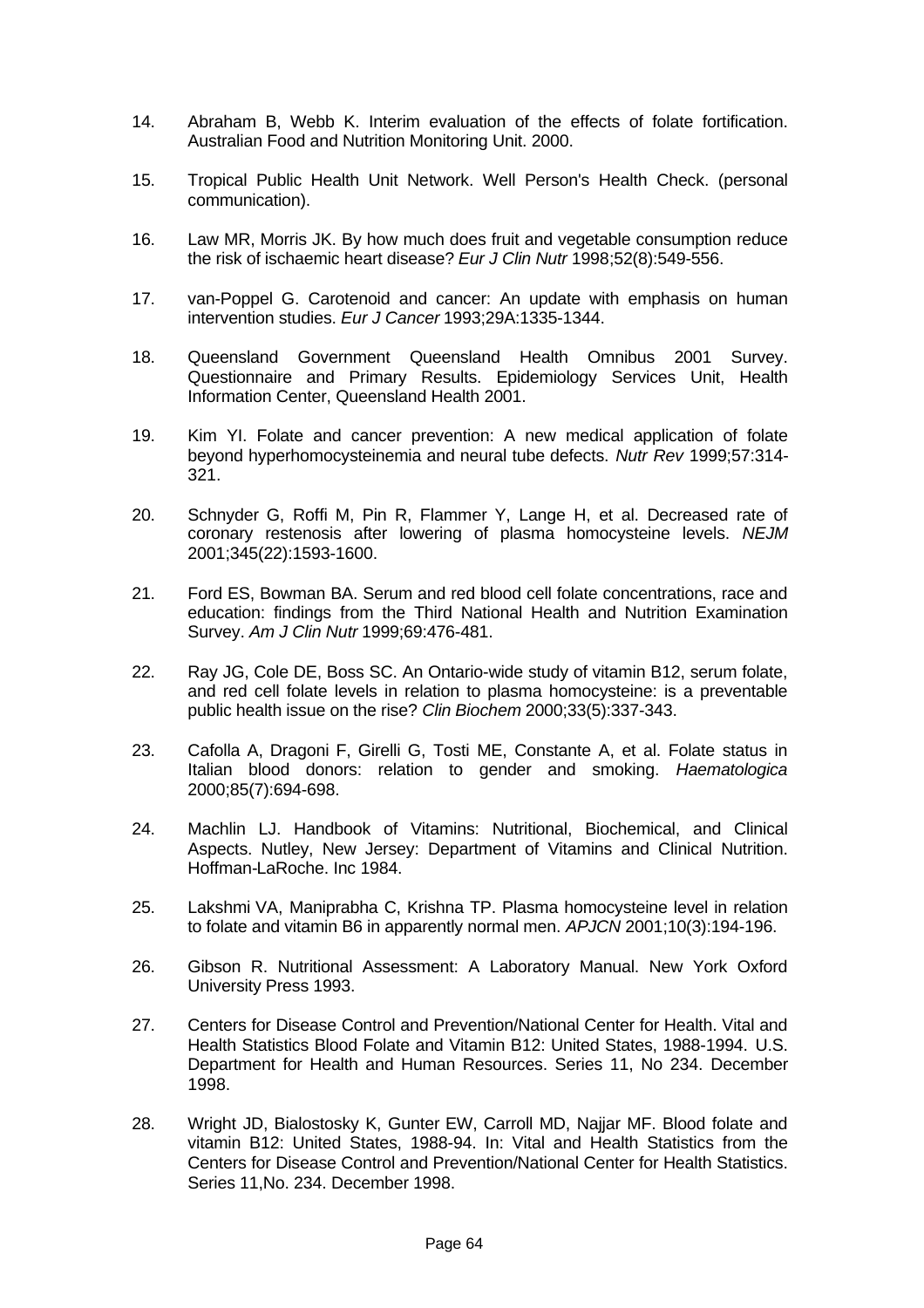- 29. Ford ES, Byers TE, Giles WH. Serum folate and chronic disease risk: findings from a cohort of United States adults. *Int J Epidemiol* 1998;27:592-598.
- 30. Rasmussen LB, Ovesen L, Bulow I, et al. Folate intake, lifestyle factors and homocysteine concentrations in younger and older women. *Am J Clin Nutr* 2000;72(5):1156-1163.
- 31. Christensen B, Landaas S, Stensvold I, Djurovic S, Retterstol L, et al. Whole blood folate, homocysteine in serum, and risk of first acute myocardial infarction. *Atherosclerosis* 1999;147(2):317-326.
- 32. Giovanucci E, Stampfer MJ, Colditz GA, Hunter DJ, Fuchs C, et al. Multivitamin use, folate, and colon cancer in women in the Nurses' Health Study. *Ann Intern Med* 1998;129:517-524.
- 33. Mann LI, Sinclaire AJ, Dudman NP, Guo XW, Elsworth GR, et al. The effect of diet on plasma homocysteine concentrations in healthy male subjects. *Eur J Clin Nutr* 1999;53(11):895-899.
- 34. Silberg J, Crooks R, Fryer J, Wlodarczyk J, Nair B, et al. Fasting and postmethionine homocysteine levels in a healthy Australian population. *Aust N Z J Med* 1997;27:35-39.
- 35. McQuillan BM, Beilby JP, Nidorf M, Thompson PL, Hung J. Hyperhomocysteinemia but not C677T mutation of methylenetetrahydrofolate reductase is an independent risk determinant of carotid wall thickening. The Perth Carotid Ultrasound Disease Assessment Study. *Circulation* 1999;330:2383-2388.
- 36. Booth CK, Clark T, Fenn A. Folic acid, riboflavin, thiamine, and vitamin B-6 status of a group of first time blood donors. *Am J Clin Nutr* 1998;68:1075-1080.
- 37. Shaw JTE, McWhinney B, Tate JR, Kesting JB, Marczak M, et al. Plasma homocysteine levels in Indigenous Australians. *MJA* 1999;170:19-22.
- 38. De Bree A, Verschuren WMM, Blom HJ, Kromhout D. Association between B vitamin intake and plasma homocysteine concentration in the general Dutch population. *Am J Clin Nutr* 2001;73(6):1027-1033.
- 39. Saw SM, Yuan JM, Ong CN, Arakawa K, Lee HP, et al. Genetics, dietary and other lifestyle determinants of plasma homocysteine concentrations in middleaged men and older Chinese men and women in Singapore. *Am J Clin Nutr* 2001;73(2):232-239.
- 40. Jacques FP, Bostom AG, Wilson PW, Rich S, Rosenberg IH, et al. Determinants of plasma total homocysteine concentration in the Framingham Offspring cohort. *Am J Clin Nutr* 2001;73(3):499-500.
- 41. Jacques PF, Rosenberg IH, Roger G, Selhub J, Bowman BA, Gunter EW, et al. Serum total homocysteine concentrations in adolescent and adult Americans: results from the Third National Health and Nutrition Examination Survey. *Am J Clin Nutr* 1999;69:482-489.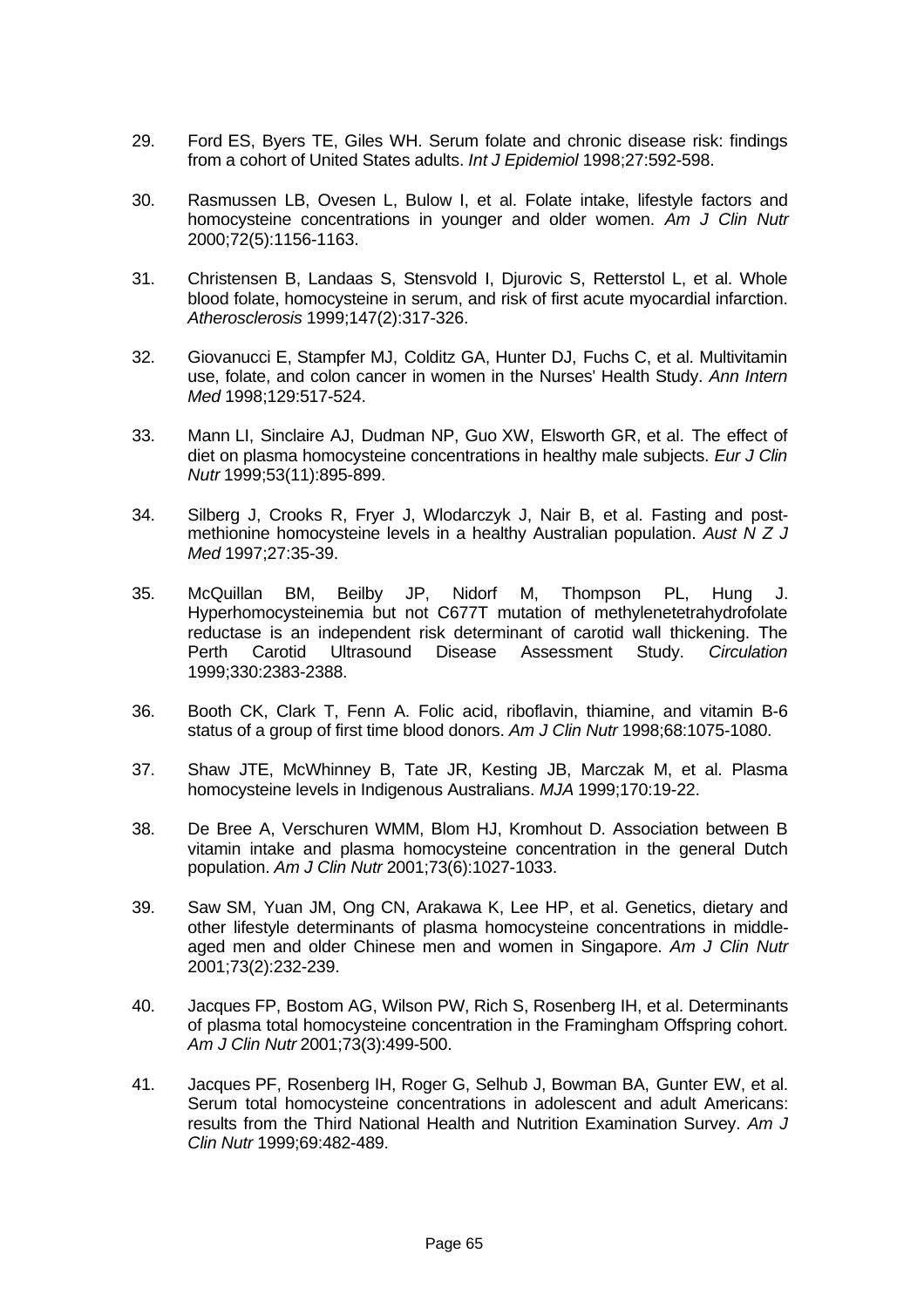- 42. Giles H, Croft JB, Greenlund KJ, Ford ES, Kittner SJ. Total homocysteine concentration and the likelihood of nonfatal stroke: results from the Third National Health and Nutrition Examination Survey. *Stroke* 1998;29(12):2473- 2477.
- 43. Vollset SE, Refsum H, Ueland PM. Population determinants of homocysteine. *Am J Clin Nutr 2001*;73(3):499-500 (Editorial).
- 44. Ubbink JB, van de Merwe A, Delport R, Allen RH, Sabler SP, et al. The effect of subnormal vitamin B6 status on homocysteine metabolism. *J Clin Invest* 1996;98:177-184.
- 45. van der Gaag MS, Ubbink JB, Sillanaukee P, Nikkari S, Hendriks HF. Effect of consumption of red wine, spirits and beer on serum homocysteine. *Lancet* 2000;355:1522 (Research letter).
- 46. Nygard O, Refsum H, Ueland PM. Major lifestyle determinants of plasma total homocysteine distribution: the Hordaland homocysteine study. *Am J Clin Nutr* 1998;67(2):263-270.
- 47. Drzewoski J, Czupryniak L, Chwantko G, Bald E. Hyperhomocysteinemia in poorly controlled type 2 diabetes patients. *Diabetes Nutr Metab* 2000;13(6):319- 324.
- 48. Ford ES, Wills JC, Bowman BA, Narayan KM. Diabetes and serum carotenoid: findings from the third National Health and Nutrition Examination Survey. *Am J Epidemiol* 1999;149(2):168-176.
- 49. Ford ES, Giles WH. Serum vitamins, carotenoids and angina pectoris: findings from the National Health and Nutrition Examination Survey III. *Ann Epidemiol* 2000;10:106-116.
- 50. Martini MC, Campbell DR, Goss MD, Grandits DA, Potter JD, et al. Plasma carotenoids as biomarkers for vegetable intake: The University of Minnesota Cancer Prevention Research Unit Feeding Studies. *Cancer Epidemiol Biomarkers Prev* 1995;4:491-496.
- 51. Le Marchand L, Hankin JH, Carter FS, Essling C, Luffey D, et al. A pilot study on the use of plasma carotenoids and ascorbic acid as markers of compliance to a high fruit and vegetable dietary intervention*. Cancer Epidemiol Biomarkers Prev* 1994;3:245-251.
- 52. Campbell DR, Gross MD, Martini MC, Gradits GA, Slavin JL, Potter JD. Plasma carotenoids as biomarkers of vegetable and fruit intake. *Cancer Epidemiol Biomarkers Prev* 1994;3:493-500.
- 53. Sowell AL, Huff DL, Yeager R, Caudill SP, Gunter EW, et al. Retinol, alphatocopherol, lutein/zeaxanthin, beta-carotene, and four retinyl esters in serum determined simultaneously by reversed-phase HPLC with multi wavelength detection. *Clin Chem* 1994;40:411-416.
- 54. Olmedilla B, Granado F, Gil-Martinez E, Blanco I, Rohas-Hidalgo E. Reference values for retinol, tocopherol and main carotenoids in serum of controls and insulin dependent diabetic Spanish subjects. *Clin Chem* 1997;43(6):1066-1071.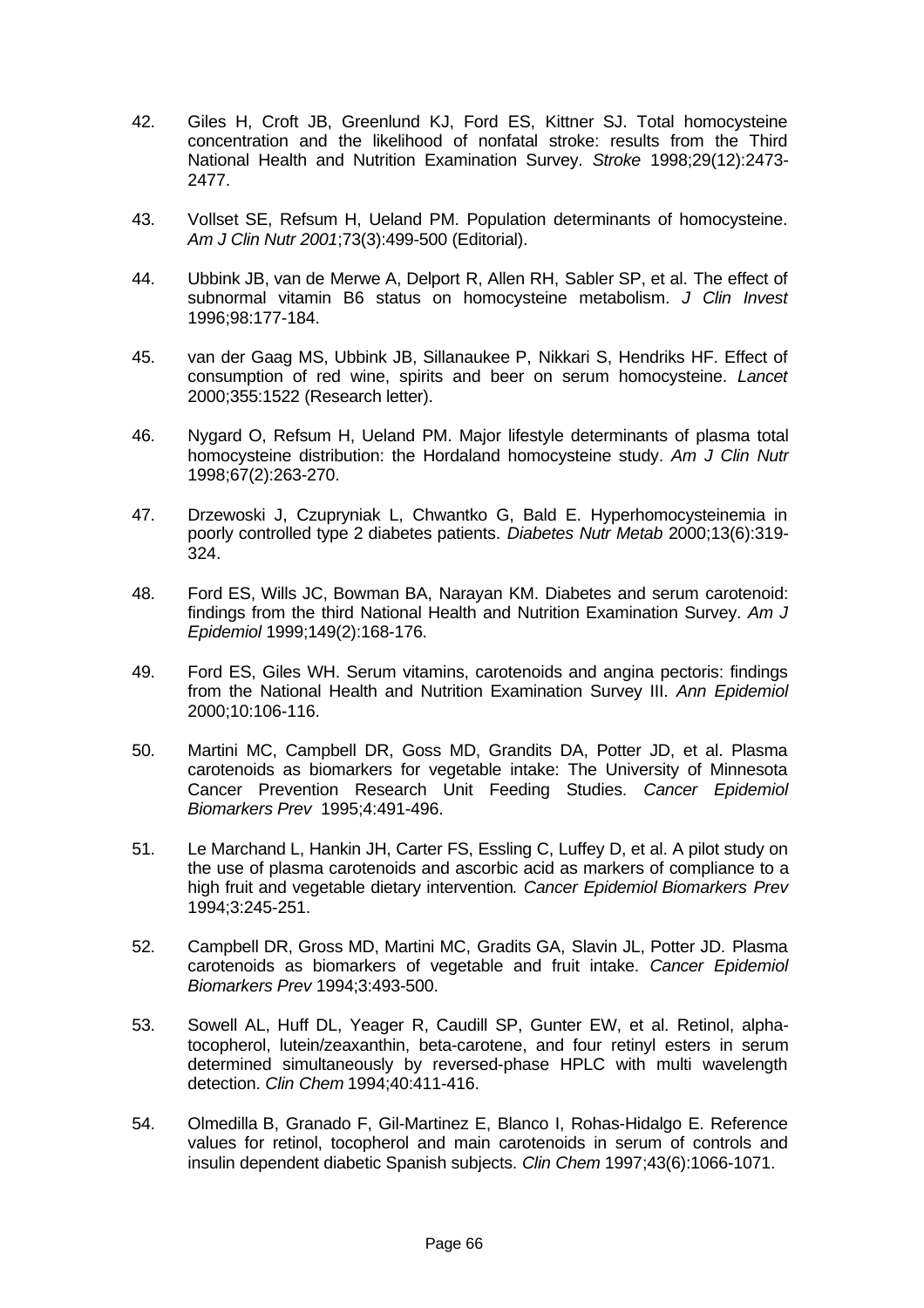- 55. Brady WE, Mares-Perlman JA, Bowen P, Stacewicz-Sapuntzakis M. Human serum carotenoid concentrations are related to physiologic and lifestyle factors*. Nutr Cancer* 1996;126(1):129-137.
- 56. Casso D, White E, Patterson R, Agurs-Collin T, Kooperberg C, et al. Correlates of serum lycopene in older women. *Nutr Cancer* 2000;36(2):163-169.
- 57. Peng YM, Peng YS, Lin Y. Concentrations and plasma tissue diet relationships of carotenoids, retinoids, and tocopherols in human. *Nutr Cancer* 1995;23:233- 246.
- 58. Albanes D, Virtamo J, Taylor PR, Rautalahti M, Pietinen P, et al. Effects of supplemental beta-carotene, cigarette smoking, and alcohol consumption on serum carotenoids in the Alpha-Tocopherol, Beta-Carotene Cancer Prevention Study. *Am J Clin Nutr* 1997;66:366-372.
- 59. Pamuk ER, Byers T, Coates RJ, Vann JW, Sowell AL, et al. Effect of smoking on serum nutrient concentration in African-American women. *Am J Clin Nutr* 1994;59:891-895.
- 60. Walstrom P, Wirfalt E, Lahmann PH, Gullberg B, Janzon L, et al. Serum concentrations of beta carotene and alpha tocopherol are associated with diet, smoking, and general central adiposity. *Am J Clin Nutr* 2001;73(4):777-785.
- 61. Cavill I. Iron status as measured by serum ferritin: The marker and its limitations. *Am J Kidney Dis* 1999;34(4):Suppl 2:S12-S17.
- 62. Salonen JT, Nyyssonen K, Korpela H, Tuomilehto J, Seppanen R, et al. High stored iron levels are associated with excess risk of myocardial infarction in Finnish men. *Circulation* 1992;86:803-811.
- 63. Ekhard EZ, Filer LJJ, eds. Present Knowledge in Nutrition. 7th ed. Washington DC.: International Life Sciences Institute Press, 1996.
- 64. Cook JD, Skikne BS, Baynes RD. Screening strategy for nutritional iron deficiency. In: SJ Fomon and S Zlotkin, eds. Nutritional Anemias. Nestle Nutrition Workshop Series. ed. Vol.30. NewYork: Vevey/Raven Press.
- 65. Oti-Boateng P, Sheshadri R, Petrick S, Gibson RA, Summer K. Iron studies and dietary iron intake in 6-24 month-old children in Adelaide. *J Paediatr Child Health* 1998;34(3):250-253.
- 66. Worwood M. The laboratory assessment of iron status An update. *Clin Chim Acta* 1997;73(259):3-23.
- 67. Klipstein-Grobusch K, Grobbee DE, den-Breeijen JH, Boeing H, Hofman A, Witteman JC. Dietary iron intake and risk of myocardial infarction in the Rotterdam Study. *Am J Epidemiol* 1999;149(5):421-428.
- 68. Ford ES, Cogswell ME. Diabetes and serum ferritin concentration among U.S. adults. *Diabetes Care* 1999;22:1978-1983.
- 69. Naimark BJ, Ready AE, Sawatsky JA, Boreskie S, Ducas J, et al. Serum ferritin and heart disease: the effect of moderate exercise on stored iron levels in postmenopausal women. *Can J Cardiol* 1996;12(12):1253-1257.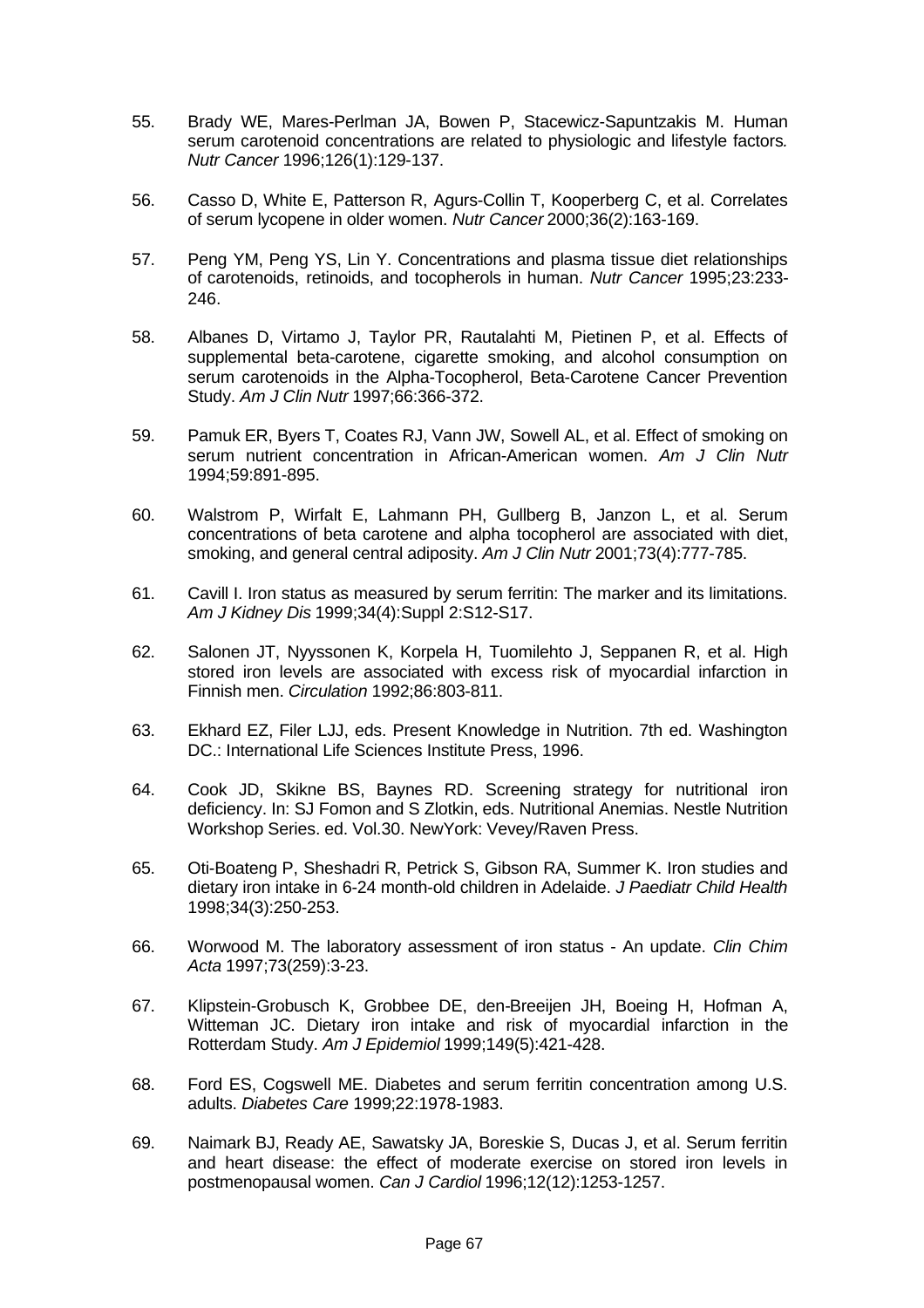- 70. Gillum RF. Association of serum ferritin and indices of body fat distribution and obesity in Mexican American men: the third National Health and Nutrition Examination Survey. *Int J Obes Relat Metab Disord* 2001;25:639-645.
- 71. Milman N, Byg KE, Ovesen L. Iron status in Danes 1994 II: Prevalence of iron deficiency and iron overload in 1319 Danish women aged 47-70 years. Influence of blood donation, alcohol intake and iron supplementation. *Ann Haematol* 2000;79(11):612-621.
- 72. Tuomainen TP, Nyyssonen K, Salonen R, Tervahauta A, Korpela H, et al. Body iron stores are associated with serum and blood glucose concentrations. Population studies in 1,013 eastern Finnish men. *Diabetes Care* 1997;20(3):426-428.
- 73. NHMRC (2001). Dietary Guidelines for Australians (draft). Canberra, NHMRC.
- 74. Gibson RS. Principles of Nutritional Assessment. New York, Oxford University Press. 1990 pp464-470.
- 75. Australian Bureau of Statistics Department of Health and Family Services. National Nutrition Survey: User's Guide 1995. Australian Government Publishing Service Canberra 1998.
- 76. Harvey PWJ and Hutchins CA. Epidemiology and Health Information Branch, Queensland and Nutrition Program, University of Queensland. Food and Nutrition in Queensland: A collation of Data. Brisbane 1994.
- 77. World Health Organisation. Definition, Diagnosis and Classification of Diabetes Mellitus and its Complications; Part 1: Diagnosis and Classification of Diabetes Mellitus. Geneva: Department of Non-communicable Disease Surveillance, WHO 1999.
- 78. Expert Panel on the Identification, Evaluation, and Treatment of Overweight in Adults: Clinical guidelines on the identification, evaluation, and treatment of overweight in adults: executive summary. *Am J Clin Nutr* 1998;27(3):422-30.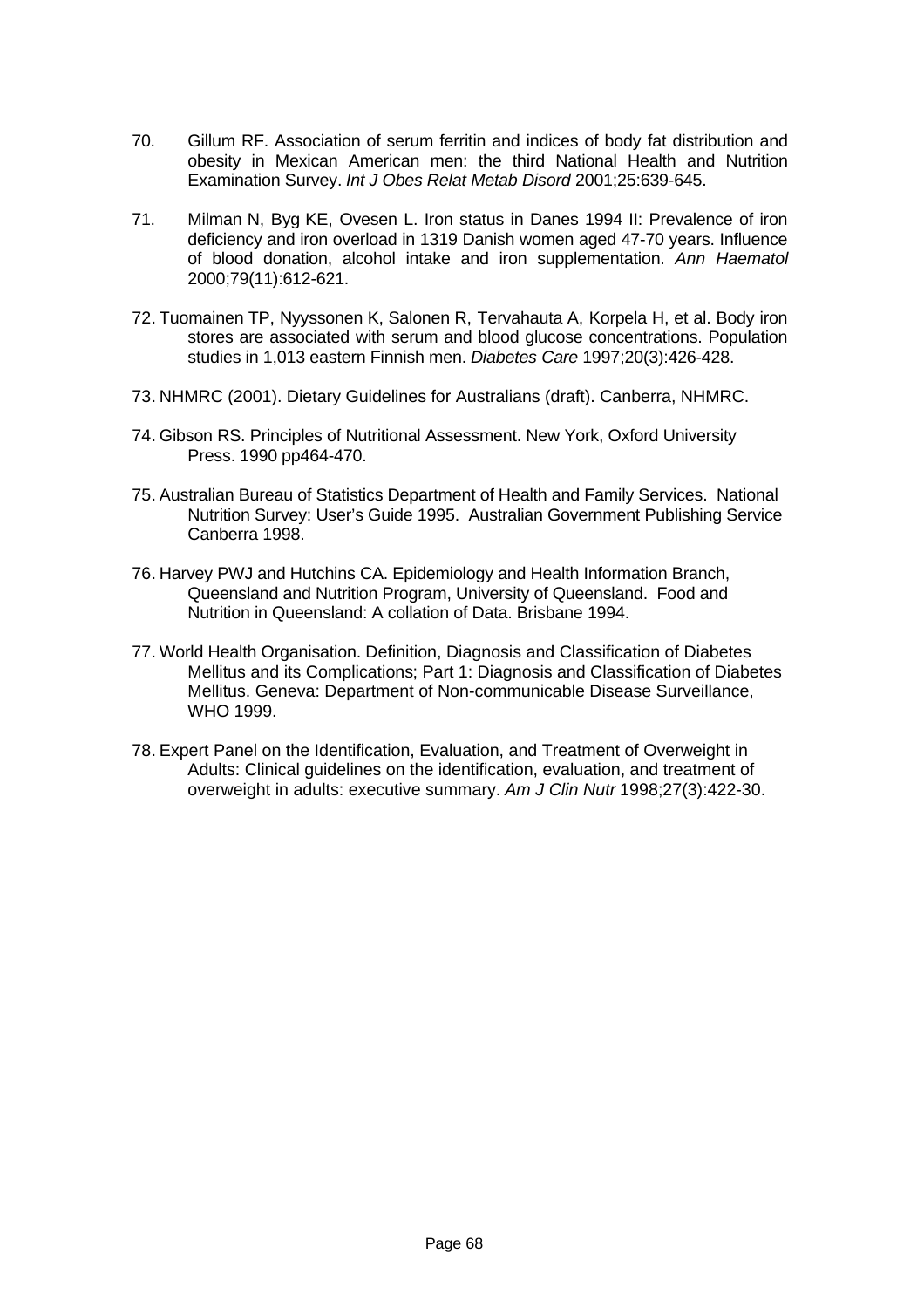## *6.0 Acknowledgments*

The national AusDiab study was conducted by the International Diabetes Institute with partial funding from the Commonwealth Department of Health and Aged Care, State and Territory governments and pharmaceutical companies (Eli Lilly (Aust) Pty Ltd, Janssen - Cilag (Aust) Pty Ltd, Knoll Australia Pty Ltd, Merck Lipha s.a. Alphapharm Pty Ltd, Merck Sharp & Dohme (Aust), Pharmacia and Upjohn Pty Ltd, Roche Diagnostics, Servier Laboratories (Aust) Pty Ltd, SmithKline Beecham International, BioRad Laboratories Pty Ltd, HITECH Pathology Pty Ltd), Qantas Airways Ltd and the Australian Kidney Foundation.

The Queensland phase of the study was partially funded by units within Queensland Health; Public Health Services, the Health Information Centre, the Health Service Districts of Cairns, Gold Coast, Prince Charles Hospital, Sunshine Coast, Royal Brisbane Hospital and Toowoomba Health Districts; and the Chemical Pathology Laboratory at Princess Alexandra Hospital.

Thank you to Jane Paterson and Gayle Pollard for their thorough editing.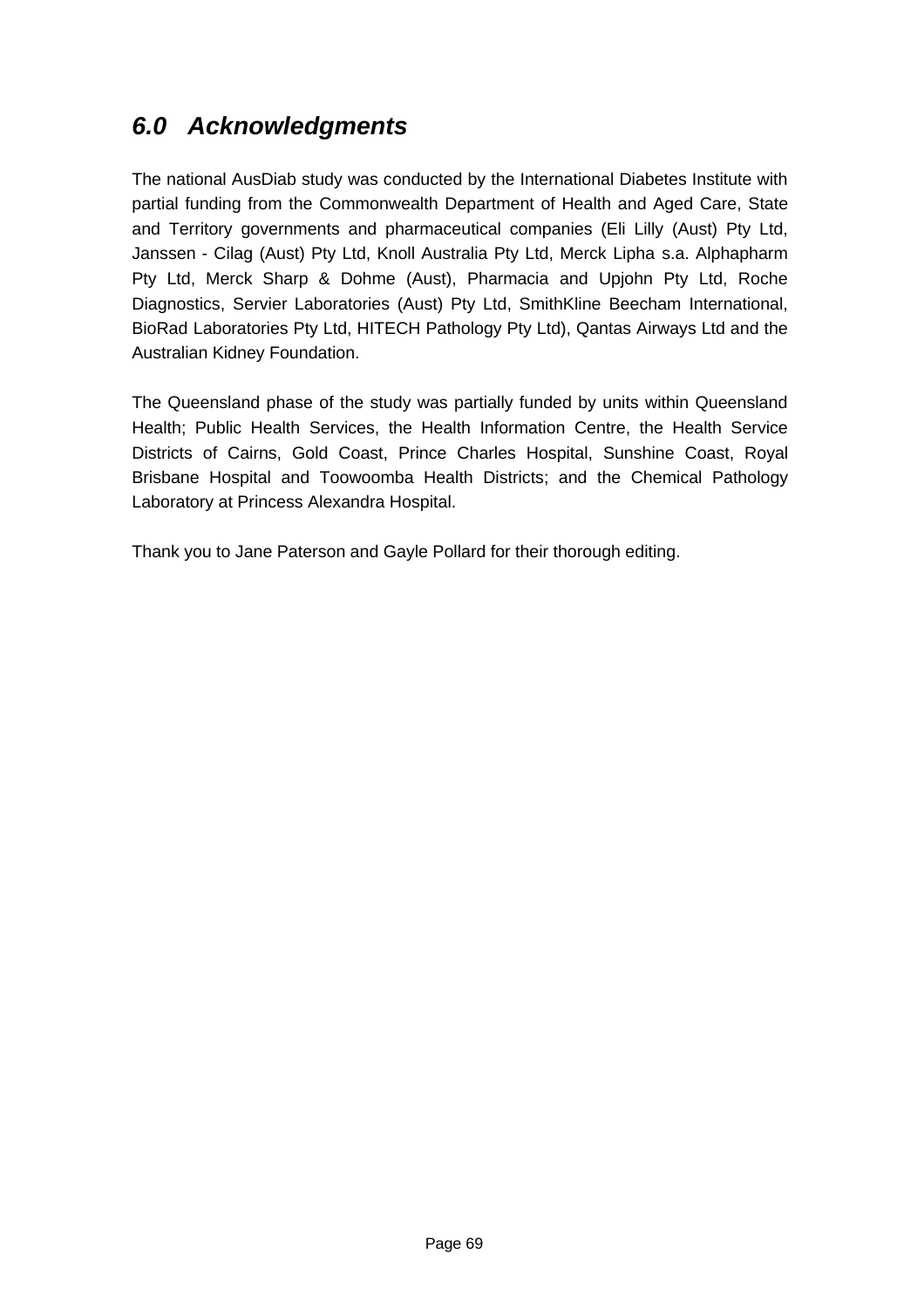## *7.0 Appendix A*

### *Definitions of some variables used in the tables*

#### **Educational status:**

Educational status is determined from questions 6 and 7 of the General Questionnaire. Three levels of educational status were defined:

*Secondary or less:* did not complete secondary school, or since leaving secondary school, have not completed a trade certificate, degree or any other educational qualifications

*Trade certificate or bachelors degree:* possess nursing and teaching qualifications, trades and technicians certificate, associate diploma undergraduate diploma or bachelors degree

*Post graduate qualification:* possess post-graduate diploma, masters or doctorate degrees*.*

#### **Smoking status:**

This is derived from questions 40-45 of the General Questionnaire. Three categories of smoking were defined:

*Current smoker:* smoke at least daily, at least weekly, or less often than weekly

*Ex-smoker:* less than daily for at least the last three months, but used to smoke daily *Never-smoker:* smoked < 100 cigarettes over lifetime.

#### **Physical activity intensity:**

This is based on questions 51, 57 & 59 from the General Questionnaire. Number of times subjects did vigorous activity is from Q57. Total times active is calculated by adding questions 51, 57 (weighted by 2) & 59. Four levels of physical activity were defined:

*Vigorously active:* vigorous activity at least 3 times in past week

*Moderately active:* vigorous activity less than 3 times and total times active at least 5 times in past week

*Lightly active:* vigorous activity less than 3 times and greater than 0 but < 5 times in past week

*None:* vigorous activity and total times active both nil.

#### **Physical activity beneficial to health:**

This is based on questions 51, 52 & 57-60 from the general questionnaire. Three levels of physical activity beneficial to health were defined:

*Sufficiently active:* greater than 150 minutes 'physical activity time' in the previous week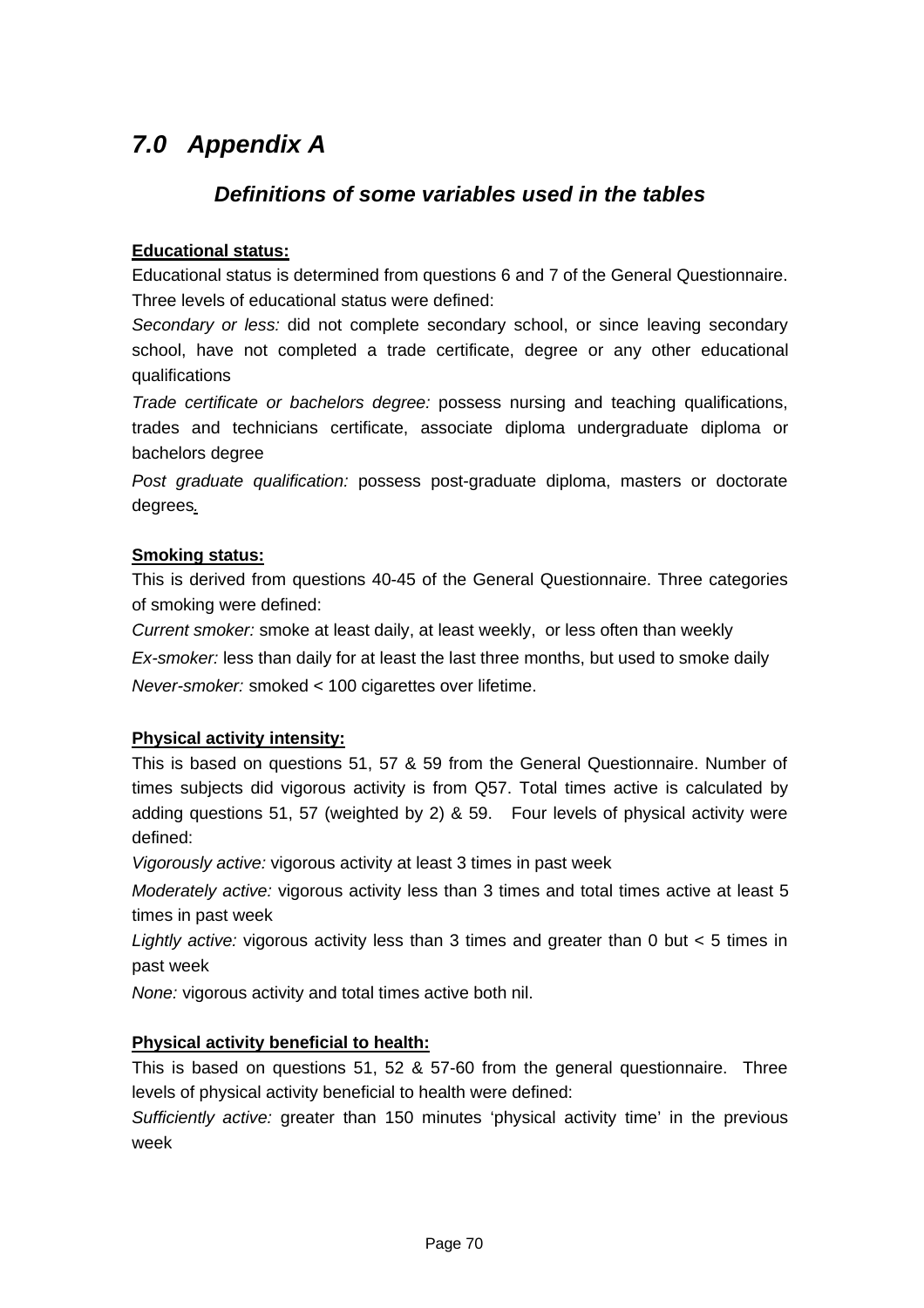*Insufficient but not sedentary:* less than 150 minutes 'physical activity time' in the previous week

*Sedentary:* No participation in physical activity in the previous week.

Physical activity time was calculated as the total time spent participating in physical activity in the previous week using the sum of walking, moderate activity plus double the time spent in vigorous activity (to reflect its greater intensity).

Questions based on household chores, gardening etc. were not used, as these questions are simply included to eliminate these activities from the total time spent performing physical activity.

#### **Weight status:**

Body mass index (BMI) is [weight (kg)/height  $(m)^2$ ]. BMI is categorised into the following groups:

| Obese:       | BM > 30                 |
|--------------|-------------------------|
| Overweight:  | BMI $> 25$ to $< 30$    |
| Normal:      | BMI $\geq 20$ to $< 25$ |
| Underweight: | BMI < 20                |

In order to compare the prevalence of overweight and obesity with other Queensland studies, this study used the above BMI cut off points (Harvey and Hutchins<sup>76</sup>). Researchers should be aware that the World Health Organisation (WHO) $^{78}$  defined underweight as BMI < 18.5.

#### **Vitamin/mineral supplements use during previous 24 hrs:**

A question on vitamin or mineral intake was taken from the Queensland–specific Additional Dietary Questionnaire: *Did you take any vitamin or mineral supplement(s) yesterday (in tablet, capsule or drop form)?.* Respondents who indicated they took any vitamin or mineral supplements on the previous day counted as *yes*, while those who did not indicate any vitamin or mineral supplement use were counted as *no*.

#### **Diabetes Status:**

Diabetes status was a derived variable based on venous plasma glucose concentration classifications outlined in the "Definition, Diagnosis and Classification of Diabetes Mellitus and its Complications; Part 1: Diagnosis and Classification of Diabetes Mellitus. Geneva: Department of Non-communicable Disease Surveillance, WHO 1999"

The definitions for diabetes status are as follows:

*Those with known diabetes*

- are participants who are receiving current treatment in the form of insulin or tablets (or both) or who have been told they have diabetes, plus
- ♦ those who are diet controlled AND have either fasting glucose ≥7.0 mmol/L **OR** 2hr post glucose  $\geq 11.1$  mmol/L.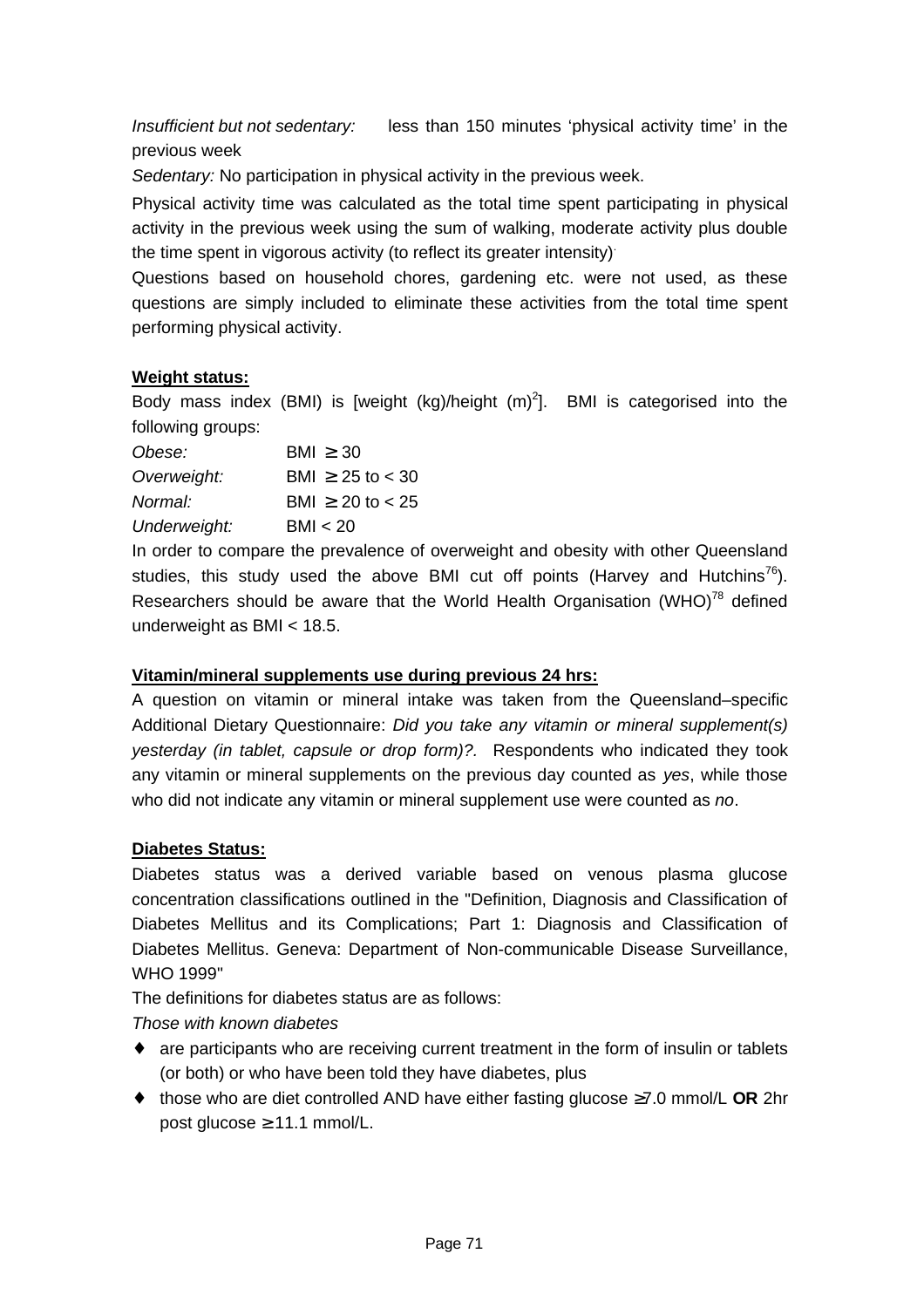*Newly diagnosed with diabetes*

♦ are classified as anyone who say they have never been told they have diabetes but have fasting glucose ≥7.0 mmol/L **OR** 2hr post glucose ≥ 11.1 mmol/L .

*Impaired Glucose Tolerance (IGT)*

♦ is defined as fasting plasma glucose <7.0mmol/L **AND** 2hr post glucose load between 7.8 and 11.0 mmol/L

*Impaired Fasting Glycaemia (IFG)*

♦ is defined as fasting plasma glucose between 6.1 and 6.9 mmol/L **AND** 2hr post glucose load <7.8mmol/L

*Normal blood glucose status*

♦ those who have fasting plasma glucose < 6.1 **AND** 2hr post plasma glucose <7.8mmol/L are classified as normal.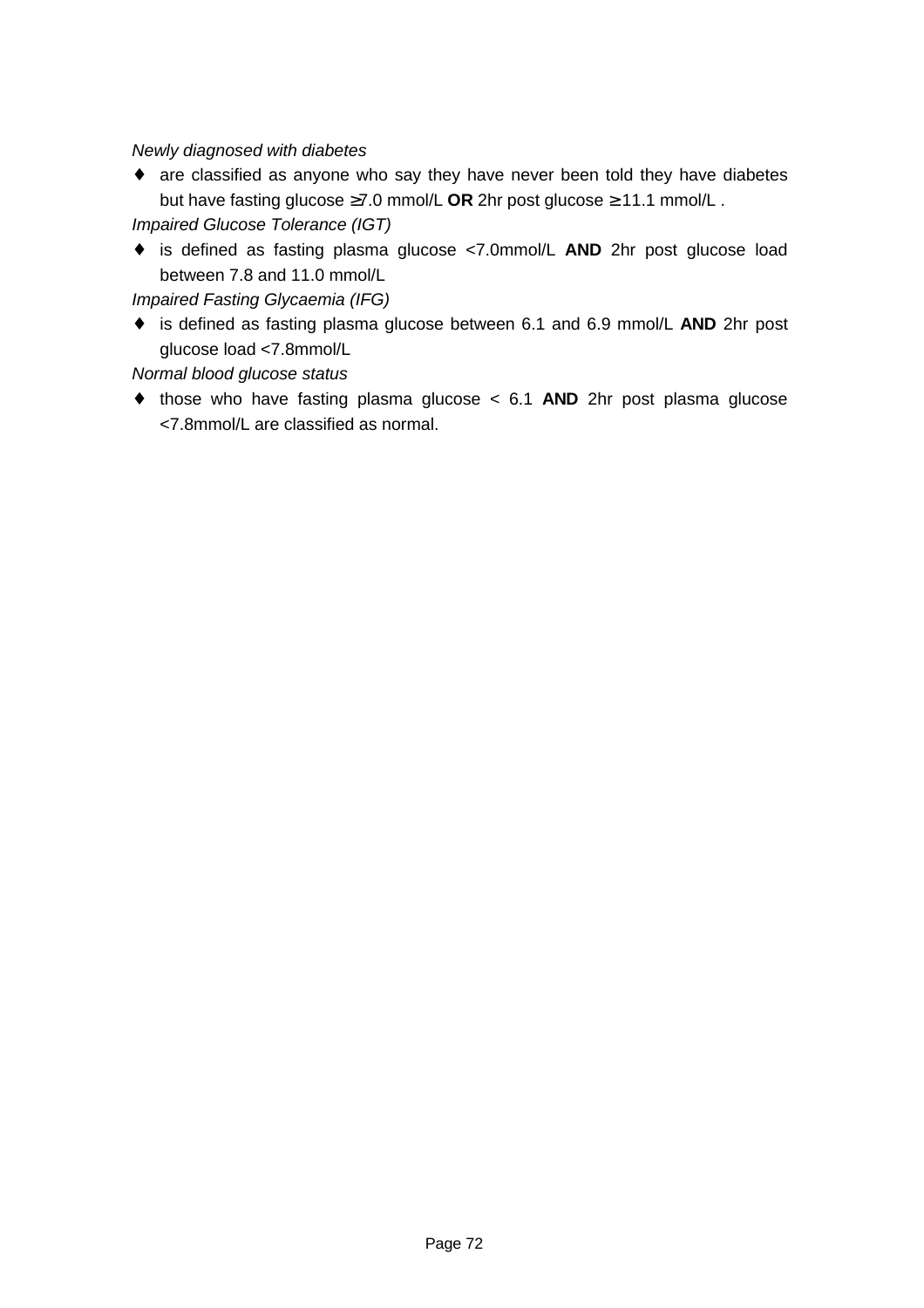## *8.0 Appendix B*

|                                  |       | Table 4.6.2 Mean levels of nutritional indicators and standard error<br>(SE) by type of milk* usually consumed (weighted to<br><b>Queensland population)</b> |                                     |           |                  |           |          |           |                     |           |  |  |
|----------------------------------|-------|--------------------------------------------------------------------------------------------------------------------------------------------------------------|-------------------------------------|-----------|------------------|-----------|----------|-----------|---------------------|-----------|--|--|
|                                  |       | Type of milk usually consumed                                                                                                                                |                                     |           |                  |           |          |           |                     |           |  |  |
| Nutritional<br>lIndicator        | cream |                                                                                                                                                              | Whole or full Low or reduced<br>fat |           | <b>Skim Milk</b> |           | Soy milk |           | Don't drink<br>milk |           |  |  |
|                                  | Mean  | <b>SE</b>                                                                                                                                                    | Mean                                | <b>SE</b> | Mean             | <b>SE</b> | Mean     | <b>SE</b> | Mean                | <b>SE</b> |  |  |
| $\alpha$ -carotene umol/L        | 0.14  | 0.02                                                                                                                                                         | 0.19                                | 0.03      | 0.18             | 0.02      | 0.27     | 0.04      | 0.14                | 0.03      |  |  |
| $\beta$ -carotene $\mu$ mol/L    | 0.61  | 0.09                                                                                                                                                         | 0.77                                | 0.08      | 0.67             | 0.06      | 0.99     | 0.10      | 0.53                | 0.13      |  |  |
| $\beta$ -cryptoxanthin<br>µmol/L | 0.25  | 0.03                                                                                                                                                         | 0.32                                | 0.02      | 0.29             | 0.03      | 0.35     | 0.02      | 0.28                | 0.08      |  |  |
| Lutein/Zeaxanthin<br>umol/L      | 0.42  | 0.02                                                                                                                                                         | 0.46                                | 0.04      | 0.45             | 0.03      | 0.57     | 0.05      | 0.46                | 0.05      |  |  |
| Lycopene umol/L                  | 0.57  | 0.02                                                                                                                                                         | 0.56                                | 0.03      | 0.56             | 0.04      | 0.61     | 0.04      | 0.43                | 0.06      |  |  |
| Homocysteine<br>umol/L           | 10.0  | 0.3                                                                                                                                                          | 9.3                                 | 0.1       | 9.1              | 0.3       | 9.1      | 0.4       | 12.6                | 0.8       |  |  |
| <b>Serum Ferritin</b>            | 161   | 9                                                                                                                                                            | 159                                 | 9         | 148              | 12        | 126      | 12        | 151                 | 18        |  |  |
| Red Cell Folate<br>Inmol/L       | 603   | 17                                                                                                                                                           | 668                                 | 15        | 714              | 19        | 772      | 36        | 609                 | 54        |  |  |

\* Participants were instructed to report ONE type of milk only.

#### **Table 4.6.4 Mean levels of nutritional indicators and Standard Error (SE) by frequency meat is trimmed of fat (either before or after cooking), (weighted to Queensland population)**

|                                | Frequency with which meat is trimmed of fat |           |      |                  |      |                |                |           |  |  |
|--------------------------------|---------------------------------------------|-----------|------|------------------|------|----------------|----------------|-----------|--|--|
| Nutritional Indicator          | Never/rarely                                |           |      | <b>Sometimes</b> |      | <b>Usually</b> | Don't eat meat |           |  |  |
|                                | Mean                                        | <b>SE</b> | Mean | <b>SE</b>        | Mean | <b>SE</b>      | Mean           | <b>SE</b> |  |  |
| $\alpha$ -carotene $\mu$ mol/L | 0.13                                        | 0.03      | 0.16 | 0.03             | 0.18 | 0.02           | 0.27           | 0.07      |  |  |
| β-carotene μmol/L              | 0.52                                        | 0.10      | 0.60 | 0.08             | 0.72 | 0.08           | 1.15           | 0.20      |  |  |
| β-cryptoxanthin μmol/L         | 0.25                                        | 0.04      | 0.26 | 0.04             | 0.29 | 0.03           | 0.37           | 0.03      |  |  |
| Lutein/Zeaxanthin µmol/L       | 0.41                                        | 0.03      | 0.42 | 0.03             | 0.46 | 0.03           | 0.54           | 0.06      |  |  |
| Lycopene umol/L                | 0.50                                        | 0.06      | 0.56 | 0.06             | 0.57 | 0.02           | 0.60           | 0.06      |  |  |
| Homocysteine µmol/L            | 9.9                                         | 0.2       | 10.0 | 0.3              | 9.6  | 0.1            | 10.2           | 0.5       |  |  |
| Serum Ferritinug/L             | 151                                         | 9         | 179  | 16               | 153  | 8              | 77             | 8         |  |  |
| Red Cell Folate nmol/L         | 593                                         | 22        | 597  | 19               | 668  | 13             | 709            | 26        |  |  |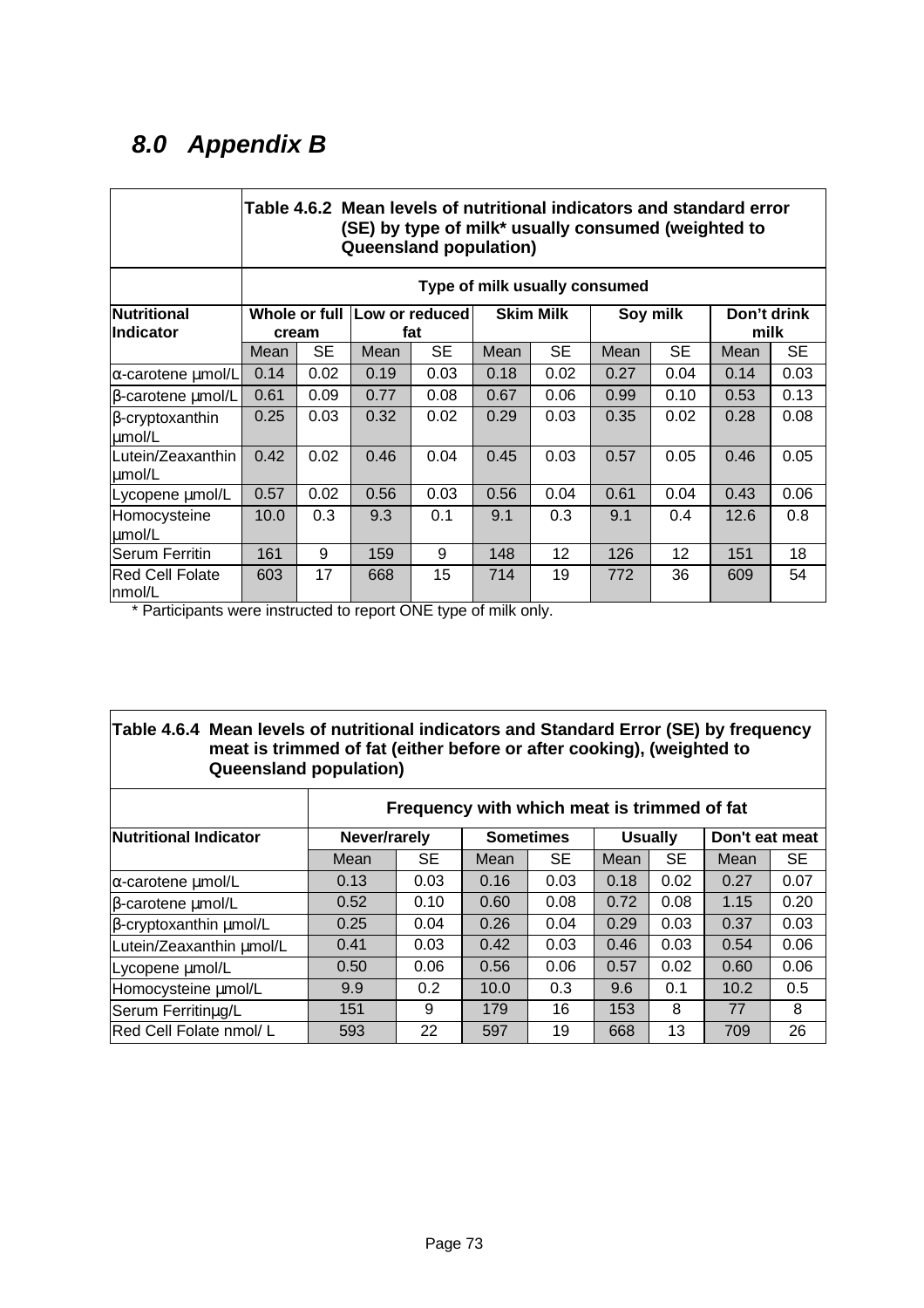| serves of vegetables usually eaten per day (weighted to Qld<br>population) |                                                       |           |               |      |               |      |                     |           |                         |           |  |  |
|----------------------------------------------------------------------------|-------------------------------------------------------|-----------|---------------|------|---------------|------|---------------------|-----------|-------------------------|-----------|--|--|
|                                                                            | Number of serves of vegetables usually eaten each day |           |               |      |               |      |                     |           |                         |           |  |  |
| <b>Nutritional</b><br><b>Indicators</b>                                    | 1 serve or<br>less                                    |           | 2 to 3 serves |      | 4 to 5 serves |      | 6 serves or<br>more |           | Don't eat<br>vegetables |           |  |  |
|                                                                            | Mean                                                  | <b>SE</b> | Mean          | SE   | Mean          | SE   | Mean                | <b>SE</b> | Mean                    | <b>SE</b> |  |  |
| $\alpha$ -carotene µmol/L                                                  | 0.10                                                  | 0.01      | 0.17          | 0.02 | 0.21          | 0.03 | 0.30                | 0.06      | 0.06                    | 0.00      |  |  |
| β-carotene μmol/L                                                          | 0.49                                                  | 0.03      | 0.66          | 0.07 | 0.83          | 0.12 | 1.27                | 0.19      | 0.58                    | 0.01      |  |  |
| $\beta$ -cryptoxanthin<br>umol/L                                           | 0.22                                                  | 0.02      | 0.27          | 0.02 | 0.32          | 0.04 | 0.50                | 0.02      | 0.15                    | 0.02      |  |  |
| Lutein/Zeaxanthin<br>umol/L                                                | 0.39                                                  | 0.03      | 0.43          | 0.03 | 0.51          | 0.03 | 0.64                | 0.09      | 0.23                    | 0.05      |  |  |
| Lycopene umol/L                                                            | 0.54                                                  | 0.05      | 0.59          | 0.02 | 0.52          | 0.04 | 0.52                | 0.03      | 0.75                    | 0.44      |  |  |
| Homocysteine<br>umol/L                                                     | 10.0                                                  | 0.2       | 9.8           | 0.2  | 9.3           | 0.3  | 9.4                 | 0.5       | 12.5                    | 1.0       |  |  |
| <b>Serum Ferritin</b><br>$\mu$ g/L                                         | 151                                                   | 6         | 159           | 6    | 155           | 8    | 112                 | 11        | 175                     | 62        |  |  |
| <b>Red Cell Folate</b><br>Inmol/L                                          | 595                                                   | 13        | 647           | 14   | 680           | 25   | 812                 | 76        | 648                     | 27        |  |  |

|  | Table 4.6.6 Mean nutritional indicators and Standard Error (SE) by number of |
|--|------------------------------------------------------------------------------|
|  | serves of vegetables usually eaten per day (weighted to Qld                  |
|  | population)                                                                  |

 $\mathbf{r}$ 

| Table 4.6.8 Mean nutritional indicators and Standard Error (SE) by number of<br>serves of fruit usually eaten each day (weighted to Qld population) |                                                  |           |               |           |               |           |                     |           |                    |           |  |
|-----------------------------------------------------------------------------------------------------------------------------------------------------|--------------------------------------------------|-----------|---------------|-----------|---------------|-----------|---------------------|-----------|--------------------|-----------|--|
|                                                                                                                                                     | Number of serves of fruit usually eaten each day |           |               |           |               |           |                     |           |                    |           |  |
| <b>Nutritional</b><br>indicators                                                                                                                    | 1 serve or<br>less                               |           | 2 to 3 serves |           | 4 to 5 serves |           | 6 serves or<br>more |           | Don't eat<br>fruit |           |  |
|                                                                                                                                                     | Mean                                             | <b>SE</b> | Mean          | <b>SE</b> | Mean          | <b>SE</b> | Mean                | <b>SE</b> | Mean               | <b>SE</b> |  |
| $\alpha$ -carotene $\mu$ mol/L                                                                                                                      | 0.13                                             | 0.02      | 0.19          | 0.02      | 0.27          | 0.03      | 0.24                | 0.06      | 0.08               | 0.01      |  |
| $\beta$ -carotene $\mu$ mol/L                                                                                                                       | 0.52                                             | 0.07      | 0.76          | 0.07      | 1.09          | 0.08      | 0.91                | 0.17      | 0.40               | 0.06      |  |
| $\beta$ -cryptoxanthin<br>umol/L                                                                                                                    | 0.17                                             | 0.01      | 0.33          | 0.03      | 0.47          | 0.05      | 0.58                | 0.09      | 0.09               | 0.02      |  |
| Lutein/Zeaxanthin<br>umol/L                                                                                                                         | 0.40                                             | 0.03      | 0.47          | 0.03      | 0.53          | 0.04      | 0.57                | 0.06      | 0.33               | 0.03      |  |
| Lycopene umol/L                                                                                                                                     | 0.57                                             | 0.03      | 0.56          | 0.02      | 0.55          | 0.03      | 0.54                | 0.08      | 0.45               | 0.06      |  |
| Homocysteine<br>umol/L                                                                                                                              | 10.0                                             | 0.3       | 9.4           | 0.2       | 9.6           | 0.2       | 9.0                 | 0.8       | 9.6                | 0.9       |  |
| Serum<br>Ferritinug/L                                                                                                                               | 161                                              | 8         | 154           | 6         | 151           | 5         | 144                 | 20        | 148                | 17        |  |
| <b>Red Cell Folate</b><br> nmol/L                                                                                                                   | 596                                              | 13        | 681           | 10        | 718           | 33        | 794                 | 65        | 618                | 39        |  |